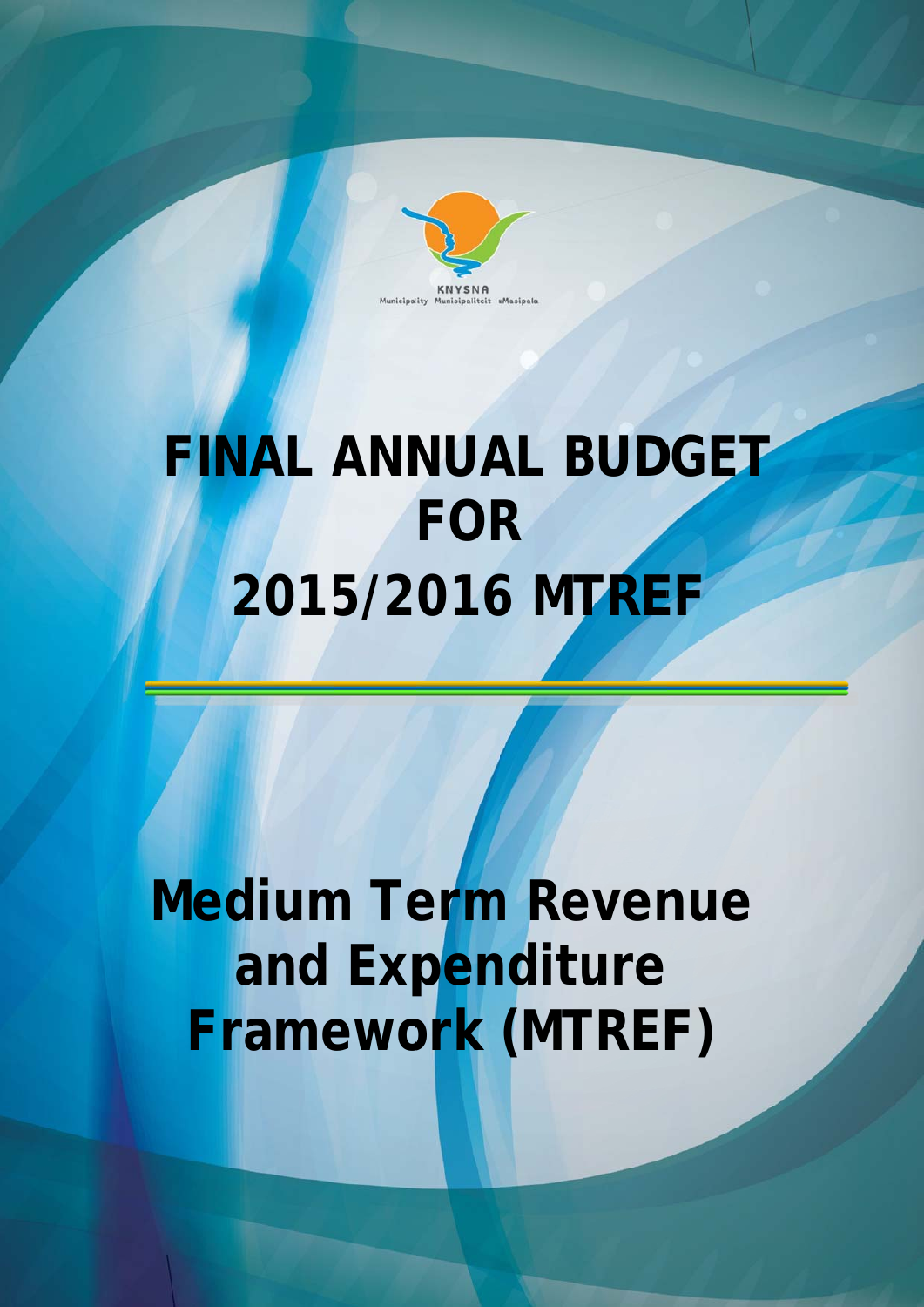# **Table of Contents**

| Section 6 - Overview of alignment of the annual budget with the         |  |
|-------------------------------------------------------------------------|--|
| Section 7 - Measurable performance objectives and indicators51          |  |
|                                                                         |  |
|                                                                         |  |
|                                                                         |  |
| Section 11 - Expenditure on allocations and grant programmes 58         |  |
|                                                                         |  |
| Section 13 - Councillor allowances and employee benefits62              |  |
| Section 14 - Monthly targets for revenue, expenditure and cash flow  63 |  |
| Section 15 - Annual budgets and service delivery and budget             |  |
| Section 16 - Annual budgets and service delivery agreements -           |  |
| Section 17 - Contracts having future budgetary implications  67         |  |
|                                                                         |  |
|                                                                         |  |
|                                                                         |  |
| Section 21 - Municipal manager's quality certification74                |  |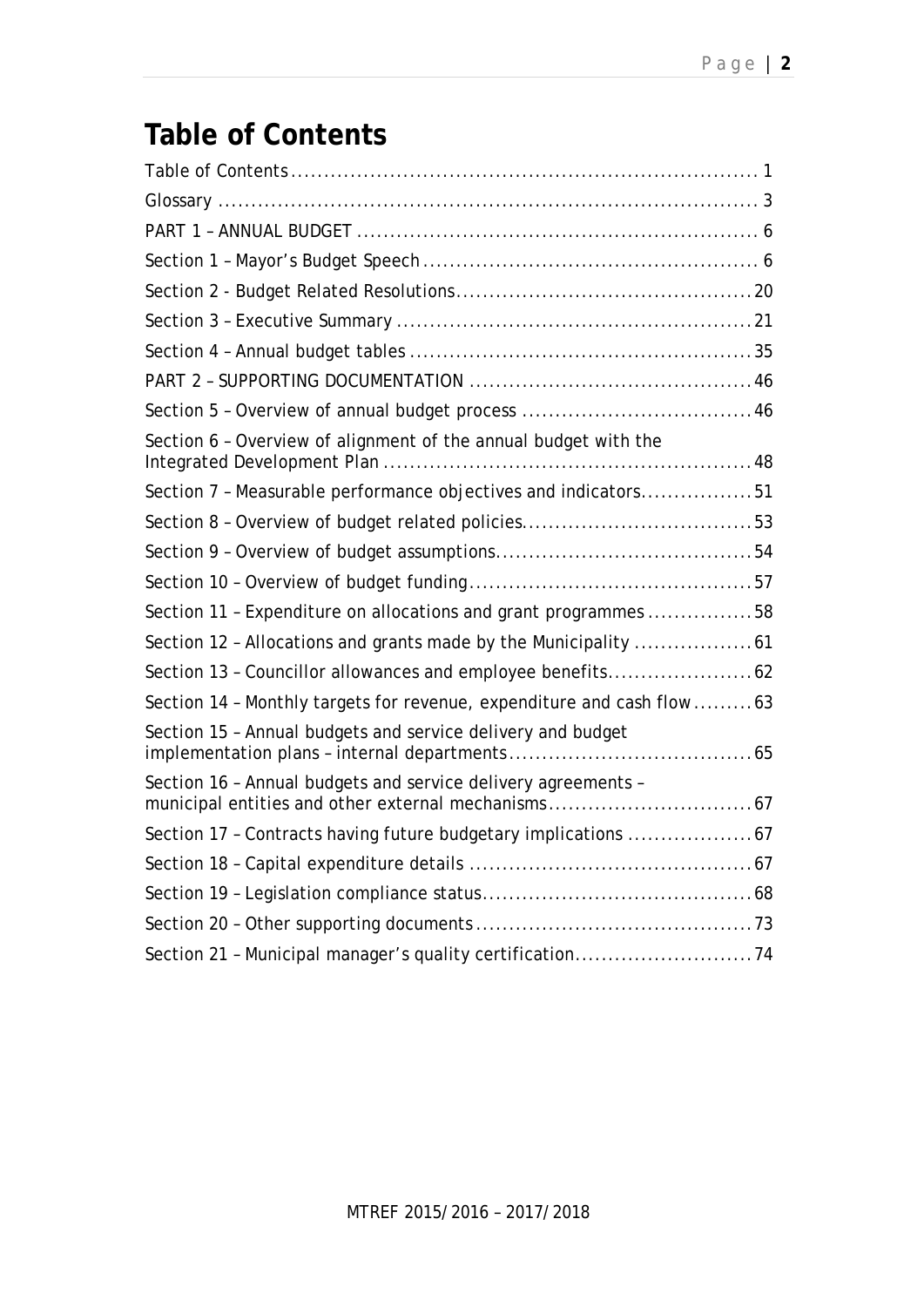# **Glossary**

**Adjustments Budget –** Prescribed in section 28 of the MFMA. The formal means by which a municipality may revise its annual budget during the year.

**Allocations –** Money received from Provincial or National Government or other municipalities.

**AFS-** Annual Financial Statements

**Assessment Rates** - Local Government tax based on the assessed value of a property. To determine the rates payable, the assessed rateable value is multiplied by the rate in the rand.

**Budget –** The financial plan of the Municipality.

**Budget Related Policy –** Policy of a municipality affecting or affected by the budget, examples include tariff policy, rates policy and credit control policy.

**Capital Expenditure** - Spending on assets such as land, buildings and machinery. Any capital expenditure must be reflected as an asset on the Municipality's Statement of Financial Performance.

**CRR –** Capital Replacement Reserve. A cash reserve set aside for future capital expenditure.

**Cash Flow Statement –** A statement showing when actual cash will be received and spent by the Municipality. Cash payments do not always coincide with budgeted expenditure timings. For example, when an invoice is received by the Municipality it is shown as expenditure in the month it is received, even though it may not be paid in the same period.

**CFO -** Chief Financial Officer

**DORA –** Division of Revenue Act. Annual legislation that shows the total allocations made by National to Provincial and local government.

**Equitable Share –** A general grant paid to municipalities. It is predominantly targeted to help with free basic services.

**EPWP –** Expanded Public works Programme.

**FFC –** Financial and Fiscal Commission.

**Fruitless and wasteful expenditure –** Expenditure that was made in vain and would have been avoided had reasonable care been exercised.

**GIS –** Geographic Information System.

**GFS –** Government Finance Statistics. An internationally recognised classification system that facilitates like for like comparison between municipalities.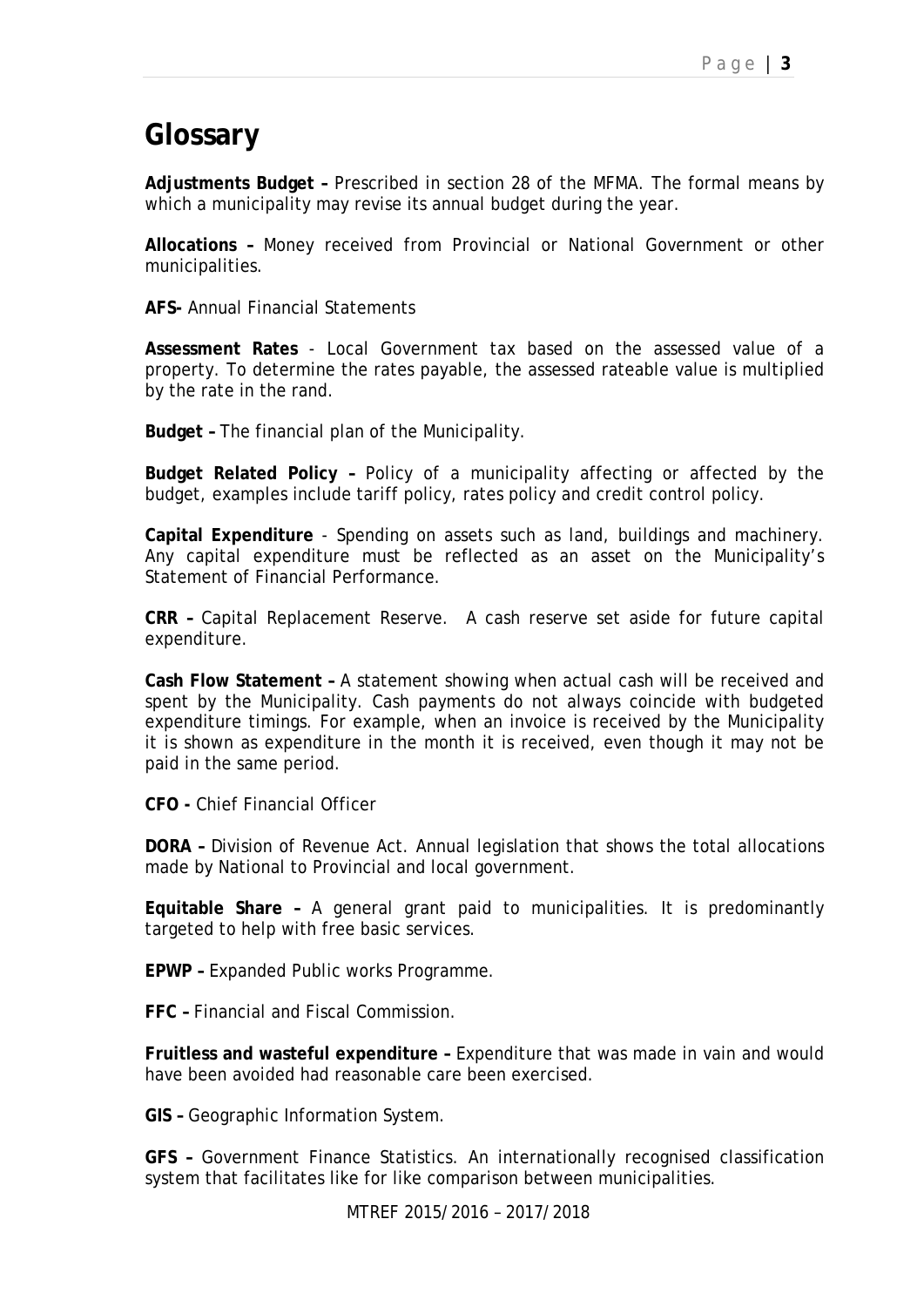**GGP –** Gross Geographic Product

**GRAP –** Generally Recognised Accounting Practice. The new standard for municipal accounting and basis upon which AFS are prepared.

**IDP –** Integrated Development Plan. The main strategic planning document of the Municipality

**ISDF –** Integrated Strategic Development Framework - The 20 year framework linking technical, financial and economic planning.

**KPI's –** Key Performance Indicators. Measures of service output and/or outcome.

**MEC –** Minister in Executive Committee (Province).

**MFMA –** The Municipal Finance Management Act – No. 53 of 2003. The principle piece of legislation relating to municipal financial management.

**MTREF –** Medium Term Revenue and Expenditure Framework. A medium term financial plan, usually 3 years, based on a fixed first year and indicative further two years budget allocations. Also includes details of the previous three years and current years' financial position.

**MPAC –** Municipal Public Accounts Committee.

**MSAC –** Municipal Service Accessibility Charge.

The municipal charge levied on the basic government electricity charge for municipal services available to the household.

**NERSA** – National Electricity Regulator of South Africa.

**NT** – National Treasury.

**NDPG –** Neighbourhood Development Framework Grant.

**Net Assets –** Net assets are the residual interest in the assets of the entity after deducting all its liabilities. This means the net assets of the municipality equates to the "net wealth" of the municipality, after all assets were sold/recovered and all liabilities paid. Transactions which do not meet the definition of Revenue or Expenses, such as increases in values of Property, Plant and Equipment where there is no inflow or outflow of resources are accounted for in Net Assets.

**Operating Expenditure –** Spending on the day to day expenses of the Municipality such as salaries and wages.

**R&M –** Repairs and maintenance on property, plant and equipment.

**SDBIP –** Service Delivery and Budget Implementation Plan. A detailed plan comprising quarterly performance targets and monthly budget estimates.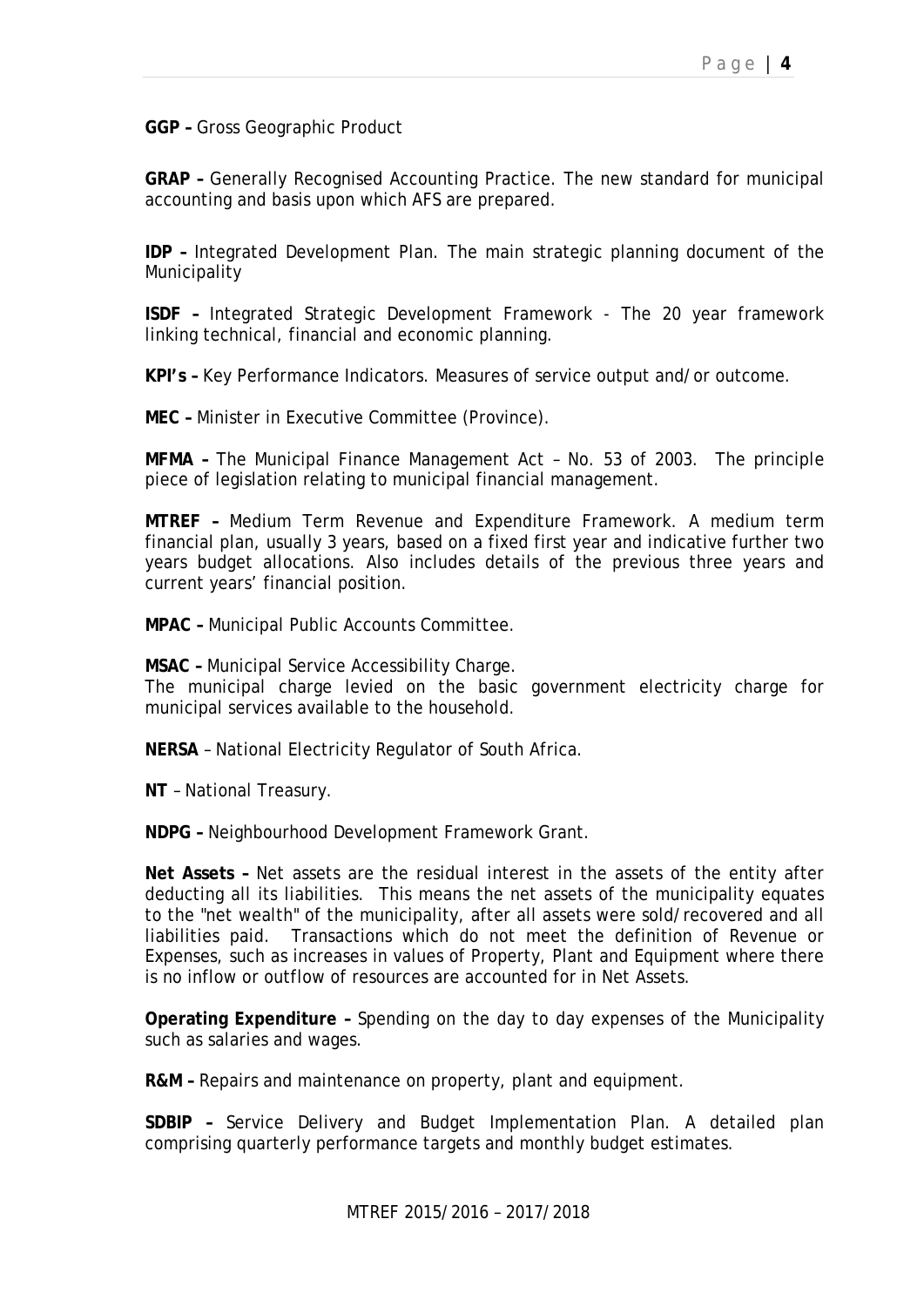**Strategic Objectives –** The main priorities of the Municipality as set out in the IDP. Budgeted spending must contribute towards the achievement of the strategic objectives.

**SCM –** Supply Chain Management.

**Unauthorised expenditure –** Generally, **s**pending without, or in excess of, an approved budget.

**Virement –** A transfer of budget.

**Virement Policy -** The policy that sets out the rules for budget transfers. Virements are normally allowed within a vote. Transfers between votes must be agreed by Council through an Adjustments Budget.

**Vote –** One of the main segments into which a budget is divided. In Knysna Municipality this means at directorate level.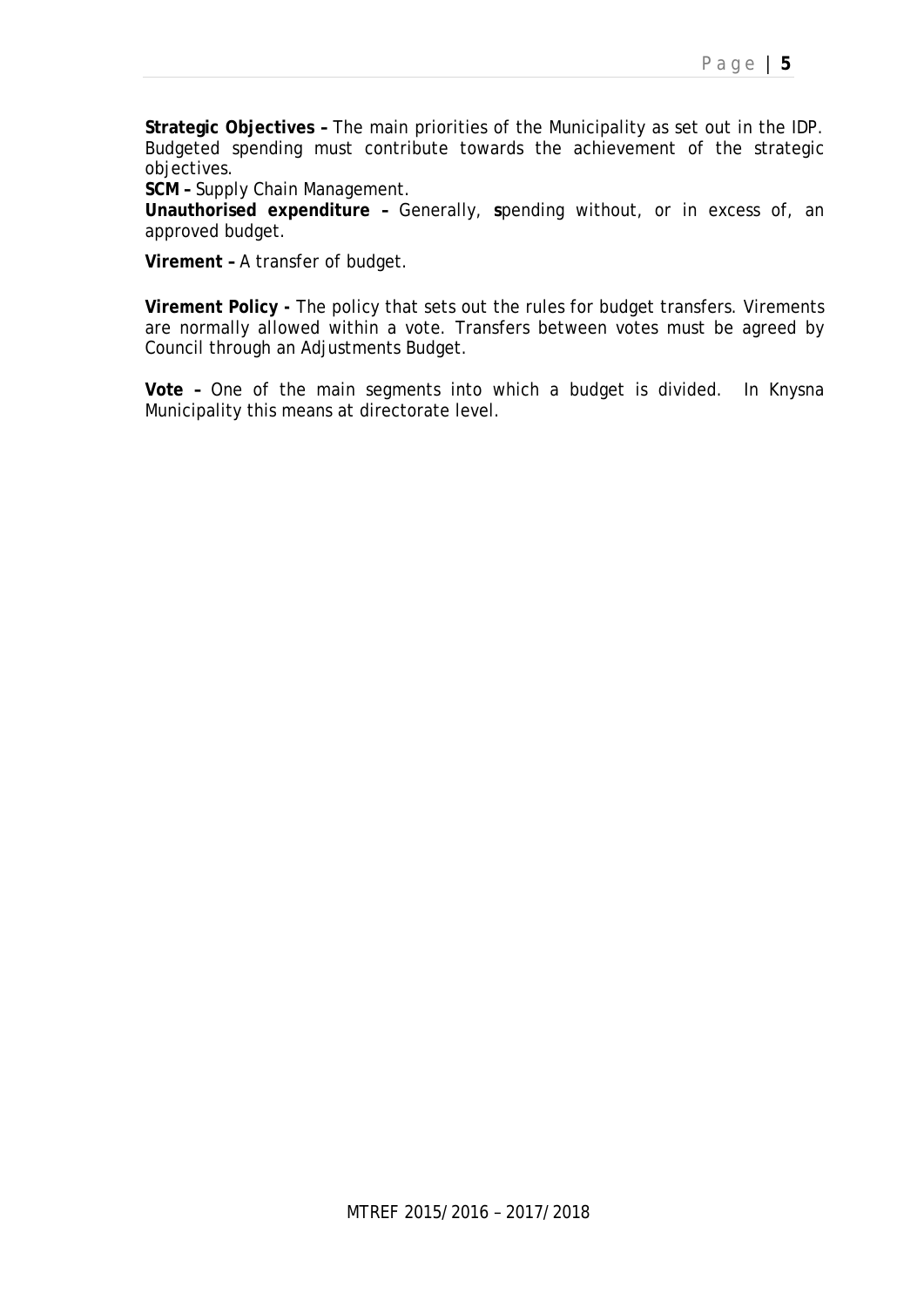# **PART 1 – ANNUAL BUDGET Section 1 – Mayor's Budget Speech**

#### **1. Introduction**

Speaker, Deputy Executive Mayor, members of the Mayoral Committee, Councillors, Political leaders, Municipal Manager, Directors and officials, distinguished guests and members of the media.

Once again, I stand before you to reflect on another year passed. It feels like yesterday that I was doing the same in 2011 – as a newly elected Democratic Alliance Executive Mayor heading up a newly elected Council. Today, I may be presenting to you the last State of the Town and Budget Address for the term of the current Council. Time certainly flies when you are busy!

During my acceptance speech in May 2011 I said that it was a new start for Knysna, and today, I will reflect on that process that started four years ago. I will reflect on the mandate which this lovely town of ours gave this DA-led Council. This mandate is set out in our Integrated Development Plan, which was tabled today in Council for approval.

As always I will keep my address this morning brief and to the point. If I report on all we have achieved, and all we are committing to, I will have to keep you here for the rest of the day!

#### **2. An effective and efficient organization**

Of paramount importance has been the appointment of our new Municipal Manager, Mr. Grant Easton. Mr. Easton has a long history in local government and has been integral to this organization for over ten years. Council took a well-considered and wise decision to appoint Mr. Easton, as he certainly is able to hit the ground running and has already made inroads.

Under Mr. Easton's management, a comprehensive organisational structure review is in progress and this will go a long way to address the service delivery needs of communities. Council approved the macro structure in 2014, and management and staff are finalizing the last consultations on the micro structure before the new organogram will come to Council for approval.

One initiative that I am proud of is the Life Skills Training for general workers. This training entails communication skills, time management, customer service, and decision making among other topics. This will not only assist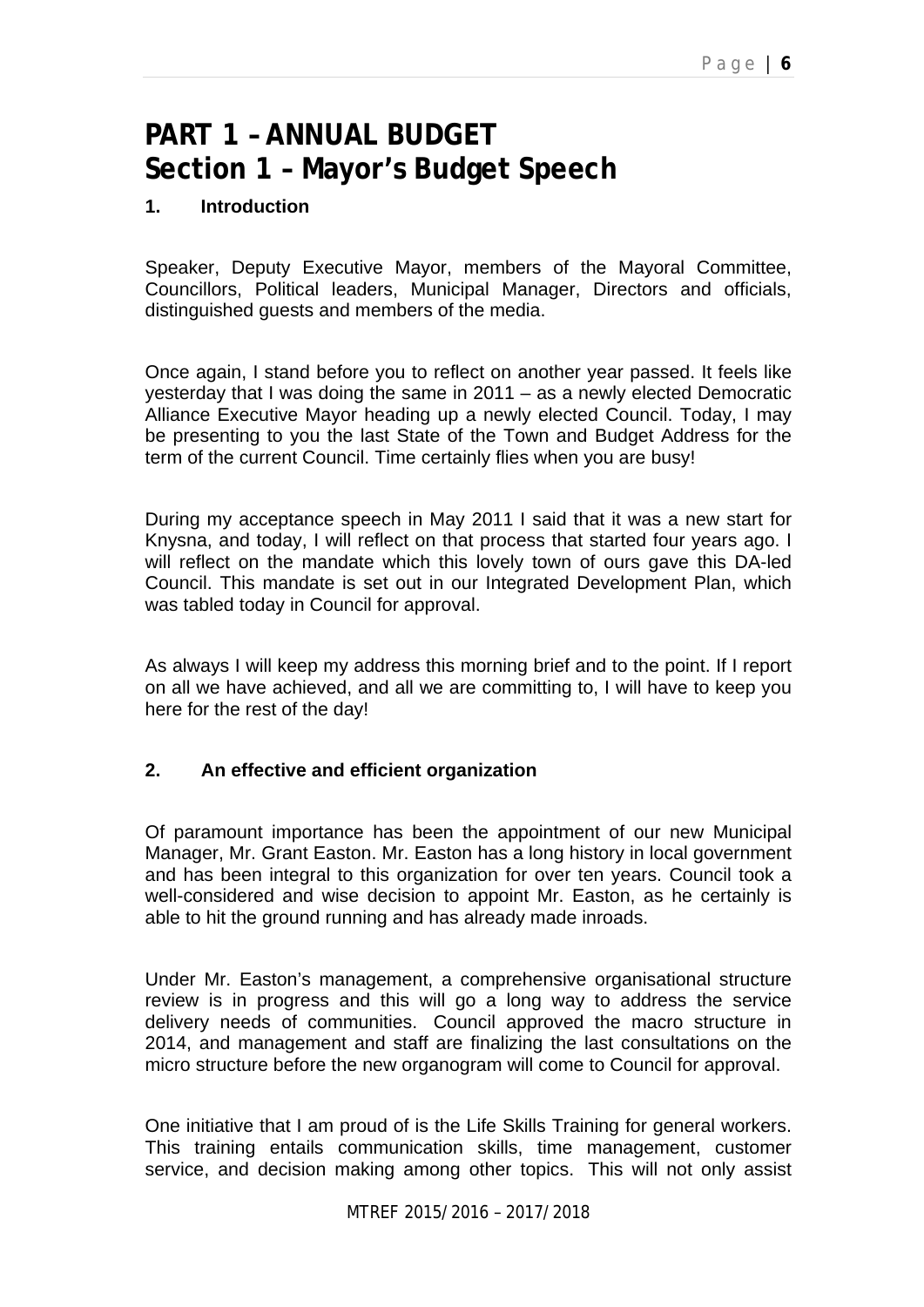employees in the work situation but also in life generally. I have had wonderful feedback on this as our staff are empowered and this directly impacts on their self-image. Further policy and training initiatives will include the roll out of the retention and succession policy and increased use of the internal bursary opportunities.

Ladies and gentlemen you are aware of the marvelous work that our Ward Committees undertake. We recently held an extremely successful Ward Committee summit for all our Ward Committee members under the leadership of the Speaker. In the year ahead we will be increasingly linking our Ward Committees with our new Customer Care model and I anticipate this will further enhance efficient and effective service delivery to ensure a wellfunctioning town.

#### **3. A well-functioning town**

The constraints imposed by the lack of funding to update and expand the town's infrastructure remain a serious concern. The aging infrastructure represents an environmental threat in terms of potential pollution incidents and also means we must use funds that could otherwise be used to expand the infrastructure capacity. The expansion and modernization of the town's infrastructure capacity is very important to realise the economic potential of the town. Council is pleased that this issue is enjoying priority attention from the Technical Services Directorate.

Our Technical Services Directorate are finalising the R6 million Grey Street upgrade. I am fully aware of the inconveniences that the upgrade is causing for business, residents and visitors, but I know you will all agree that the current work, as well as the further sewer upgrades which will be undertaken in 2015-2016 are long over-due and imperative.

As we speak, the Rheenendal Water Treatment Works is being commissioned. Rheenendal will also enjoy further upgrading of the roads, the electrification of Lapland and we will commence work on the Rheenendal Multi-purpose Centre.

Our Deputy Mayor, Cllr Esmé Edge, recently officiated over the re-opening of the Red Bridge after its rehabilitation was completed. The work ensured water reticulation security for the Brentons and Belvidere, and is open for pedestrians and runners.

As those of us from Sedgefield will know, this Council has long been concerned about the status of the town's Waste Water Treatment Works (WWTW). I am pleased to announce that an amount of R6 million has been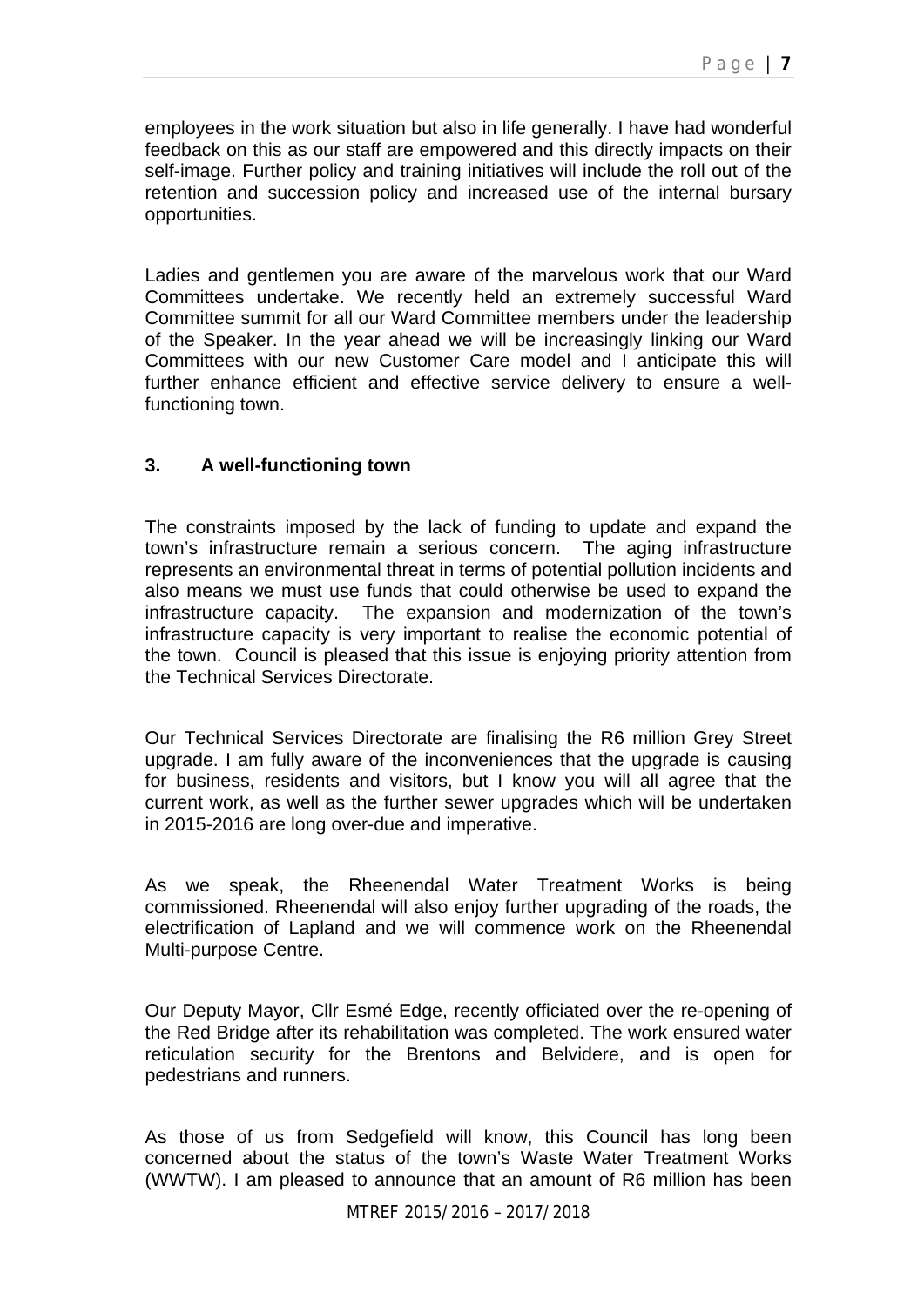allocated to the commencement of the upgrade of these works. The longawaited Multi-purpose Centre (MPC) will be completed next month with an astro-turf field and high mast lighting.

Further technical work to be undertaken in Sedgefield will be the electrification of 70 informal dwellings in Die Gaaitjie. It has been a long battle to get approval for this electrification and the impact it is going to have on the lives of those residents cannot and must not be under-estimated.

We have also electrified an additional 120 houses and installed eight high masts from Nekkies to White Location.

We successfully rolled out the Pavement Management System which presented Council with a hierarchy of roads in order for Council to prioritise its expenditure on roads. In 2015-2016 we will continue to use the System to assist Council to determine how and where roads funds must be used.

With regards to solid waste management, a Waste Minimisation Roadshow was undertaken in September 2014. The objective of the event was to create a waste minimisation culture amongst all residents including households, business, industry and other stakeholders in order to reduce waste generation, reduce waste to landfill and ultimately to minimise the consumption of natural resources within the region in order to ensure a sustainable and healthy environment for future generations. We had 8 Exhibitors at the event exhibiting their products, and 5 schools attended with a total learner attendance of 170. A great success, one which must be repeated and I am sure you will agree.

We have finally received licences for the recycling centre in Sedgefield, a closure permit for the Old Place Garden site and the Brenton on Sea site. This is all in line with National Governments requirements to have all sites permitted for either closure or operating.

I wish to take this time to congratulate all staff who played a role in ensuring that we won three categories in the Greenest Municipality Competition. We also came second overall in the competition.

#### **4. A well-planned and sustainable town**

Following a process that was much more challenging and time consuming than had been anticipated the final draft of the Integrated Strategic Development Framework (or ISDF) was prepared and presented to the Inter-Governmental Steering Committee and to Council. The plan provides draft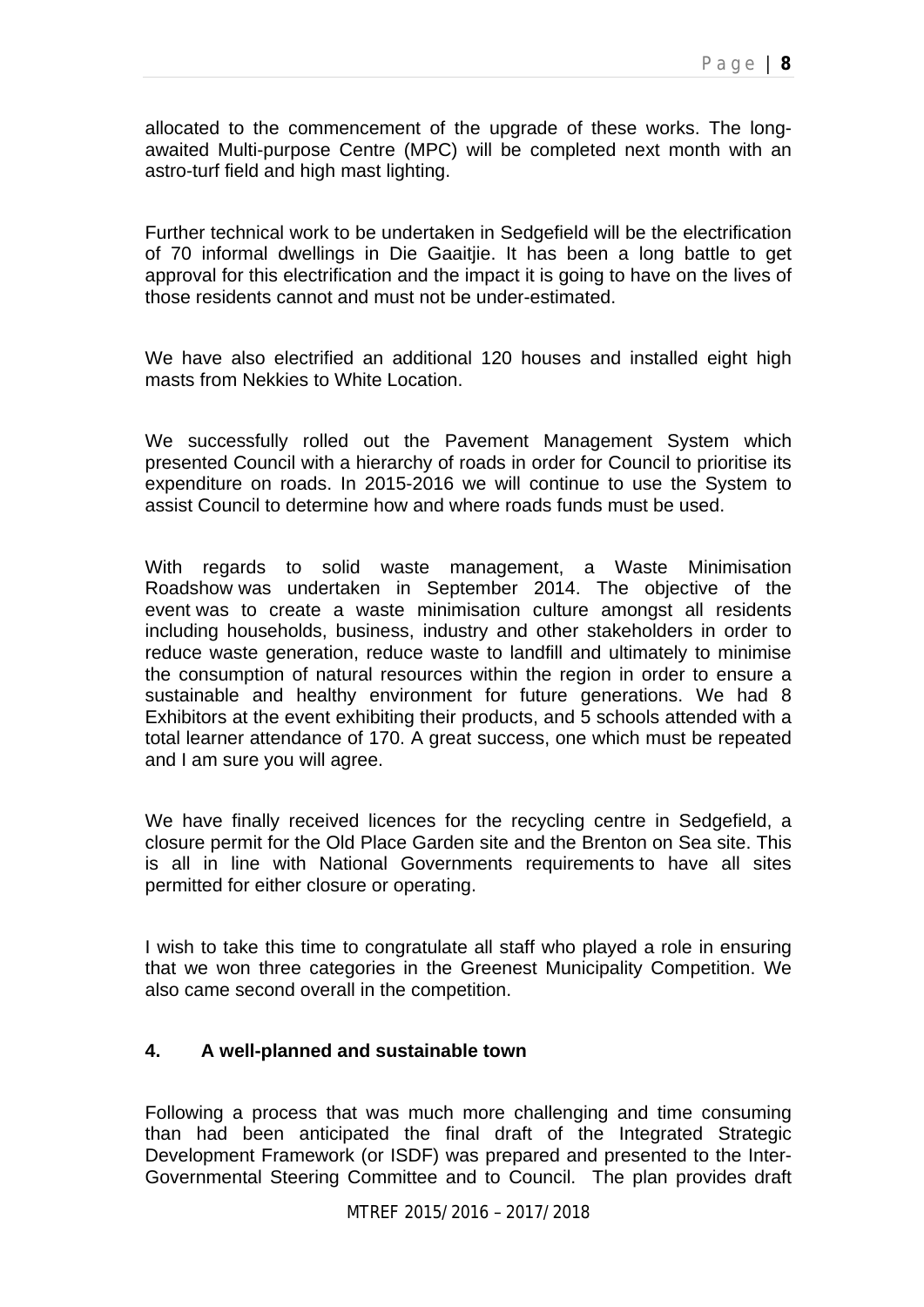guidelines for the future development of the Municipal Area and identifies a number of catalytic projects that will inject energy into the economic revival of the area. The public participation process will be completed early in the new year and it is anticipated that the final version of the report will be adopted before the end of the calendar year.

Following the highly successful migration of the Building Plans Management system onto the Collaborator electronic platform some years ago, the Town Planning application management system has joined the electronic age with all town planning applications now processed on the electronic system. This has decreased the time required for application processing and created a more comprehensive reporting system.

The next year is going to be a busy and challenging one for the Town Planning Section also. The new Land Use Planning Legislation, including the Spatial Planning and Land Use Management Act and its regulations, the Western Cape land Use Planning Act and its regulations and the Knysna Municipality By-Law on Municipal Land use Planning are all due to come into effect on  $1<sup>st</sup>$  July 2015. A Municipal Planning Tribunal will have to be established and a whole new way of dealing with town planning applications will have to be implemented. In addition it is intended to adopt a new Integrated Zoning Scheme By-Law. This whole process should lead to better, more locally driven planning decisions in support of the joint objectives of developing our local economy and conserving our natural resources.

For the last three seasons in a row, we have had the privileged of having two of our beaches designated as Blue Flag beaches. Last year Swartvlei beach in Sedgefield also received Pilot Status and I am hoping for full status this coming season. The Blue Flag program is an international grading system for beaches which looks at the safety, amenities, cleanliness and environmental aspects of beaches. Knysna Municipality is proud to have met these very rigorous standards for our two very beautiful beaches: Buffalo Bay and Brenton On Sea. This program has become a permanent feature for us as we want to be able to provide the best in recreational and tourist facilities for both our residents and visitors. At this stage I must commend the Community Services staff who are responsible for ensuring that the Buffelskop camping site was once again voted as one of the top 3 camping sites in S.A.

A substantial planning project will be undertaken in Heidevallei and the green lung that runs along the steep areas north of the town and joins the Heidevallei area. The object of this project will be to provide for various categories of housing, including fully subsidized units and finance linked subsidy units in Heidevallei. However, it will also include the detailed planning and urban design parameters for a mixed use development in part of Heidevallei, as well as the planning of a so-called "Central Park" in the green lung. This is vital to protect the environment of this area that has some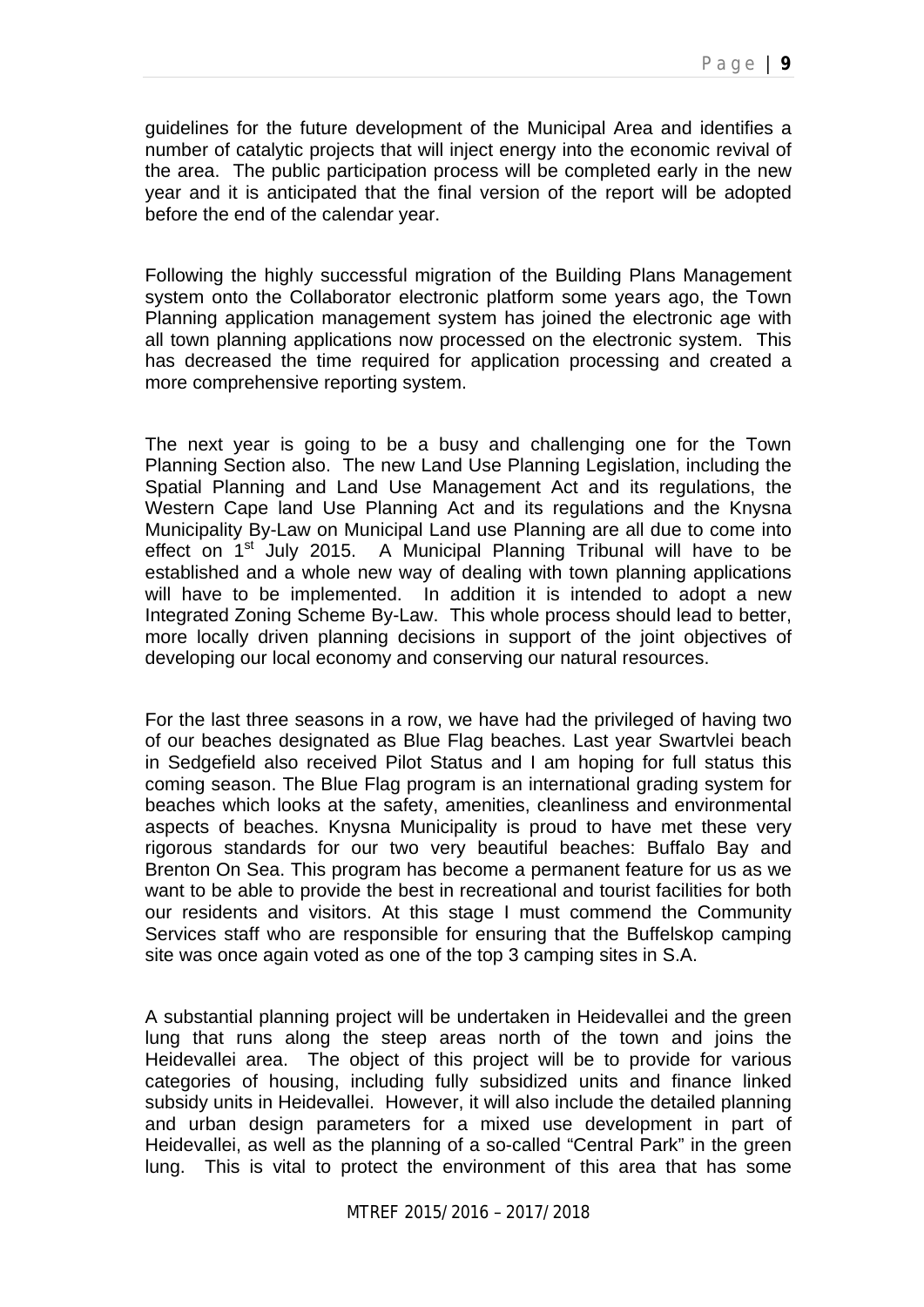portions of pristine forest, and protects the steep slopes above the town from erosion. The exercise will also focus on the management of the Bongani River catchment to ensure that the siltation and pollution that finds its way into the lagoon is prevented.

### **5. An economically sound town**

We have awarded a tender for the installation of a high speed fibre-optic and microwave based network across the municipality. This will involve the investment of R150 million in the Knysna municipal area by the successful tenderer, including the establishment of businesses in the data management value chain. It will also create a range of economic opportunities in the media, education, business and conferencing sectors.

Various economic development initiatives designed to harness the resources of private sector investors, together with what funding can be obtained from government are planned. These include a Convention Centre, developments along the Concordia Road and in Nekkies, developments in the Hornlee business area and in the centre of town. These will come to light during the course of the year and should place the economy of the town on a clearly upward trajectory by the end of the financial year.

I am sure many of you are aware of the marvelous work being undertaken by the Municipality with regards to contractor development. One such example is the R4 million we have spent on the 4 SMME contracts to maintain municipal infrastructure such as grass cutting, drain cleaning and litter removal. We have funded this initiative largely through our Expanded Public Works Program grant.

#### **6. A caring town**

Another such initiative has been the 116 serviced residential sites in Nekkies and Dam se Bos, and 187 new homes which were built by local small contractors. The amount paid to these contractors is of the order of R4 million. The houses being built are slightly bigger than previously, they are of better quality and each has a 3 metre balcony. We are certainly succeeding in providing people with homes and not just shelter.

The Integrated Human Settlements Department will have an extremely busy year ahead, with the following projects already approved and in the tender process:

- Edameni: 25 serviced sites:
- Hlalani: 166 serviced sites;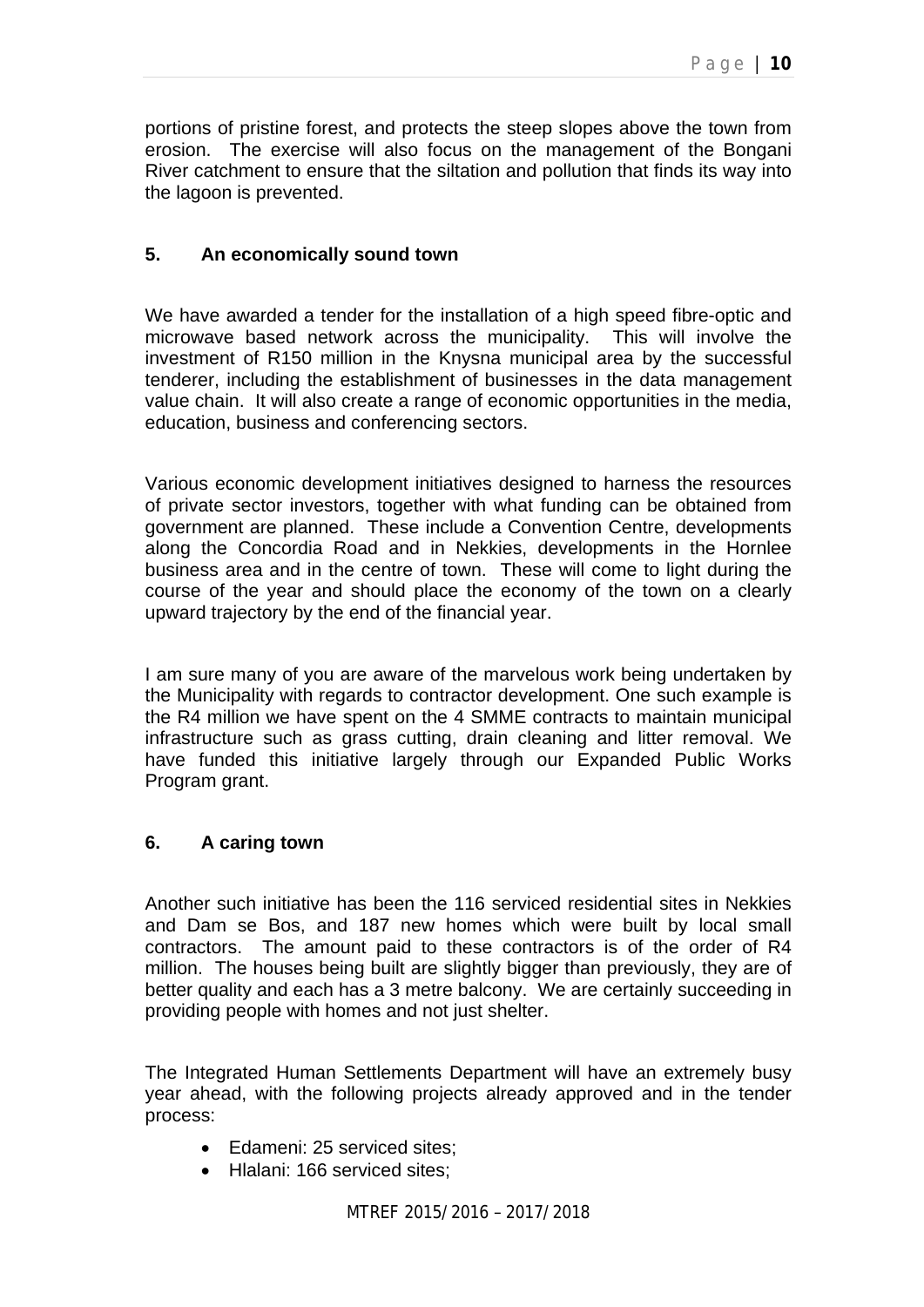- Happy Rest: 120 serviced sites;
- Ethembeni: 200 serviced sites:
- Vision projects: 200 service sites and 150 top structures.
- In addition the areas of Bloemfontein and Xolweni are in the final stages of planning and it is expected that services will be installed in those areas also.

This will come close to the completion of the development of all the available sites in the already settled areas of the town. In addition, in association with ABSA the implementation of the Hornlee Infill Housing Project, including 93 fully subsidized housing units will begin.

Also in Hornlee, we will commence a densification and back yard dweller project. This project will investigate the potential to formalize existing and possible additional back yard dwellings by addressing the infrastructure constraints, the town planning and building control issues and the ownership issues to explore the possibilities of accessing funding to achieve the in situ upgrading of the shelters already embedded in the existing stable community. If it is successful this should also address some of the infrastructure problems experienced by Hornlee residents. The outcome of this exercise cannot be predicted, but it is hoped that it will address the needs of the people who, for years, have patiently waited for assistance. I am aware we undertook a similar study a number of years ago, but times and technology have changed and we must continuously review and investigate our options.

I now turn to social and community development initiatives.

We have completed the upgrade of the Hornlee Sportsfields. The two fields were ripped, levelled and are now lying fallow as the grass covers the playing surface. New irrigation was also provided. The fields will be ready for play for the Knysna Oyster Festival. These fields are for the use of all our residents and I implore all our residents to look after all our community assets, after all they belong to you!

In Rheenendal we are piloting an exciting initiative with the Provincial Department of Education for the erection of a brand new dual purpose library. We are also opening library services in Bracken Hill and Buffelskop which will assist our young (and perhaps not so young) residents to continue to improve themselves and their living conditions, as well as inculcate a culture of reading and learning– something very close to my heart. Our ever-active librarians have continued to hold the Annual Spelling Competition that has become a well-established and eagerly anticipated event on our school and library calendars.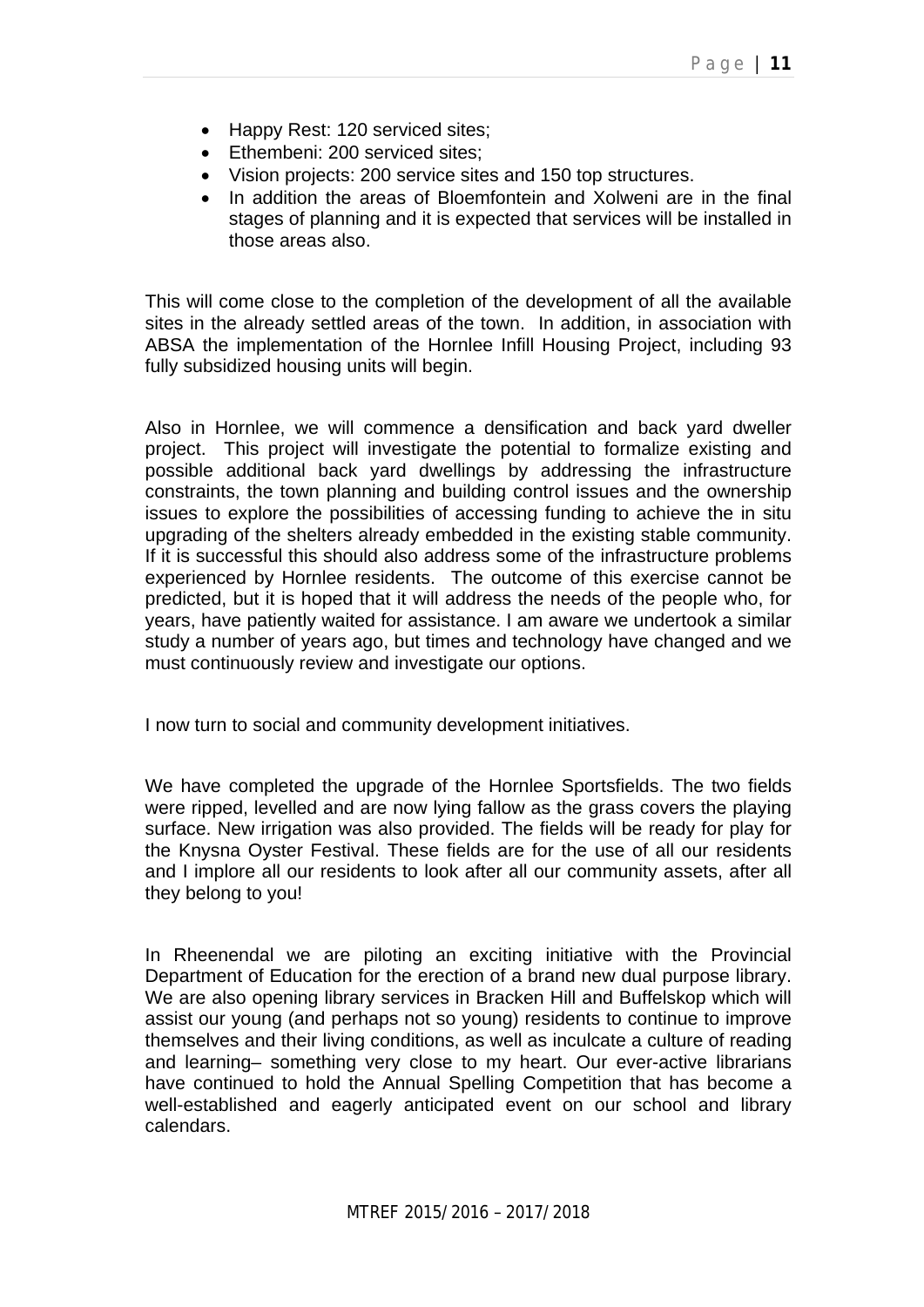The Old Gaol is a wonderful asset that has been under-utilised for a while now. Our Museums Department this year staged a fascinating exhibition on the history of prison gangs. In the year ahead we will upgrade the exhibitions on the Timber Industry, the South African War and the Gold Rush. The Old Gaol has also been host to a number of cultural and art activities, such as the quarterly Arts Festival wherein local artists and indigenous crafters sell their wares. Another exciting new initiative is the arts development project which had 20 participants. At least four of these participants will be able to exhibit at mainstream galleries – a remarkable feat!

Of great concern to myself, and many of you, is the increasing number of homeless people who are moving into our town and establishing themselves along the Lagoon. This is greatly disturbing and is a result of a variety of factors, both social and economic. I have stated previously that I will be engaging with the Provincial Authorities to assist Council to find ways of helping these vulnerable people.

I am also proud to announce the success of our Communication Department's self-service kiosks. These are equipped with a telephone handset and direct numbers for various customer care departments that offer customers immediate access to various municipal departments in order to improve interactions with customers. Another exciting innovation will be the development of a cell phone app which clients can download to further assist our residents, visitors and businesses in their interaction with the municipality. Knysna Municipality is certainly on the cutting edge of customer service technology.

## **7. A financially stable town**

Councillors, ladies and gentlemen, I now turn to matters pertaining to the budget for 2015/16

The budget for the next financial year continues to reflect the strategy and priorities of this Council. It is a budget that is also aligned to the goals of the Province of the Western Cape and the National Development Plan. This budget has a strong "Back to Basics: thrust, as directed by the Minister for Cooperative Government and Traditional Affairs, Minister Pravin Gordhan.

In an organization this size, changes in policy and direction cannot simply happen overnight but in the last four Council budgets there have been significant shifts in Council thinking whilst maintaining at all times a synergy with the Constitutional requirements of local government in respect of basic services and within the general dictates of National Treasury guidelines. This was the promise made to our town four years ago: good governance and getting the basics right.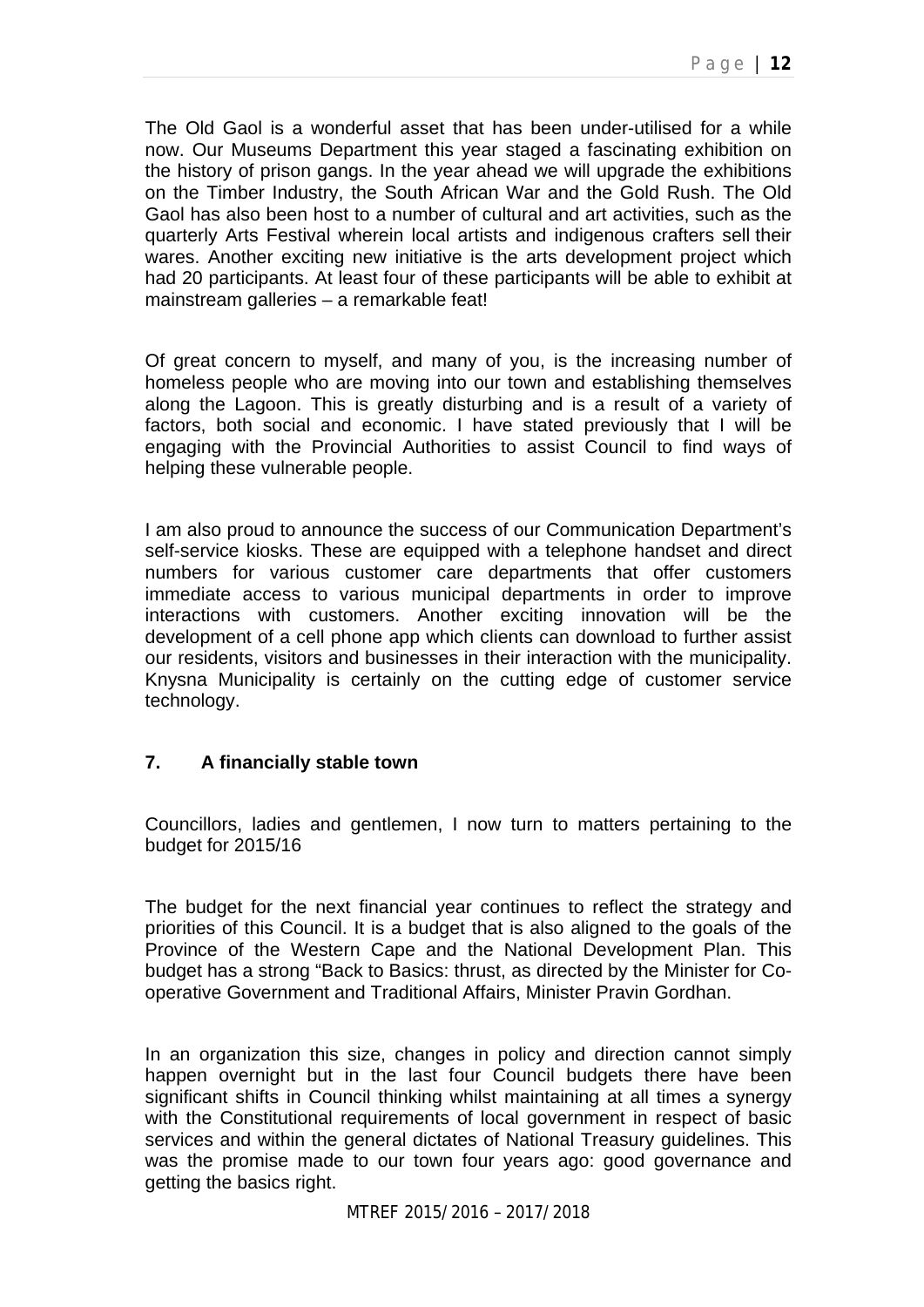The new budget for Knysna Municipality amounts to some R738.5 million. This is made up of R102.7 million for capital expenditure and R635.8 million for operating expenses. It is considerably more than the budget approved for 2014/15, which was R540.7 million and R70.1 million for operating expenditure and capital expenditure respectively. This new budget represents an increase of 21% from the 2014/15 approved budget and 5.1% from the 2014/15 adjusted budget. In the 2013/14 financial year the capital budget spend managed to achieve a level of 91%. A similar capital spend is forecast for the 2014/15 year.

There have been on-going serious concerns in regard to the lack of long term planning necessary for Knysna over the next 20 years. Previous plans were essentially short term and lacked the depth and complexity necessary to move Knysna forward. A decision was taken to begin a new long term planning process, predominantly in-house, by means of a very exhaustive but inclusive Integrated Spatial Development Framework (ISDF).

The proposed ISDF will become the most critical long-term planning tool of the Knysna Municipality and by including the simple word "Integrated" it means that for probably the first time technical, financial and ultimately economic planning will talk to each other. The ISDF looks on a far longer horizon than Integrated Development Plans (IDP) and whilst no specific capital projects have yet been identified for ISDF purposes, they are obviously part and parcel of the revised IDP. The ISDF has now been presented to Councillors and will go through another extensive public participation exercise. The importance of the ISDF cannot be over-emphasised. ALL Council master-planning will be centred within its over-arching umbrella.

In tandem the Finance Directorate has embarked on a major debt restructuring exercise to work in conjunction with the ISDF to finance investment and economic based capital infrastructure identified for inclusion in the budget via the IDP as flowing from the ISDF. This will ensure the MTREF remains practical and therefore economically and financially sustainable rather than the often theoretical and usually meaningless planning followed by public sector bodies.

However the malaise that the Knysna economy is in continues. Whilst there is no doubt that the recent holiday period showed some depth and expansion from previous years. Furthermore there appears to be the beginnings of additional economic activity by way of interest in residential construction linked to higher end property.

Besides tourism, the major economic drivers within Knysna are retail, residential and retirement. These are all heavily dependent upon the economy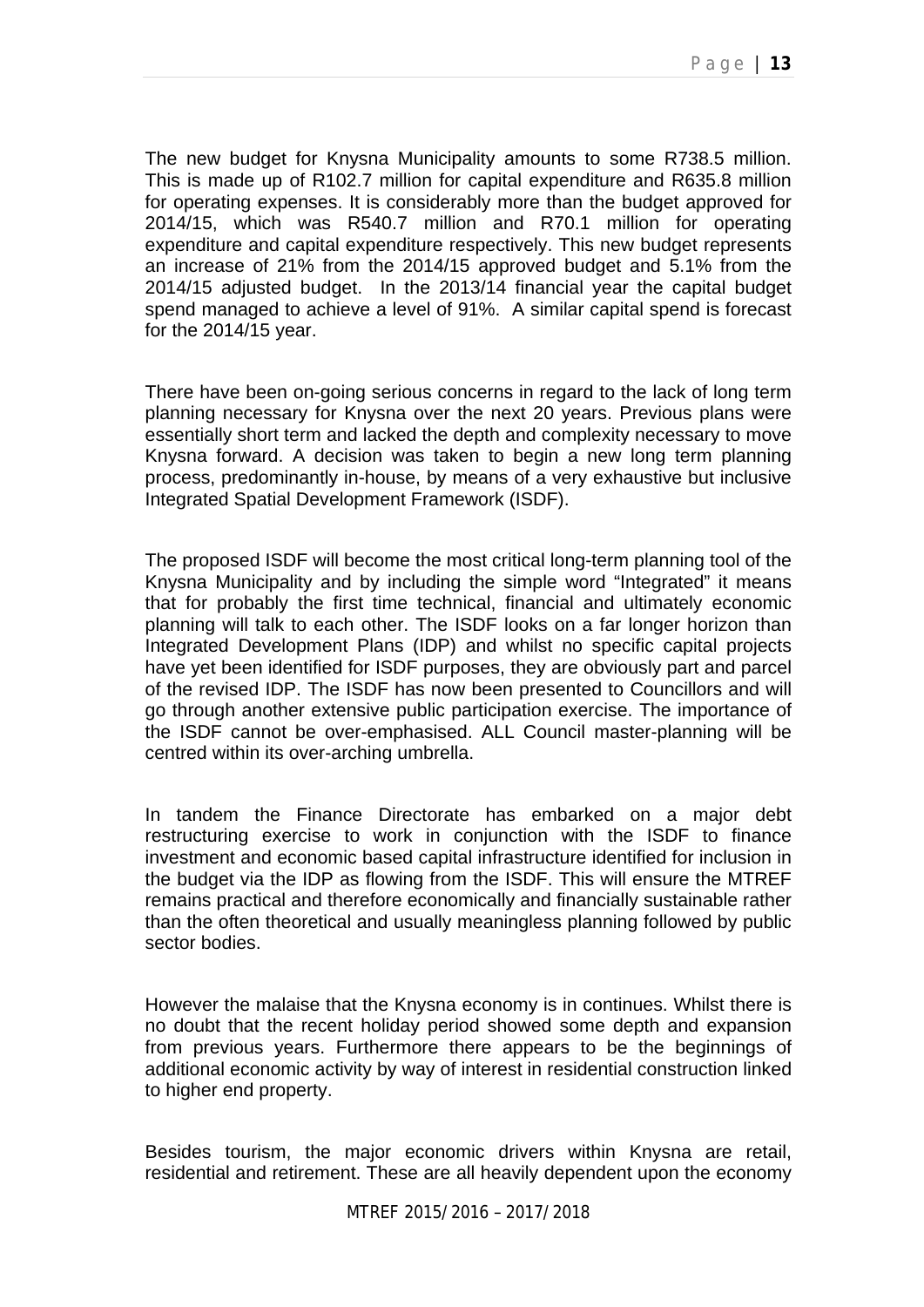at a national level and neither could claim to be major forces in the drive for job creation. Many of those in these driving sectors are not resident, or are predominantly situated outside of the town. For example, much of Knysna's retail property is owned by businesses outside Knysna and any profits obviously flow outside of Knysna.

Further, a number of Knysna property owners do not actually live in the municipality for home purposes and so generate little in the way of economic development.

Hence, the Director: Finance will be looking at a differential rates tariff for businesses owned within Knysna as opposed to those owned externally.

Situated in a national park, it is highly unlikely that our social and revenue profiles will change. Approximately 80% of Council revenue, excluding governmental transfers, comes from the domestic residential sector and some 36% of that is classified as being indigent or on social welfare. There is little scope for cross-subsidisation from the business sector in relief of the domestic account and therefore increases in tariffs impact directly upon domestic consumers and hence almost immediately upon the municipality's cash flow. Increased taxation will invariably mean increased non-payment.

And so ladies and gentleman, it is highly unlikely that the economic position of Knysna will change much in the next three to four budget cycles at least. Some of the more significant reasons for this is outside of the control of this Council. Here I refer to the infamous Eskom factor with a 14.24% increase, a demand for cost reflective tariffs on water and sewer and a first round union pay demand of a basic 15% rise.

You are all aware of the ironic situation we find ourselves in: Knysna must fund itself and provide services as if it were a twelve month municipality, on a six-month income. There is therefore an obvious mis-match between revenues and service demands, and that is before we can consider eradicating service backlogs in our previously disadvantaged areas or maintaining services in advantaged areas. A classic example of this was in regard to the road maintenance budget which needed to be used to maintain our tourist and therefore revenue generating areas in the first instance over the holiday period.

Knysna Municipality continues to grow, as does the demands of all our residents. It is very clear that more and more demands for services are coming from areas where services and service standards were historically poorer in comparison to more advantaged and well-established areas. It is also very clear that the more advantaged areas are demanding that service

MTREF 2015/2016 – 2017/2018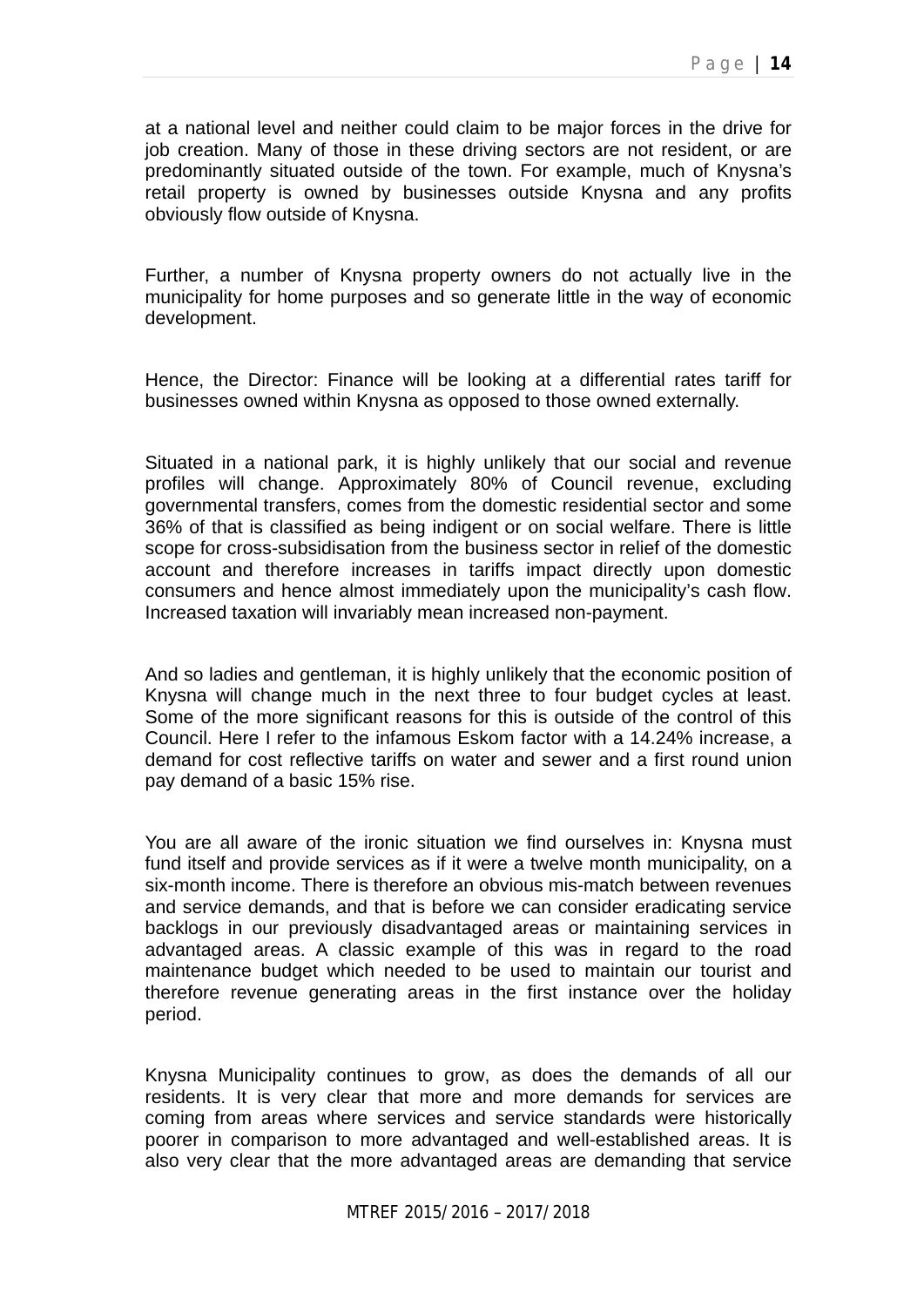levels and standards be maintained at least at current levels and not be allowed to fall. It is the continuing classic legacy of apartheid.

Two realities emerge from this.

Firstly, to believe that all areas can reach the same levels and standards within twenty years is not grounded in financial reality. Many well-established areas of Knysna Municipality have taken, in some instances, hundreds of years and millions of rands to reach their current mature service levels. Other areas have been paid for solely by the property owners themselves.

Secondly, to maintain well-established areas at their current levels and upgrade others at the same time cannot continue under the current funding regime. In the next few years Knysna is going to be doing "less with less". The movement towards communities wanting and receiving a higher standard level by means of an additional premium will become the norm. Special rating districts or areas already exist in metros and other Municipalities, and these are now being investigated within the greater Knysna community and are welcomed and encouraged.

This type of service level complexity is symptomatic of Knysna. Do we first maintain to perpetuate growth or do we increase levels at the potential expense of growth? To this end the Director: Finance will be undertaking a review and analysis of the utilisation of domestic property by means of measuring electricity usage. The possibility of introducing an absentee property owners charge will then be examined (similar in principle to the electricity daily charge) for possible future introduction.

The continued poor economic conditions mean that Knysna needs to maintain its fiscal discipline. In December 2012, Council took the decision to write-off what ultimately amounted to R30 million in service arrears.

In 2013 Council took the decision to further accelerate the program of prepaid electricity meters. In 2015 a new tender will be awarded to undertake a general valuation of all properties in the municipal area. This will include all transferred properties in the previously informal areas such as Nekkies, Khayalethu and White Location.

From 1 July 2016 all privately owned properties will be fully taxed in all areas. It could be argued that this should have happened years ago but few people outside the municipal process actually understand the complexity that is land ownership between and within governmental bodies.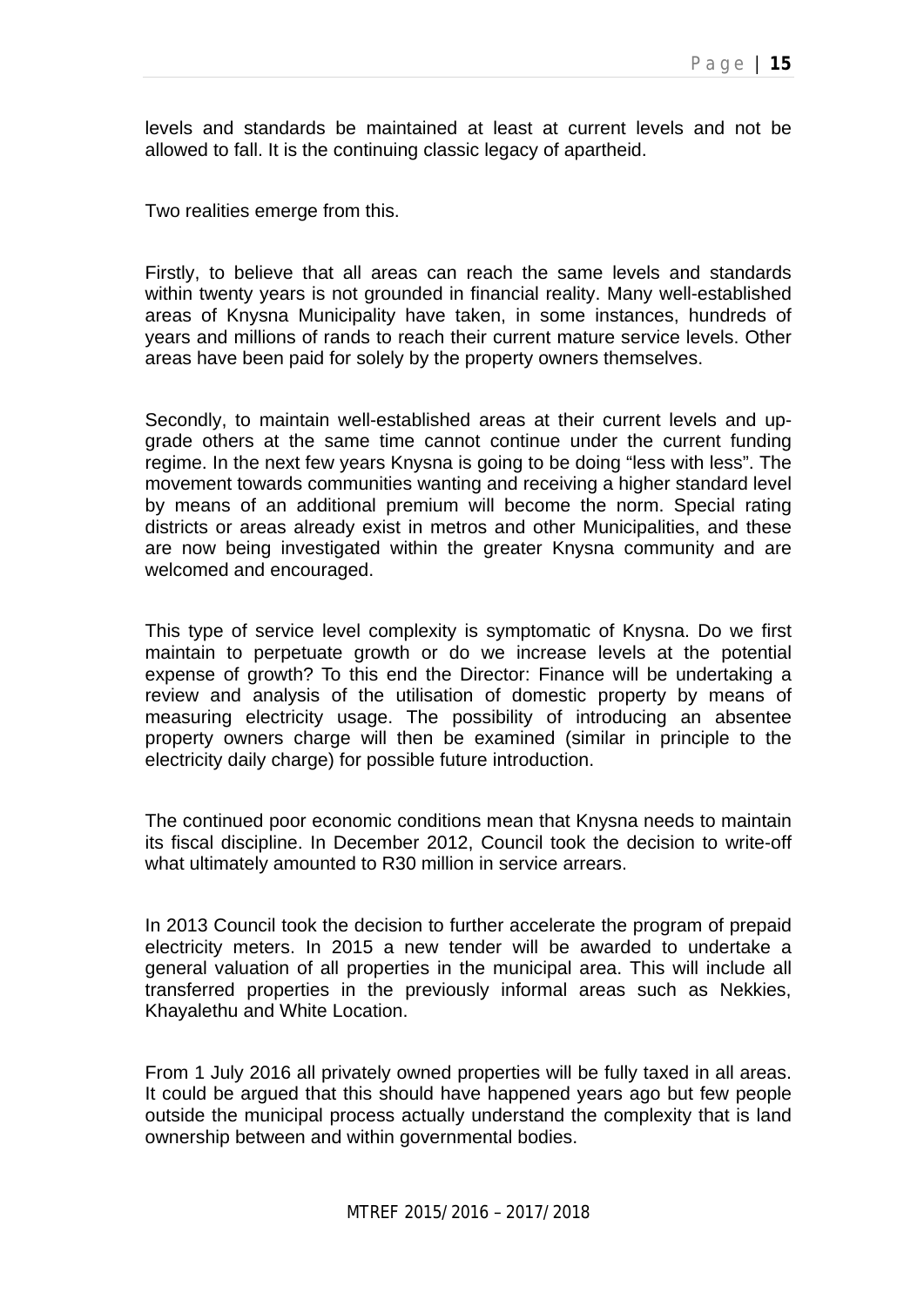Knysna Municipality has now attained seven unqualified audit reports in a row with the last two being "clean". Whilst having a clean audit rather than an unqualified audit has absolutely no effect on the financial stability or performance of this Council it does have a considerably positive effect upon the sentiment of the investment and banking sectors, in all their facets locally and internationally. It is therefore simply remarkable that there remains a very minor, but ignorant and voluble local group, who appear to want nothing more than to criticise Knysna's very considerable achievements for reasons that are impossible to understand.

Having sketched the scene, I now wish to delve into the capital budget in more detail. As stated, the capital budget for 2015/16 will amount to R102.7 million of which R56.3 million is funded from National and Provincial grants, some R2 million from "public, private partnerships" and the balance from internally generated funds and borrowings.

Council is continuing the process begun two year ago of rebuilding and upgrading municipal buildings and assets including sportsfields, libraries and halls.

An amount of R29 million has been placed on the budget for housing and related infrastructure. As mentioned earlier in this speech, other major capital projects for the next year are R6 million for the Rheenendal MPC; R6 million for high-mast lighting; R16.2 million for roads upgrades, R11.2 million for water projects mainly from Council's own funding contribution towards our national MIG allocation and R8 million for the new 20MVa transformer station. This project will enable Council to fully up-grade the reticulation networks in Hornlee and our Northern Areas.

The 2015/16 capital projects in wards will remain at R200 000 per ward and an additional R500 000 will be allocated under Community Services for Operating Related Council Projects and this will be fully integrated with the ward based development program National Treasury insists that all the projects must be identified and specified in the budget if they are of a capital nature. The final projects and programs will be included in the approved municipal budget and performance against the budget will be reviewed quarterly.

And finally, the tariffs:

The National Electricity Regulator (NERSA) has approved an increase in the bulk tariff from Eskom of 14.24%. National Treasury in MFMA Circular Number 74 advises Council "to limit electricity increases to 12.29%" but that excludes a 2c Environmental Levy. An average increase of 14.24% will be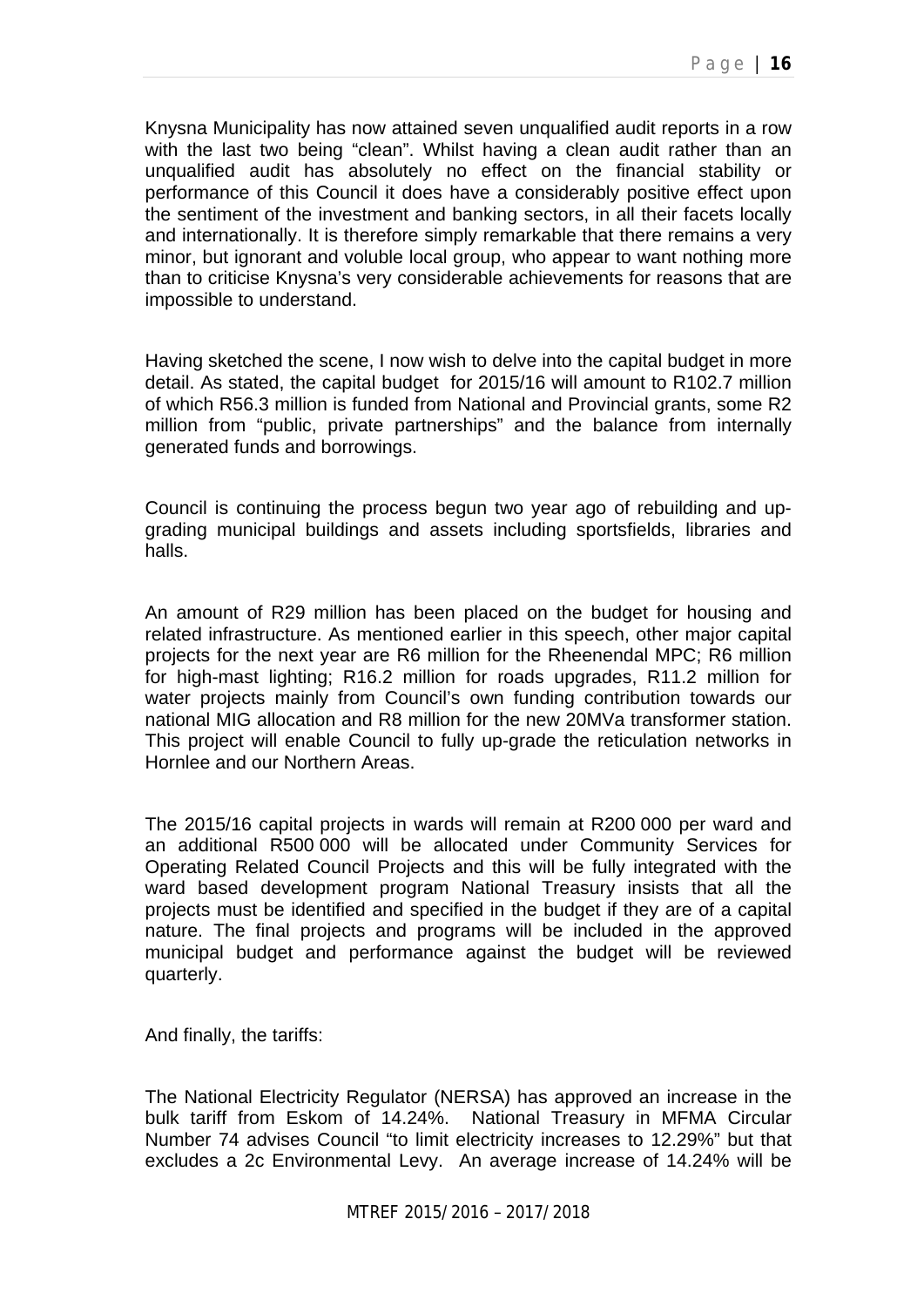implemented. This is dependent upon the amount consumed as per the Inclining Block Tariff.

The water tariff increases will be on average 7.5% depending upon consumption.

The sewer and refuse tariffs will both increase by 7.5%.

Minor tariffs will be increased by 9% on average unless specifically shown in the tariff book.

The increases on the Availability Charges-Vacant land and the water and sewerage augmentation charges will be increased by 7.5%. The innovations introduced in the 2014/15 budget remain in place to encourage development. The electricity augmentation is formula driven and subject to NERSA.

In terms of assessment rates, the increase in the rate in the rand will be 7.5% for domestic properties and for non-domestic properties. The assessment rate rebate currently applied to domestic owners remains at 15%. This is in line with National Government view that rebates should only apply in particular circumstances. It remains the intention to completely phase out the domestic rebate in future budgets. The first R100 000 of property value will remain exempted.

The current Rural Rebate is reduced to 10% and will be phased out completely next year. The reason for this is that Assessment rates are a tax on property value. They are not for services rendered or not rendered by a municipality. There is therefore no justification in maintaining a two-tier rebate system indefinitely.

The green rebate will also be reduced to 10% for the forthcoming financial year and strictly applied. That means that any developments currently in receipt of the rebate but being gated will not qualify. The retention of the green rebate is highly questionable as there is no evidence of it making any difference within the local area.

The current pensioner rebates, heritage rebates and the new business rebates will all remain the same.

Ladies & gentlemen before I close I wish to reflect on the legacy of two DA stalwarts. Today we bid farewell to two Councillors, Cllr Michelle Wasserman and Cllr Richard Dawson. Cllrs Wasserman and Dawson have both served as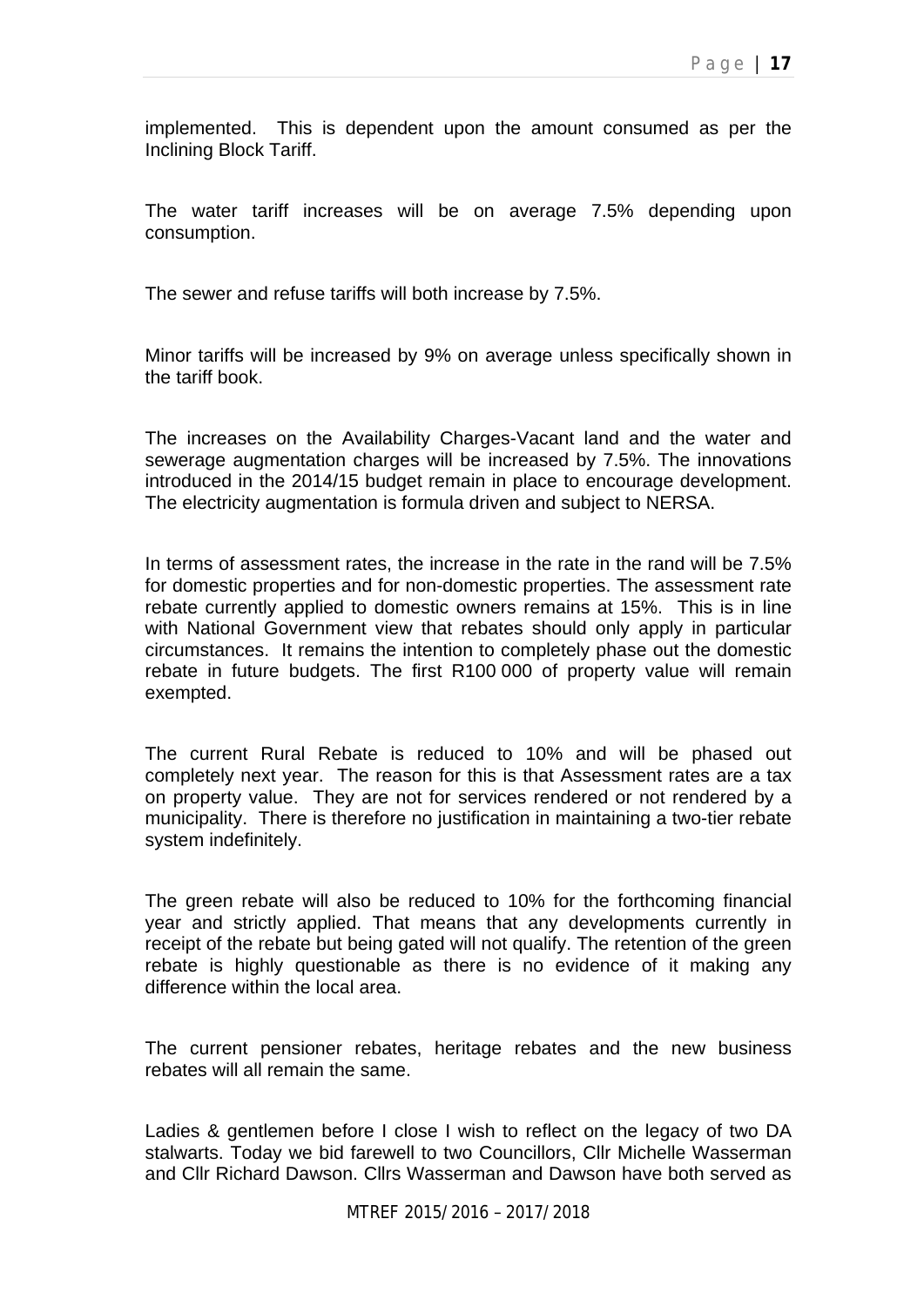Speaker to this Council, and have both been on my Mayoral Committee. Hence I have had the wonderful opportunity to work closely with these two persons of great integrity and wisdom. Furthermore, Cllr Dawson has served our town with me since 2006 – it has indeed been a long and successful journey together. Richard and Michelle, we will miss you, we will think of you with great fondness, and I wish you everything of the best in all your endeavours from hereon.

I would also like to congratulate Cllr Phumla Nkam on the birth of her baby boy.

In closing, putting a budget together is not an easy task and I thank the Municipal Manager, Mr. Grant Easton, and his team for drawing up a budget which may not make everybody happy, but is sustainable and sensible.

I also thank the Directors and staff for their continued hard work in delivering services in line with the municipality's vision of creating a town where people and nature prosper. Let's keep it up and each day strive to improve on the day before in order to make tomorrow better.

My thanks to my Executive Deputy Mayor who has always been pivotal to my team. I know that all of you join me in sending our prayers and good wishes to Cllr Edge and her daughter, Nadine, who has been through a traumatic accident and has a long road to recovery ahead of her. Nadine, we are all thinking of you and hope to see you back in town soon.

Members of my Executive Mayoral Committee, Madam Speaker, and the Members of this Chambers. Councillors your voice is that of the voiceless. If we, as Councillors, fail to convey the views and feelings of our Wards and Constituencies, there is a very real chance that those voices will be muted and our people will suffer.

In delivering this State of the Town address I hope I have managed to take you into our confidence with regard to the plans we have for the future of our town. I have further given you a snippet of some of the achievements of our town, in the period that the Democratic Alliance has been in government.

The challenge remains to reverse the legacy of more than three hundred years of discrimination. It is not an easy battle to wage, but I am sure you agree that we are on course. The leadership of your town continues to grow, develop, and innovate in order to ensure change for the better. Ladies and gentlemen I sincerely trust you will join us on our exciting and promising journey forward.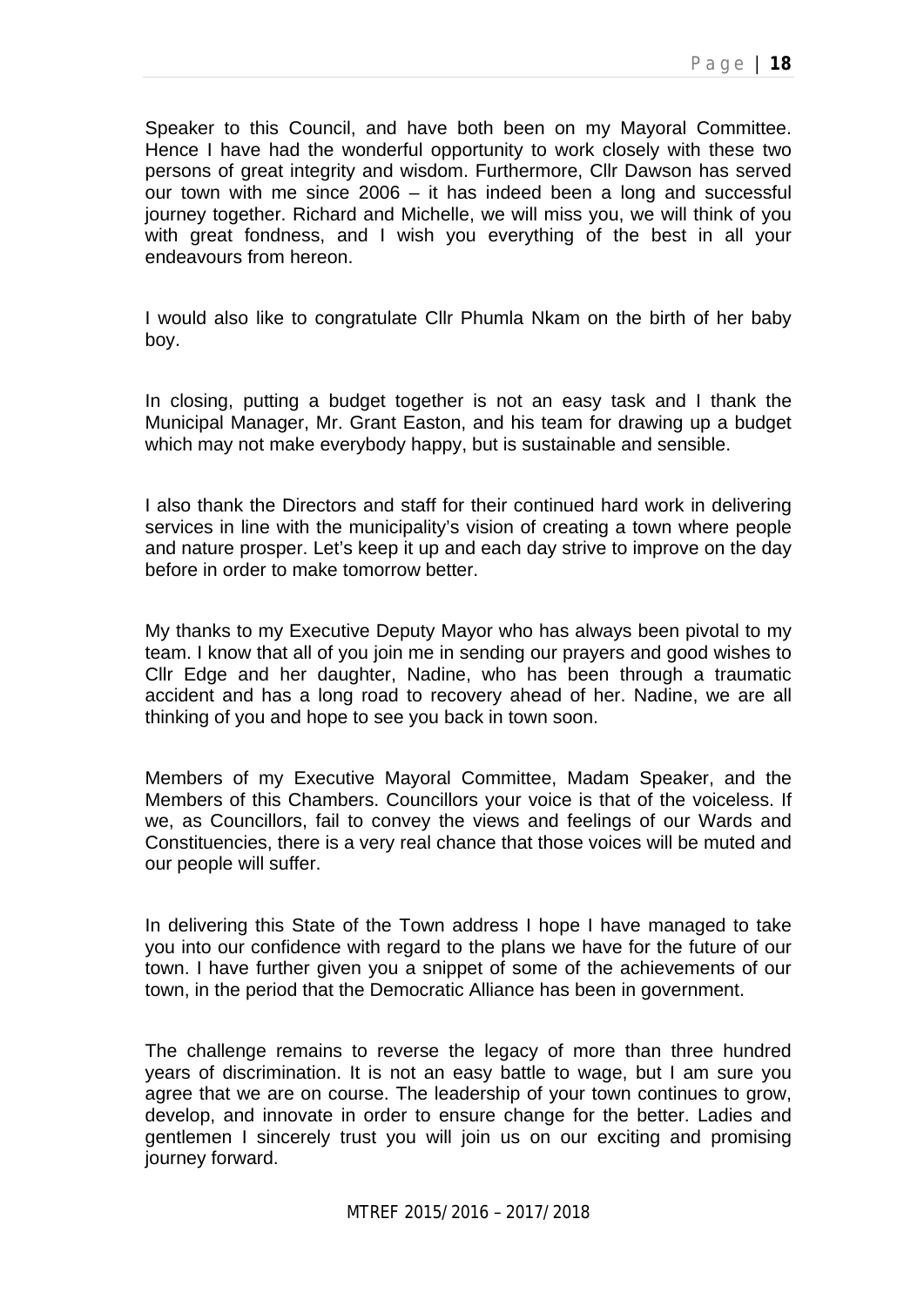I thank you

Madam Speaker, I hereby refer you to recommendations of Item 9.6 on Page 399 of this Council Meeting Agenda and present to you the 2015/2016 Budget.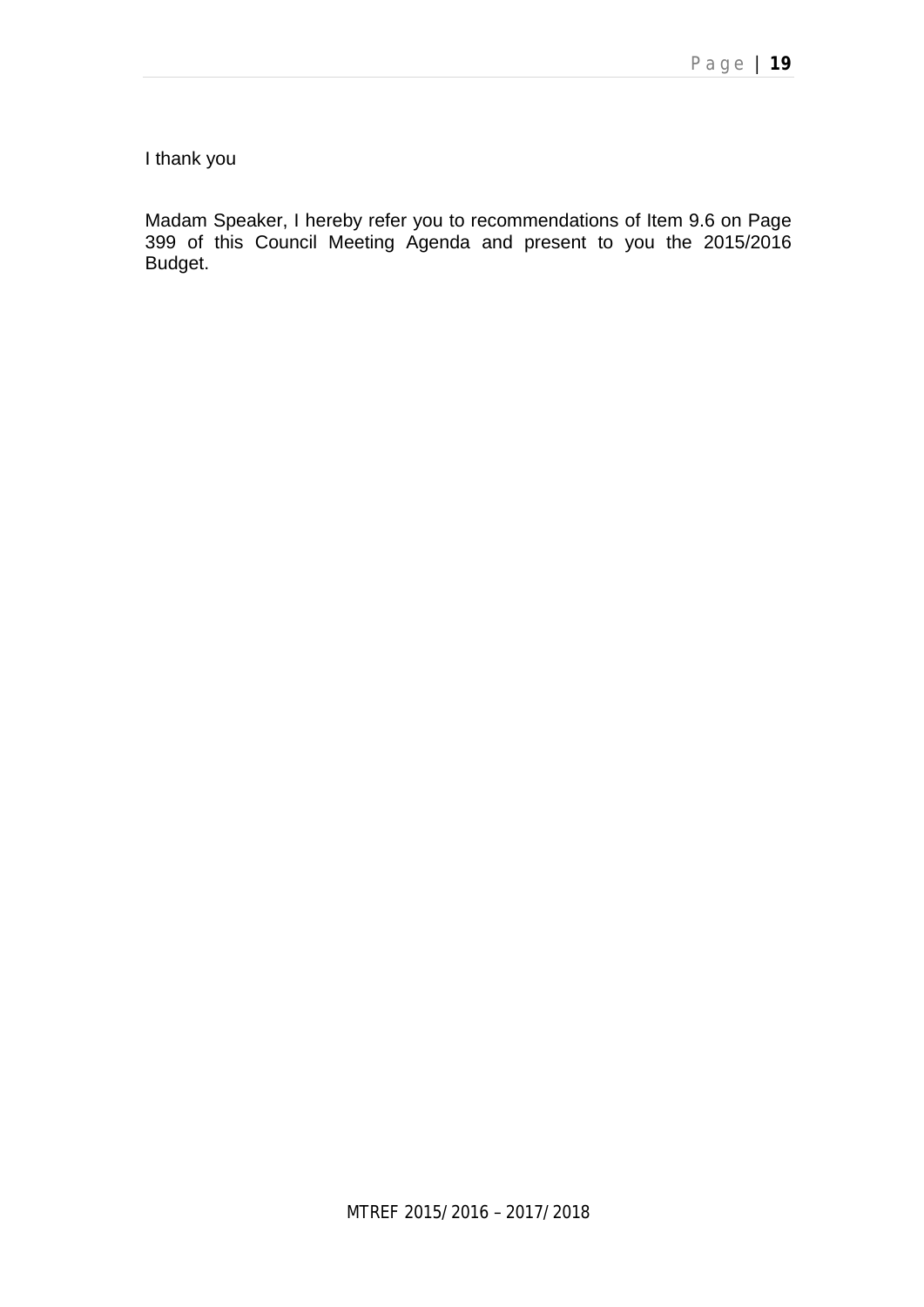# **Section 2 – Budget Related Resolutions**

Knysna Municipality

MTREF 2015/16

The resolutions approved by Council with the final adoption of the budget in May will be:

RESOLVED:

**[a]. That the annual budget of Knysna Municipality for the financial year 2015/2016; and indicative for the two projected years 2016/17 and 2017/18, as set-out in the schedules contained in Section 4, be approved:**

1.1Table A2: Budgeted Financial Performance (expenditure by standard classification) R635.8 million) 1.2 Table A3: Budgeted Financial Performance (expenditure by municipal vote R635.8 million) 1.3 Table A4: Budgeted Financial Performance (revenue by source R724.5 million including Capital Transfers and Contributions) 1.4 Table A5: Budgeted Capital Expenditure for both multi-year and single year by vote, standard classification and funding (R102.7 million)

- [b]. Property rates reflected in Annexure 3 and any other municipal tax reflected in Annexure 1 are imposed for the budget year 2015/2016.
- [c]. Tariffs and charges reflected in Annexure 3 are approved for the budget year 2015/2016.
- [d]. Council notes the amended Integrated Development Plan adopted on 31 May 2015 reflected as summarised in Section 6.
- [e]. The measurable performance objectives reflected in Section 7 are approved for the budget year 2015/2016.
- [f]. The amended policies for credit control, debt collection and indigents as summarised in Section 8(and detailed in Annexure 6) are approved for the budget year 2015/2016.
- [g]. The other new and/or amended budget related policies summarised in Section 8 (and detailed in Annexure 6) are approved for the budget year2015/2016.
- [h]. The measurable performance objectives for each vote introduced in Section 15 and detailed in Annexure 8: 'Service Delivery and Budget Implementation Plan' are noted for the budget year 2015/2016.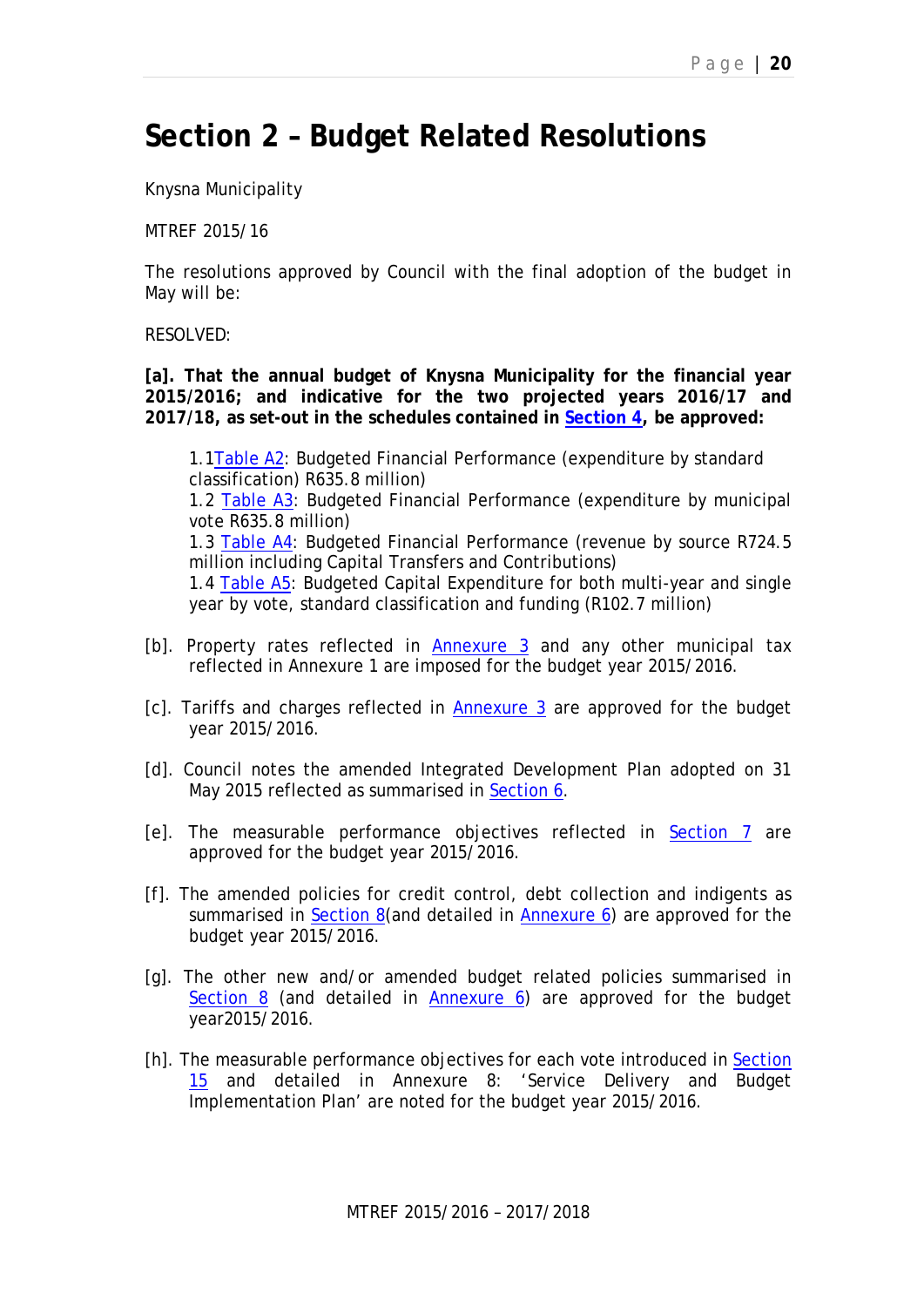# **Section 3 – Executive Summary**

## **Introduction**

The budget for the financial year 2015/16 reflects the strategy and priorities of the Knysna Municipality within those of the Province of the Western Cape as well as the priorities and strategies of the National Development Plan and the strategic thrusts as enunciated by Minister Pravin Gordhan in his position paper on local government summarised in the slogan "Back to Basics". Changes in policy and direction cannot simply happen overnight but in the last four Council budgets there have been significant shifts in Council thinking whilst maintaining at all times a synergy with the Constitutional requirements of local government in respect of basic services and within the general dictates of National Treasury guidelines.

However the malaise that the Knysna economy is in continues. Whilst there is no doubt that the recent holiday period continued to show some depth and expansion from previous years and that there are now the beginnings of some economic green shoots appearing by way of interest in residential construction linked to higher end property, it is highly unlikely that the economic position of Knysna will change much in the next three to four budget cycles at least. Unfortunately the infamous Eskom factor has also come back to haunt municipal finances with a 14.69% increase, a demand for cost reflective tariffs on water and sewer and a first round union pay demand of a basic 15% rise.

The new budget for Knysna Municipality amounts to some R738.5 Million in 2015/16, being R102.7 million for capital and R635.8 million for operating. The budget approved for 2014/15 was R540.7 million and R70.1 million for operating expenditure and capital expenditure respectively and this new budget represents an increase of 21% from the 2014/15 approved budget and 5% from the 2014/15 adjusted budget. In the 2013/14 financial year the capital budget spend was 91%. A similar capital spend is now forecast for the 2014/15 year.

| Consolidated overview of the 2015/16 MTREF                       |                                   |                                   |                               |                                  |                                  |  |  |  |  |  |
|------------------------------------------------------------------|-----------------------------------|-----------------------------------|-------------------------------|----------------------------------|----------------------------------|--|--|--|--|--|
| R' Thousand                                                      | Original<br><b>Budget 2014/15</b> | Adjusted<br><b>Budget 2014/15</b> | <b>Budget Year</b><br>2015/16 | <b>Budget Year</b><br>+1 2016/17 | <b>Budget Year</b><br>+2 2017/18 |  |  |  |  |  |
| Total Revenue (excluding capital transfers and<br>contributions) | 536 766 440                       | 617 962 440                       | 668 221 750                   | 753 620 000                      | 820 560 000                      |  |  |  |  |  |
| <b>Total Expenditure</b>                                         | 540 747 634                       | 613 067 604                       | 635 833 400                   | 723 857 067                      | 769 234 166                      |  |  |  |  |  |
| Surplus/(Deficit)                                                | -3 981 194                        | 4 894 836                         | 32 388 350                    | 29 762 933                       | 51 325 834                       |  |  |  |  |  |
| Transfers recognised - capital                                   | 39 484 000                        | 50 667 300                        | 56 265 000                    | 46 586 000                       | 41 027 000                       |  |  |  |  |  |
| Capital expenditure                                              | 70 173 500                        | 89 134 300                        | 102 682 600                   | 70 240 000                       | 58 992 000                       |  |  |  |  |  |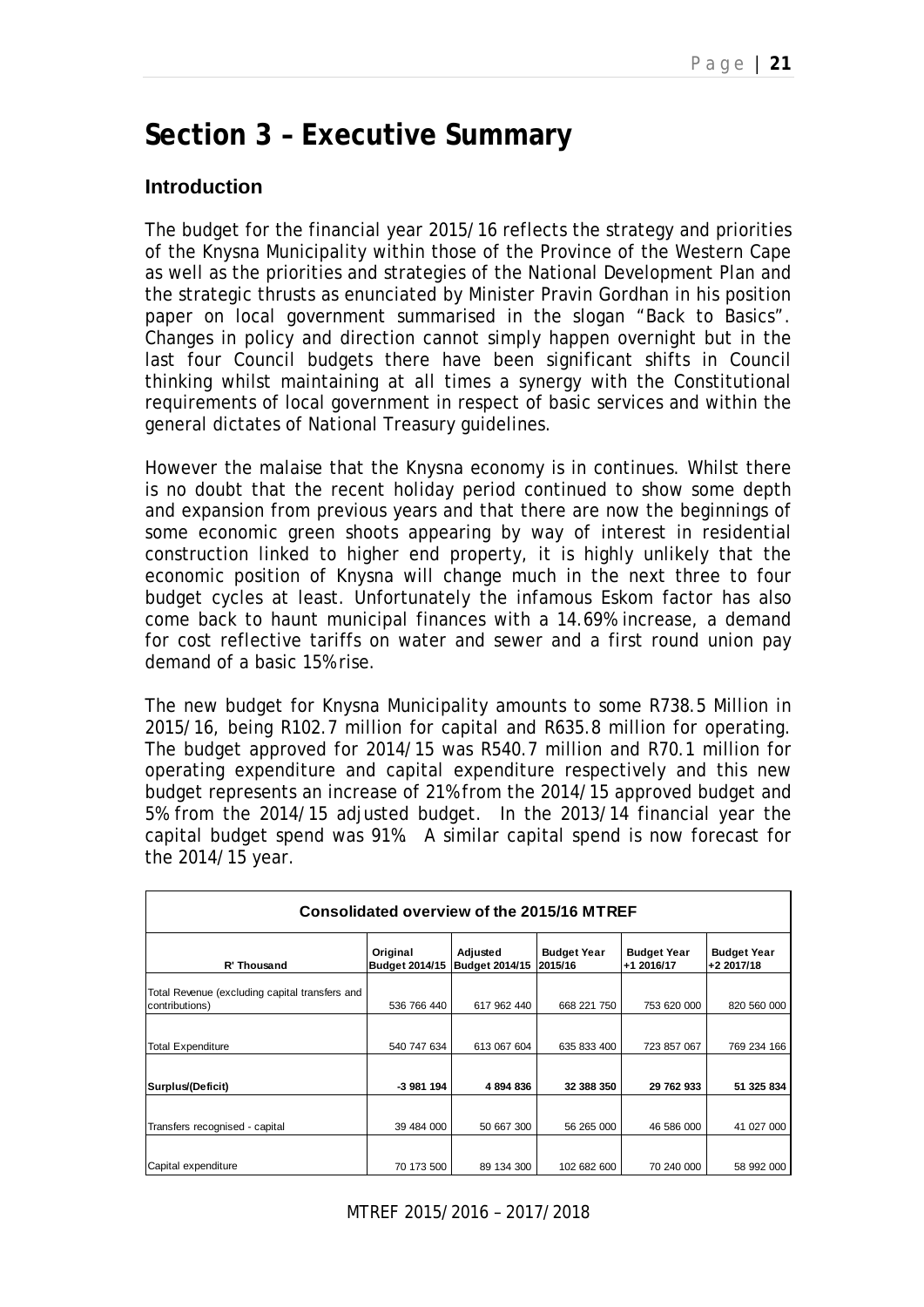Page | **22** 

There have been serious concerns in regard to the lack of long term planning necessary for Knysna over the next 20 years. Previous plans were essentially short term or even "gimmicky" but lacked the depth necessary to move Knysna forward. A decision was taken to begin a new long term planning process, predominantly in-house, by means of a very exhaustive but inclusive Integrated Spatial Development Framework (ISDF). The proposed ISDF will be constantly referred to in this MTREF as it will become the most critical long-term planning tool of the Knysna Municipality and by including the simple word "Integrated" it means that for probably the first time, technical, financial and ultimately economic planning will talk to each other. The ISDF looks on a far longer horizon than mere Integrated Development Plans (IDP) and whilst no specific capital projects have yet been identified for ISDF purposes, they are obviously part and parcel of the revised IDP. The ISDF has now been presented to Councillors and will go through another extensive public participation exercise. The importance of the ISDF cannot be over-emphasised. ALL Council technical master planning will be placed within its over-arching umbrella.

In tandem the Finance Directorate has embarked on a major debt restructuring exercise to work in conjunction with the ISDF to finance investment and economic based capital infrastructure identified for inclusion in the budget via the IDP as flowing from the ISDF. This will ensure the MTREF remains practical and therefore economically and financially sustainable rather than the often theoretical and usually meaningless planning followed by public sector bodies.

Despite the on-going economic concerns, Knysna municipality continues to grow albeit slowly. However the demands of all our residents grow faster. It is very clear that more and more demands for services are coming from areas where services and service standards were historically poorer in comparison to more advantaged and well established areas. It is also very clear that the more advantaged areas are demanding that service levels and standards be maintained at least at current levels and not be allowed to fall. It is the continuing classic legacy of apartheid. Two realities emerge from this. Firstly, to believe that all areas can reach the same levels and standards within twenty years is simply naive and not grounded in financial reality. Many well-established areas of Knysna Municipality have taken, in some instances, hundreds of years and millions of rands to reach their current mature service levels. Other areas have been paid for solely by the property owners themselves. Secondly, to maintain well-established areas at their current levels and up-grade others at the same time cannot continue under the current funding regime. In the next few years Knysna is going to be doing "less with even less". The movement towards communities wanting and receiving a higher standard level by means of an additional premium will become the norm. Special rating districts or areas already exist in metros and other municipality's. These are now being investigated within the greater Knysna community and must be welcomed and supported.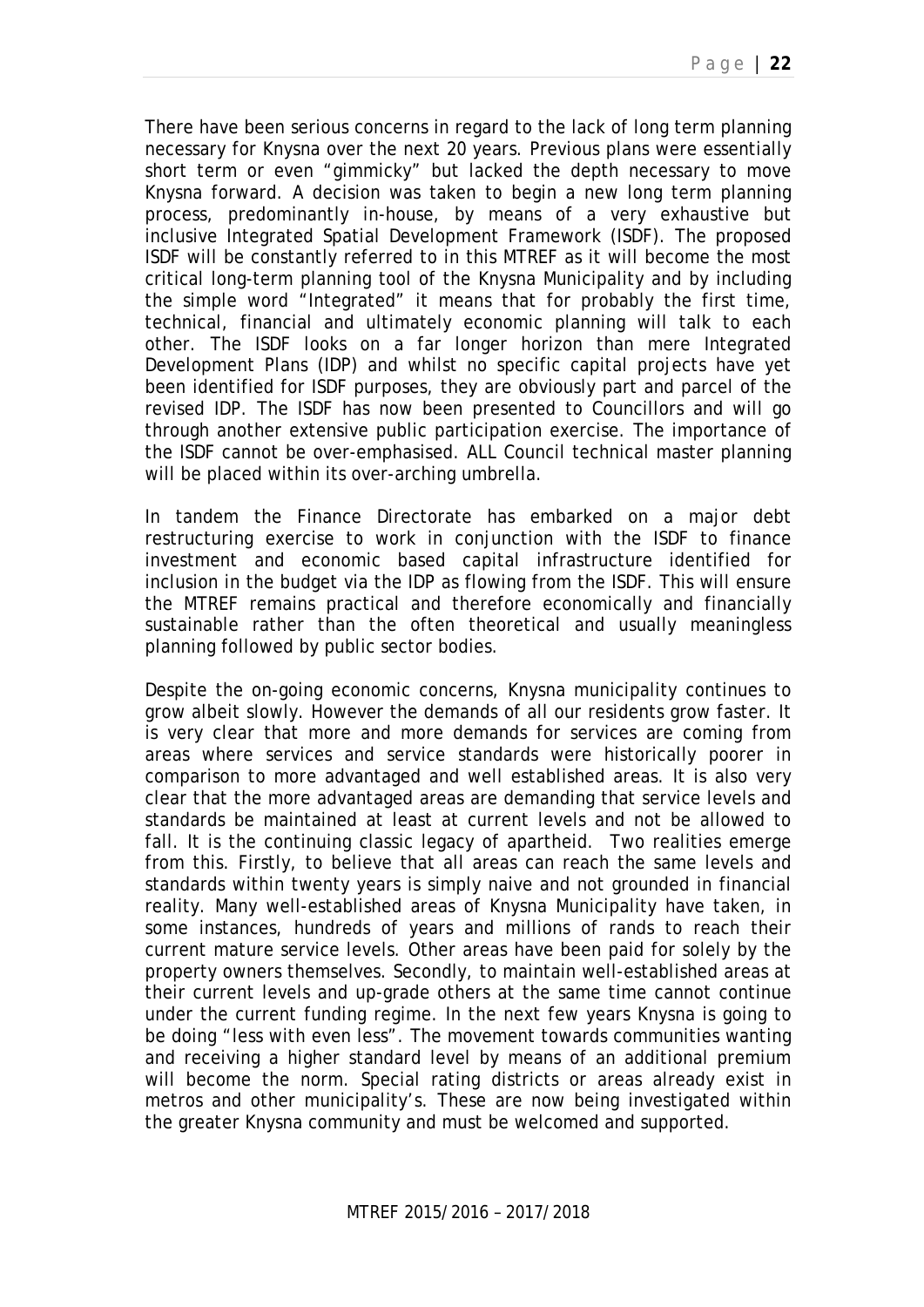## **Background**

It has been said repeatedly over recent years that Knysna is a rather boring municipality if one looks at all the relevant financial ratios. The exception has been that we were one of the most heavily geared local authority's in South Africa let alone the Western Cape. We did this to maximise service delivery. If we hadn't then low income houses would not have been built because we would not have been able to put the services in and sewerage would have been pouring into the lagoon. Our water would have been undrinkable and the local tourist economy would have collapsed. Municipality's must spend moneys even to stand still and our inflation rate is not CPI. It is CPI plus about 3%.

All other ratios place us firmly in the category of financially competent. In other words we pay our way, but only just. This means that we remain very vigilant in our cash management.

Residents and politicians often question as to whether our services are wrong, or that we spend moneys on the wrong things. The growing reality is that under the current national funding regime our services are probably too many and our standards too high. An example of this is a new proposal from national government whereby local government should become responsible for early childhood development. The proposal is fully supported but the reality is that we cannot do it justice if it is not fully funded from the fiscus. However blaming the state for the financial ails of local government is easy. This council must always continually strive to critically examine and eliminate wastage at all times.

Notwithstanding the above Council has reduced its indebtedness from over R160m in 2012 to R120 million currently and National Treasury has begun to increase our Equitable Share in accordance with influx demands along the N2 axis. This Council also showed remarkable foresight by deciding to invest some of the increased IGT into our Capital Replacement Reserve (CRR) for long term asset replacement. The debt reduction also allows scope for looking at increasing our borrowings. However we need to shift our internal expenditure patterns to ensure that national and provincial capital grant funding is aimed at low income and basic service delivery infrastructure and that borrowed moneys are aimed at economic growth and ultimately job creation projects. If we can ring-fence on this basis the possibility of maintaining some form of market growth and long term financial sustainability remains. If we do not then Knysna will start moving into care from 2017.

Situated in a national park, Knysna is and shall remain for the foreseeable future a residential municipality. Approximately 80% of Council revenue, excluding governmental transfers, comes from the domestic residential sector and some 36% of that is classified as being indigent/social welfare. There is little scope for cross-subsidisation from the business sector in relief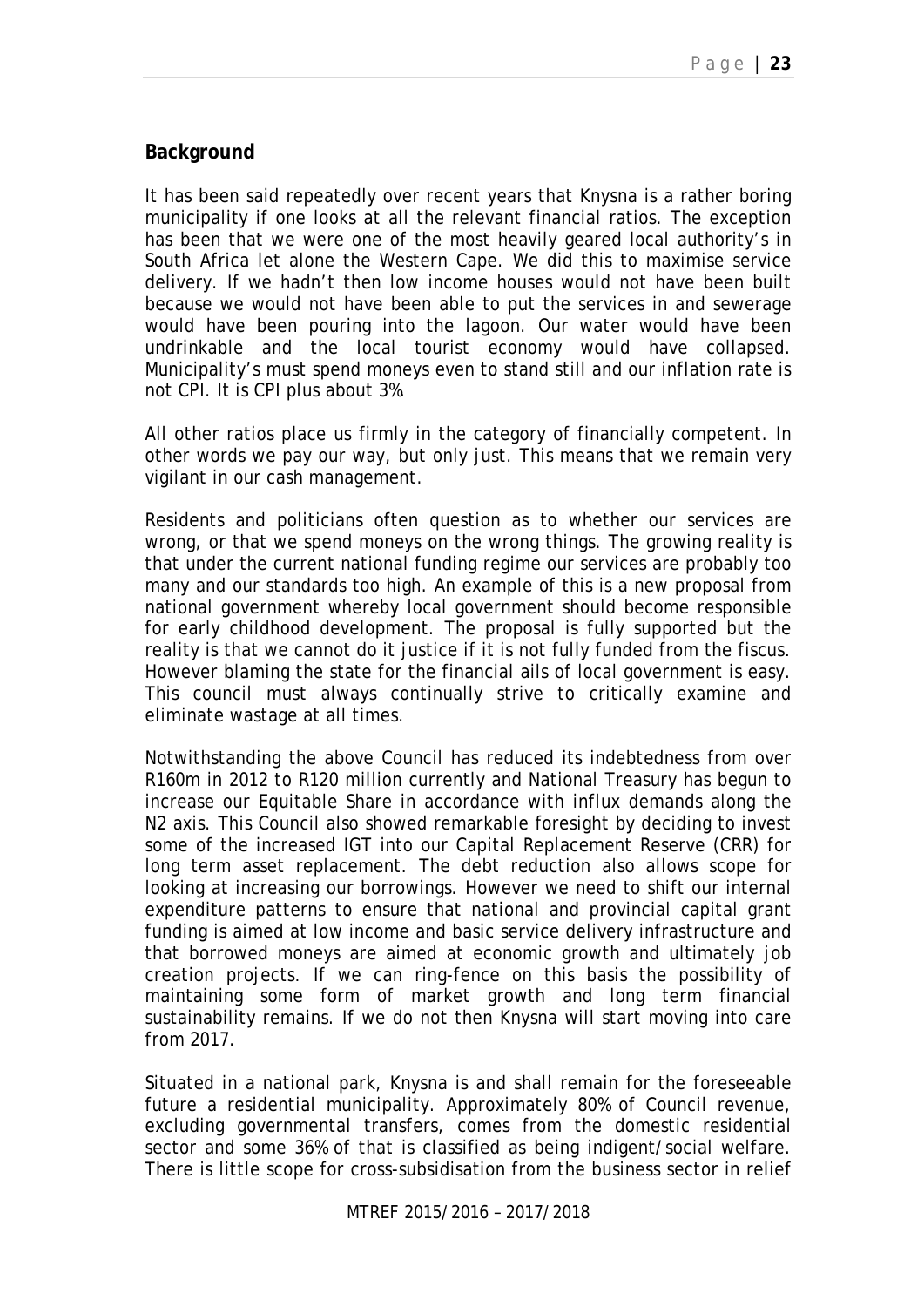of the domestic account and therefore increases in tariffs impact directly upon domestic consumers and hence almost immediately upon the municipality's cash flow. Increased taxation will invariably mean increased non-payment.

Knysna is a holiday destination and a retirement town. A number of Knysna property owners do not actually live in the municipality for home purposes and so generate little in the way of economic development. However Knysna must fund itself and provide services as if it were a twelve month municipality whilst only operating on at best six month revenues. There is therefore an obvious mis-match between revenues and service demands and that is before we can consider eradicating service backlogs in our previously disadvantaged areas or maintaining services in advantaged areas. A classic example of this was in regard to the road maintenance budget which needed to be used to maintain our tourist and therefore revenue generating areas in the first instance over the holiday period. This type of service level decisionmaking is symptomatic of the problems of Knysna. Do we first maintain to perpetuate growth or do we increase levels at the potential expense of growth. To this end the Director: Finance is undertaking a review and analysis of the utilisation of domestic property by means of measuring electricity usage. The possibility of introducing an absentee property owners charge will then be examined (similar in principle to the electricity daily charge) for possible future introduction.

The major economic sectors within Knysna are retail and retirement. These are heavily dependent upon the economy at a national level and neither could claim to be major forces in the drive for job creation. Much of Knysna's retail property is owned by businesses outside Knynsa and any profits obviously flow outside of Knysna. The Director: Finance is also looking at a differential rates tariff for businesses owned within Knysna as opposed to those owned externally.

The Manufacturing and Construction sectors, taken together, account for less than 25% of GGP. General Government and Community Services less than 15%. The Knysna Municipality clearly therefore has major long term economic financial challenges requiring high end growth or targeted government intervention. The national government "back to basic" campaign whilst very laudable from a national perspective has the potential of destroying the local economy because it will have a very limited return on investment potential. Knysna municipality must therefore manage the "back to basics" approach in such a way that it integrates seamlessly into the ISDF and IDP from a financial perspective.

The continued poor economic conditions mean that Knysna needs to maintain its fiscal discipline. In December 2012, Council took the decision to write-off what ultimately amounted to R30 million in service arrears. In 2013 Council took the decision to further accelerate the programme of prepaid electricity meters. In 2015 a new tender will be awarded to undertake the general valuation of all properties in the municipal area. This will include all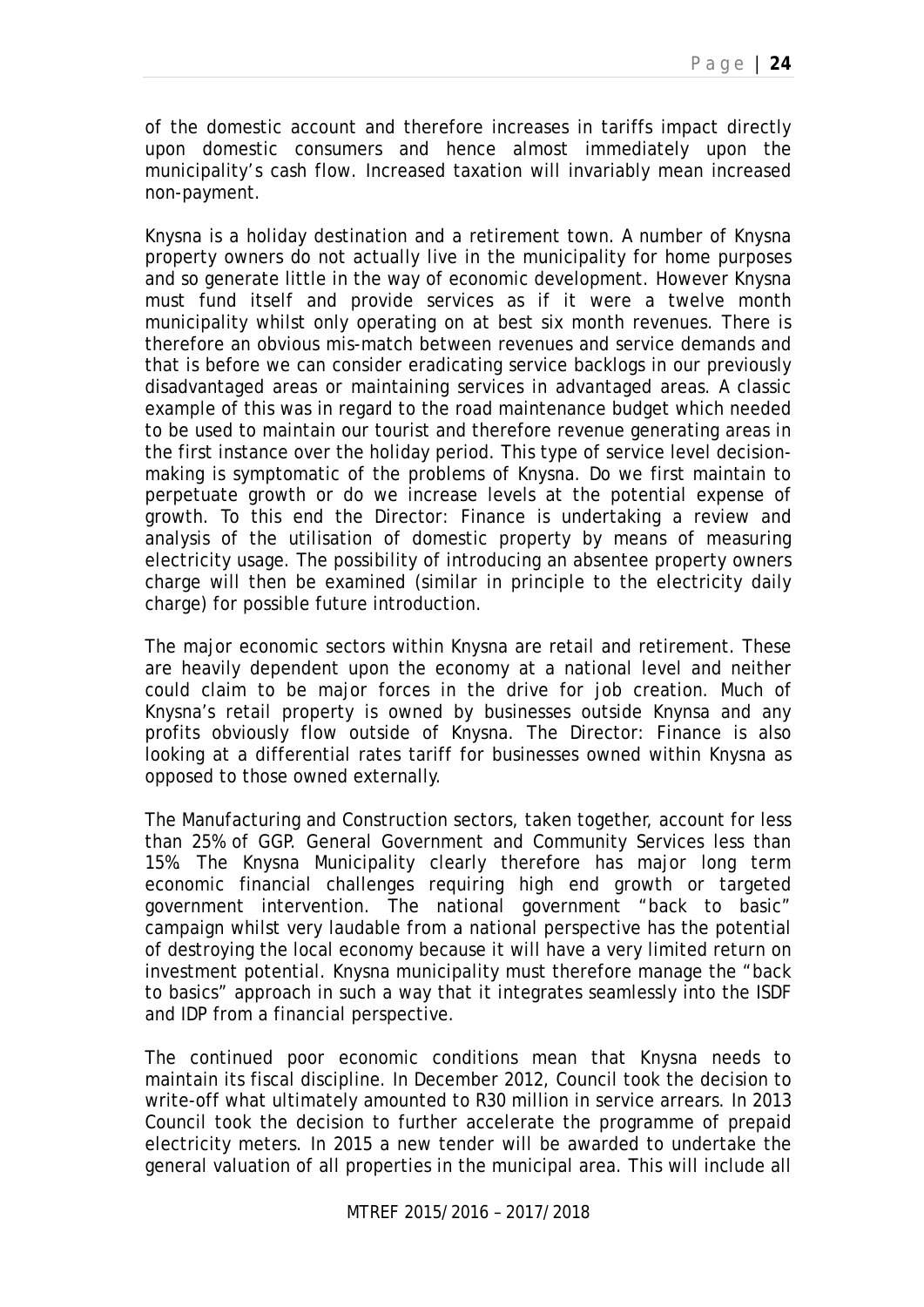transferred properties in the so-called Northern areas. From 1 July 2016 all privately owned properties will be fully taxed in all areas. It could be argued that this should have happened years ago but few people outside the municipal process actually understand the complexity that is land ownership between and within governmental bodies. For many years Knysna municipality was building houses on land with provincial money on the promise that the land would be transferred to the housing beneficiary only to find out that the land could not be transferred without a myriad of legal and planning processes for which there was no budget.

| Projected Revenue for 2015_16 MTREF                              |                    |                          |                    |                    |                           |                          |                      |                               |                                                        |                           |
|------------------------------------------------------------------|--------------------|--------------------------|--------------------|--------------------|---------------------------|--------------------------|----------------------|-------------------------------|--------------------------------------------------------|---------------------------|
| Description                                                      | 2011/12            | 2012/13                  | 2013/14            |                    |                           | Current Year 2014/15     |                      |                               | 2015/16 Medium Term Revenue & Expenditure<br>Framework |                           |
| R thousand                                                       | Audited<br>Outcome | Audited<br>Outcome       | Audited<br>Outcome | Original<br>Budget | Adjusted<br><b>Budget</b> | Full Year<br>Forecast    | Pre-audit<br>outcome | <b>Budget Year</b><br>2015/16 | Budget Year +1<br>2016/17                              | Budget Year +2<br>2017/18 |
| Revenue By Source                                                |                    |                          |                    |                    |                           |                          |                      |                               |                                                        |                           |
| Property rates                                                   | 125 364            | 139 988                  | 143 966            | 159 457            | 159 457                   | 159 457                  | 159 457              | 171 416                       | 188 535                                                | 201 733                   |
| Property rates - penalties & collection charges                  | 2 3 5 6            | 2 4 8 7                  | 3 0 6 5            | 2804               | 2 8 0 4                   | 2804                     | 2804                 | 3014                          | 3 3 3 1                                                | 3631                      |
| Service charges - electricity revenue                            | 160 116            | 172 199                  | 181 348            | 193 213            | 188 213                   | 188 213                  | 188 213              | 215 015                       | 245 359                                                | 276 495                   |
| Service charges - water revenue                                  | 40 656             | 43 078                   | 43530              | 48 904             | 48 904                    | 48 904                   | 48 904               | 52 571                        | 67 132                                                 | 71829                     |
| Service charges - sanitation revenue                             | 9632               | 10 2 32                  | 10898              | 11 469             | 11 469                    | 11 469                   | 11 469               | 12 3 29                       | 13 499                                                 | 14 4 45                   |
| Service charges - refuse revenue                                 | 13 179             | 13 4 5 9                 | 14 188             | 15 3 5 2           | 15 3 5 2                  | 15 3 5 2                 | 15 3 5 2             | 16 504                        | 18 575                                                 | 20 433                    |
| Service charges - other                                          | 2966               | 2 3 3 4                  | 2574               | 3648               | 3 6 4 8                   | 3648                     | 3648                 | 3 9 7 6                       | 4 3 3 3                                                | 4722                      |
| Rental of facilities and equipment                               | 3500               | 3563                     | 4 1 3 8            | 5 0 3 0            | 5 0 3 0                   | 5 0 3 0                  | 5 0 3 0              | 5 4 8 2                       | 5977                                                   | 6516                      |
| Interest earned - external investments                           | 6 6 6 7            | 6589                     | 5944               | 2 3 4 6            | 2 3 4 6                   | 2 3 4 6                  | 2 3 4 6              | 3 2 0 0                       | 3 4 0 0                                                | 3 600                     |
| Interest earned - outstanding debtors                            | 4551               | 3 2 3 7                  | 3617               | 3 2 5 0            | 3 2 5 0                   | 3 2 5 0                  | 3 2 5 0              | 3542                          | 3 7 5 3                                                | 4 0 8 9                   |
| Dividends received                                               |                    | $\overline{\phantom{a}}$ |                    | $\sim$             |                           | $\overline{\phantom{a}}$ |                      |                               |                                                        |                           |
| Fines                                                            | 7677               | 13 964                   | 46 977             | 15 111             | 78 111                    | 78 111                   | 78 111               | 79 471                        | 86 623                                                 | 94 418                    |
| Licences and permits                                             | 1843               | 1674                     | 1643               | 1998               | 1998                      | 1998                     | 1998                 | 2 1 7 9                       | 2 3 3 1                                                | 2541                      |
| Agency services                                                  | 1774               | 1809                     | 2 1 6 1            | 1800               | 1800                      | 1800                     | 1800                 | 1850                          | 1950                                                   | 1960                      |
| Transfers recognised - operational                               | 89 231             | 83 819                   | 89 804             | 68 844             | 91 990                    | 91 990                   | 91 990               | 93 803                        | 104 483                                                | 108 783                   |
| Other revenue                                                    | 37 889             | 8 4 5 5                  | 7750               | 3 2 9 1            | 3 3 4 1                   | 3 3 4 1                  | 3 3 4 1              | 3619                          | 4 0 8 9                                                | 5 1 1 5                   |
| Gains on disposal of assets                                      | 43                 | 2816                     | 327                | 250                | 250                       | 250                      | 250                  | 250                           | 250                                                    | 250                       |
| Total Revenue (excluding capital transfers                       | 507 444            | 509 703                  | 561 930            | 536 766            | 617 962                   | 617 962                  | 617 962              | 668 222                       | 753 620                                                | 820 560                   |
| and contributions)                                               |                    |                          |                    |                    |                           |                          |                      |                               |                                                        |                           |
| Transfers recognised - capital                                   | 30 679             | 41 023                   | 39 27 2            | 39 484             | 50 667                    | 50 667                   | 50 667               | 56 265                        | 46 586                                                 | 41 0 27                   |
| Total Revenue (including capital transfers<br>and contributions) | 538 123            | 550 726                  | 601 203            | 576 250            | 668 630                   | 668 630                  | 668 630              | 724 487                       | 800 206                                                | 861 587                   |

The table below indicates the projected revenues of the municipality for the MTREF period under review.

## **The Equitable Share and Revenue Stresses**

For years Knysna Municipality raised concerns about the financing of local government in general and the amount of our Equitable Share in particular. A few years ago commentary was passed in this same document that "the financing of local government is archaic and totally unsuitable for the 21st century". The Financial and Fiscal Commission (FFC) has now expressed similar concerns in this regard. It does appear that National Treasury has at last become aware of the problem and the new Equitable Share formula is at least based on the latest census figures.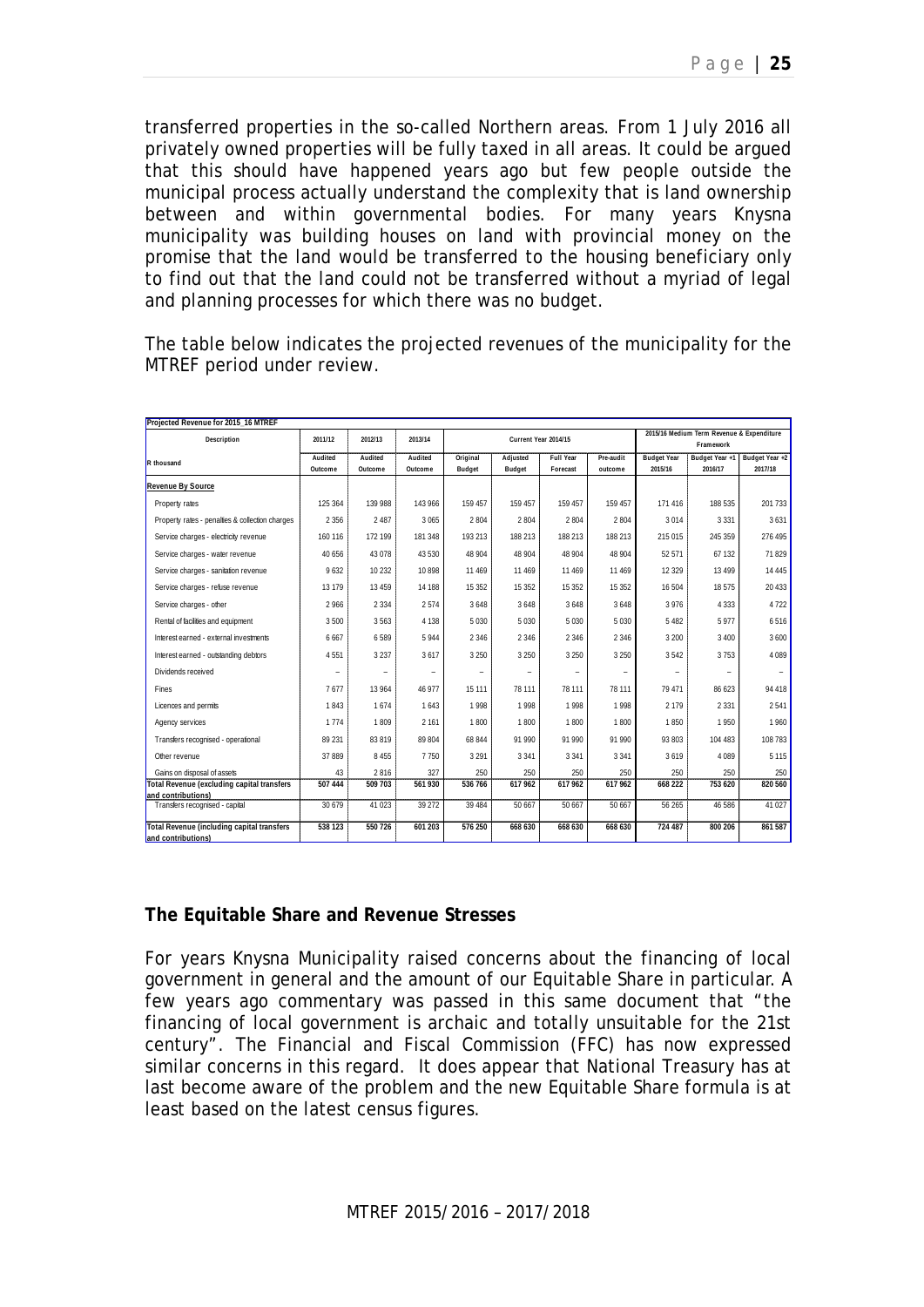The Equitable Share has increased from R44.8 million in the current year to just under R56.2 million in the forthcoming financial year and rising to R62.2 million and R67.8 million over the outer years of the MTREF period.

The challenge for the municipality is how to allocate the increased grant. Council passed a resolution in May 2013 that from 1 July 2014 amendments would be made to both the Funding and Reserves Policy and the Budget Policy, whereby forty percent of the increased equitable share over a normal CPI adjustment will be allocated directly to repairs and maintenance and forty percent to the CRR for future infrastructure. The balance is for the revenue account.

Eskom is once again going to become a massive concern in the forthcoming financial years. It is not simply the upwards effect of increased tariffs and the downward effect on operating revenues and cash flow but there are now clear implications of load shedding upon Council's water and sewerage reticulation systems.

Knysna has ten different water and sewerage reticulation systems that have been designed around the distinct geographical attributes of the various communities they serve. They are of varying age, they operate on different platforms and have different equipment requirements and obviously have very limited economies of scale. The topography that the systems operate in also means that they require enormous and costly amounts of energy to be consumed pumping in water up and down hills. Collectively, the services are too expensive to have tariffs that are cost reflective. Simply to break even the water service will require increased revenues amounting to 12%. Load shedding also means that many of the pumping stations all now require large diesel generators as back-up systems and emergency plans drawn up in the event of prolonged power outages. The Council reticulation systems are now at a serious risk level.

Similarly the solid waste service is also financially paralysed because of the municipality's geographical location. The only refuse dump for Knysna is at least 100 kilometres away. This means that Knysna has to build into its collection costs daily round trip charges of over 200 kilometres.

The approved NERSA increase is 14.24% for bulk electricity purchased from ESKOM. The amount allowed for pass on to consumers is only 12.29%. The difference of 1.95% equates to an automatic rates increase of 1.8%.

We are also aware of the discussions taking place to increase the Bulk Purchases from 14.69% to 25%.

The municipal unions are current involved in salary negotiations and have requested an increase of 15%. To put that in perspective it means a rates increase of 18.7%. National Treasury would have us believe that we should be looking at a maximum 6% salary increase which means a rates increase of over 8%. Neither of these provide the municipality with the revenues it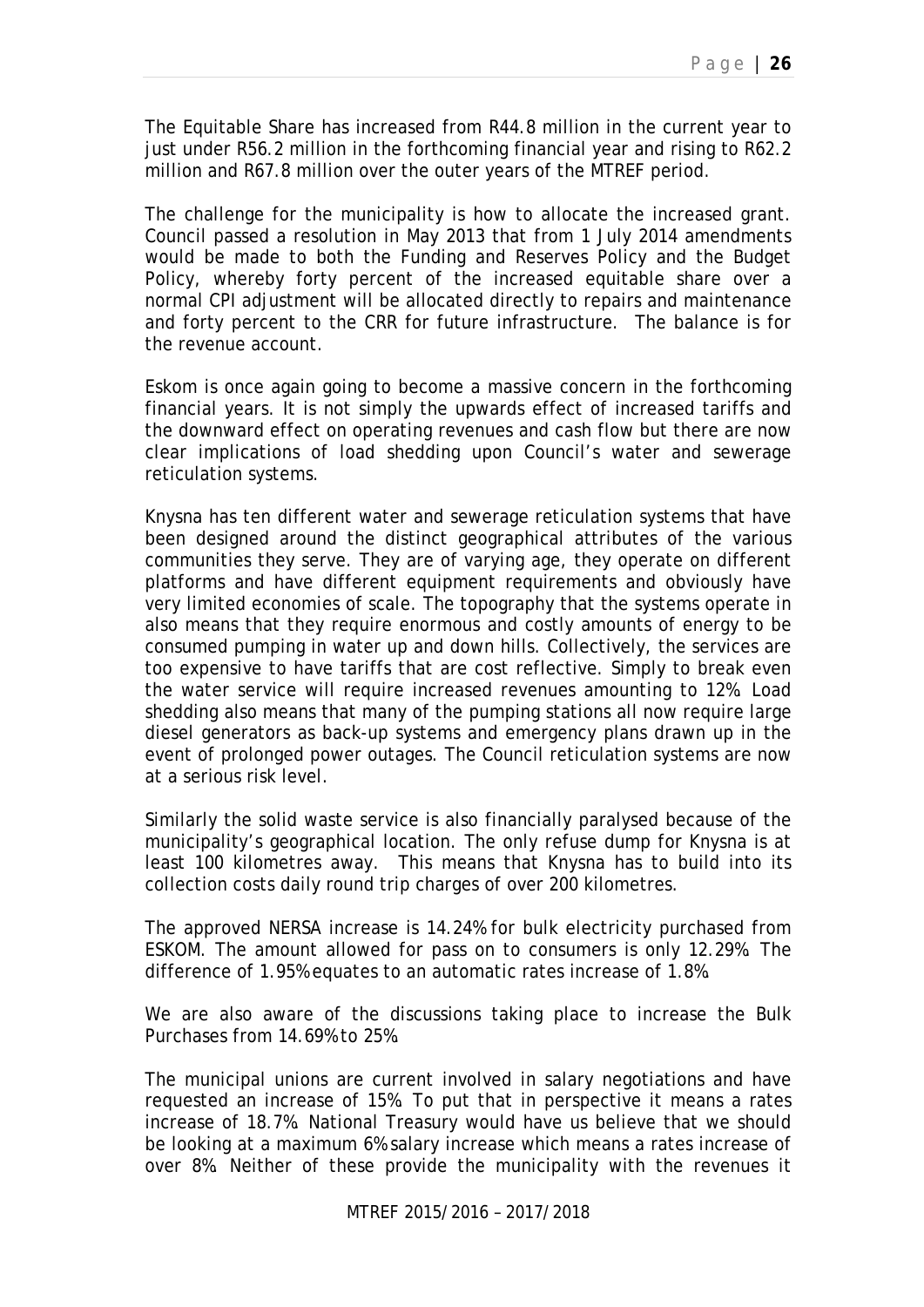requires. The expected salary increase of 8.5% equates to 11% on rates. For the purposes of this budget, at this stage, a rates increase of 7.5% is implemented.

#### **Auditor-General**

Knysna Municipality has now attained seven unqualified audit reports in a row with the last two being "clean". Whilst having a clean audit rather than an unqualified audit has absolutely no effect on the financial stability or performance of this Council it does have a considerably positive effect upon the sentiment of the investment and banking sectors, in all their facets locally and internationally. It is therefore remarkable that locally there remains a very minor, but ignorant and voluble local group, who appear to want nothing more than to criticise Knysna's very considerable achievements for reasons that are impossible to understand.

Knysna Municipality has embraced the concept of "clean" governance and we will endeavour to attain the levels requested by Provincial government by 2021.

Legislative compliance, good governance and clean audits require competent and quality staff at middle management throughout Council directorates. The Finance Directorate requires staff who are IT and financially multi-skilled. It does not need more "clerks" who are already under-graded for the work they do. Quality not quantity and a review of the whole grading system will be undertaken in tandem with the current restructuring process. The most recent Auditor-General report states:

"Leadership did not implement effective human resources management to ensure that adequate and sufficiently skilled resources are in place in key finance functions".

It is not our intention to expand our staff structure, but to train, up-skill and re-engineer our administrative staff to grow from within.

The biggest cost driver in the municipality remains the employee bill. National Treasury has suggested that Council's budget for an increase of 6% in employee related costs. The unions on the other hand have requested 15%. The budgeted outcome at 6% is actually closer to 9% after medical and various other staff provisions are made.

#### **Budget Summary**

Most of the basic information surrounding this year's budget is set out in 'Table A1:Budget Summary' shown in Section 4 of this document.

The anticipated final outcome of the current 2014/15 budget is that Council will end with a surplus after all transfers of R88.6 million. This is comfortably above the original budgeted figure of R39.5 million for 2014/15 and R52.9 million for the March 2015 tabled 2015/16 Budget.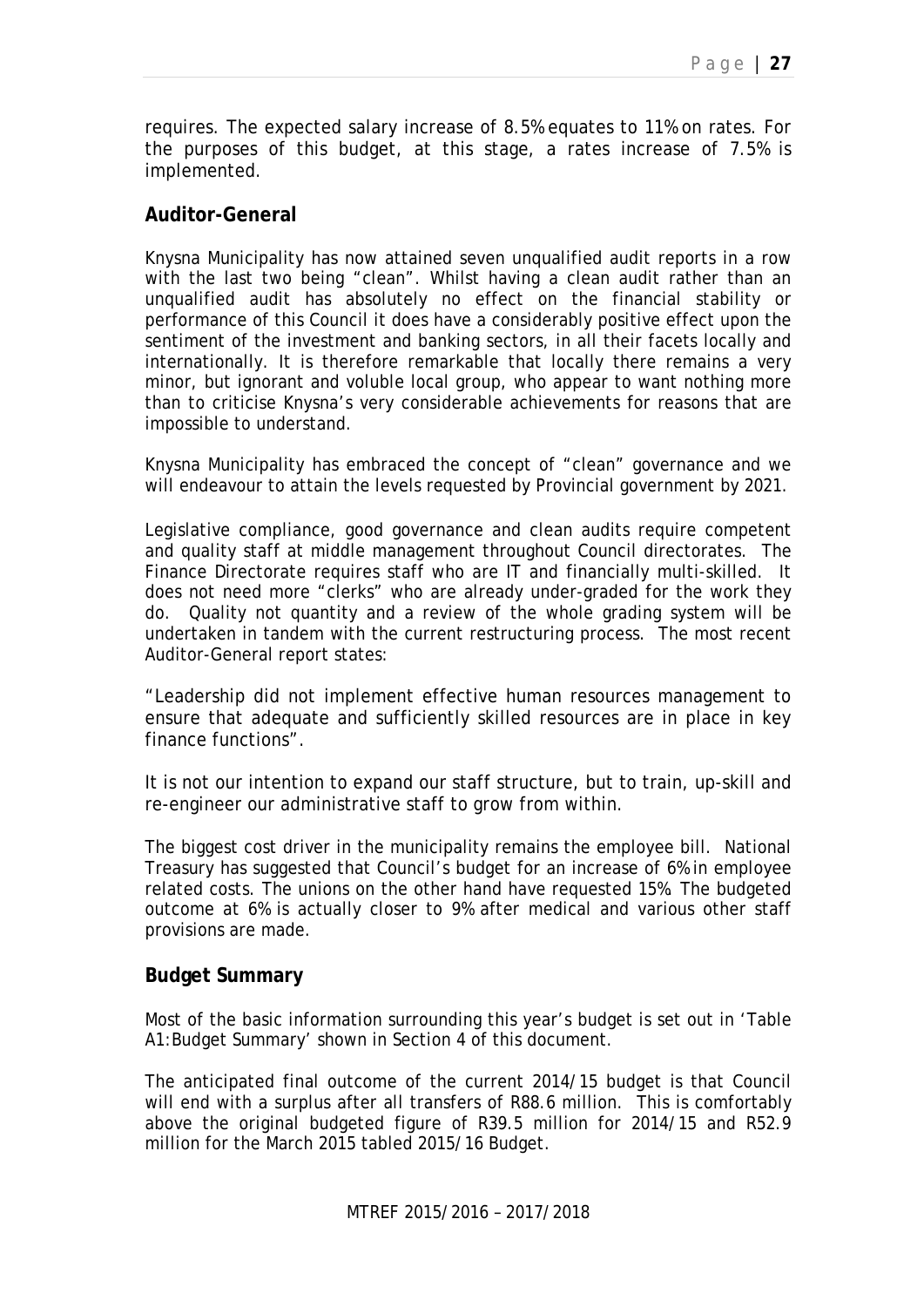Page | **28** 

The capital expenditure emphasis remains on water and particularly sewerage infrastructure. We would dearly like to change this approach as water and sewerage capital expenditures are inordinately expensive to fund and more importantly maintain each year, however the continued influx from the Eastern Cape and from across our borders proving to be beyond our affordability. The municipality fully supports the very welcome continued movement by the Western Cape Provincial Government to enable Knysna to use more of the Housing grant for infrastructure rather than top structure purposes. Until 2012 Knysna had almost exclusively picked up the cost of the attendant heavy infrastructure associated with housing which created serious financial concerns which will continue to impact for years to come. The sheer volume capacity concerns on the ageing infrastructure obviously remain and will also continue to be of concern for many years to come. The Knysna municipality sits within a national park containing veils and an estuary of huge national and international significance and yet Council is expected to maintain and manage a massively complex industrial and financial edifice. Sadly the solution will only become apparent when the Knysna sewerage works can no longer cope with the increased demands being placed upon it and the estuary becomes seriously polluted. Perhaps then the folly of Knysna trying to manage sewerage and water services in a scenario of declining revenues will become obvious to all.

Knysna as stated is a municipality that is predominantly domestic in its tax base. The core town of Knysna is in itself 70 kilometres from nowhere and the majority of people that wish to relocate remain retirees or from the Eastern Cape. Neither of these groupings offer much in the way of disposable income for inward investment purposes nor do they encourage much economic growth outside of tourism. The downturn in the national economy has meant that development has virtually ceased and this in turn has led to a position whereby unless the position can be reversed quickly Knysna will be in terminal decline. For this reason Council has taken the decision to fast-track economic development at all levels.

A number of measures have been implemented. The most successful has been the drive and emphasis by the Supply Chain department to target local contractors for Council business. By the end of this financial year it is estimated that the local portion of Council's discretionary spend will have risen from R77 million in 2012 to R177 million in 2015. A very positive achievement!

Council has also introduced incentives aimed at subsidising, delaying or even waiving development contributions depending upon the type and locality of the development. In 2013 it introduced a rebate to attract new business by means of a rates holiday. The national economic conditions have not been conducive to successful implementation but with the ISDF as an umbrella framework, a targeted economic approach to be implemented along the northern areas and a debt restructuring to facilitate revenue based asset purchases, it is hoped that a reversal in economic conditions will soon prevail.

There has been a small but noticeable growth in younger, wealthier households. This in turn has led Council to again explore the possibility of investigating mechanisms to attract technology related businesses. The CFO and the Director: Planning have initiated a proposal call to bring high speed

MTREF 2015/2016 – 2017/2018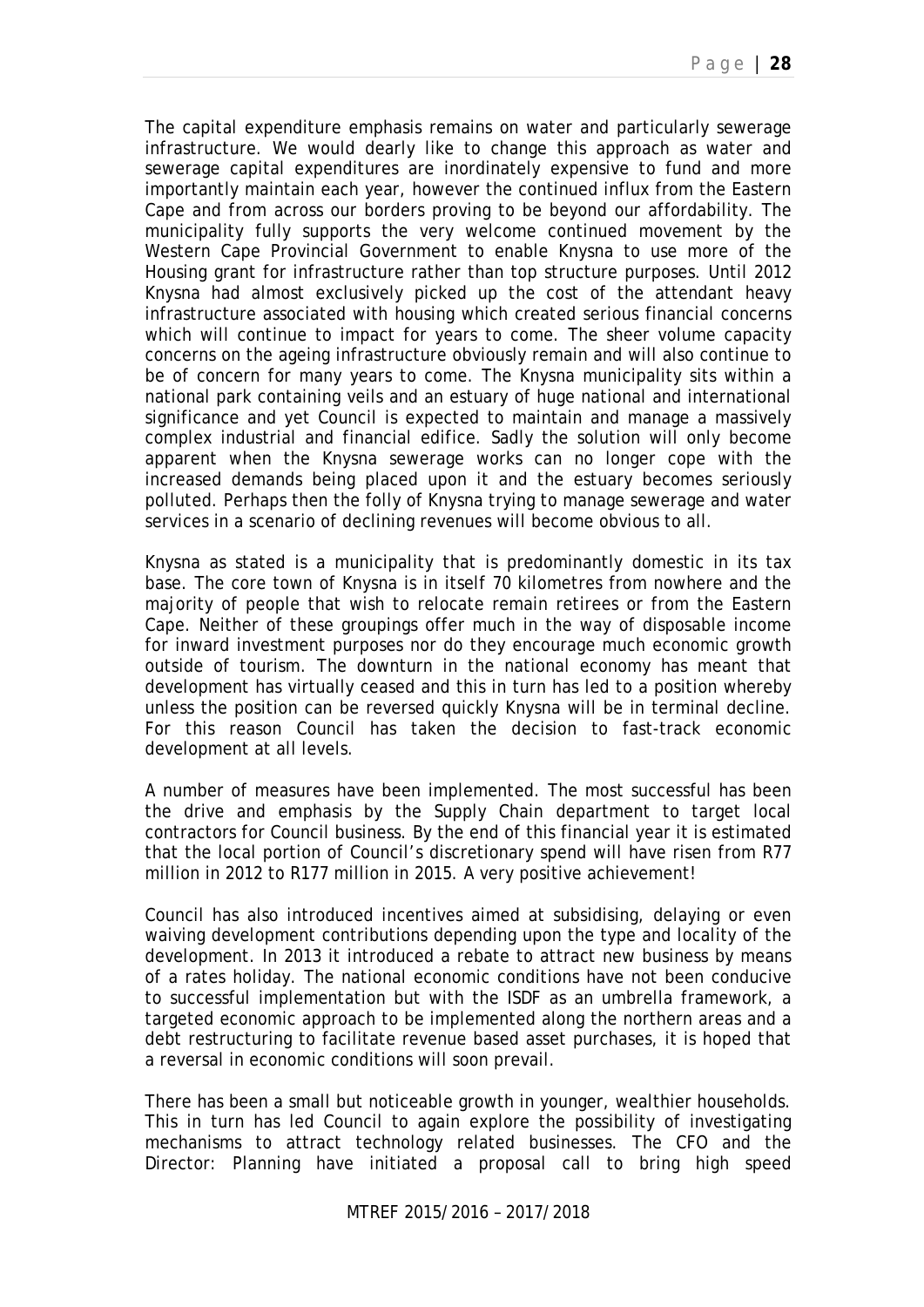interconnectivity to Knysna. A report back on progress will be given early in the new financial year.

## **Financial position and MTREF strategy**

The financial position of Knysna Municipality is set out in 'Table A6: Budgeted Financial Position'. It is projected that Council at the end of the 2015/16 financial year will close with an accumulated surplus of some R817.6 million. The reality of course is that this figure ultimately includes the value of our property, plant and equipment much of which are community assets and cannot easily be turned into cash. You cannot sell a road or a cemetery at the values placed on them. The only realistic figures to look at are those contained in Table A8 and specifically the surplus or shortfall figure. That shows the increased reserves which are required to be cash backed and a surplus figure of only R21.7 million. Prioritising forward, this surplus is sadly only moving sideways. Savings are required which will supplement the surplus in the future. It would be excellent if the surplus figure was much higher but Knysna municipality has always taken the position that our assets should be in the ground working for the community rather than in the bank providing no service delivery.

#### **Cash Flow**

Knysna has a high, albeit declining, debt to revenue ratio. This has been commented on by rating agencies and occasionally by Provincial Government but it has not been of concern because of our approach whereby the whole budget process is driven to ensure the cash flow is protected as far as possible. Nevertheless Council has followed the policy in recent years of trying to limit its borrowings as far as possible, precisely because of concerns regarding the economy. To-date, that policy has proven prudent and entirely correct.

#### **Capital Budget**

The capital budget for 2015/16 will amount to R102.7 million of which R56.3 million is funded from National and Provincial grants, R1.350 million from "public private partnerships" and the balance from internally generated funds and from borrowings.

Council is continuing the process begun two year ago of rebuilding and upgrading municipal buildings and assets including sportsfields, libraries and halls.

An amount of R29 million has been placed on the budget for housing and related infrastructure. The other major capital projects for the next year are R5.2 million for the Rheenendal MPC; R6 million for high-mast lighting; R4.7 million for the rehabilitation of the Segefield WWTW; R16.2 million for roads upgrades, R11.2 million for water projects mainly from Council's own funding contribution towards our national MIG allocation and R8 million for the new 20MVa transformer station. This project will enable Council to fully up-grade the reticulation networks in Hornlee and our Northern Areas.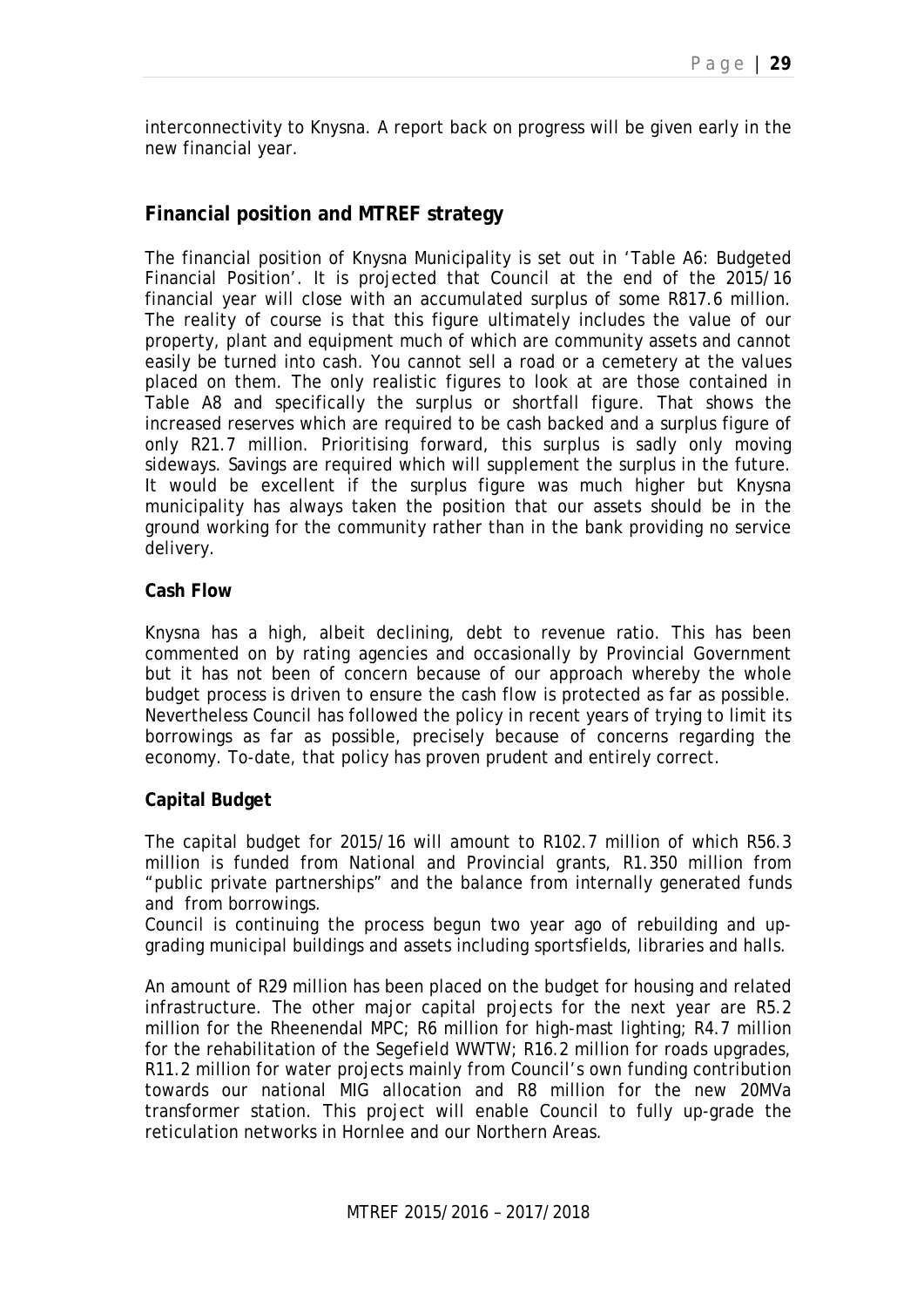The 2015/16 Ward allocation projects will remain at R200 000 per ward of which R150 000 will be Capital and R50 000 will be allocated under Community Services for Operating Related Council Projects per Ward, and this will be fully integrated with the ward based development programme. National Treasury insists that all the projects must be identified and specified in the budget if they are of a capital nature. The final projects and programmes will be included in the approved municipal budget and performance against the budget will be reviewed quarterly.

The table below highlights two indicators as taken from Table SA8 namely, those regarding capital charges and cost coverage. These indicators are two of the most critical that any potential investor or lender will look at, obviously in conjunction with issues such as payment levels etc.

| Performance indicators and benchmarks    |                                                          |                    |                    |                    |                      |                    |                       |                                                               |                                                |             |             |
|------------------------------------------|----------------------------------------------------------|--------------------|--------------------|--------------------|----------------------|--------------------|-----------------------|---------------------------------------------------------------|------------------------------------------------|-------------|-------------|
| Description of financial indicator       | Basis of calculation                                     | 2011/12            | 2012/13            | 2013/14            | Current Year 2014/15 |                    |                       | 2015/16 Medium Term Revenue &<br><b>Expenditure Framework</b> |                                                |             |             |
|                                          |                                                          | Audited<br>Outcome | Audited<br>Outcome | Audited<br>Outcome | Original<br>Budget   | Adjusted<br>Budget | Full Year<br>Forecast | Pre-audit<br>outcome                                          | Budget Year Budget Year Budget Year<br>2015/16 | $+12016/17$ | $+22017/18$ |
| <b>Borrowing Management</b>              |                                                          |                    |                    |                    |                      |                    |                       |                                                               |                                                |             |             |
| Capital Charges to Operating Expenditure | Interest & Principal Paid / Operating<br>Expenditure     | 4.8%               | 6.7%               | 7.4%               | 6.4%                 | 5.3%               | 4.7%                  | 4.7%                                                          | 5.3%                                           | 4.8%        | 5.3%        |
| Capital Charges to Own Revenue           | Finance charges & Repayment of<br>borrowing /Own Revenue | 8.0%               | 7.7%               | 8.9%               | 7.4%                 | 6.2%               | 5.4%                  | 5.4%                                                          | 5.9%                                           | 5.4%        | 5.7%        |

The indicators show that the municipality is managing its obligations well and should remain capable of being able to borrow moneys from the capital market at competitive rates and when necessary for the period of the MTREF for the foreseeable future.

## **Tariff Implications of the Annual Budget**

#### **Electricity Tariff**

The National Electricity Regulator (NERSA) has approved an increase in the bulk tariff from Eskom of 14.24%. The actual increase is heavily dependent upon the amount of electricity units consumed on the inclining block tariff.

#### **Water Tariff**

The Provincial Treasury has indicated that the domestic water tariffs of Knysna municipality are amongst the highest of any B category municipality in the Western Cape. With the greatest respect to Provincial Treasury this is a classic example of bureaucrats looking at figures without understanding what lies behind those figures. Knysna is topographically inefficient with over 100 pump stations. National Treasury now requires municipalities to have cost reflective tariffs. The bottom line of that means if you want to live in Knysna then you must understand that you are going to have to pay for the privilege, most specifically for water, sewerage and refuse removal.

The water tariff increases will be on average 7.5% depending upon the consumption level.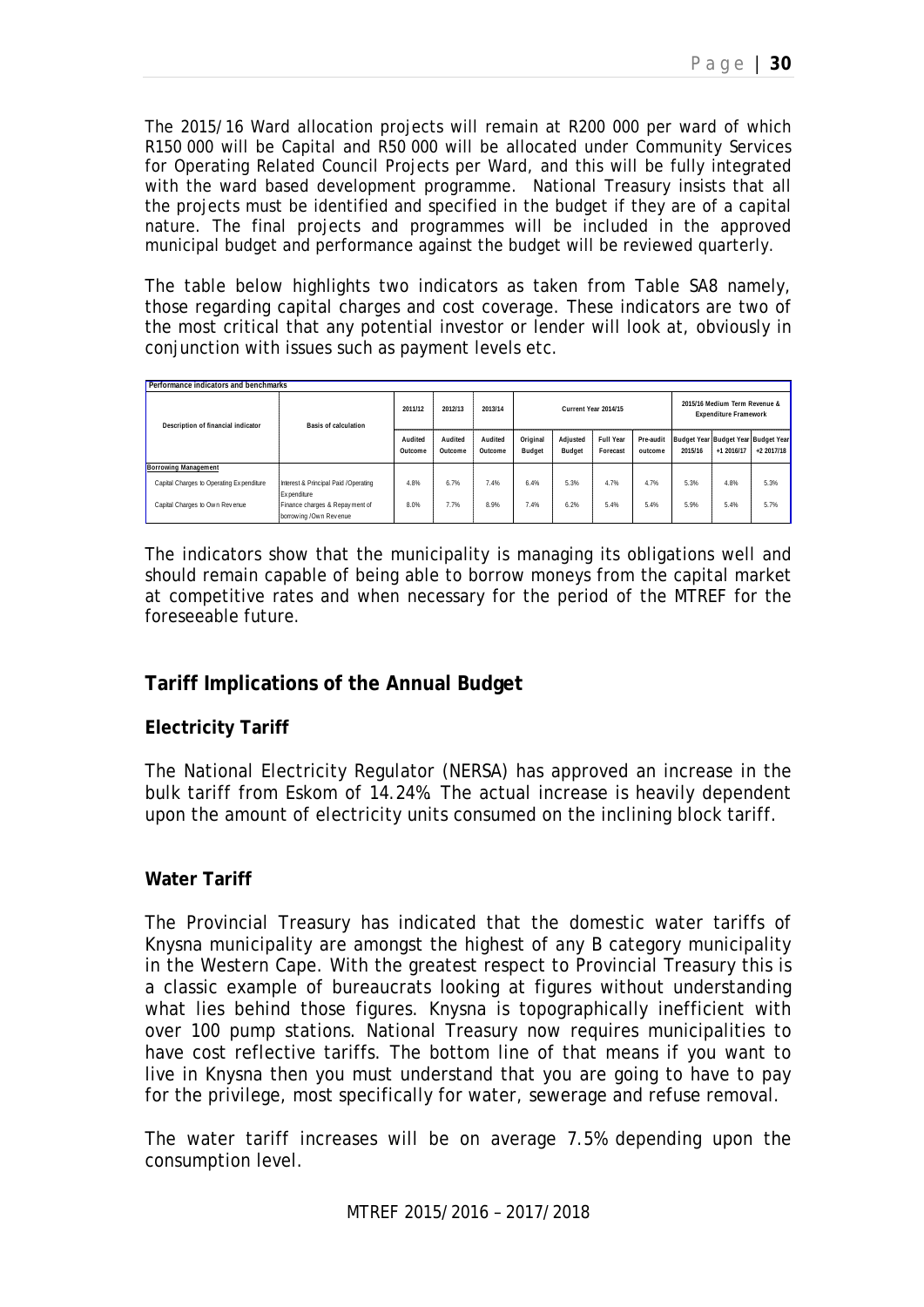#### **Sewerage Tariff**

The sewerage tariffs will increase by 7.5%. In this instance a portion of the increased revenue will be channelled to the CRR for the projected further up-grading/replacement of the wastewater treatment works next to the Knysna Estuary beginning in 2018.

#### **Refuse Tariff**

The refuse tariff will increase by 7.5% for both domestic and business consumers.

#### **Minor Tariffs**

Minor tariffs will be increased by 9% on average unless specifically shown in the tariff book.

#### **Availability Charges-Vacant land**

The increases proposed are 7.5% in 2015-16

#### **Augmentations**

The water and sewerage augmentation charges will be increased by 7,5% for next year and the innovations introduced in the 2014/15 budget remain in place to encourage development. The electricity augmentation is formula driven and subject to NERSA.

#### **Assessment Rates**

The proposed increase in the rate in the rand at this stage will be 7.5% for domestic properties and for non-domestic properties.

#### **Assessment Rate Rebates**

The rebate currently applied to domestic owners remains at 15%. This is in line with National Government view that rebates should only apply in particular circumstances. It remains the intention to completely phase out the domestic rebate in future budgets.

The first R100 000 of value will remain exempted.

The current Rural Rebate is reduced to 10% and will be phased out completely from 2016/17 onwards. Assessment rates are a tax on property value. They are not for services rendered or not rendered by a municipality. There is therefore no justification in maintaining a two tier rebate system indefinitely.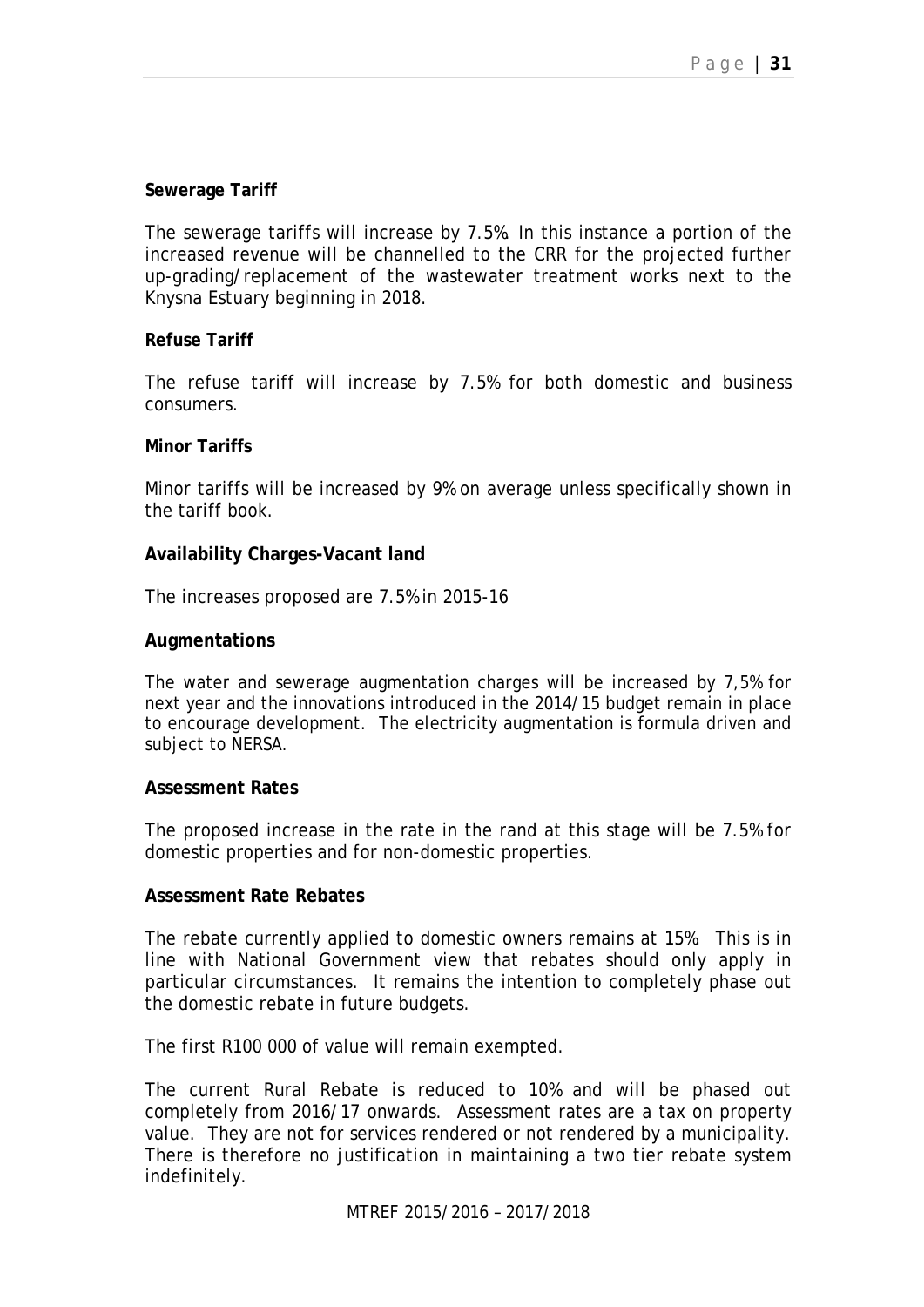Current pensioner rebates will remain the same

The green rebate will also be reduced to 10% for the forthcoming financial year and strictly applied. That means that receiving developments which are gated will not qualify. The retention of the green rebate is highly questionable as there is no evidence of it making any difference within the local area.

No change is proposed to the Heritage Rebate.

No change is proposed to the New Business Rebate.

#### **National, Provincial & District priorities**

#### **The National, Provincial and District Context**

The Municipality's budget must always be seen within the context of the policies and financial priorities of National and Provincial government. All spheres of Government are partners in meeting the service delivery challenges we face in Knysna and the municipality cannot meet these challenges alone. South Africa has achieved considerable success in reaching the current level of macroeconomic stability notwithstanding the current world economic situation, but our own local economy is still plagued with levels of unemployment and poverty which are higher than the provincial norm.

The following table shows the allocations to Knysna Municipality as set out in the National Division of Revenue Bill of 2015 in the MTEF period;

| National Allocations 2015/16 - 2017/18 |                       |                              |                               |                       |  |  |  |  |  |  |
|----------------------------------------|-----------------------|------------------------------|-------------------------------|-----------------------|--|--|--|--|--|--|
|                                        | <b>Current Year</b>   | <b>Medium Term Estimates</b> |                               |                       |  |  |  |  |  |  |
|                                        | <b>budget 2014/15</b> |                              | budget 2015/16 budget 2016/17 | <b>budget 2017/18</b> |  |  |  |  |  |  |
| <b>Revenue budget</b>                  |                       |                              |                               |                       |  |  |  |  |  |  |
| Equitable share                        | 44 808 000            | 56 163 000                   | 62 237 000                    | 67 761 000            |  |  |  |  |  |  |
| <b>MIG</b>                             | 23 648 000            | 24 304 000                   | 25 137 000                    | 26 385 000            |  |  |  |  |  |  |
| <b>INEP</b>                            | 2 000 000             | 6 000 000                    | 4 000 000                     | 3 000 000             |  |  |  |  |  |  |
| <b>FMG</b>                             | 1450000               | 1450000                      | 1 475 000                     | 1550000               |  |  |  |  |  |  |
| <b>MSIG</b>                            | 934 000               | 930 000                      | 957000                        | 1033000               |  |  |  |  |  |  |
| <b>EPWP</b>                            | 1 000 000             | 1 002 000                    | $\overline{\phantom{a}}$      |                       |  |  |  |  |  |  |
|                                        | 73 840 000            | 89 849 000                   | 93 806 000                    | 99 729 000            |  |  |  |  |  |  |

#### *National Government*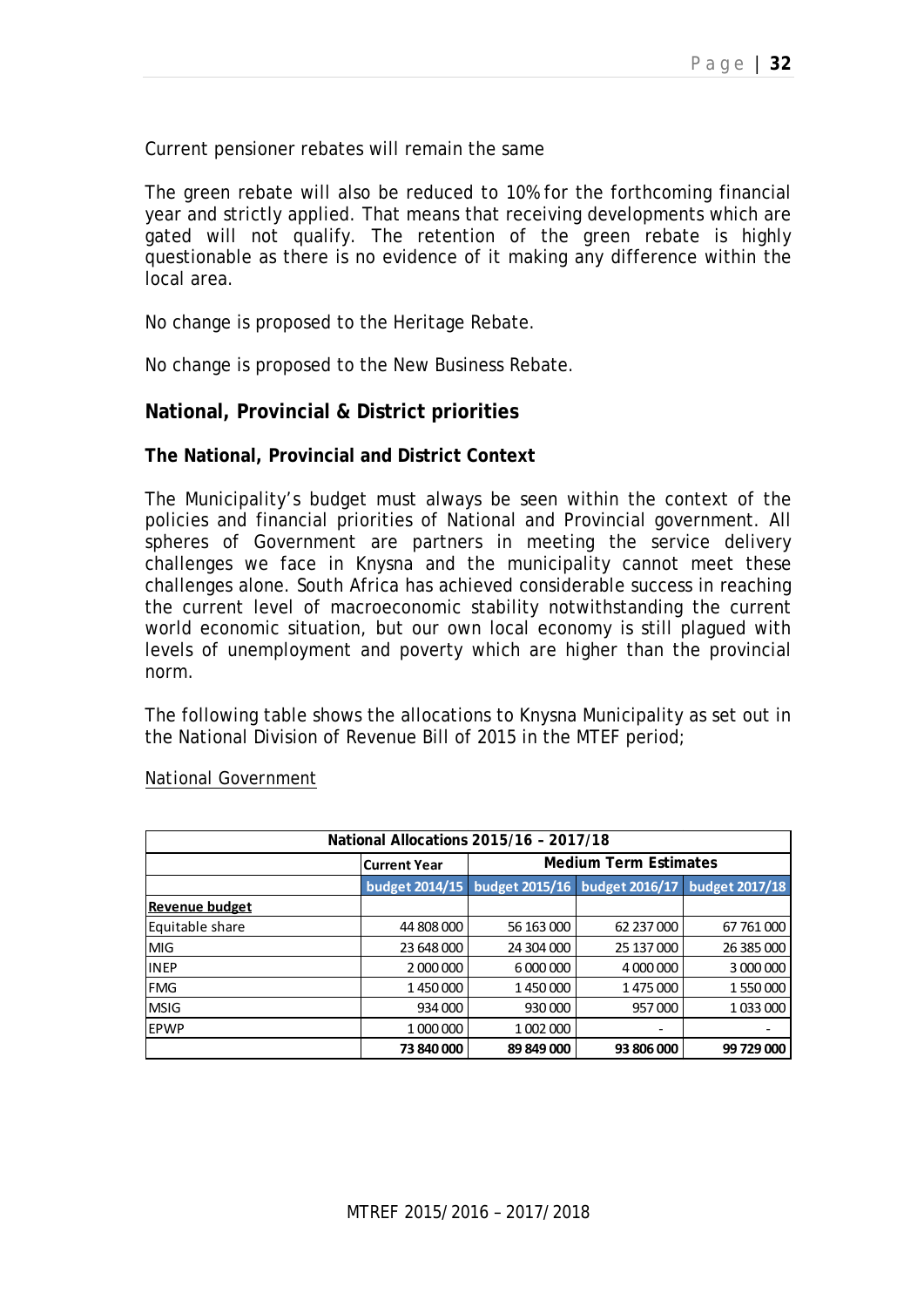#### **Provincial Government**

| Provincial Allocations 2015/16 - 2017/18 |                                                                   |                              |            |            |  |  |  |  |  |  |
|------------------------------------------|-------------------------------------------------------------------|------------------------------|------------|------------|--|--|--|--|--|--|
|                                          | <b>Current Year</b>                                               | <b>Medium Term Estimates</b> |            |            |  |  |  |  |  |  |
|                                          | budget 2014/15   budget 2015/16   budget 2016/17   budget 2017/18 |                              |            |            |  |  |  |  |  |  |
| <b>Revenue budget</b>                    |                                                                   |                              |            |            |  |  |  |  |  |  |
| <b>Housing</b>                           | 30 858 000                                                        | 53 384 000                   | 51 734 000 | 42 900 000 |  |  |  |  |  |  |
| Transport for National Roads             | 286 000                                                           | 67000                        |            |            |  |  |  |  |  |  |
| CDW Operational Support Grant            | 53 000                                                            | 54 000                       | 57000      | 60 000     |  |  |  |  |  |  |
| Library                                  | 3 291 000                                                         | 5 161 000                    | 5 471 000  | 7 299 000  |  |  |  |  |  |  |
|                                          | 34 488 000                                                        | 58 666 000                   | 57 262 000 | 50 259 000 |  |  |  |  |  |  |

#### **Back to Basics**

The table below details the categorisation of municipalities in the Western Cape as set out by Minister Gordhan's "Back to Basic" campaign. As can be seen, despite the views of a vociferous minority, Knysna is doing well. To continue to do well Knysna will have to undertake a number of significant changes in the manner it does its business.

| <b>MUNICIPALITIES THAT ARE </b>                                  |                          |                                  |               |
|------------------------------------------------------------------|--------------------------|----------------------------------|---------------|
| DOING WELL                                                       | STABLE                   | <b>JUST</b><br><b>FUNCTIONAL</b> | IN ICU        |
| <b>City of Cape Town</b>                                         | <b>Overberg DM</b>       | <b>Prince Albert LM</b>          | Oudtshoorn LM |
| <b>Overstrand LM</b>                                             | <b>Saldanha Bay LM</b>   | <b>Matzikama LM</b>              | Kannaland LM  |
| <b>Theewaterskloof LM</b>                                        | <b>Bergrivier LM</b>     | <b>Cape Agulhas LM</b>           |               |
| <b>West Coast DM</b>                                             | <b>Eden DM</b>           | Laingsburg LM                    |               |
| <b>Swartland LM</b>                                              | <b>Drakenstein LM</b>    | <b>Beaufort West</b>             |               |
| <b>Breede Valley LM</b>                                          | <b>Stellenbosch LM</b>   | <b>Central Karoo DM</b>          |               |
| <b>Langeberg LM</b>                                              | <b>Cape Winelands DM</b> | <b>Cederberg LM</b>              |               |
| <b>George LM</b>                                                 | <b>Hessequa LM</b>       | Swellendam LM                    |               |
| <b>Mossel Bay</b>                                                | <b>Bitou LM</b>          |                                  |               |
| <b>Witzenberg LM</b>                                             |                          |                                  |               |
| Knysna                                                           | e                        |                                  |               |
| Department:<br>Cooperative Governance<br>REPUBLIC OF SOUTH AFRIC | g<br>2015/01/9           |                                  | 2<br>7        |
|                                                                  |                          |                                  |               |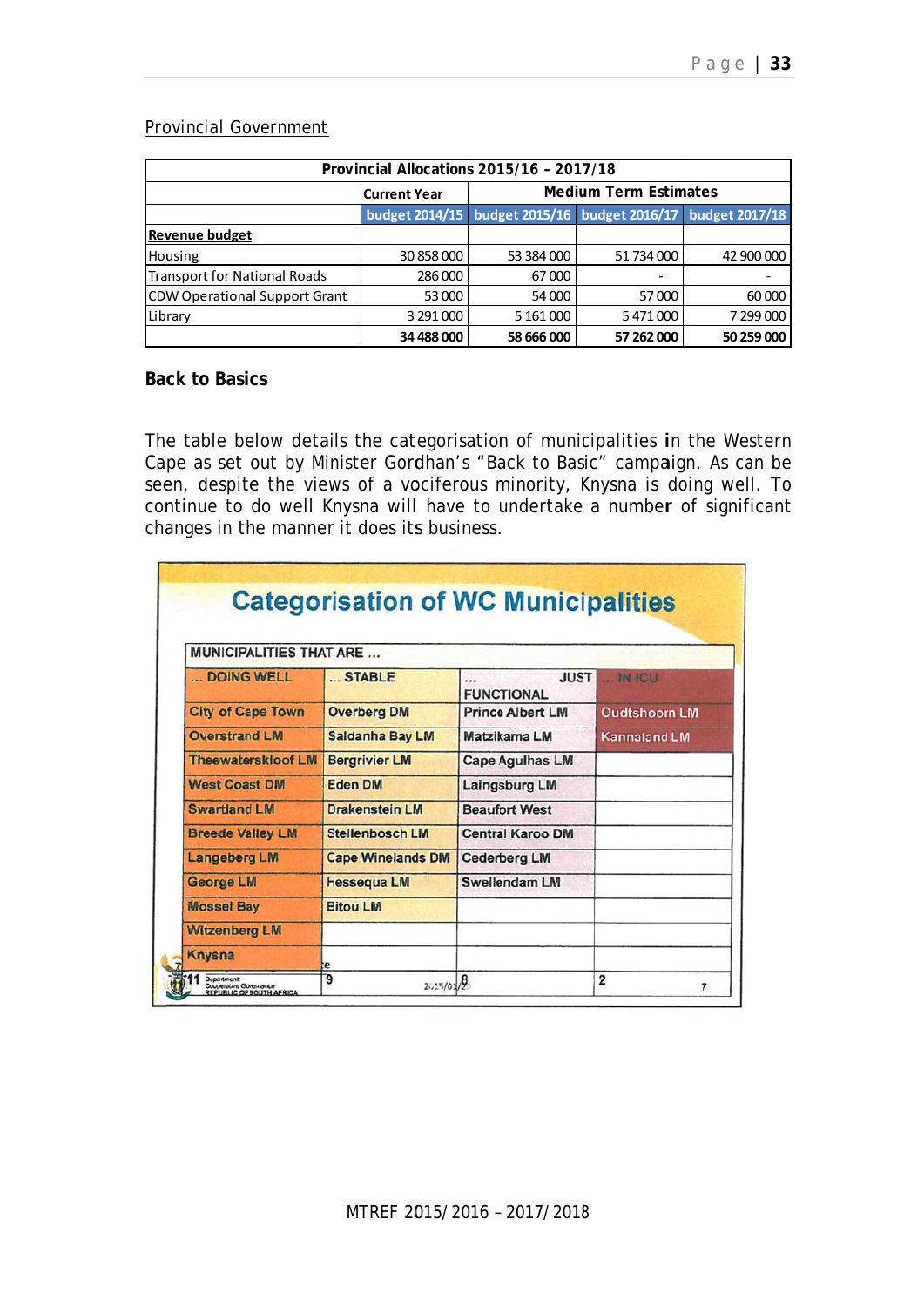The first of these is in regard to service delivery. Service delivery audits will become a standard feature of the Auditor-General reporting requirements in the next two years. This in turn will place great pressure on Council to develop and improve on its internal and external reporting and communication systems.

Secondly the mSCOA project of National Treasury and the resources required, human and financial, to undertake it successfully will impose strains upon the administration. mSCOA is not a simple financial system change it is a change in the manner in which Council undertakes and reports on its business activities.

Thirdly, Council is going to have to do "less with even less". The financial resources of Council are going to be placed under the most severe pressure in the next three years and this is despite the almost doubling of the equitable share over the last three years. Knysna requires high end ie. wealthy, economic growth and to pretend otherwise is simply acting like an ostrich. Knysna's natural resources must be harnessed and packaged and used to complement Knysna's economy. They are one and the same.

#### **Conclusion**

The 2015/16 budget for Knysna Municipality is not a pleasant budget. Knysna has maintained a high level of service delivery for a number of years mostly at its own cost. The topography of Knysna is such that the basic services we are constitutionally obliged to perform means that they will always cost more than other municipality's. When Eskom raises its tariffs the knock-on effect on all Knysna tariffs is substantial.

Knysna remains a tourist venue and a domestic town. It is therefore closely dependent upon national economic conditions. Knysna must make a decision as to whether it wishes to try to grow and expand or deteriorate and move into financial apathy with minimal service levels.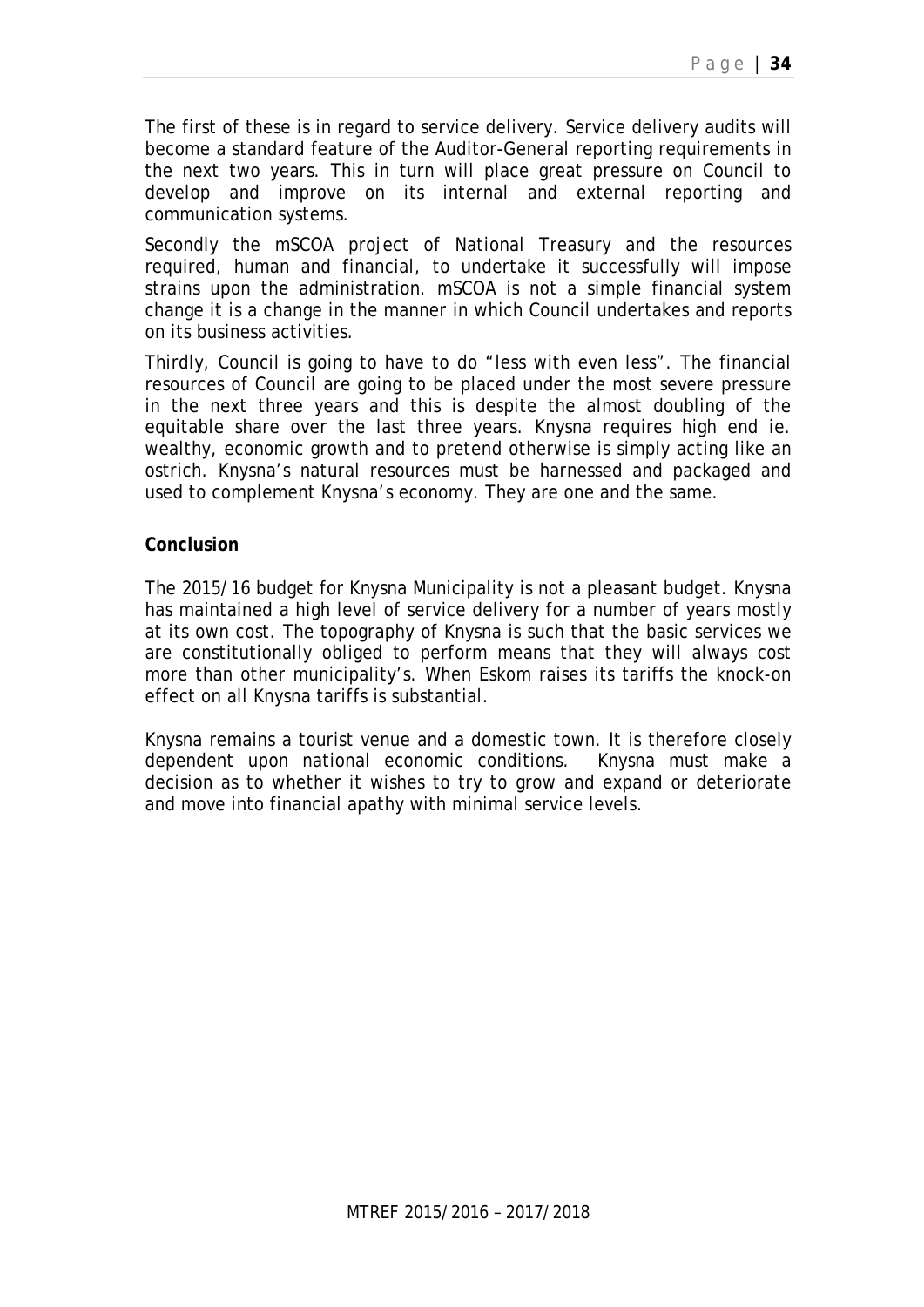# **Section 4 – Annual Budget Tables**

The intention of this Section is two-fold.

Firstly, the following tables form the basis of the Council resolution approving the annual budget for 2015/2016:

- Table A2: Budgeted Financial Performance (expenditure by standard classification)
- Table A3: Budgeted Financial Performance (expenditure by municipal vote)
- Table A4: Budgeted Financial Performance (revenue by source)
- Table A5: Budgeted Capital Expenditure for both multi-year and single year appropriations by vote, standard classification and funding

Secondly, this section presents and explains the various tables that must be compiled as required by National Treasury. Some of the tables are variations on a theme which will allow NT to put out macro statistics. Whilst this is a good practice, it can become a tad repetitive at the micro or local level. It has therefore been decided to only comment on a table when there is something important or relevant to say.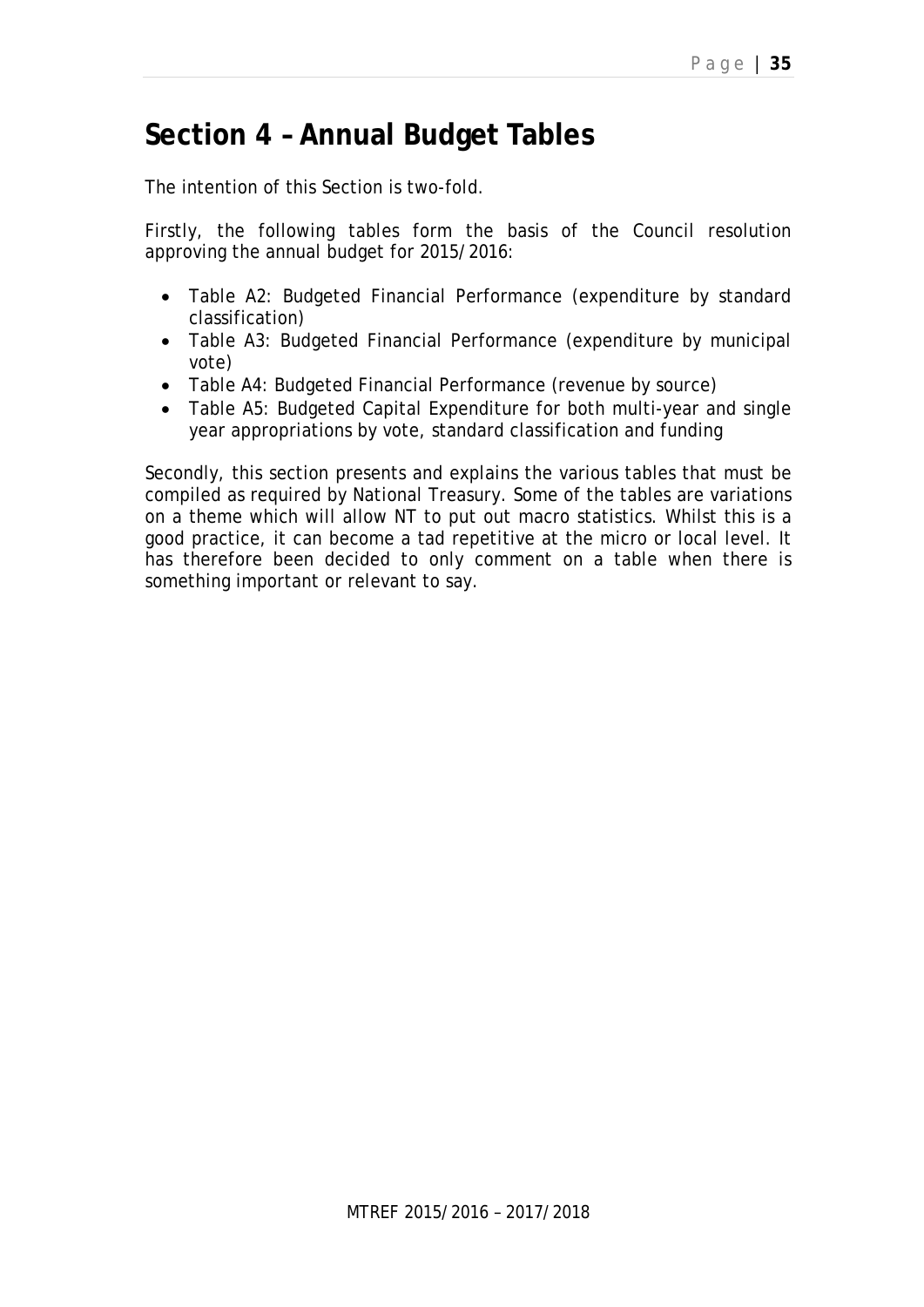# **Table A1 - Budget Summary**

| WC048 Knysna - Table A1 Budget Summary             |                    |                    |                    |                                                                                       |                           |                       |                      |                               |                                  |                                  |
|----------------------------------------------------|--------------------|--------------------|--------------------|---------------------------------------------------------------------------------------|---------------------------|-----------------------|----------------------|-------------------------------|----------------------------------|----------------------------------|
| Description                                        | 2011/12            | 2012/13            | 2013/14            | 2015/16 Medium Term Revenue &<br>Current Year 2014/15<br><b>Expenditure Framework</b> |                           |                       |                      |                               |                                  |                                  |
| R thousands                                        | Audited<br>Outcome | Audited<br>Outcome | Audited<br>Outcome | Original<br><b>Budget</b>                                                             | Adjusted<br><b>Budget</b> | Full Year<br>Forecast | Pre-audit<br>outcome | <b>Budget Year</b><br>2015/16 | <b>Budget Year</b><br>+1 2016/17 | <b>Budget Year</b><br>+2 2017/18 |
| <b>Financial Performance</b>                       |                    |                    |                    |                                                                                       |                           |                       |                      |                               |                                  |                                  |
| Property rates                                     | 127 721            | 142 475            | 147 030            | 162 261                                                                               | 162 261                   | 162 261               | 162 261              | 174 430                       | 191 866                          | 205 364                          |
| Service charges                                    | 226 549            | 241 302            | 252 538            | 272 586                                                                               | 267 586                   | 267 586               | 267 586              | 300 395                       | 348 898                          | 387 924                          |
| Investment revenue                                 | 6 6 6 7            | 6 589              | 5 9 4 4            | 2 3 4 6                                                                               | 2 3 4 6                   | 2 3 4 6               | 2 3 4 6              | 3 200                         | 3 4 0 0                          | 3 600                            |
| Transfers recognised - operational                 | 89 231             | 83 819             | 89 804             | 68 844                                                                                | 91 990                    | 91 990                | 91 990               | 93 803                        | 104 483                          | 108 783                          |
| Other own revenue                                  | 57 277             | 35 518             | 66 614             | 30 730                                                                                | 93 780                    | 93 780                | 93 780               | 96 393                        | 104 973                          | 114 889                          |
| Total Revenue (excluding capital transfers         | 507 444            | 509 703            | 561 930            | 536 766                                                                               | 617 962                   | 617 962               | 617 962              | 668 222                       | 753 620                          | 820 560                          |
| and contributions)                                 |                    |                    |                    |                                                                                       |                           |                       |                      |                               |                                  |                                  |
| Employee costs                                     | 139 676            | 153 828            | 170 268            | 173 706                                                                               | 181 491                   | 181 491               | 181 491              | 196 737                       | 214 147                          | 228 781                          |
| Remuneration of councillors                        | 5 6 1 9            | 5 9 0 8            | 6 2 4 0            | 6 6 6 5                                                                               | 6 6 6 5                   | 6 6 6 5               | 6 6 6 5              | 6817                          | 7 2 9 4                          | 7 8 0 4                          |
| Depreciation & asset impairment                    | 148 738            | 21 403             | 22 234             | 28 199                                                                                | 28 199                    | 28 199                | 28 199               | 25 918                        | 32 544                           | 34 749                           |
| Finance charges                                    | 16 686             | 14 876             | 14 4 8 8           | 18 493                                                                                | 14 499                    | 14 499                | 14 499               | 13 962                        | 15 5 86                          | 16 520                           |
| Materials and bulk purchases                       | 124 337            | 140 439            | 145 522            | 154 079                                                                               | 146 631                   | 146 631               | 146 631              | 154 328                       | 174 825                          | 189 690                          |
| Transfers and grants                               | 5 7 8 4            | 5 6 10             | 5 0 0 1            | 5 5 1 4                                                                               | 5 4 6 4                   | 5 4 6 4               | 5 4 6 4              | 5 6 3 1                       | 5 6 6 5                          | 5 7 8 1                          |
| Other expenditure<br><b>Total Expenditure</b>      | 251 692<br>692 532 | 152 978<br>495 042 | 203 290<br>567 043 | 154 093<br>540 748                                                                    | 230 119<br>613 068        | 230 119<br>613 068    | 230 119<br>613 068   | 232 441<br>635 833            | 273 796<br>723 857               | 285 908<br>769 234               |
| Surplus/(Deficit)                                  | (185, 088)         | 14 662             | (5113)             | (3981)                                                                                | 4 8 9 5                   | 4895                  | 4895                 | 32 388                        | 29763                            | 51326                            |
| Transfers recognised - capital                     | 30 679             | 41 023             | 39 27 2            | 39 484                                                                                | 50 667                    | 50 667                | 50 667               | 56 265                        | 46 586                           | 41 027                           |
| Contributions recognised - capital & contributed a | 777                | 695                | 4589               |                                                                                       |                           |                       |                      |                               |                                  |                                  |
| Surplus/(Deficit) after capital transfers &        | (153632)           | 56 379             | 38 749             | 35 503                                                                                | 55 562                    | 55 562                | 55 562               | 88 653                        | 76 349                           | 92 353                           |
| contributions                                      |                    |                    |                    |                                                                                       |                           |                       |                      |                               |                                  |                                  |
|                                                    |                    |                    |                    |                                                                                       |                           |                       |                      |                               |                                  |                                  |
| Share of surplus/ (deficit) of associate           |                    |                    | 38 749             |                                                                                       |                           |                       |                      |                               |                                  |                                  |
| Surplus/(Deficit) for the year                     | (153632)           | 56 379             |                    | 35 503                                                                                | 55 562                    | 55 562                | 55 562               | 88 653                        | 76 349                           | 92 353                           |
| Capital expenditure & funds sources                |                    |                    |                    |                                                                                       |                           |                       |                      |                               |                                  |                                  |
| Capital expenditure                                | 60 268             | 75 079             | 77 263             | 70 174                                                                                | 89 134                    | 89 134                | 89 134               | 102 683                       | 70 240                           | 58 992                           |
| Transfers recognised - capital                     | 30 679             | 38 363             | 40 132             | 39 484                                                                                | 50 667                    | 50 667                | 50 667               | 56 265                        | 46 586                           | 41 027                           |
| Public contributions & donations                   | 777                | 446<br>23 105      | 4519               |                                                                                       | 17 105                    | 17 105                | 17 105               |                               |                                  |                                  |
| Borrow ing<br>Internally generated funds           | 13 094<br>15 718   | 13 165             | 14 3 18<br>18 29 4 | 16 695<br>13 995                                                                      | 21 363                    | 21 363                | 21 363               | 14 732<br>31 686              | 12 570<br>11 084                 | 10 660<br>7 3 0 5                |
| Total sources of capital funds                     | 60 268             | 75 079             | 77 263             | 70 174                                                                                | 89 134                    | 89 134                | 89 134               | 102 683                       | 70 240                           | 58 992                           |
|                                                    |                    |                    |                    |                                                                                       |                           |                       |                      |                               |                                  |                                  |
| Financial position<br>Total current assets         | 129 270            | 131 528            | 107 905            | 124 787                                                                               | 103 850                   | 102 315               | 102 315              | 120 796                       | 168 584                          | 240 050                          |
| Total non current assets                           | 849 969            | 900 178            | 956 742            | 1 018 637                                                                             | 1018839                   | 1 018 839             | 1 018 839            | 1 096 616                     | 1 135 379                        | 1 157 750                        |
| Total current liabilities                          | 94 692             | 105 418            | 112 181            | 117 274                                                                               | 108 026                   | 102 120               | 102 120              | 105 627                       | 112 019                          | 115 544                          |
| Total non current liabilities                      | 236 725            | 223 267            | 210 901            | 228 039                                                                               | 217 820                   | 221 906               | 221 906              | 226 004                       | 229 815                          | 227 773                          |
| Community wealth/Equity                            | 647 822            | 703 020            | 741 566            | 798 110                                                                               | 797 128                   | 797 128               | 797 128              | 885 781                       | 962 130                          | 1 0 5 4 4 8 3                    |
| Cash flows                                         |                    |                    |                    |                                                                                       |                           |                       |                      |                               |                                  |                                  |
| Net cash from (used) operating                     | 68 828             | 79 820             | 77 636             | 67849                                                                                 | 87 006                    | 84 314                | 84 314               | 115 234                       | 127 109                          | 142 543                          |
| Net cash from (used) investing                     | (62 490)           | (71 422)           | (79 299)           | (71624)                                                                               | (90045)                   | (90045)               | (90045)              | (103 444)                     | (71058)                          | (59869)                          |
| Net cash from (used) financing                     | (8144)             | (17740)            | (27194)            | 759                                                                                   | (290)                     | 3796                  | 3796                 | (4536)                        | (7333)                           | (13949)                          |
| Cash/cash equivalents at the year end              | 55 503             | 46 161             | 17 303             | 27 551                                                                                | 13 973                    | 15 368                | 15 368               | 22 623                        | 71 341                           | 140 065                          |
| Cash backing/surplus reconciliation                |                    |                    |                    |                                                                                       |                           |                       |                      |                               |                                  |                                  |
| Cash and investments available                     | 72 887             | 65 186             | 38 7 38            | 49 532                                                                                | 36 694                    | 38 088                | 38 088               | 46 478                        | 96 389                           | 169 366                          |
| Application of cash and investments                | 22 673             | 15 15 9            | 20 321             | 36 558                                                                                | 29 903                    | 24 395                | 24 395               | 22 5 23                       | 37 096                           | 47 886                           |
| Balance - surplus (shortfall)                      | 50 215             | 50 027             | 18 417             | 12 974                                                                                | 6 7 9 1                   | 13 693                | 13 693               | 23 956                        | 59 29 3                          | 121 480                          |
| Asset management                                   |                    |                    |                    |                                                                                       |                           |                       |                      |                               |                                  |                                  |
| Asset register summary (WDV)                       | 829 519            | 878 857            | 933 090            | 971 184                                                                               | 939 827                   | 994 025               | 1 070 791            | 1 070 791                     | 1 108 487                        | 1 129 730                        |
| Depreciation & asset impairment                    | 148 738            | 21 403             | 22 234             | 28 199                                                                                | 28 199                    | 28 199                | 25 918               | 25 918                        | 32 544                           | 34 749                           |
| Renewal of Existing Assets                         | 35 138             | 37 898             | 36 974             | 23 441                                                                                | 22 255                    | 22 255                | 22 25 5              | 35 139                        | 17 24 6                          | 15 336                           |
| Repairs and Maintenance                            | 22 025             | 22 515             | 30 689             | 34 796                                                                                | 35 602                    | 35 602                | 42 968               | 42 968                        | 44 117                           | 46 655                           |
| Free services                                      |                    |                    |                    |                                                                                       |                           |                       |                      |                               |                                  |                                  |
| Cost of Free Basic Services provided               | 35 922             | 38 464             | 39 155             | 42 679                                                                                | 42 679                    | 42 679                | 46 520               | 46 520                        | 50 707                           | 55 271                           |
| Revenue cost of free services provided             | 39 574             | 49 713             | 50 534             | 49 543                                                                                | 49 543                    | 49 543                | 52 267               | 52 267                        | 56 251                           | 56 251                           |
| Households below minimum service level             |                    |                    |                    |                                                                                       |                           |                       |                      |                               |                                  |                                  |
| Water:                                             | $\mathbf{1}$       | $\mathbf{1}$       | $\mathbf{1}$       | 1                                                                                     | 1                         |                       | 1                    | 1                             | $\overline{2}$                   | $\overline{\mathbf{c}}$          |
| Sanitation/sew erage:                              | 3                  | 3                  | 3                  | $\overline{4}$                                                                        | $\overline{4}$            | $\overline{4}$        | $\overline{4}$       | 4                             | 4                                | $\,$ 5                           |
| Energy:                                            | $\overline{2}$     | 3                  | $\mathbf{3}$       | 3                                                                                     | 3                         | 3                     | 3                    | $\sqrt{3}$                    | 3                                | $\overline{4}$                   |
| Refuse:                                            | $\overline{2}$     | $\overline{a}$     | $\overline{2}$     |                                                                                       |                           |                       |                      |                               |                                  |                                  |
|                                                    |                    |                    |                    |                                                                                       |                           |                       |                      |                               |                                  |                                  |

#### **Revenue**

Total revenue before capital transfers and contributions will increase by 24% from last years' original budget and 8% from the final estimated budget.

#### **Expenditure**

Employee costs will rise by 8% on the 2014/15 adjustment budget figure. This includes an annual increase of 6% on basic remuneration plus sufficient allocation on the Provision of the Employee Benefits. This was over spent in 13/14 financial and Actuarial reports indicate a further high percentage increase going forward than budgeted for.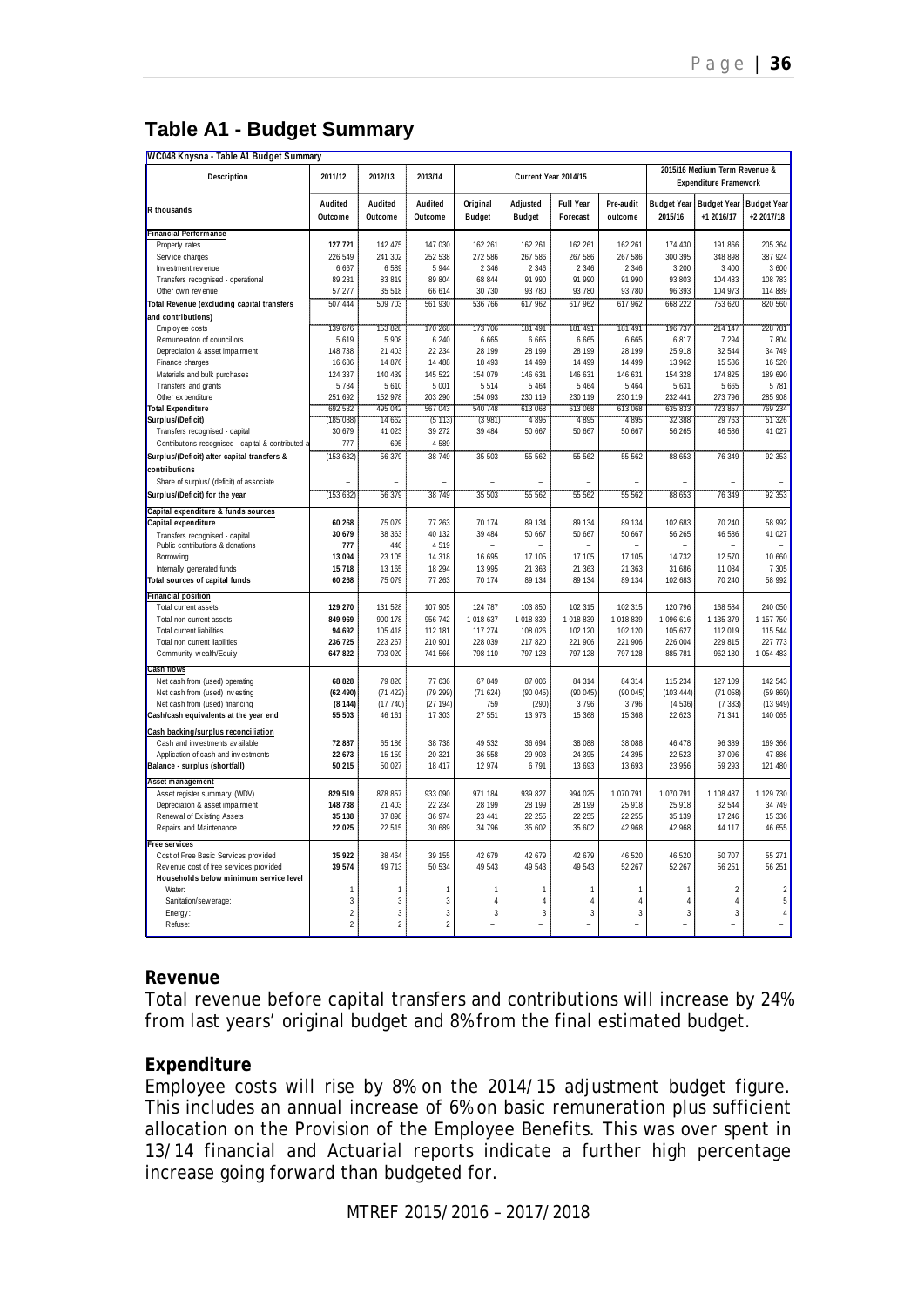The repairs and maintenance budget for 2015/16 will increase by 21% on the adjusted budget figure for 2014/15.

### **Table A2 - Budgeted Financial Performance (by standard classification)**

| WC048 Knysna - Table A2 Budgeted Financial Performance (revenue and expenditure by standard classification) |                |          |                          |                |                |                      |           |                |                                                               |                    |
|-------------------------------------------------------------------------------------------------------------|----------------|----------|--------------------------|----------------|----------------|----------------------|-----------|----------------|---------------------------------------------------------------|--------------------|
| <b>Standard Classification Description</b>                                                                  | Ref            | 2011/12  | 2012/13                  | 2013/14        |                | Current Year 2014/15 |           |                | 2015/16 Medium Term Revenue &<br><b>Expenditure Framework</b> |                    |
|                                                                                                             |                | Audited  | Audited                  | Audited        | Original       | Adjusted             | Full Year |                | Budget Year   Budget Year                                     | <b>Budget Year</b> |
| R thousand                                                                                                  | $\mathbf{1}$   | Outcome  | Outcome                  | Outcome        | <b>Budget</b>  | <b>Budget</b>        | Forecast  | 2015/16        | +1 2016/17                                                    | +2 2017/18         |
| Revenue - Standard                                                                                          |                |          |                          |                |                |                      |           |                |                                                               |                    |
| Governance and administration                                                                               |                | 187 031  | 168 465                  | 170 056        | 181 479        | 183 057              | 183 057   | 196 867        | 225 596                                                       | 241 964            |
| Executive and council                                                                                       |                | 37 772   | 10 138                   | 8 8 4 5        | 6 4 1 4        | 6 4 1 4              | 6 4 1 4   | 8 4 9 1        | 9 5 9 6                                                       | 10 584             |
| Budget and treasury office                                                                                  |                | 137 945  | 153 000                  | 157 100        | 170 300        | 171 318              | 171 318   | 183 454        | 210 782                                                       | 225 645            |
| Corporate services                                                                                          |                | 11 313   | 5 3 2 7                  | 4 1 1 1        | 4 7 6 5        | 5 3 2 4              | 5 3 2 4   | 4 9 21         | 5 2 1 8                                                       | 5 7 3 5            |
| Community and public safety                                                                                 |                | 71 761   | 78 960                   | 115 501        | 57 861         | 145 565              | 145 565   | 144 619        | 150 292                                                       | 151 395            |
| Community and social services                                                                               |                | 1 4 6 6  | 2 1 6 8                  | 10 650         | 8 6 9 1        | 8 7 7 7              | 8 7 7 7   | 9843           | 9 4 0 2                                                       | 11 352             |
| Sport and recreation                                                                                        |                | 1 0 3 1  | 831                      | 845            | 1 0 7 1        | 1071                 | 1071      | 1 1 6 8        | 1 2 7 3                                                       | 1 3 8 7            |
| Public safety                                                                                               |                | 7828     | 14 224                   | 47 492         | 17 157         | 80 157               | 80 157    | 80 133         | 87 785                                                        | 95 648             |
| Housing                                                                                                     |                | 61 435   | 61 735                   | 56 514         | 30 941         | 55 559               | 55 559    | 53 474         | 51 832                                                        | 43 008             |
| Health                                                                                                      |                | $\Omega$ | $\mathbf{1}$             |                | ÷              |                      |           |                |                                                               | $\overline{a}$     |
| Economic and environmental services                                                                         |                | 7 7 4 8  | 7057                     | 14 292         | 9 4 5 9        | 16 557               | 16 557    | 9 2 3 3        | 7631                                                          | 8 1 6 1            |
| Planning and development                                                                                    |                | 1893     | 1618                     | 3 6 0 2        | 3 3 7 4        | 3 3 7 4              | 3 3 7 4   | 3 5 9 3        | 2 8 3 6                                                       | 3 1 4 2            |
| Road transport                                                                                              |                | 5 8 5 5  | 5 4 3 9                  | 6 782          | 6 0 85         | 13 183               | 13 183    | 5 640          | 4 7 9 5                                                       | 5 0 1 9            |
| Environmental protection                                                                                    |                |          | $\overline{a}$           | 3 9 0 8        | $\overline{a}$ |                      |           | $\overline{a}$ |                                                               |                    |
| <b>Trading services</b>                                                                                     |                | 272 361  | 296 939                  | 305 943        | 327 452        | 323 452              | 323 452   | 373 768        | 416 687                                                       | 460 067            |
| Electricity                                                                                                 |                | 172 645  | 188 048                  | 200 130        | 209 120        | 204 120              | 204 120   | 238 108        | 268 266                                                       | 300 204            |
| Water                                                                                                       |                | 50 357   | 60 212                   | 65 496         | 72 858         | 72 858               | 72 858    | 76 963         | 88 341                                                        | 94 633             |
| Waste water management                                                                                      |                | 28 846   | 27 601                   | 17 516         | 19 315         | 20 315               | 20 315    | 28 850         | 26 755                                                        | 28 697             |
| Waste management                                                                                            |                | 20 513   | 21 079                   | 22 801         | 26 158         | 26 158               | 26 158    | 29 847         | 33 325                                                        | 36 533             |
| <b>Other</b>                                                                                                | 4              | -        | $\overline{\phantom{0}}$ |                |                |                      |           |                |                                                               |                    |
| Total Revenue - Standard                                                                                    | $\overline{2}$ | 538 900  | 551 421                  | 605 792        | 576 250        | 668 630              | 668 630   | 724 487        | 800 206                                                       | 861 587            |
| Expenditure - Standard                                                                                      |                |          |                          |                |                |                      |           |                |                                                               |                    |
| Governance and administration                                                                               |                | 336 189  | 124 400                  | 141 920        | 156 864        | 167 689              | 167 689   | 151 548        | 179 691                                                       | 188 079            |
| Executive and council                                                                                       |                | 256 912  | 37 829                   | 46 160         | 38 223         | 39 723               | 39 7 23   | 38 751         | 46 762                                                        | 48 788             |
| Budget and treasury office                                                                                  |                | 30 939   | 30 784                   | 30 880         | 42 947         | 44 133               | 44 133    | 38 376         | 51 502                                                        | 54 195             |
| Corporate services                                                                                          |                | 48 338   | 55 787                   | 64 880         | 75 694         | 83 833               | 83 833    | 74 420         | 81 427                                                        | 85 096             |
| Community and public safety                                                                                 |                | 105 716  | 106 130                  | 145 498        | 73 203         | 148 575              | 148 575   | 155 885        | 181 358                                                       | 191 606            |
| Community and social services                                                                               |                | 8 7 7 4  | 9600                     | 10 886         | 12 986         | 12 890               | 12 890    | 16 851         | 18 195                                                        | 20 841             |
| Sport and recreation                                                                                        |                | 11 719   | 12 957                   | 12 661         | 12 813         | 12 860               | 12 860    | 13 654         | 14 944                                                        | 15 9 25            |
| Public safety                                                                                               |                | 21 080   | 26 233                   | 62 752         | 24 877         | 88 720               | 88 7 20   | 91 475         | 102 061                                                       | 109 184            |
| Housing                                                                                                     |                | 60 762   | 53 526                   | 55 194         | 18 467         | 30 046               | 30 046    | 29 471         | 41 445                                                        | 40 639             |
| Health                                                                                                      |                | 3 3 8 1  | 3815                     | 4 0 0 5        | 4 0 5 9        | 4 0 5 9              | 4 0 5 9   | 4 4 3 4        | 4 7 1 4                                                       | 5 0 1 6            |
| Economic and environmental services                                                                         |                | 30 270   | 30 933                   | 39 308         | 39 683         | 35 243               | 35 243    | 53 863         | 52 634                                                        | 55 803             |
| Planning and development                                                                                    |                | 6 4 6 1  | 7 4 0 1                  | 9 4 8 1        | 9 5 3 9        | 8 6 0 0              | 8 6 0 0   | 14 400         | 16 710                                                        | 17879              |
| Road transport                                                                                              |                | 22 783   | 22 281                   | 28 491         | 29 107         | 25 546               | 25 546    | 37 679         | 33 771                                                        | 35 621             |
| Environmental protection                                                                                    |                | 1 0 2 6  | 1 2 5 1                  | 1 3 3 6        | 1 0 3 7        | 1 0 9 7              | 1 0 9 7   | 1 7 8 5        | 2 1 5 3                                                       | 2 3 0 2            |
| <b>Trading services</b>                                                                                     |                | 220 357  | 233 579                  | 240 317        | 270 998        | 261 561              | 261 561   | 274 538        | 310 174                                                       | 333 747            |
| Electricity                                                                                                 |                | 136 857  | 153 292                  | 157 049        | 178 516        | 167 692              | 167 692   | 168 672        | 197 923                                                       | 214 644            |
| Water                                                                                                       |                | 40 109   | 41 917                   | 40 24 3        | 46 432         | 47 585               | 47 585    | 51 891         | 57 315                                                        | 60 881             |
| Waste water management                                                                                      |                | 21 495   | 17 653                   | 19 685         | 20 26 2        | 20 5 26              | 20 5 26   | 25 044         | 27 024                                                        | 28 979             |
| Waste management                                                                                            |                | 21 896   | 20 716                   | 23 340         | 25 788         | 25 758               | 25 758    | 28 931         | 27 912                                                        | 29 244             |
| Other                                                                                                       | 4              |          | $\overline{\phantom{0}}$ | $\overline{a}$ | $\overline{a}$ |                      |           |                |                                                               |                    |
| Total Expenditure - Standard                                                                                | 3              | 692 532  | 495 042                  | 567 043        | 540 748        | 613 068              | 613 068   | 635 833        | 723 857                                                       | 769 234            |
| Surplus/(Deficit) for the year                                                                              |                | (153632) | 56 379                   | 38 749         | 35 503         | 55 562               | 55 562    | 88 653         | 76 349                                                        | 92 353             |

### **GFS Classification**

This table reflects the operating budget in the Government Finance Statistics GFS Functions and Sub-functions standard classifications. These are used by NT to assist with the compilation of National and International accounts for comparison purposes, regardless of the unique organisational structures used by the different institutions.

### **Revenue standard**

As indicated on the table above, Budget and Treasury Office and Electricity are the main Generators of our Total Revenue followed by Public Safety (Traffic Fines). This is mainly as a result of new Accounting Treatment implemented from 2014/15 Adjustments budget for Traffic Fines. An 80% Debt impairment is provided for on Expenditure as currently Council, for various reasons, is only collecting 20% of the total value of fines issued.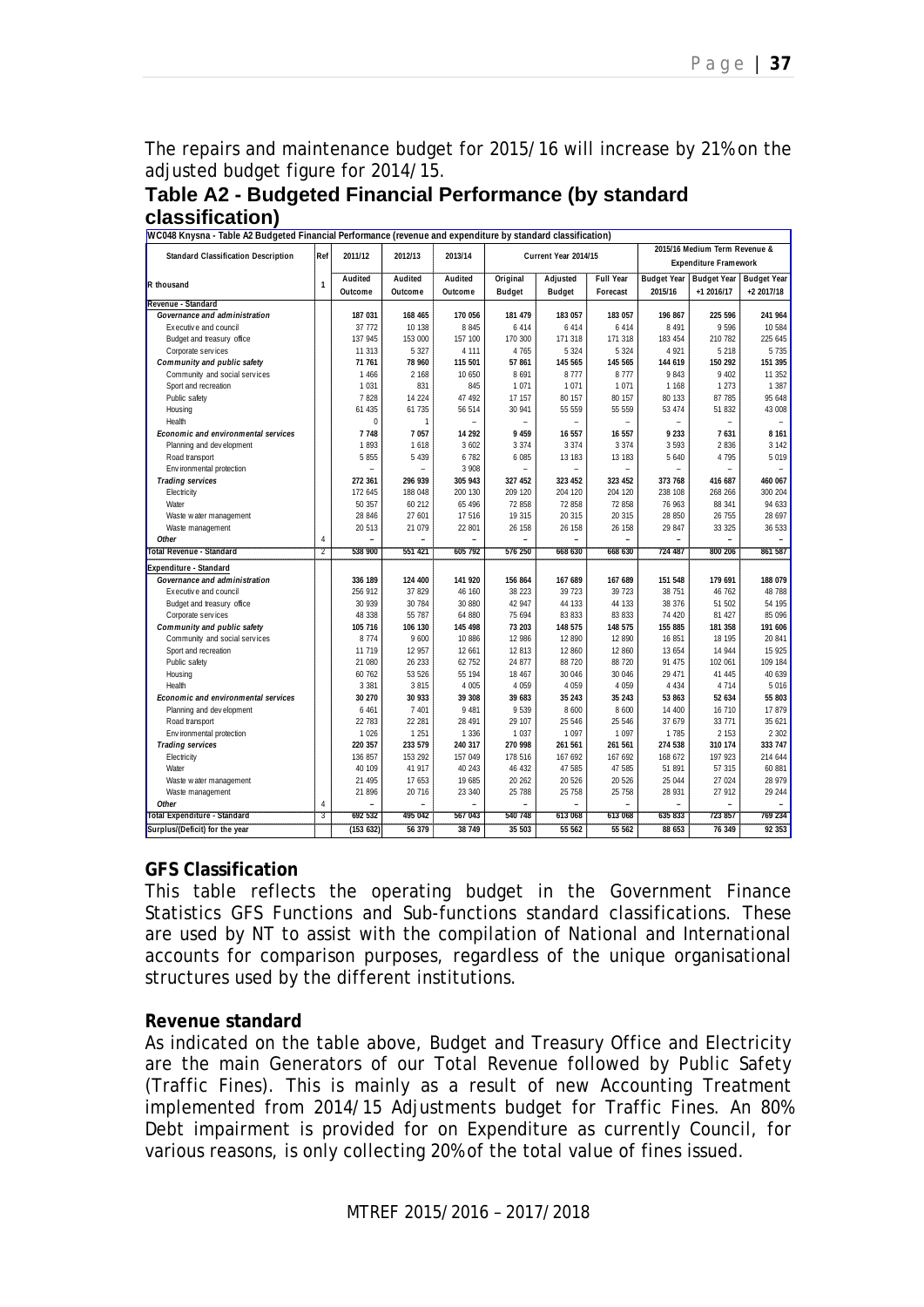| WC048 Knysna - Table A3 Budgeted Financial Performance (revenue and expenditure by municipal vote) |     |          |         |                          |               |                      |                  |         |                                         |             |
|----------------------------------------------------------------------------------------------------|-----|----------|---------|--------------------------|---------------|----------------------|------------------|---------|-----------------------------------------|-------------|
| <b>Vote Description</b>                                                                            | Ref | 2011/12  | 2012/13 | 2013/14                  |               | Current Year 2014/15 |                  |         | 2015/16 Medium Term Revenue &           |             |
|                                                                                                    |     |          |         |                          |               |                      |                  |         | <b>Expenditure Framework</b>            |             |
| <b>R</b> thousand                                                                                  |     | Audited  | Audited | Audited                  | Original      | Adjusted             | <b>Full Year</b> |         | Budget Year   Budget Year   Budget Year |             |
|                                                                                                    |     | Outcome  | Outcome | Outcome                  | <b>Budget</b> | <b>Budget</b>        | Forecast         | 2015/16 | +1 2016/17                              | $+22017/18$ |
| <b>Revenue by Vote</b>                                                                             |     |          |         |                          |               |                      |                  |         |                                         |             |
| Vote 1 - Executive & Council                                                                       |     | 37 772   | 10 138  | 8 8 4 5                  | 6 4 1 4       | 6414                 | 6414             | 8 4 9 1 | 9596                                    | 10 584      |
| Vote 2 - Corporate Services                                                                        |     | 2 6 6 8  | 3631    | 3 1 7 2                  | 3 3 4 5       | 3 8 0 4              | 3 8 0 4          | 3 6 4 4 | 3 9 8 6                                 | 4 4 1 1     |
| Vote 3 - Financial Services                                                                        |     | 138 068  | 153 079 | 157 171                  | 170 373       | 171 391              | 171 391          | 183 534 | 210 872                                 | 225 758     |
| Vote 4 - Strategic Services                                                                        |     | $\Omega$ |         | $\overline{\phantom{0}}$ |               |                      |                  |         |                                         |             |
| Vote 5 - Planning & Development                                                                    |     | 71 095   | 63 353  | 64 022                   | 34 315        | 58 933               | 58 933           | 57 068  | 54 668                                  | 46 150      |
| Vote 6 - Community Services                                                                        |     | 35 538   | 43 585  | 86 275                   | 55 685        | 118 872              | 118 872          | 125 282 | 135 924                                 | 149 329     |
| Vote 7 - Flectrical Services                                                                       |     | 172 687  | 188 138 | 200 293                  | 211 020       | 206 020              | 206 020          | 238 609 | 269 243                                 | 301 188     |
| Vote 8 - Technical Services                                                                        |     | 81 072   | 89 497  | 86 013                   | 95 097        | 103 195              | 103 195          | 107 858 | 115 917                                 | 124 167     |
| <b>Total Revenue by Vote</b>                                                                       | 2   | 538 900  | 551 421 | 605 792                  | 576 250       | 668 630              | 668 630          | 724 487 | 800 206                                 | 861 587     |
| Expenditure by Vote to be appropriated                                                             |     |          |         |                          |               |                      |                  |         |                                         |             |
| Vote 1 - Executive & Council                                                                       |     | 256 912  | 37 829  | 46 160                   | 38 223        | 39 723               | 39 723           | 38 751  | 46 762                                  | 48 788      |
| Vote 2 - Corporate Services                                                                        |     | 18 642   | 24 093  | 28 163                   | 28 557        | 29 071               | 29 071           | 29 104  | 33 213                                  | 34 184      |
| Vote 3 - Financial Services                                                                        |     | 36 648   | 38 138  | 40 279                   | 55 847        | 56 659               | 56 659           | 53 382  | 68 205                                  | 71 434      |
| Vote 4 - Strategic Services                                                                        |     |          |         |                          |               |                      |                  |         |                                         |             |
| Vote 5 - Planning & Development                                                                    |     | 71 758   | 64 596  | 69 989                   | 36 136        | 50 111               | 50 111           | 49 056  | 63 369                                  | 64 059      |
| Vote 6 - Community Services                                                                        |     | 75 233   | 81 283  | 122 618                  | 89 762        | 153 629              | 153 629          | 166 027 | 178 524                                 | 191 727     |
| Vote 7 - Electrical Services                                                                       |     | 141 933  | 159 178 | 163 994                  | 185 964       | 175 140              | 175 140          | 178 034 | 207 901                                 | 225 203     |
| Vote 8 - Technical Services                                                                        |     | 91 406   | 89 9 25 | 95 840                   | 106 259       | 108 736              | 108 736          | 121 480 | 125 883                                 | 133 841     |
| <b>Total Expenditure by Vote</b>                                                                   | 2   | 692 532  | 495 042 | 567 043                  | 540 748       | 613 068              | 613 068          | 635 833 | 723 857                                 | 769 234     |
| Surplus/(Deficit) for the year                                                                     | 2   | (153632) | 56 379  | 38 749                   | 35 503        | 55 562               | 55 562           | 88 653  | 76 349                                  | 92 353      |

### **Table A3 - Budgeted Financial Performance (revenue and expenditure by municipal vote)**

The above table provides Municipal Financial Performance on Municipal Vote as per MFMA and various points of note in this table are as follows:

#### **Revenue**

An overall increase of 26% or R148.2 million against the 2014/15 original budget This is mainly in Community Services as a result of iGrap 1 (implementation of traffic fines); and 8% or R55.9 million increase against the Adjusted budget mainly on the following Votes:

- Vote 7 Electricity Services: The main increase is as a result of the 12.29% increase on Electricity Service Charges for the projected revenue as well as an additional R6 million Grant for INEP
- Vote 3 Financial Services: 7.5% increase in Property rates.

### **Expenditure**

An overall increase of 18% or R95.1 million against the 2014/15 original budget and 4% or R22.8 million against the adjusted budget as follows:

- Vote 7 Electrical Services: Primarily the Eskom bulk tariff increases
- Vote 6 Community Services: additional allocation on the Library grant in order to fund the unfunded mandate on Library programmes and required contract provision for traffic fines
- Vote 5 Planning & Development: mainly as a result of an additional Provincial funding for housing
- Technical Services: to mainly cover for the additional R10 million allocated for road repairs.

It should be noted that although Council has approved a new macro structure in December 2014 and Electrical Services is no longer a Vote on its own but a Department under Technical Services, National Treasury demands it be shown separate to avoid confusion at a National level when it comes to local authority comparisons.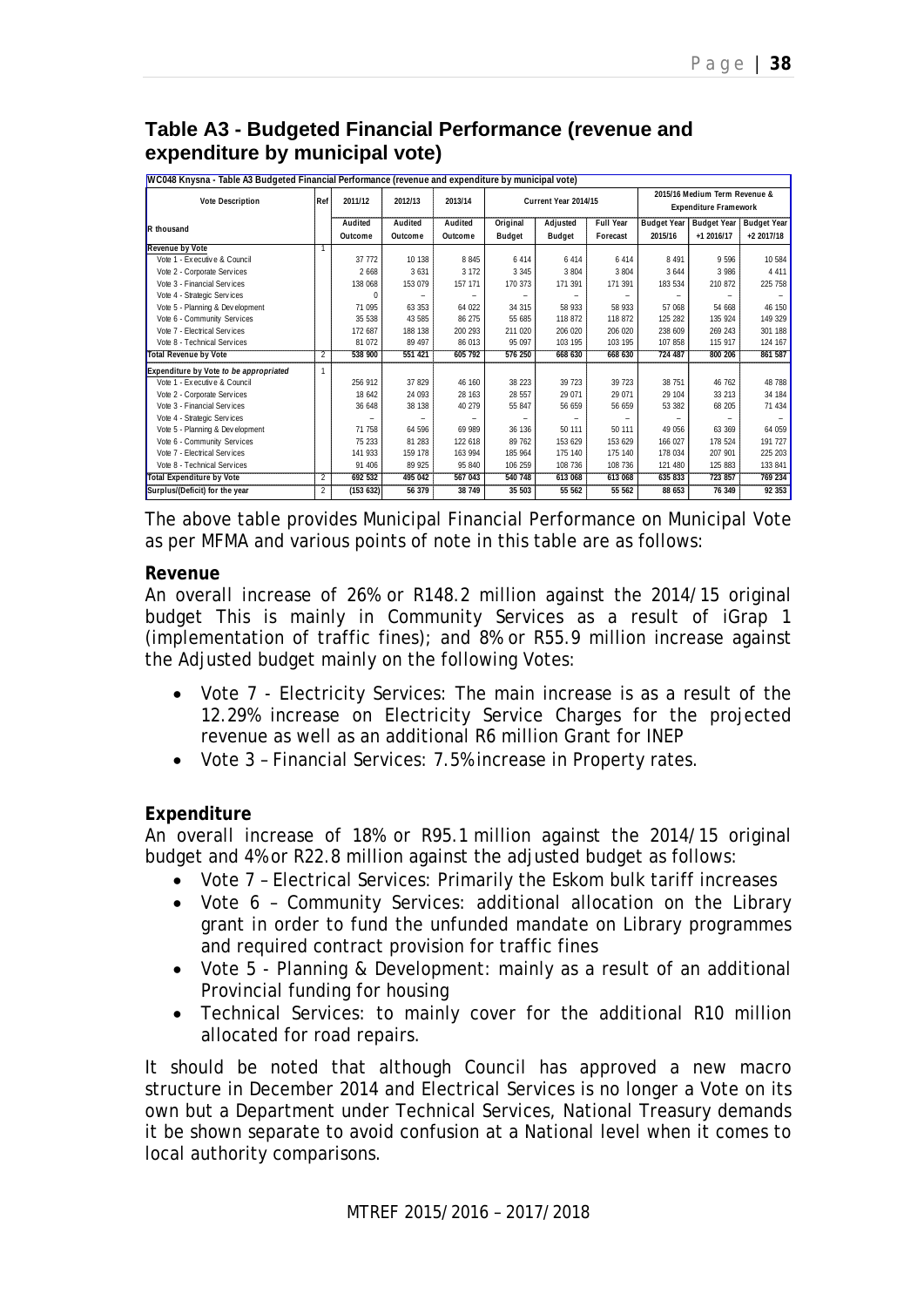| WC048 Knysna - Table A4 Budgeted Financial Performance (revenue and expenditure) |                |                   |                    |                  |                    |                      |                    |                    |                    |                                                        |                          |
|----------------------------------------------------------------------------------|----------------|-------------------|--------------------|------------------|--------------------|----------------------|--------------------|--------------------|--------------------|--------------------------------------------------------|--------------------------|
| Description                                                                      | Ref            | 2011/12           | 2012/13            | 2013/14          |                    | Current Year 2014/15 |                    |                    |                    | 2015/16 Medium Term Revenue & Expenditure<br>Framework |                          |
| R thousand                                                                       | $\mathbf{1}$   | Audited           | Audited            | Audited          | Original           | Adjusted             | <b>Full Year</b>   | Pre-audit          | <b>Budget Year</b> | Budget Year +1                                         | Budget Year +2           |
|                                                                                  |                | Outcome           | Outcome            | Outcome          | <b>Budget</b>      | <b>Budget</b>        | Forecast           | outcome            | 2015/16            | 2016/17                                                | 2017/18                  |
| Revenue By Source                                                                |                |                   |                    |                  |                    |                      |                    |                    |                    |                                                        |                          |
| Property rates                                                                   | $\sqrt{2}$     | 125 364           | 139 988            | 143 966          | 159 457            | 159 457              | 159 457            | 159 457            | 171 416            | 188 535                                                | 201 733                  |
| Property rates - penalties & collection charges                                  |                | 2 3 5 6           | 2 4 8 7            | 3 0 6 5          | 2804               | 2 8 0 4              | 2 8 0 4            | 2 8 0 4            | 3 0 14             | 3 3 3 1                                                | 3 6 3 1                  |
| Service charges - electricity revenue                                            | $\sqrt{2}$     | 160 116           | 172 199            | 181 348          | 193 213            | 188 213              | 188 213            | 188 213            | 215 015            | 245 359                                                | 276 495                  |
| Service charges - water revenue                                                  | $\overline{2}$ | 40 656            | 43 078             | 43 530           | 48 904             | 48 904               | 48 904             | 48 904             | 52 571             | 67 132                                                 | 71 829                   |
| Service charges - sanitation revenue                                             | $\mathfrak{p}$ | 9632              | 10 232             | 10 898           | 11 469             | 11 469               | 11 469             | 11 469             | 12 3 29            | 13 499                                                 | 14 4 45                  |
| Service charges - refuse revenue                                                 | $\mathfrak{p}$ | 13 179            | 13 459             | 14 188           | 15 3 5 2           | 15 3 5 2             | 15 3 5 2           | 15 3 5 2           | 16 504             | 18 575                                                 | 20 433                   |
| Service charges - other                                                          |                | 2 9 6 6           | 2 3 3 4            | 2 5 7 4          | 3 6 4 8            | 3 6 4 8              | 3 6 4 8            | 3 6 4 8            | 3 9 7 6            | 4 3 3 3                                                | 4 7 22                   |
| Rental of facilities and equipment                                               |                | 3500              | 3563               | 4 1 38           | 5 0 3 0            | 5 0 3 0              | 5 0 3 0            | 5 0 3 0            | 5 4 8 2            | 5 9 7 7                                                | 6516                     |
| Interest earned - external investments                                           |                | 6 6 6 7           | 6589               | 5 9 4 4          | 2 3 4 6            | 2 3 4 6              | 2 3 4 6            | 2 3 4 6            | 3 200              | 3 400                                                  | 3 600                    |
| Interest earned - outstanding debtors                                            |                | 4 5 5 1           | 3 2 3 7            | 3 6 1 7          | 3 2 5 0            | 3 2 5 0              | 3 2 5 0            | 3 2 5 0            | 3 5 4 2            | 3 7 5 3                                                | 4 0 8 9                  |
| Fines                                                                            |                | 7677              | 13 964             | 46 977           | 15 111             | 78 111               | 78 111             | 78 111             | 79 471             | 86 623                                                 | 94 418                   |
| Licences and permits                                                             |                | 1843              | 1674               | 1 643            | 1998               | 1 9 9 8              | 1998               | 1998               | 2 1 7 9            | 2 3 3 1                                                | 2 5 4 1                  |
| Agency services                                                                  |                | 1 7 7 4           | 1809               | 2 1 6 1          | 1800               | 1800                 | 1800               | 1800               | 1850               | 1950                                                   | 1 960                    |
| Transfers recognised - operational                                               |                | 89 231            | 83 819             | 89 804           | 68 844             | 91 990               | 91 990             | 91 990             | 93 803             | 104 483                                                | 108 783                  |
| Other rev enue                                                                   | $\overline{2}$ | 37 889            | 8 4 5 5            | 7 7 5 0          | 3 2 9 1            | 3 3 4 1              | 3 3 4 1            | 3 3 4 1            | 3 6 19             | 4 0 8 9                                                | 5 1 1 5                  |
| Gains on disposal of assets                                                      |                | 43                | 2816               | 327              | 250                | 250                  | 250                | 250                | 250                | 250                                                    | 250                      |
|                                                                                  |                | 507 444           | 509 703            | 561 930          | 536 766            | 617 962              | 617 962            | 617 962            | 668 222            | 753 620                                                | 820 560                  |
| <b>Total Revenue (excluding capital transfers</b><br>and contributions)          |                |                   |                    |                  |                    |                      |                    |                    |                    |                                                        |                          |
|                                                                                  |                |                   |                    |                  |                    |                      |                    |                    |                    |                                                        |                          |
| <b>Expenditure By Type</b>                                                       |                |                   |                    |                  |                    |                      |                    |                    |                    |                                                        |                          |
| Employee related costs<br>Remuneration of councillors                            | $\overline{2}$ | 139 676<br>5 6 19 | 153 828<br>5 9 0 8 | 170 268<br>6 240 | 173 706<br>6 6 6 5 | 181 491<br>6 6 6 5   | 181 491<br>6 6 6 5 | 181 491<br>6 6 6 5 | 196 737<br>6817    | 214 147<br>7 2 9 4                                     | 228 781<br>7804          |
| Debt impairment                                                                  | 3              | 25 14 2           | 20 480             | 47 163           | 25 196             | 88 196               | 88 196             | 88 196             | 76 339             | 100 975                                                | 108 043                  |
| Depreciation & asset impairment                                                  | $\overline{2}$ | 148 738           | 21 403             | 22 234           | 28 199             | 28 199               | 28 199             | 28 199             | 25 918             | 32 544                                                 | 34 749                   |
| Finance charges                                                                  |                | 16 686            | 14 876             | 14 488           | 18 493             | 14 499               | 14 499             | 14 499             | 13 962             | 15 5 86                                                | 16 520                   |
| <b>Bulk purchases</b>                                                            | $\mathfrak{p}$ | 107 621           | 122 262            | 123 733          | 137 236            | 129 236              | 129 236            | 129 236            | 132 465            | 154 954                                                | 168 900                  |
| Other materials                                                                  | 8              | 16 716            | 18 177             | 21 789           | 16843              | 17 395               | 17 395             | 17 39 5            | 21 863             | 19 871                                                 | 20 790                   |
| Contracted services                                                              |                | 15 36 3           | 17 128             | 18 694           | 22 941             | 22 755               | 22 755             | 22 755             | 26 4 25            | 24 5 98                                                | 24 903                   |
| Transfers & grants                                                               |                | 5 7 8 4           | 5 6 1 0            | 5 001            | 5514               | 5 4 6 4              | 5 4 6 4            | 5 4 6 4            | 5 6 3 1            | 5 6 6 5                                                | 5 7 8 1                  |
| Other ex penditure                                                               | 4, 5           | 210 766           | 112 119            | 136 871          | 105 956            | 119 169              | 119 169            | 119 169            | 129 678            | 148 223                                                | 152 962                  |
| Loss on disposal of PPE                                                          |                | 422               | 3 2 5 1            | 562              |                    |                      |                    |                    |                    |                                                        |                          |
| otal Expenditure                                                                 |                | 692 532           | 495 042            | 567 043          | 540 748            | 613 068              | 613 068            | 613 068            | 635 833            | 723 857                                                | 769 234                  |
|                                                                                  |                |                   |                    |                  |                    |                      |                    |                    |                    |                                                        |                          |
| Surplus/(Deficit)                                                                |                | (185088)          | 14 662             | (5113)           | (3981)             | 4 8 9 5              | 4 8 9 5            | 4 8 9 5            | 32 388             | 29 763                                                 | 51 326                   |
| Transfers recognised - capital                                                   |                | 30 679            | 41 023             | 39 27 2          | 39 484             | 50 667               | 50 667             | 50 667             | 56 265             | 46 586                                                 | 41 027                   |
| Contributions recognised - capital<br>Contributed assets                         | 6              | 777               | 695                | 4 5 8 9          | ٠                  |                      |                    | ٠                  | ٠                  | ٠                                                      | $\overline{\phantom{a}}$ |
| Surplus/(Deficit) after capital transfers &                                      |                | (153632)          | 56 379             | 38 749           | 35 503             | 55 562               | 55 562             | 55 562             | 88 653             | 76 349                                                 | 92 353                   |
|                                                                                  |                |                   |                    |                  |                    |                      |                    |                    |                    |                                                        |                          |
| contributions<br>Tax ation                                                       |                |                   |                    |                  |                    |                      |                    |                    |                    |                                                        |                          |
| Surplus/(Deficit) after taxation                                                 |                | (153632)          | 56 379             | 38 749           | 35 503             | 55 562               | 55 562             | 55 562             | 88 653             | 76 349                                                 | 92 353                   |
| Attributable to minorities                                                       |                |                   |                    |                  |                    |                      |                    |                    |                    |                                                        | ÷                        |
| Surplus/(Deficit) attributable to municipality                                   |                | (153632)          | 56 379             | 38 749           | 35 503             | 55 562               | 55 562             | 55 562             | 88 653             | 76 349                                                 | 92 353                   |
| Share of surplus/ (deficit) of associate                                         | $\overline{7}$ |                   |                    |                  |                    |                      |                    |                    |                    |                                                        |                          |
| Surplus/(Deficit) for the year                                                   |                | (153632)          | 56 379             | 38 749           | 35 503             | 55 562               | 55 562             | 55 562             | 88 653             | 76 349                                                 | 92 353                   |
|                                                                                  |                |                   |                    |                  |                    |                      |                    |                    |                    |                                                        |                          |

## **Table A4 - Budgeted Financial Performance (revenue and expenditure)**

The issues to note on this table are:

### a) Revenue

- An overall 8% or R50.2 million increase on Revenue mainly as a result of the 7.5% increase approved in main Rates and Services Charges tariffs and 9% on other tariffs across the board
- ONLY 2% increase (R1.2 million) on Transfers recognised operational when comparing 2014/15 Adjusted budget to 2015/16.

### b) Expenditure

- An overall 4% or R22.8 million increase on Expenditure in order to cover mainly Roads and Water projects; and various other community projects.
- Employee Related costs increase by 8% mainly to cover shortfalls on Provisions.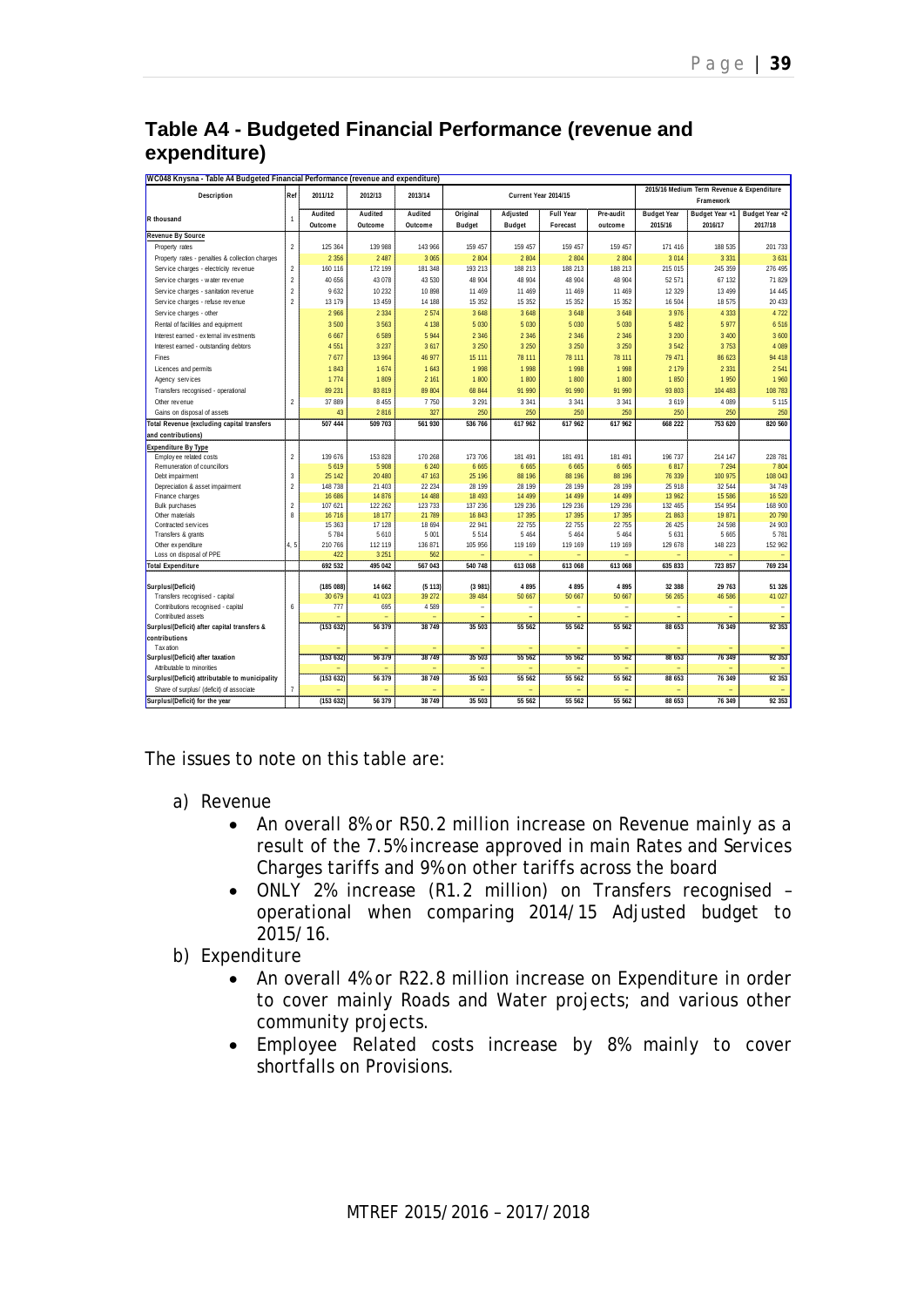### **Table A5 - Budgeted Capital Expenditure by vote, standard classification and funding**

| WC048 Knysna - Table A5 Budgeted Capital Expenditure by vote, standard classification and funding |                |                    |                    |                    |                           |                           |                              |                      |                               |                                                               |                                  |
|---------------------------------------------------------------------------------------------------|----------------|--------------------|--------------------|--------------------|---------------------------|---------------------------|------------------------------|----------------------|-------------------------------|---------------------------------------------------------------|----------------------------------|
| <b>Vote Description</b>                                                                           | Ref            | 2011/12            | 2012/13            | 2013/14            |                           | Current Year 2014/15      |                              |                      |                               | 2015/16 Medium Term Revenue &<br><b>Expenditure Framework</b> |                                  |
| R thousand                                                                                        | $\mathbf{1}$   | Audited<br>Outcome | Audited<br>Outcome | Audited<br>Outcome | Original<br><b>Budget</b> | Adjusted<br><b>Budget</b> | <b>Full Year</b><br>Forecast | Pre-audit<br>outcome | <b>Budget Year</b><br>2015/16 | <b>Budget Year</b><br>+1 2016/17                              | <b>Budget Year</b><br>+2 2017/18 |
| Capital expenditure - Vote                                                                        |                |                    |                    |                    |                           |                           |                              |                      |                               |                                                               |                                  |
| Multi-year expenditure to be appropriated                                                         | $\overline{2}$ |                    |                    |                    |                           |                           |                              |                      |                               |                                                               |                                  |
| Vote 1 - Executive & Council                                                                      |                | 535                | 264                | 2 3 6 9            |                           | 220                       | 220                          | 220                  |                               |                                                               |                                  |
| Vote 2 - Corporate Services                                                                       |                |                    | $\overline{a}$     |                    | ۳                         | ÷                         |                              | ÷.                   | L.                            | Ē,                                                            | ä,                               |
| Vote 3 - Financial Services                                                                       |                | 1 0 6 3            | 26                 | 1 3 9 0            | 238                       | 238                       | 238                          | 238                  |                               |                                                               |                                  |
| Vote 4 - Strategic Services                                                                       |                |                    |                    |                    |                           |                           |                              |                      |                               |                                                               |                                  |
| Vote 5 - Planning & Development                                                                   |                | 10 856             | 13 679             | 12 5 15            | 18 250                    | 26 307                    | 26 307                       | 26 307               | 29 37 2                       | 22 029                                                        | 16 522                           |
| Vote 6 - Community Services                                                                       |                |                    |                    |                    | 830                       | 260                       | 260                          | 260                  | 1 0 3 0                       | 1 0 0 0                                                       | $\equiv$                         |
| Vote 7 - Electrical Services                                                                      |                | 6 0 1 1            | 2 0 6 4            | 901                | 4 7 5 4                   | 4 7 5 4                   | 4 7 5 4                      | 4 7 5 4              | 15 863                        | 7 209                                                         | 3 4 3 2                          |
| Vote 8 - Technical Services                                                                       |                | 16 066             | 26 069             | 11 181             | 13 901                    | 18 3 5 4                  | 18 3 5 4                     | 18 354               | 28 617                        | 18 170                                                        | 20 195                           |
| Capital multi-year expenditure sub-total                                                          | $\overline{1}$ | 34 531             | 42 102             | 28 35 6            | 37 973                    | 50 133                    | 50 133                       | 50 133               | 74 882                        | 48 408                                                        | 40 149                           |
| Single-year expenditure to be appropriated                                                        | $\overline{2}$ |                    |                    |                    |                           |                           |                              |                      |                               |                                                               |                                  |
| Vote 1 - Ex ecutive & Council                                                                     |                | 532                | 1 7 1 7            | 3 3 1 2            | 2 0 9 0                   | 2 3 1 2                   | 2312                         | 2 3 1 2              | 4 600                         | 20                                                            | 20                               |
| Vote 2 - Corporate Services                                                                       |                | 240                | 133                | 229                | 75                        | 75                        | 75                           | 75                   | 10                            | 10                                                            | 10                               |
| Vote 3 - Financial Services                                                                       |                | 1 7 3 9            | 1 1 3 2            | 1 6 6 4            | 590                       | 1 2 5 5                   | 1 2 5 5                      | 1 2 5 5              | 1975                          | 1 5 0 4                                                       | 745                              |
| Vote 4 - Strategic Services                                                                       |                |                    | ÷,                 |                    | ä,                        |                           |                              | ÷                    |                               | ä,                                                            | $\overline{\phantom{a}}$         |
| Vote 5 - Planning & Development                                                                   |                | 3 7 8 8            | 2 651              | 4 6 4 9            | 25                        | 510                       | 510                          | 510                  | 260                           | 20                                                            | $20\,$                           |
| Vote 6 - Community Services                                                                       |                | 2599               | 5 400              | 14 032             | 9 3 6 2                   | 10 238                    | 10 238                       | 10 238               | 9952                          | 6 639                                                         | 7859                             |
| Vote 7 - Electrical Services                                                                      |                | 7 0 9 9            | 11 342             | 18 168             | 8 6 3 7                   | 8 6 3 7                   | 8637                         | 8637                 | 4 2 5 7                       | 1 4 2 7                                                       | 1 1 4 7                          |
| Vote 8 - Technical Services                                                                       |                | 9 7 4 0            | 10 603             | 6853               | 11 422                    | 15 975                    | 15 975                       | 15 975               | 6 7 4 7                       | 12 212                                                        | 9 0 4 2                          |
| Capital single-year expenditure sub-total                                                         |                | 25 737             | 32 978             | 48 907             | 32 201                    | 39 002                    | 39 002                       | 39 002               | 27 801                        | 21 832                                                        | 18843                            |
| Total Capital Expenditure - Vote                                                                  |                | 60 268             | 75 079             | 77 263             | 70 174                    | 89 134                    | 89 134                       | 89 134               | 102 683                       | 70 240                                                        | 58 992                           |
| Capital Expenditure - Standard                                                                    |                |                    |                    |                    |                           |                           |                              |                      |                               |                                                               |                                  |
| Governance and administration                                                                     |                | 12 769             | 5 2 7 2            | 10 061             | 3 5 5 3                   | 4 8 5 2                   | 4852                         | 4852                 | 6 9 9 5                       | 1 744                                                         | 995                              |
| Executive and council                                                                             |                | 1 0 6 7            | 1 981              | 5 681              | 2090                      | 2532                      | 2532                         | 2 5 3 2              | 4 600                         | 20                                                            | $20\,$                           |
| Budget and treasury office                                                                        |                | 1 2 5 6            | 82                 | 1 780              | 438                       | 463                       | 463                          | 463                  | 1 2 1 5                       | 120                                                           | $\equiv$                         |
| Corporate services                                                                                |                | 10 4 4 6           | 3 2 0 9            | 2600               | 1 0 25                    | 1858                      | 1858                         | 1858                 | 1 1 8 0                       | 1 604                                                         | 975                              |
| Community and public safety                                                                       |                | 8 0 0 5            | 18 482             | 26 078             | 24 119                    | 33 109                    | 33 109                       | 33 109               | 37 304                        | 27 688                                                        | 23 851                           |
| Community and social services                                                                     |                | 253                | 732                | 10 067             | 4 6 29                    | 4 7 4 2                   | 4 7 4 2                      | 4 7 4 2              | 5 3 1 2                       | 2 5 0 9                                                       | 2509                             |
| Sport and recreation                                                                              |                | 26                 | 1 5 4 1            | 855                | 1 1 4 0                   | 1 7 1 0                   | 1 7 1 0                      | 1 7 1 0              | 2 400                         | 2 2 2 0                                                       | 1 600                            |
| Public safety                                                                                     |                | 934                |                    | 2 3 4 2            | 350                       | 850                       | 850                          | 850                  |                               | 930                                                           | 3 2 2 0                          |
| Housing                                                                                           |                | 6792               | 16 209             | 12 8 14            | 18 000                    | 25 807                    | 25 807                       | 25 807               | 29 5 9 2                      | 22 0 29                                                       | 16 522                           |
| Health                                                                                            |                |                    | ۳                  |                    |                           |                           |                              | Ξ                    |                               |                                                               |                                  |
| Economic and environmental services                                                               |                | 5 3 7 0            | 2 748              | 7729               | 3 4 7 4                   | 6 5 5 1                   | 6551                         | 6 5 5 1              | 3 7 4 7                       | 2 0 5 0                                                       | 1870                             |
| Planning and development                                                                          |                |                    | 86                 |                    | 250                       | 985                       | 985                          | 985                  |                               |                                                               |                                  |
| Road transport                                                                                    |                | 5 3 7 0            | 2 6 6 2            | 3 4 2 2            | 3 2 2 4                   | 5 5 6 6                   | 5 5 6 6                      | 5 5 6 6              | 3747                          | 2 0 5 0                                                       | 1870                             |
| Environmental protection                                                                          |                |                    |                    | 4 3 0 8            |                           |                           |                              | L,                   |                               |                                                               |                                  |
| <b>Trading services</b>                                                                           |                | 34 123             | 48 577             | 33 395             | 39 028                    | 44 622                    | 44 622                       | 44 622               | 54 637                        | 38 758                                                        | 32 276                           |
| Electricity                                                                                       |                | 13 054             | 13 40 5            | 19 025             | 13 341                    | 13 341                    | 13 341                       | 13 341               | 20 120                        | 8 6 3 6                                                       | 4579                             |
| Water                                                                                             |                | 5 2 8 5            | 12 377             | 12 13 6            | 18 794                    | 19 583                    | 19 583                       | 19 583               | 20 677                        | 22 050                                                        | 22 075                           |
| Waste water management                                                                            |                | 14 8 20            | 21 105             | 2 2 3 4            | 3 7 20                    | 9695                      | 9695                         | 9695                 | 11 360                        | 6 182                                                         | 5 182                            |
| Waste management<br>Other                                                                         |                | 963                | 1 689              |                    | 3 1 7 3                   | 2 0 0 3                   | 2003                         | 2 0 0 3              | 2 4 8 0                       | 1890                                                          | 440<br>$\overline{a}$            |
| Total Capital Expenditure - Standard                                                              | $\overline{3}$ | 60 268             | 75 079             | 77 263             | 70 174                    | 89 134                    | 89 134                       | 89 134               | 102 683                       | 70 240                                                        | 58 992                           |
| Funded by:                                                                                        |                |                    |                    |                    |                           |                           |                              |                      |                               |                                                               |                                  |
| National Government                                                                               |                | 27 112             | 23 027             | 25 865             | 21 317                    | 21 317                    | 21 317                       | 21 317               | 25 5 32                       | 24 557                                                        | 24 505                           |
| Provincial Government                                                                             |                | 3 3 2 8            | 14 472             | 14 185             | 18 167                    | 29 300                    | 29 300                       | 29 300               | 30 733                        | 22 029                                                        | 16 522                           |
| <b>District Municipality</b>                                                                      |                |                    | ÷,                 |                    | ÷                         |                           |                              | Ξ                    |                               | ۳                                                             | $\equiv$                         |
| Other transfers and grants                                                                        |                | 239                | 864                | 81                 |                           | 50                        | 50                           | 50                   |                               |                                                               |                                  |
| Transfers recognised - capital                                                                    | 4              | 30 679             | 38 36 3            | 40 132             | 39 484                    | 50 667                    | 50 667                       | 50 667               | 56 265                        | 46 586                                                        | 41 027                           |
| Public contributions & donations                                                                  | 5              | 777                | 446                | 4 5 1 9            |                           |                           |                              |                      |                               |                                                               |                                  |
| Borrowing                                                                                         | 6              | 13 094             | 23 105             | 14 3 18            | 16 695                    | 17 105                    | 17 105                       | 17 105               | 14 7 32                       | 12 570                                                        | 10 660                           |
| Internally generated funds                                                                        |                | 15 718             | 13 165             | 18 29 4            | 13 995                    | 21 363                    | 21 363                       | 21 363               | 31 686                        | 11 084                                                        | 7 3 0 5                          |
| <b>Total Capital Funding</b>                                                                      | 7              | 60 268             | 75 079             | 77 263             | 70 174                    | 89 134                    | 89 134                       | 89 134               | 102 683                       | 70 240                                                        | 58 992                           |
|                                                                                                   |                |                    |                    |                    |                           |                           |                              |                      |                               |                                                               |                                  |

- 73% of the total 2015/16 Capital Allocation is for multi-year projects mainly in Planning and Development (Knysna Vision 2002); Technical and Electrical Services.
- 55% of total allocation relates to Provincial and National Grants in terms of Funding Source.
- Borrowings of R14.7 million are forecasted in 2015/16 mainly to cover a 20% contribution to MIG projects for the Rheenendal MPC, Charlesford Pump Scheme and North and North East Bulk Water; a Grader Machine in Roads Department; and other various projects across Council. Refer to table SA36.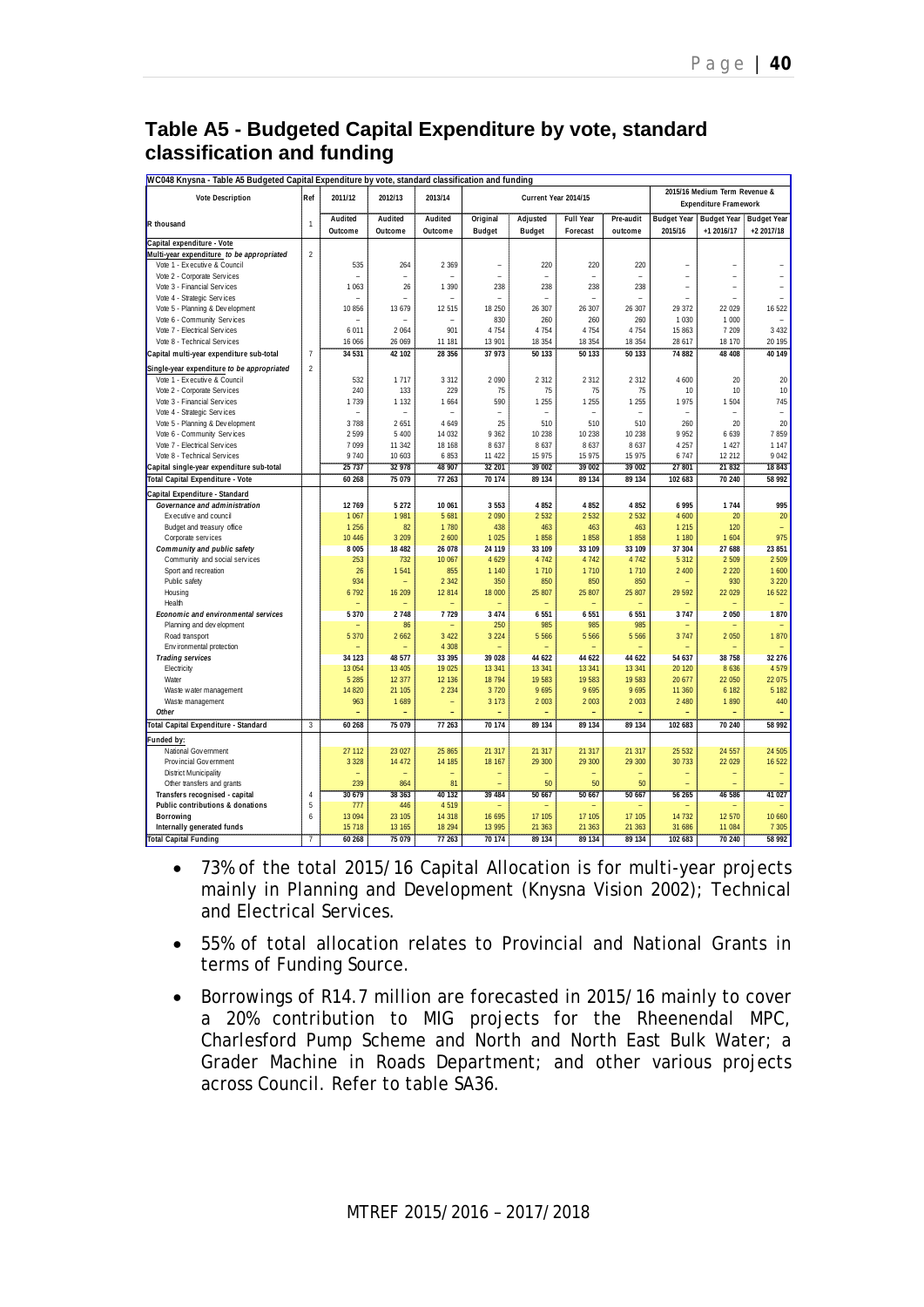## **Table A6 – Budgeted Financial Position**

The following three tables namely A6, A7 and A8 below are probably the most important in this whole document. As a result all comments have been reserved until after table A8 and refer to all three of the tables.

| WC048 Knysna - Table A6 Budgeted Financial Position |                |                          |                      |                      |                           |                           |                        |                      |                               |                                                        |                                            |
|-----------------------------------------------------|----------------|--------------------------|----------------------|----------------------|---------------------------|---------------------------|------------------------|----------------------|-------------------------------|--------------------------------------------------------|--------------------------------------------|
| Description                                         | Ref            | 2011/12                  | 2012/13              | 2013/14              |                           |                           | Current Year 2014/15   |                      |                               | 2015/16 Medium Term Revenue & Expenditure<br>Framework |                                            |
| <b>R</b> thousand                                   |                | Audited<br>Outcome       | Audited<br>Outcome   | Audited<br>Outcome   | Original<br><b>Budget</b> | Adjusted<br><b>Budget</b> | Full Year<br>Forecast  | Pre-audit<br>outcome | <b>Budget Year</b><br>2015/16 | 2016/17                                                | Budget Year +1   Budget Year +2<br>2017/18 |
| <b>ASSETS</b>                                       |                |                          |                      |                      |                           |                           |                        |                      |                               |                                                        |                                            |
| <b>Current assets</b>                               |                |                          |                      |                      |                           |                           |                        |                      |                               |                                                        |                                            |
| Cash                                                |                | 25 161                   | 22 885               | 596                  | 12 551                    | 1990                      | 5 3 6 7                | 5 3 6 7              | 12 621                        | 61 339                                                 | 130 064                                    |
| Call investment deposits                            |                | 30 342                   | 23 276               | 17 983               | 15 000                    | 11 983                    | 10 000                 | 10 000               | 10 000                        | 10 000                                                 | 10 000                                     |
| Consumer debtors                                    |                | 54 671                   | 67 199               | 64 542               | 78 373                    | 64 183                    | 61 253                 | 61 253               | 72 107                        | 70 786                                                 | 70 115                                     |
| Other debtors                                       |                | 10 929                   | 9514                 | 17 240               | 11 077                    | 18 10 2                   | 18 102                 | 18 102               | 18 102                        | 18 102                                                 | 18 102                                     |
| Current portion of long-term receivables            |                | 202                      | 115                  | 125                  | 125                       | 125                       | 125                    | 125                  | 125                           | 125                                                    | 125                                        |
| Inventory                                           | $\overline{2}$ | 7 9 65                   | 8540                 | 7 4 19               | 7 6 61                    | 7 4 6 8                   | 7 4 6 8                | 7 4 6 8              | 7841                          | 8 2 3 3                                                | 8 6 4 5                                    |
| <b>Total current assets</b>                         |                | 129 270                  | 131 528              | 107 905              | 124 787                   | 103 850                   | 102 315                | 102 315              | 120 796                       | 168 584                                                | 237 050                                    |
| Non current assets                                  |                |                          |                      |                      |                           |                           |                        |                      |                               |                                                        |                                            |
| Long-term receivables                               |                | 3 0 6 5                  | 2 2 9 5              | 2 2 18               | 2 7 3 4                   | 230                       | 2093                   | 2093                 | 1968                          | 1843                                                   | 1718                                       |
| Investments                                         |                | 17 38 5                  | 19 025               | 21 435               | 21 982                    | 22 721                    | 22 721                 | 22 7 21              | 23 857                        | 25 050                                                 | 26 302                                     |
| Investment property                                 |                | 110 355                  | 110 321              | 110 321              | 130 645                   | 110 321                   | 110 321                | 110 321              | 110 321                       | 110 321                                                | 110 321                                    |
| Investment in Associate                             |                |                          | ÷,                   | Ξ                    | ÷,                        | ÷,                        | Ξ                      |                      | $\equiv$                      | Ξ                                                      |                                            |
| Property, plant and equipment                       | 3              | 695 753                  | 744 803              | 802 912              | 839 639                   | 863 897                   | 863 897                | 863 897              | 940 713                       | 978 459                                                | 1 002 752                                  |
| Agricultural                                        |                | $\overline{\phantom{a}}$ | L,                   | ÷,                   |                           | $\equiv$                  | Ξ                      |                      | Ξ                             | $\equiv$                                               |                                            |
| Biological                                          |                |                          |                      |                      |                           |                           |                        |                      |                               |                                                        |                                            |
| Intangible                                          |                | 669                      | 992                  | 800                  | 900                       | 750                       | 750                    | 750                  | 700                           | 650                                                    | 600                                        |
| Other non-current assets                            |                | 22 741                   | 22 741               | 19 057               | 22 738                    | 20 920                    | 19 057                 | 19 057               | 19 057                        | 19 057                                                 | 19 057                                     |
| Total non current assets<br><b>TOTAL ASSETS</b>     |                | 849 969<br>979 238       | 900 178<br>1 031 705 | 956 742<br>1 064 648 | 1018 637<br>1 143 424     | 1018839<br>1 122 689      | 1018839<br>1 1 21 1 53 | 1018839<br>1 121 153 | 1096 616<br>1 217 412         | 1 135 379<br>1 303 964                                 | 1160750<br>1 397 800                       |
|                                                     |                |                          |                      |                      |                           |                           |                        |                      |                               |                                                        |                                            |
| <b>LIABILITIES</b>                                  |                |                          |                      |                      |                           |                           |                        |                      |                               |                                                        |                                            |
| <b>Current liabilities</b>                          |                |                          |                      |                      |                           |                           |                        |                      |                               |                                                        |                                            |
| Bank overdraft                                      |                |                          | L,                   | 1 2 7 6              |                           | $\equiv$                  |                        |                      | Ξ                             | Ξ                                                      |                                            |
| <b>Borrowing</b>                                    | 4              | 17 259                   | 18 130               | 17 786               | 21 147                    | 19 209                    | 19 209                 | 19 209               | 17500                         | 16 000                                                 | 14 500                                     |
| Consumer deposits<br>Trade and other pay ables      | $\overline{4}$ | 9 2 8 9<br>49 338        | 9658<br>55 980       | 10 012<br>61 786     | 11 265<br>61 481          | 10813<br>56 684           | 10813<br>50 778        | 10813<br>50 778      | 11 246<br>54 495              | 11 696<br>60 818                                       | 12 164<br>64 200                           |
| Provisions                                          |                | 18 806                   | 21 650               | 21 320               | 23 382                    | 21 320                    | 21 320                 | 21 320               | 22 38 6                       | 23 506                                                 | 24 681                                     |
| Total current liabilities                           |                | 94 692                   | 105 418              | 112 181              | 117 274                   | 108 026                   | 102 120                | 102 120              | 105 627                       | 112 019                                                | 115 544                                    |
|                                                     |                |                          |                      |                      |                           |                           |                        |                      |                               |                                                        |                                            |
| Non current liabilities                             |                | 149 548                  | 129 597              |                      |                           |                           |                        |                      |                               | 94 071                                                 | 81 154                                     |
| Borrow ing                                          |                | 87 176                   | 93 670               | 102 042<br>108 859   | 115 779                   | 99 528<br>118 292         | 103 613                | 103 613              | 100 354<br>125 650            | 135 744                                                |                                            |
| Provisions<br>Total non current liabilities         |                | 236 725                  | 223 267              | 210 901              | 112 260<br>228 039        | 217820                    | 118 292<br>221 906     | 118 292<br>221 906   | 226 004                       | 229 815                                                | 146 619<br>227 773                         |
| <b>TOTAL LIABILITIES</b>                            |                | 331 417                  | 328 685              | 323 082              | 345 313                   | 325 846                   | 324 026                | 324 026              | 331 631                       | 341 834                                                | 343 317                                    |
| <b>NET ASSETS</b>                                   | 5              | 647 822                  | 703 020              | 741 566              | 798 110                   | 796 844                   | 797 128                | 797 128              | 885 781                       | 962 130                                                | 1054 483                                   |
|                                                     |                |                          |                      |                      |                           |                           |                        |                      |                               |                                                        |                                            |
| COMMUNITY WEALTH/EQUITY                             |                |                          |                      |                      |                           |                           |                        |                      |                               |                                                        |                                            |
| Accumulated Surplus/(Deficit)                       | 4              | 585 339<br>62 483        | 641 670<br>61 351    | 682 835<br>58 731    | 712 756<br>85 355         | 732 189<br>64 939         | 732 189<br>64 939      | 732 189<br>64 939    | 817 631<br>68 151             | 888 257<br>73 873                                      | 974 876<br>79 606                          |
| Reserves<br>Minorities' interests                   |                |                          |                      |                      |                           |                           |                        |                      |                               | $\equiv$                                               |                                            |
| TOTAL COMMUNITY WEALTH/EQUITY                       | 5              | 647 822                  | 703 020              | 741 566              | 798 110                   | 797 128                   | 797 128                | 797 128              | 885 781                       | 962 130                                                | 1 0 54 4 83                                |
|                                                     |                |                          |                      |                      |                           |                           |                        |                      |                               |                                                        |                                            |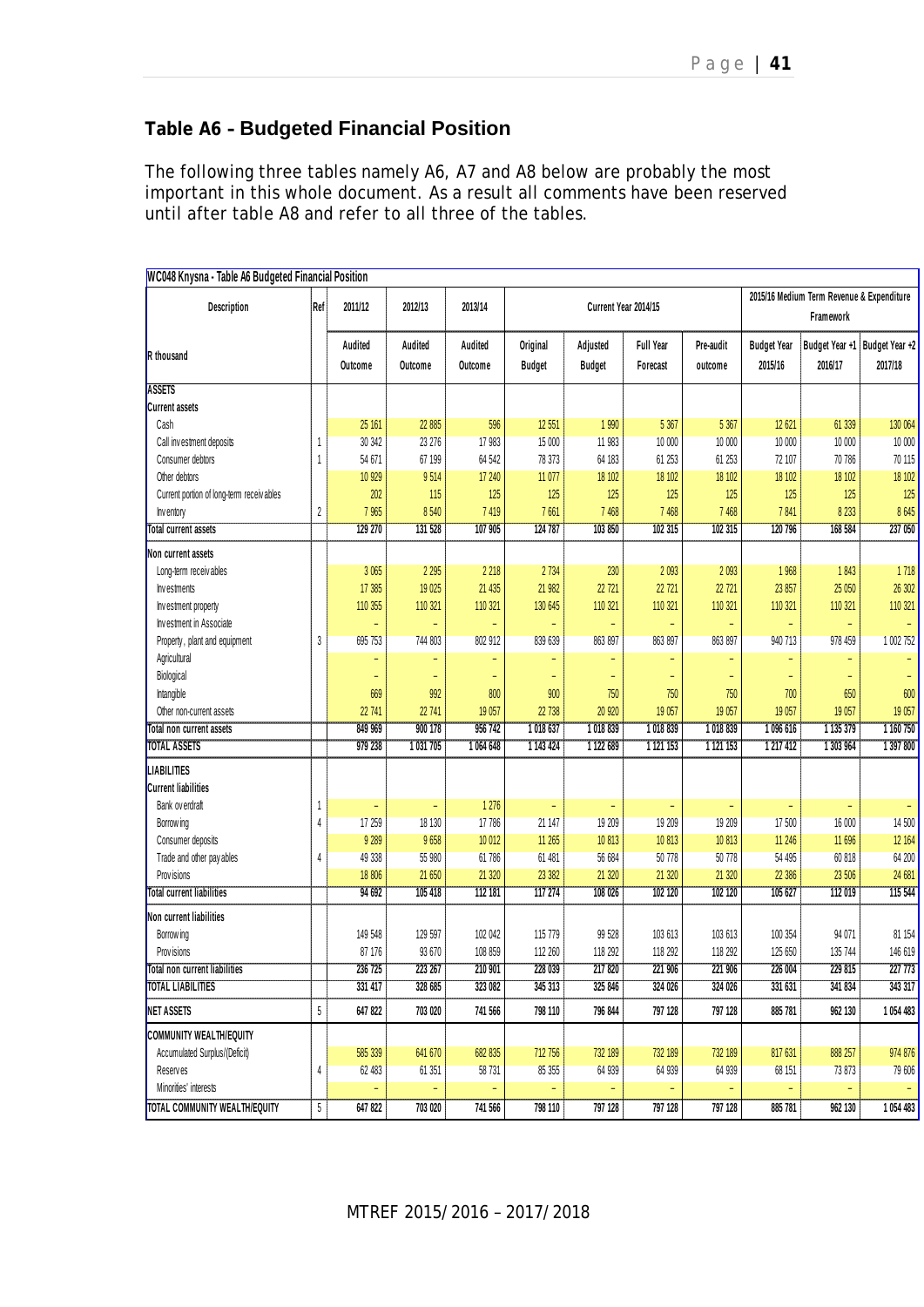## **Table A7 - Budgeted Cash Flows**

| <b>WC048 Knysna - Table A7 Budgeted Cash Flows</b> |                                                                                             |                                                                        |                                                                                                                              |                                                                                   |                                                           |                                                                         |  |  |  |  |
|----------------------------------------------------|---------------------------------------------------------------------------------------------|------------------------------------------------------------------------|------------------------------------------------------------------------------------------------------------------------------|-----------------------------------------------------------------------------------|-----------------------------------------------------------|-------------------------------------------------------------------------|--|--|--|--|
|                                                    |                                                                                             |                                                                        |                                                                                                                              | 2015/16 Medium Term Revenue &<br><b>Expenditure Framework</b>                     |                                                           |                                                                         |  |  |  |  |
| Original<br>Budget                                 | Adjusted<br>Budget                                                                          | <b>Full Year</b><br>Forecast                                           | Pre-audit<br>outcome                                                                                                         | <b>Budget Year</b><br>2015/16                                                     | <b>Budget Year</b><br>+1 2016/17                          | <b>Budget Year</b><br>+2 2017/18                                        |  |  |  |  |
|                                                    |                                                                                             |                                                                        |                                                                                                                              |                                                                                   |                                                           |                                                                         |  |  |  |  |
|                                                    |                                                                                             |                                                                        |                                                                                                                              |                                                                                   |                                                           |                                                                         |  |  |  |  |
| 149 943                                            | 134 590                                                                                     | 154 148                                                                | 154 148                                                                                                                      | 165 709                                                                           | 182 273                                                   | 195 096                                                                 |  |  |  |  |
|                                                    |                                                                                             |                                                                        |                                                                                                                              |                                                                                   |                                                           | 368 528                                                                 |  |  |  |  |
|                                                    | 74 884                                                                                      |                                                                        |                                                                                                                              |                                                                                   |                                                           | 33 047                                                                  |  |  |  |  |
| 68 844                                             | 86 278                                                                                      |                                                                        |                                                                                                                              | 93 803                                                                            | 104 483                                                   | 108 783                                                                 |  |  |  |  |
|                                                    | 48 168                                                                                      |                                                                        | 48 168                                                                                                                       |                                                                                   |                                                           | 41 027                                                                  |  |  |  |  |
|                                                    |                                                                                             | 5 4 3 4                                                                |                                                                                                                              |                                                                                   | 6 9 6 5                                                   | 7 4 8 5                                                                 |  |  |  |  |
|                                                    |                                                                                             |                                                                        |                                                                                                                              |                                                                                   |                                                           |                                                                         |  |  |  |  |
|                                                    |                                                                                             |                                                                        |                                                                                                                              |                                                                                   |                                                           |                                                                         |  |  |  |  |
| (449059)                                           | (464500)                                                                                    | (470123)                                                               | (470123)                                                                                                                     | (502 217)                                                                         | (551943)                                                  | (589 120)                                                               |  |  |  |  |
|                                                    |                                                                                             |                                                                        |                                                                                                                              |                                                                                   |                                                           | (16520)                                                                 |  |  |  |  |
| (5514)                                             | (5464)                                                                                      |                                                                        | (5464)                                                                                                                       | (5631)                                                                            | (5665)                                                    | (5781)                                                                  |  |  |  |  |
| 67849                                              |                                                                                             |                                                                        | 84 314                                                                                                                       |                                                                                   |                                                           | 142 543                                                                 |  |  |  |  |
|                                                    |                                                                                             |                                                                        |                                                                                                                              |                                                                                   |                                                           |                                                                         |  |  |  |  |
|                                                    |                                                                                             |                                                                        |                                                                                                                              |                                                                                   |                                                           |                                                                         |  |  |  |  |
| 250                                                | 250                                                                                         | 250                                                                    | 250                                                                                                                          | 250                                                                               | 250                                                       | 250                                                                     |  |  |  |  |
|                                                    | $\equiv$                                                                                    |                                                                        | $\equiv$                                                                                                                     |                                                                                   |                                                           |                                                                         |  |  |  |  |
| 115                                                | 125                                                                                         | 125                                                                    | 125                                                                                                                          | 125                                                                               | 125                                                       | 125                                                                     |  |  |  |  |
| (1815)                                             | (1286)                                                                                      | (1286)                                                                 | (1286)                                                                                                                       | (1136)                                                                            | (1193)                                                    | (1252)                                                                  |  |  |  |  |
|                                                    |                                                                                             |                                                                        |                                                                                                                              |                                                                                   |                                                           |                                                                         |  |  |  |  |
| (70174)                                            | (89134)                                                                                     | (89134)                                                                | (89134)                                                                                                                      | (102683)                                                                          | (70, 240)                                                 | (58992)                                                                 |  |  |  |  |
| (71624)                                            | (90045)                                                                                     | (90045)                                                                | (90045)                                                                                                                      | (103444)                                                                          | (71058)                                                   | (59869)                                                                 |  |  |  |  |
|                                                    |                                                                                             |                                                                        |                                                                                                                              |                                                                                   |                                                           |                                                                         |  |  |  |  |
|                                                    |                                                                                             |                                                                        |                                                                                                                              |                                                                                   |                                                           |                                                                         |  |  |  |  |
|                                                    | $\equiv$                                                                                    |                                                                        | $\equiv$                                                                                                                     |                                                                                   |                                                           |                                                                         |  |  |  |  |
|                                                    |                                                                                             |                                                                        |                                                                                                                              |                                                                                   |                                                           | 9 6 6 0                                                                 |  |  |  |  |
| 834                                                | 801                                                                                         | 801                                                                    | 801                                                                                                                          | 433                                                                               | 450                                                       | 468                                                                     |  |  |  |  |
|                                                    |                                                                                             |                                                                        |                                                                                                                              |                                                                                   |                                                           |                                                                         |  |  |  |  |
|                                                    |                                                                                             |                                                                        |                                                                                                                              | (20000)                                                                           | (19353)                                                   | (24077)                                                                 |  |  |  |  |
| 759                                                | (290)                                                                                       | 3796                                                                   | 3796                                                                                                                         | (4536)                                                                            | (7333)                                                    | (13949)                                                                 |  |  |  |  |
|                                                    |                                                                                             |                                                                        |                                                                                                                              | 7 2 5 5                                                                           | 48 718                                                    | 68 725                                                                  |  |  |  |  |
|                                                    | 17 303                                                                                      | 17 303                                                                 | 17 303                                                                                                                       | 15 368                                                                            | 22 623                                                    | 71 341                                                                  |  |  |  |  |
| 27 551                                             | 13 973                                                                                      | 15 368                                                                 | 15 368                                                                                                                       | 22 623                                                                            | 71 341                                                    | 140 065                                                                 |  |  |  |  |
|                                                    | 251 893<br>25 162<br>39 484<br>5 5 9 6<br>(18500)<br>16 057<br>(16 132)<br>(3015)<br>30 566 | 221 954<br>5 5 9 6<br>(14500)<br>87 006<br>17 105<br>(18196)<br>(3330) | Current Year 2014/15<br>254 207<br>26 16 6<br>86 278<br>48 168<br>(14499)<br>(5464)<br>84 314<br>17 105<br>(14110)<br>(1935) | 254 207<br>26 16 6<br>86 278<br>5 4 3 4<br>(14499)<br>17 105<br>(14110)<br>(1935) | 285 376<br>29 327<br>56 265<br>6565<br>115 234<br>15 0 32 | 331 453<br>28 542<br>46 586<br>(13962)<br>(15 586)<br>127 109<br>11 570 |  |  |  |  |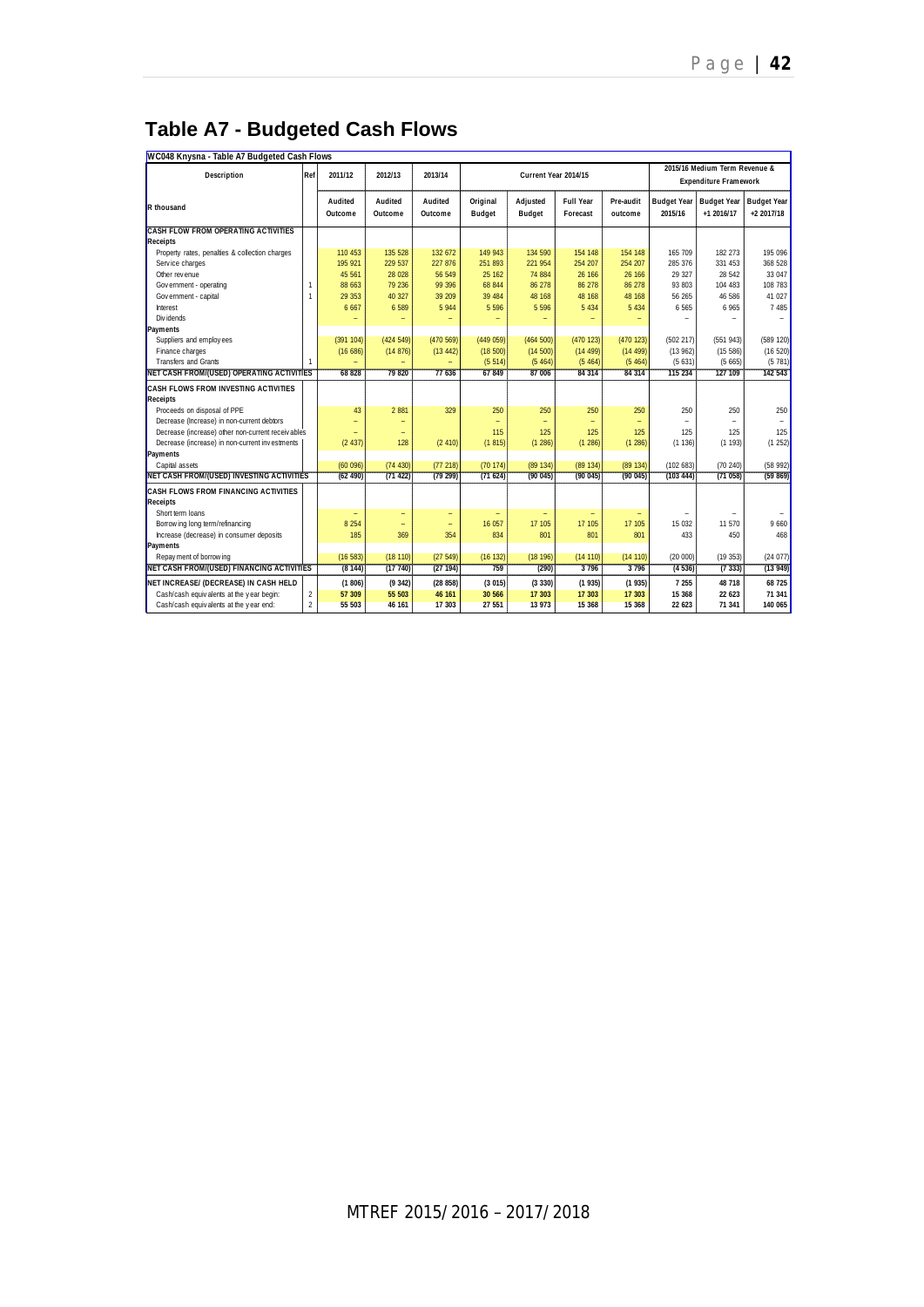### **Table A8 - Cash backed reserves/accumulated surplus reconciliation**

| WC048 Knysna - Table A8 Cash backed reserves/accumulated surplus reconciliation                                |                     |                                          |                               |                                                  |                            |                                     |                               |                             |                                     |                                                               |                                           |
|----------------------------------------------------------------------------------------------------------------|---------------------|------------------------------------------|-------------------------------|--------------------------------------------------|----------------------------|-------------------------------------|-------------------------------|-----------------------------|-------------------------------------|---------------------------------------------------------------|-------------------------------------------|
| Description                                                                                                    | Ref                 | 2011/12                                  | 2012/13                       | 2013/14                                          |                            | Current Year 2014/15                |                               |                             |                                     | 2015/16 Medium Term Revenue &<br><b>Expenditure Framework</b> |                                           |
| R thousand                                                                                                     |                     | Audited<br>Outcome                       | Audited<br>Outcome            | Audited<br>Outcome                               | Original<br><b>Budget</b>  | Adjusted<br><b>Budget</b>           | <b>Full Year</b><br>Forecast  | Pre-audit<br>outcome        | <b>Budget Year</b><br>2015/16       | <b>Budget Year</b><br>$+1$ 2016/17                            | <b>Budget Year</b><br>$+22017/18$         |
| Cash and investments available<br>Cash/cash equivalents at the year end<br>Other current investments > 90 days | $\mathbf{1}$        | 55 503<br>(0)                            | 46 161<br>$\theta$            | 17 303<br>$\Omega$                               | 27 551<br>(0)              | 13 973<br>$\Omega$                  | 15 368<br>(0)                 | 15 368<br>(0)               | 22 623<br>(1)                       | 71 341<br>(1)                                                 | 140 065<br>(1)                            |
| Non current assets - Investments                                                                               | $\mathbf{1}$        | 17 385                                   | 19 0 25                       | 21 435                                           | 21 982                     | 22 7 21                             | 22 7 21                       | 22 7 21                     | 23 857                              | 25 050                                                        | 26 30 2                                   |
| Cash and investments available:                                                                                |                     | 72 887                                   | 65 186                        | 38 738                                           | 49 532                     | 36 694                              | 38 088                        | 38 088                      | 46 478                              | 96 389                                                        | 166 366                                   |
| Application of cash and investments<br>Unspent conditional transfers<br>Unspent borrow ing                     |                     | 2 1 3 7<br>$\overline{\phantom{a}}$      | 1 2 6 2<br>÷.                 | 9 9 6 6<br>$\overline{\phantom{a}}$              | $\overline{a}$<br>$\equiv$ | 1 7 5 4<br>$\overline{\phantom{a}}$ | 1754                          | 1754                        | 1754<br>$\overline{\phantom{a}}$    | 1 7 5 4                                                       | 1754<br>$\overline{\phantom{a}}$          |
| Statutory requirements<br>Other working capital requirements<br>Other provisions                               | $\overline{2}$<br>3 | ÷<br>(11525)                             | ÷<br>(19853)                  | $\equiv$<br>(23 387)                             | ÷,<br>(23 110)             | $\equiv$<br>(13088)                 | ۰<br>(18596)                  | (18596)                     | $\overline{\phantom{a}}$<br>(24816) | (17158)                                                       | (13354)                                   |
| Long term investments committed<br>Reserves to be backed by cash/investments                                   | $\overline{4}$<br>5 | 17 385<br>14 676                         | 19 0 25<br>14 7 25            | 21 4 35<br>12 308                                | 21 982<br>37 687           | 22 7 21<br>18 5 16                  | 22 7 21<br>18 5 16            | 22 7 21<br>18 5 16          | 23 857<br>21 728                    | 25 050<br>27 450                                              | 26 30 2<br>33 184                         |
| Total Application of cash and investments:                                                                     |                     | 22673                                    | 15 159                        | 20 321                                           | 36 558                     | 29 903                              | 24 395                        | 24 39 5                     | 22 5 23                             | 37 096                                                        | 47886                                     |
| Surplus(shortfall)                                                                                             |                     | 50 215                                   | 50 027                        | 18417                                            | 12974                      | 6791                                | 13 693                        | 13 693                      | 23 956                              | 59 29 3                                                       | 118 480                                   |
| Other working capital requirements<br><b>Debtors</b><br>Creditors due<br>Total                                 |                     | 58 726<br>47 201<br>11 525               | 74 571<br>54 718<br>19853     | 75 208<br>51 821<br>23 387                       | 84 591<br>61 481<br>23 110 | 68 018<br>54 930<br>13 088          | 67 620<br>49 0 24<br>18 5 9 6 | 67 620<br>49 0 24<br>18 596 | 77 557<br>52 741<br>24 816          | 76 222<br>59 064<br>17 158                                    | 75 800<br>62 446<br>13 354                |
| Debtors collection assumptions<br>Balance outstanding - debtors<br>Estimate of debtors collection rate         |                     | 68 666<br>85.5%                          | 79 008<br>94.4%               | 84 000<br>89.5%                                  | 92 184<br>91.8%            | 82 514<br>82.4%                     | 81 447<br>83.0%               | 81 447<br>83.0%             | 92 176<br>84.1%                     | 90 730<br>84.0%                                               | 89 934<br>84.3%                           |
| Long term investments committed<br><b>DBSA Security</b>                                                        |                     | 17 385                                   | 19 0 25                       | 21 4 35                                          | 21 982                     | 22 7 21                             | 22 7 21                       | 22 721                      | 23 857                              | 25 050                                                        | 26 30 2                                   |
| Reserves to be backed by cash/investments                                                                      |                     | 17 385                                   | <b>19 025</b>                 | 21 435                                           | 21 982                     | 22.721                              | 22 721                        | 22 721                      | 23857                               | 25 050                                                        | 26 302                                    |
| Housing Development Fund<br>Capital replacement<br>Self-insurance                                              |                     | ٠<br>4 6 9 2<br>$\overline{\phantom{a}}$ | $\sim$<br>3 6 3 9<br>$\equiv$ | $\overline{\phantom{a}}$<br>$\equiv$<br>$\equiv$ | ÷<br>15 039<br>$\equiv$    | Ē,<br>$\equiv$<br>$\equiv$          | ÷<br>L,<br>$\equiv$           | L.<br>÷,<br>$\equiv$        | ÷<br>$\equiv$                       | $\equiv$<br>$\equiv$                                          | $\overline{\phantom{a}}$<br>Ξ<br>$\equiv$ |
| <b>Employee Benefits Reserve</b><br>Non-current provisions reserve<br>Valuation Roll Reserve                   |                     | 6 1 5 3<br>3 4 1 9<br>412                | 6 6 6 9<br>3 5 9 3<br>824     | 7544<br>3528<br>1 2 3 6                          | 16 669<br>4 2 5 4<br>1724  | 12 544<br>4 2 3 6<br>1 7 3 6        | 12 544<br>4 2 3 6<br>1736     | 12 544<br>4 2 3 6<br>1736   | 15 044<br>4 4 4 8<br>2 2 3 6        | 20 044<br>4 670<br>2 7 3 6                                    | 25 044<br>4 9 0 4<br>3 2 3 6              |
|                                                                                                                |                     | 14 676                                   | 14 725                        | 12 308                                           | 37 687                     | 18516                               | 18516                         | 18516                       | 21 728                              | 27 450                                                        | 33 184                                    |

The MTREF for last year pointed out the concerns that far more attention needed to be paid to minimising debt at an early stage, that is, before it reaches 90 days. After that point debt recovery, especially on services other than rates or electricity, becomes very problematic.

Council will continue to follow the iron fist in a velvet glove approach to credit control. Sadly however, we have had to take the harder approach of handing over more debtors to our debt collectors for direct action. This is most especially in regard to assessment rates—the tax—and for charges on vacant land.

It should be noted that by the end of the MTREF Knysna Municipality outstanding borrowings should fall to R123 million. This is well below the peak of nearly R159 million reached in 2009/10, the year of the major World Cup expenditures. Once again this demonstrates the implementation of our financial strategy in recent years and places Knysna in a very good position to take advantage of the upward economic cycle when it occurs.

Table SA8 entitled Performance Indicators confirms the downward trends in both our Gearings and our Debt to Equity ratios.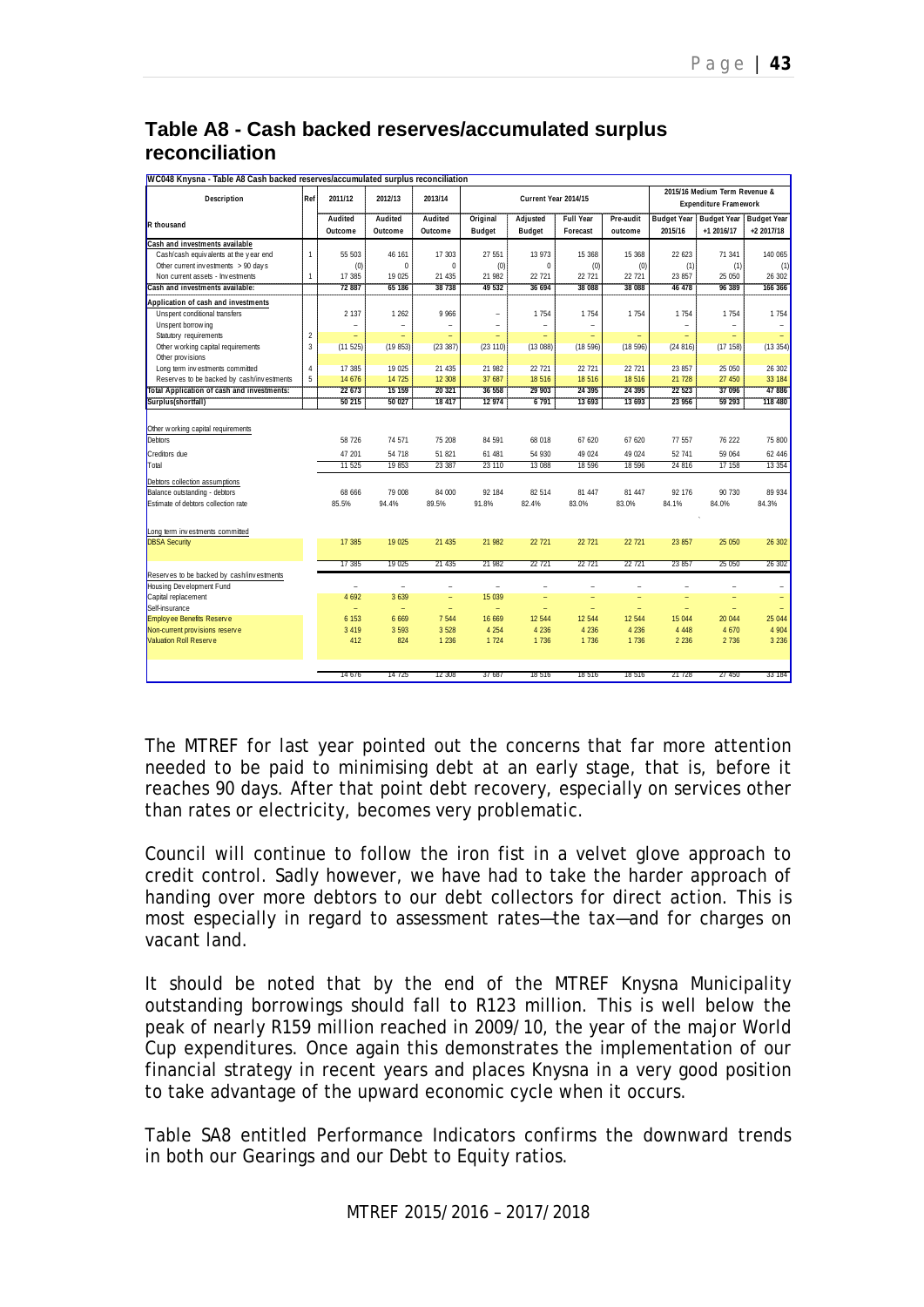## **Table A9 - Asset Management**

| WC048 Knysna - Table A9 Asset Management               |                |                    |                    |                    |                           |                           |                              |                               |                                                        |                           |
|--------------------------------------------------------|----------------|--------------------|--------------------|--------------------|---------------------------|---------------------------|------------------------------|-------------------------------|--------------------------------------------------------|---------------------------|
| Description                                            | Ref            | 2011/12            | 2012/13            | 2013/14            |                           | Current Year 2014/15      |                              |                               | 2015/16 Medium Term Revenue & Expenditure<br>Framework |                           |
| R thousand                                             |                | Audited<br>Outcome | Audited<br>Outcome | Audited<br>Outcome | Original<br><b>Budget</b> | Adjusted<br><b>Budget</b> | <b>Full Year</b><br>Forecast | <b>Budget Year</b><br>2015/16 | Budget Year +1<br>2016/17                              | Budget Year +2<br>2017/18 |
| <b>CAPITAL EXPENDITURE</b>                             |                |                    |                    |                    |                           |                           |                              |                               |                                                        |                           |
| <b>Total New Assets</b>                                | $\overline{1}$ | 25 129             | 37 182             | 40 289             | 46 733                    | 66 880                    | 66 880                       | 67 544                        | 52 994                                                 | 40 656                    |
| Infrastructure - Road transport                        |                | 5 0 0 2            | 610                | 3 3 2 2            | 2 7 5 4                   | 10 45 6                   | 10 45 6                      | 3 2 3 8                       | 2 4 5 0                                                | 3 4 5 0                   |
| Infrastructure - Electricity                           |                | 5 3 8 7            | 6 3 7 8            | 9 4 7 7            | 6 5 21                    | 6521                      | 6521                         | 14 640                        | 4 3 6 6                                                | 3 4 8 9                   |
| Infrastructure - Water<br>Infrastructure - Sanitation  |                | 1 0 3 4            | 10 929<br>722      | 9 680<br>1 2 1 9   | 9 8 6 3<br>1 4 7 0        | 12 4 24<br>2 4 7 0        | 12 4 24<br>2 4 7 0           | 6 2 4 1                       | 14 921<br>2 1 6 4                                      | 16 021<br>1 1 6 4         |
| Infrastructure - Other                                 |                | 7 9 6 8            | 927                | 56                 | 1 2 3 0                   | 660                       | 660                          | 1 4 3 0                       | 1 0 0 0                                                |                           |
| Infrastructure                                         |                | 19 391             | 19566              | 23 754             | 21 838                    | 32 531                    | 32 531                       | 25 549                        | 24 901                                                 | 24 124                    |
| Community                                              |                | 3 3 4 5            | 16 754             | 13 8 15            | 20 450                    | 28 611                    | 28 611                       | 36 245                        | 22 0 29                                                | 16 522                    |
| Heritage assets                                        |                |                    |                    |                    |                           |                           |                              |                               |                                                        |                           |
| Investment properties                                  |                |                    |                    |                    |                           |                           |                              |                               |                                                        |                           |
| Other assets                                           | 6              | 2 3 9 4            | 862                | 2 7 2 0            | 4 4 4 5                   | 5 7 3 8                   | 5 7 3 8                      | 5 7 5 0                       | 6 0 6 4                                                | 10                        |
| <b>Agricultural Assets</b>                             |                |                    |                    |                    |                           |                           |                              |                               |                                                        |                           |
| <b>Biological assets</b><br>Intangibles                |                |                    | Ē,<br>L.           |                    |                           |                           |                              |                               |                                                        |                           |
| <b>Total Renewal of Existing Assets</b>                | $\overline{2}$ | 35 138             | 37 898             | 36 974             | 23 441                    | 22 255                    | 22 255                       | 35 139                        | 17 24 6                                                | 15 3 36                   |
| Infrastructure - Road transport                        |                |                    | 1 1 2 5            | 4515               |                           |                           |                              | 600                           |                                                        |                           |
| Infrastructure - Electricity                           |                | 9568               | 7414               | 9 1 1 0            | 5 100                     | 5 000                     | 5 0 0 0                      | 3 600                         | 2 2 0 0                                                | 800                       |
| Infrastructure - Water                                 |                | 4 2 3 5            | 893                | 2 4 5 6            | 8 1 4 1                   | 7 3 6 9                   | 7 3 6 9                      | 14 436                        | 7 1 2 9                                                | 6 0 5 4                   |
| Infrastructure - Sanitation                            |                | 13 030             | 20 20 5            | 528                | 1 400                     | 400                       | 400                          | 8 2 2 9                       | 1 0 18                                                 | 1 0 1 8                   |
| Infrastructure - Other                                 |                | 52                 |                    |                    | 600                       |                           |                              | 600                           |                                                        | 7872                      |
| Infrastructure<br>Community                            |                | 26 885<br>323      | 29 636<br>1534     | 16 609<br>10 720   | 15 24 1<br>4 4 1 7        | 72 769<br>5 0 3 7         | 12769<br>5 0 3 7             | 27 465<br>4819                | 10 347<br>3 2 5 9                                      | 2 9 0 9                   |
| Heritage assets                                        |                |                    |                    |                    |                           |                           |                              |                               |                                                        |                           |
| Investment properties                                  |                |                    |                    |                    |                           |                           |                              |                               |                                                        |                           |
| Other assets                                           | 6              | 7931               | 6 6 9 8            | 9 6 4 5            | 3 7 8 3                   | 4 4 4 8                   | 4 4 4 8                      | 2855                          | 3 6 4 0                                                | 4555                      |
| <b>Agricultural Assets</b>                             |                |                    |                    |                    |                           |                           |                              |                               |                                                        |                           |
| <b>Biological assets</b>                               |                |                    |                    |                    |                           |                           |                              |                               |                                                        |                           |
| Intangibles                                            |                |                    | 30                 | L.                 |                           |                           |                              |                               |                                                        |                           |
| <b>Total Capital Expenditure</b>                       | $\overline{4}$ |                    |                    |                    |                           |                           |                              |                               |                                                        |                           |
| Infrastructure - Road transport                        |                | 5 0 0 2            | 1 7 3 5            | 7837               | 2 7 5 4                   | 10 45 6                   | 10 45 6                      | 3838                          | 2 4 5 0                                                | 3 4 5 0                   |
| Infrastructure - Electricity<br>Infrastructure - Water |                | 14 955<br>5 2 6 9  | 13 792<br>11 821   | 18 5 88<br>12 13 6 | 11 621<br>18 004          | 11 521<br>19 793          | 11 521<br>19 793             | 18 240<br>20 677              | 6566<br>22 050                                         | 4 2 8 9<br>22 075         |
| Infrastructure - Sanitation                            |                | 13 030             | 20 927             | 1 7 4 6            | 2870                      | 2870                      | 2870                         | 8 2 2 9                       | 3 1 8 2                                                | 2 1 8 2                   |
| Infrastructure - Other                                 |                | 8 0 2 0            | 927                | 56                 | 1830                      | 660                       | 660                          | 2 0 3 0                       | 1 0 0 0                                                |                           |
| Infrastructure                                         |                | 46 275             | 49 202             | 40 363             | 37 079                    | 45 300                    | 45 300                       | 53 014                        | 35 248                                                 | 31 996                    |
| Community                                              |                | 3 6 6 8            | 18 28 8            | 24 536             | 24 867                    | 33 648                    | 33 648                       | 41 064                        | 25 288                                                 | 19 431                    |
| Heritage assets                                        |                |                    |                    |                    |                           |                           |                              |                               |                                                        |                           |
| Investment properties                                  |                |                    |                    |                    |                           |                           |                              |                               |                                                        |                           |
| Other assets                                           |                | 10 325             | 7560               | 12 365             | 8 2 2 8                   | 10 186                    | 10 186                       | 8 6 0 5                       | 9 7 0 4                                                | 4565                      |
| <b>Agricultural Assets</b>                             |                |                    |                    |                    |                           |                           |                              |                               |                                                        |                           |
| <b>Biological assets</b>                               |                |                    |                    |                    |                           | Ē,                        |                              | L,                            | L,                                                     |                           |
| Intangibles<br>TOTAL CAPITAL EXPENDITURE - Asset class | $\overline{2}$ | 60 268             | 30<br>75 079       | 77 263             | 70 174                    | 89 134                    | 89 134                       | 102 683                       | 70 240                                                 | 55 992                    |
| ASSET REGISTER SUMMARY - PPE (WDV)                     | 5              |                    |                    |                    |                           |                           |                              |                               |                                                        |                           |
| Infrastructure - Road transport                        |                | 84 926             | 83 748             | 87 263             | 95 051                    | 89 144                    | 89 144                       | 87 094                        | 82 121                                                 | 77 644                    |
| Infrastructure - Electricity                           |                | 117 788            | 128 432            | 155 876            | 148 059                   | 160 337                   | 160 337                      | 174 235                       | 175 348                                                | 173 814                   |
| Infrastructure - Water                                 |                | 170 045            | 191 647            | 198 253            | 180 501                   | 176 062                   | 207 634                      | 222 500                       | 237 251                                                | 251 533                   |
| Infrastructure - Sanitation                            |                | 62 998             | 81 446             | 78 487             | 80 732                    | 65 516                    | 85 843                       | 90 428                        | 89 034                                                 | 86 329                    |
| Infrastructure - Other                                 |                | 1 2 7 3            | 1 200              | 1 1 1 2            | 2 1 4 3                   | (55)                      | 2 2 4 5                      | 4 1 4 8                       | 4 9 8 9                                                | 4818                      |
| Infrastructure                                         |                | 437 029            | 486 473            | 520 990            | 506 486                   | 491 005                   | 545 203                      | 578 405                       | 588 743                                                | 594 139                   |
| Community                                              |                | 29 680             | 28 763             | 36 953             | 88 546                    | 71 241                    | 71 241                       | 111 898                       | 136 675                                                | 155 560                   |
| Heritage assets<br>Investment properties               |                | 22 741<br>110 355  | 22 741<br>110 321  | 19 057<br>110 321  | 22 734<br>130 645         | 19 053<br>110 321         | 19 053<br>110 321            | 19 053<br>110 321             | 19 053<br>110 321                                      | 19 053<br>110 321         |
| Other assets                                           |                | 229 044            | 229 567            | 244 969            | 221 872                   | 247 457                   | 247 457                      | 250 414                       | 253 045                                                | 250 058                   |
| Agricultural Assets                                    |                |                    |                    |                    |                           |                           |                              |                               |                                                        |                           |
| <b>Biological assets</b>                               |                |                    |                    |                    |                           |                           |                              |                               |                                                        |                           |
| Intangibles                                            |                | 669                | 992                | 800                | 900                       | 750                       | 750                          | 700                           | 650                                                    | 600                       |
| TOTAL ASSET REGISTER SUMMARY - PPE (WD) 5              |                | 829 519            | 878 857            | 933 090            | 971 184                   | 939 827                   | 994 025                      | 1070 791                      | 1 108 487                                              | 1129 730                  |
| <b>EXPENDITURE OTHER ITEMS</b>                         |                |                    |                    |                    |                           |                           |                              |                               |                                                        |                           |
| Depreciation & asset impairment                        |                | 148 738            | 21 403             | 22 234             | 28 199                    | 28 199                    | 28 199                       | 25 918                        | 32 544                                                 | 34 749                    |
| Repairs and Maintenance by Asset Class                 | 3              | 22 025             | 22 5 15            | 30 689             | 34 796                    | 35 602                    | 35 602                       | 42 968                        | 44 117                                                 | 46 655                    |
| Infrastructure - Road transport                        |                | 4 7 9 8            | 4 2 0 2            | 9 1 9 6            | 8 5 5 4                   | 6818                      | 6818                         | 15 936                        | 11 682                                                 | 12 480                    |
| Infrastructure - Electricity                           |                | 4 651              | 6 15 6             | 6 189              | 8 7 8 0                   | 8 4 1 0                   | 8 4 1 0                      | 6 6 3 9                       | 9 4 8 6                                                | 10 146                    |
| Infrastructure - Water                                 |                | 3 3 3 9            | 2 3 6 0            | 3 3 0 1            | 4 0 0 1                   | 4 3 3 5                   | 4 3 3 5                      | 5 1 8 5                       | 5 5 4 8                                                | 5 9 3 7                   |
| Infrastructure - Sanitation                            |                | 2014               | 1 6 6 6            | 2 187              | 1836                      | 2616                      | 2616                         | 3 1 6 2                       | 3 3 8 4                                                | 3 6 21                    |
| Infrastructure - Other<br>Infrastructure               |                | 0                  |                    |                    | 460                       | 460                       | 460                          | 181                           | 400                                                    | 400                       |
| Community                                              |                | 14 802<br>783      | 14 384<br>737      | 20873<br>936       | 23 632<br>1 2 4 1         | 22 639<br>1 1 1 8         | 22 639<br>1 1 1 8            | 31 103<br>1 0 9 9             | 30 500<br>1 1 2 4                                      | 32 583<br>1 1 2 4         |
| Heritage assets                                        |                |                    |                    |                    |                           | ÷,                        |                              |                               |                                                        |                           |
| Investment properties                                  |                |                    |                    |                    |                           |                           |                              |                               |                                                        |                           |
| Other assets                                           | 6, 7           | 6 4 4 0            | 7 3 9 4            | 8 8 8 0            | 9 9 2 3                   | 11 845                    | 11 845                       | 10 765                        | 12 493                                                 | 12 948                    |
| TOTAL EXPENDITURE OTHER ITEMS                          |                | 170 763            | 43 917             | 52 923             | 62 995                    | 63 801                    | 63 801                       | 68 886                        | 76 661                                                 | 81 404                    |
| Renewal of Existing Assets as % of total capex         |                | 58.3%              | 50.5%              | 47.9%              | 33.4%                     | 25.0%                     | 25.0%                        | 34.2%                         | 24.6%                                                  | 27.4%                     |
| Renewal of Existing Assets as % of deprecn"            |                | 23.6%              | 177.1%             | 166.3%             | 83.1%                     | 78.9%                     | 78.9%                        | 135.6%                        | 53.0%                                                  | 44.1%                     |
| R&M as a % of PPE                                      |                | 3.2%               | 3.0%               | 3.8%               | 4.1%                      | 4.1%                      | 4.1%                         | 4.6%                          | 4.5%                                                   | 4.7%                      |
| Renewal and R&M as a % of PPE                          |                | 7.0%               | 7.0%               | 7.0%               | 6.0%                      | 6.0%                      | 6.0%                         | 7.0%                          | 6.0%                                                   | 5.0%                      |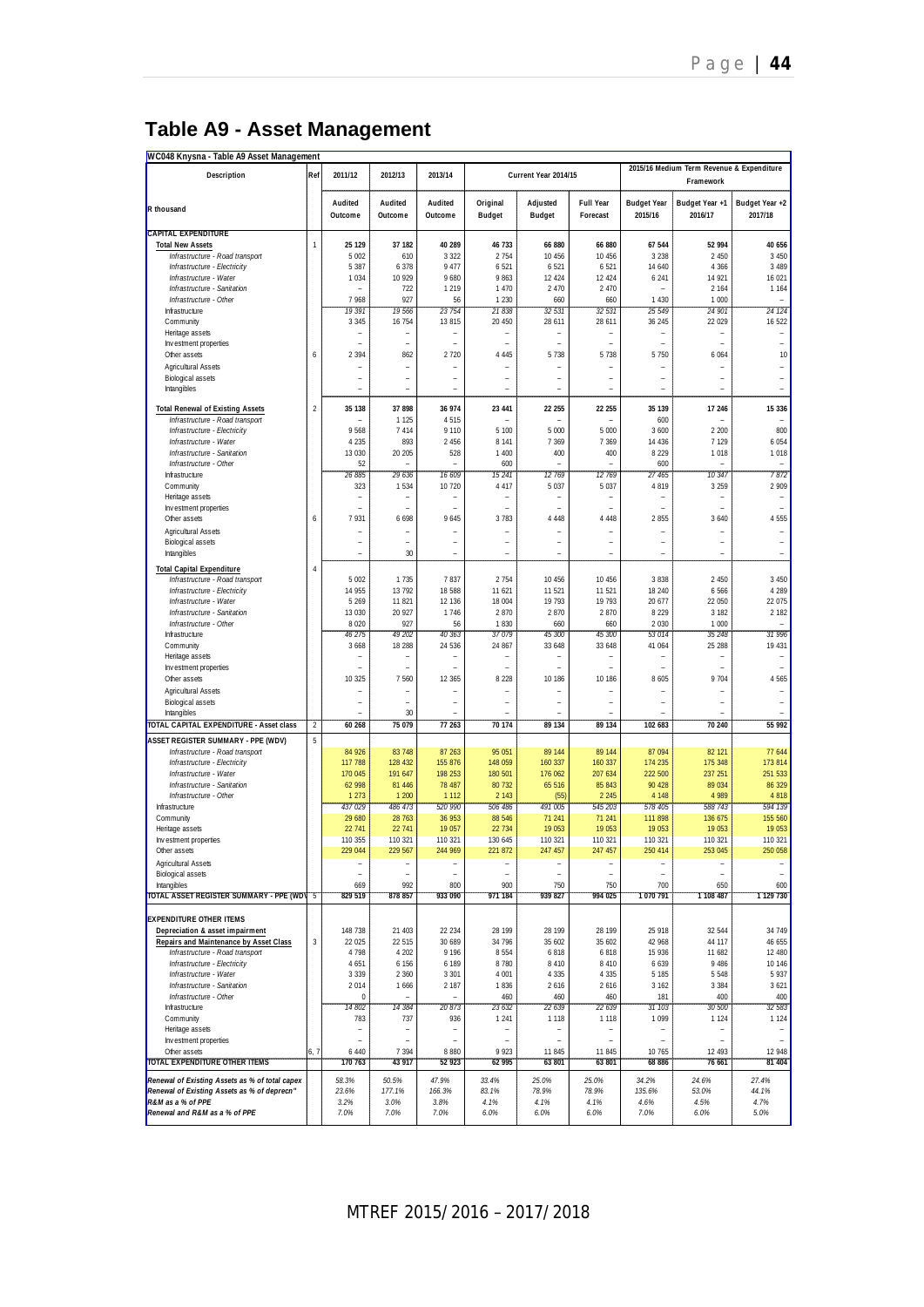## **Table A10 - Basic service delivery measurement**

| WC048 Knysna - Table A10 Basic service delivery measurement                                  |                              |         |           |         |                           |                           |                              |                               |                                                               |                                  |
|----------------------------------------------------------------------------------------------|------------------------------|---------|-----------|---------|---------------------------|---------------------------|------------------------------|-------------------------------|---------------------------------------------------------------|----------------------------------|
| Description                                                                                  | Ref                          | 2011/12 | 2012/13   | 2013/14 |                           | Current Year 2014/15      |                              |                               | 2015/16 Medium Term Revenue &<br><b>Expenditure Framework</b> |                                  |
|                                                                                              |                              | Outcome | Outcome   | Outcome | Original<br><b>Budget</b> | Adjusted<br><b>Budget</b> | <b>Full Year</b><br>Forecast | <b>Budget Year</b><br>2015/16 | <b>Budget Year</b><br>+1 2016/17                              | <b>Budget Year</b><br>+2 2017/18 |
| Household service targets                                                                    | -1                           |         |           |         |                           |                           |                              |                               |                                                               |                                  |
| Water:                                                                                       |                              |         |           |         |                           |                           |                              |                               |                                                               |                                  |
| Piped water inside dwelling                                                                  |                              | 14 731  | 14 977    | 15 237  | 16 608                    | 16 608                    | 16 608                       | 18 103                        | 19 732                                                        | 21 508                           |
| Piped water inside yard (but not in dwelling)                                                |                              | 2 5 7 4 | 2 6 3 6   | 2 701   | 2 9 4 4                   | 2944                      | 2944                         | 3 2 0 9                       | 3 4 9 8                                                       | 3 8 1 3                          |
| Using public tap (at least min.service level)                                                | $\overline{c}$<br>$\sqrt{4}$ | 3 3 6 2 | 3 4 6 4   | 3 5 7 1 | 3 8 9 2                   | 3892                      | 3892                         | 4 2 4 3                       | 4 6 25                                                        | 5 041                            |
| Other water supply (at least min.service level)<br>Minimum Service Level and Above sub-total |                              | 20 667  | 21 077    | 21 509  | 23 445                    | 23 445                    | 23 445                       | 25 555                        | 27 855                                                        | 30 362                           |
| Using public tap (< min.service level)                                                       | 3                            | 816     | 841       | 866     | 944                       | 944                       | 944                          | 1 0 29                        | 1 1 2 1                                                       | 1 2 2 2                          |
| Other water supply (< min.service level)                                                     | $\sqrt{4}$                   | 354     | 361       | 371     | 404                       | 404                       | 404                          | 441                           | 480                                                           | 524                              |
| No water supply                                                                              |                              |         |           |         |                           |                           |                              |                               |                                                               |                                  |
| Below Minimum Service Level sub-total                                                        |                              | 1170    | 1 202     | 1 2 3 7 | 1348                      | 1 3 4 8                   | 1 3 4 8                      | 1 470                         | 1 602                                                         | 1746                             |
| Total number of households                                                                   | 5                            | 21 837  | 22 279    | 22 746  | 24 793                    | 24 793                    | 24 793                       | 27 025                        | 29 457                                                        | 32 108                           |
| Sanitation/sewerage:                                                                         |                              |         |           |         |                           |                           |                              |                               |                                                               |                                  |
| Flush toilet (connected to sew erage)                                                        |                              | 16 636  | 16 927    | 17 236  | 18 787                    | 18 787                    | 18 787                       | 20 478                        | 22 3 21                                                       | 24 330                           |
| Flush toilet (with septic tank)                                                              |                              |         |           |         |                           |                           |                              |                               |                                                               |                                  |
| Chemical toilet                                                                              |                              |         |           |         |                           |                           |                              |                               |                                                               |                                  |
| Pit toilet (v entilated)                                                                     |                              | 1957    | 2 0 1 4   | 2 0 7 4 | 2 2 6 1                   | 2 2 6 1                   | 2 2 6 1                      | 2 4 6 4                       | 2 6 8 6                                                       | 2 9 2 8                          |
| Other toilet provisions (> min.service level)                                                |                              |         |           |         |                           |                           |                              |                               |                                                               |                                  |
| Minimum Service Level and Above sub-total                                                    |                              | 18 593  | 18 941    | 19 310  | 21 048                    | 21 048                    | 21 048                       | 22 942                        | 25 007                                                        | 27 258                           |
| <b>Bucket toilet</b>                                                                         |                              | 485     | 497       | 510     | 556                       | 556                       | 556                          | 606                           | 660                                                           | 720                              |
| Other toilet provisions (< min.service level)                                                |                              |         |           |         |                           |                           |                              |                               |                                                               |                                  |
| No toilet provisions                                                                         |                              | 2 7 5 9 | 2 8 4 1   | 2926    | 3 189                     | 3 189                     | 3 1 8 9                      | 3 4 7 6                       | 3 7 8 9                                                       | 4 1 3 0                          |
| Below Minimum Service Level sub-total                                                        |                              | 3 2 4 4 | 3 3 3 3 8 | 3 4 3 6 | 3745                      | 3745                      | 3 7 4 5                      | 4 0 8 2                       | 4 4 5 0                                                       | 4 8 5 0                          |
| Total number of households                                                                   | 5                            | 21 837  | 22 279    | 22 746  | 24 793                    | 24 793                    | 24 793                       | 27 025                        | 29 457                                                        | 32 108                           |
| Energy:                                                                                      |                              |         |           |         |                           |                           |                              |                               |                                                               |                                  |
| Electricity (at least min.service level)                                                     |                              | 19 377  | 19 749    | 20 14 1 | 21 954                    | 21 954                    | 21 954                       | 23 930                        | 26 083                                                        | 28 431                           |
| Electricity - prepaid (min.service level)                                                    |                              |         |           |         |                           |                           |                              |                               |                                                               |                                  |
| Minimum Service Level and Above sub-total                                                    |                              | 19 377  | 19 749    | 20 141  | 21 954                    | 21 954                    | 21 954                       | 23 930                        | 26 083                                                        | 28 431                           |
| Electricity (< min.service level)                                                            |                              |         |           |         |                           |                           |                              |                               |                                                               |                                  |
| Electricity - prepaid (< min. service level)                                                 |                              |         |           |         |                           |                           |                              |                               |                                                               |                                  |
| Other energy sources                                                                         |                              | 2 4 6 1 | 2 5 3 0   | 2 605   | 2839                      | 2839                      | 2839                         | 3 0 9 5                       | 3 3 7 4                                                       | 3 677                            |
| Below Minimum Service Level sub-total                                                        |                              | 2 4 6 1 | 2 5 3 0   | 2605    | 2839                      | 2839                      | 2839                         | 3 0 9 5                       | 3 3 7 4                                                       | 3677                             |
| Total number of households                                                                   | 5                            | 21 838  | 22 279    | 22 746  | 24 793                    | 24 793                    | 24 793                       | 27 025                        | 29 457                                                        | 32 108                           |
| Refuse:                                                                                      |                              |         |           |         |                           |                           |                              |                               |                                                               |                                  |
| Removed at least once a week                                                                 |                              | 20 317  | 20 724    | 21 151  | 26 550                    | 26 550                    | 26 550                       | 27 353                        | 28 179                                                        | 28 179                           |
| Minimum Service Level and Above sub-total                                                    |                              | 20 317  | 20 724    | 21 151  | 26 550                    | 26 550                    | 26 550                       | 27 353                        | 28 179                                                        | 28 179                           |
| Removed less frequently than once a week                                                     |                              | 160     | 162       | 165     |                           |                           |                              |                               |                                                               |                                  |
| Using communal refuse dump                                                                   |                              | 311     | 319       | 329     |                           |                           |                              |                               |                                                               |                                  |
| Using own refuse dump                                                                        |                              | 562     | 574       | 588     |                           |                           |                              |                               |                                                               |                                  |
| Other rubbish disposal                                                                       |                              | 206     | 210       | 215     |                           |                           |                              |                               |                                                               |                                  |
| No rubbish disposal                                                                          |                              | 281     | 290       | 298     |                           |                           |                              |                               |                                                               |                                  |
| Below Minimum Service Level sub-total                                                        |                              | 1520    | 1555      | 1595    |                           |                           |                              |                               |                                                               |                                  |
| Total number of households                                                                   | 5                            | 21 837  | 22 279    | 22 746  | 26 550                    | 26 550                    | 26 550                       | 27 353                        | 28 179                                                        | 28 179                           |
| Households receiving Free Basic Service                                                      | $\overline{7}$               |         |           |         |                           |                           |                              |                               |                                                               |                                  |
| Water (6 kilolitres per household per month)                                                 |                              | 15 709  | 17 742    | 17 123  | 16 795                    | 16 795                    | 16 795                       | 17 299                        | 17818                                                         | 17818                            |
| Sanitation (free minimum level service)                                                      |                              | 11 727  | 13 193    | 12 782  | 11 881                    | 11 881                    | 11 881                       | 12 237                        | 12 605                                                        | 12 605                           |
| Electricity/other energy (50kwh per household per ma                                         |                              | 7 0 9 5 | 7 3 8 2   | 7733    | 8 3 2 3                   | 8 3 2 3                   | 8 3 2 3                      | 8 5 7 3                       | 8 8 3 0                                                       | 8 8 3 0                          |
| Refuse (removed at least once a week)                                                        |                              | 9 3 7 2 | 9 6 6 2   | 10 216  | 10 260                    | 10 260                    | 10 260                       | 10 568                        | 10 568                                                        | 10 568                           |
| :ost of Free Basic Services provided (R'000)                                                 | 8                            | 17 162  | 19 592    | 18 706  | 20 390                    | 20 390                    | 20 390                       | 22 2 25                       | 24 2 25                                                       | 26 406                           |
| Water (6 kilolitres per household per month)                                                 |                              | 8 4 5 1 | 8 0 9 2   | 9 2 1 2 | 10 041                    | 10 041                    | 10 041                       | 10 945                        | 11 930                                                        | 13 003                           |
| Sanitation (free sanitation service)                                                         |                              | 2 6 3 9 | 2879      | 2877    | 3 1 3 6                   | 3 1 3 6                   | 3 1 3 6                      | 3 4 1 8                       | 3 7 2 5                                                       | 4 0 6 1                          |
| Electricity/other energy (50kwh per household per mo                                         |                              | 7670    | 7 900     | 8 3 6 0 | 9 1 1 2                   | 9 1 12                    | 9 1 1 2                      | 9 9 3 3                       | 10 826                                                        | 11 801                           |
| Refuse (removed once a week)                                                                 |                              |         |           |         |                           |                           |                              |                               |                                                               |                                  |
| Total cost of FBS provided (minimum social packa-                                            |                              | 35 922  | 38 464    | 39 155  | 42 679                    | 42 679                    | 42 679                       | 46 520                        | 50 707                                                        | 55 271                           |
| lighest level of free service provided                                                       |                              |         |           |         |                           |                           |                              |                               |                                                               |                                  |
| Property rates (R value threshold)                                                           |                              | 30 000  | 65 000    | 100 000 | 100 000                   | 100 000                   | 100 000                      | 100 000                       | 100 000                                                       | 100 000                          |
| Water (kilolitres per household per month)                                                   |                              | 6       | 6         | 6       | 6                         | 6                         | 6                            | 6                             | 6                                                             | 6                                |
| Sanitation (kilolitres per household per month)                                              |                              |         |           |         |                           |                           |                              |                               |                                                               |                                  |
| Sanitation (Rand per household per month)                                                    |                              | 47      | 50        |         |                           |                           |                              |                               |                                                               |                                  |
| Electricity (kwh per household per month)                                                    |                              | 50      | 50        | 50      | 50                        | 50                        | 50                           | 50                            | 50                                                            | 50                               |
| Refuse (average litres per week)                                                             |                              | 170     | 170       | 170     | 170                       | 170                       | 170                          | 170                           | 170                                                           | 170                              |
| Revenue cost of free services provided (R'000)                                               | 9                            |         |           |         |                           |                           |                              |                               |                                                               |                                  |
| Property rates (R15 000 threshold rebate)                                                    |                              |         |           |         |                           |                           |                              |                               |                                                               |                                  |
| Property rates (other exemptions, reductions                                                 |                              |         |           |         |                           |                           |                              |                               |                                                               |                                  |
| and rebates)                                                                                 |                              | 21 27 2 | 27 999    | 26 758  | 26 233                    | 26 233                    | 26 233                       | 27 239                        | 29 893                                                        | 29 893                           |
| Water                                                                                        |                              | 5 5 8 3 | 7 0 3 2   | 7670    | 7 5 20                    | 7520                      | 7520                         | 8 0 8 4                       | 8 5 6 9                                                       | 8 5 6 9                          |
| Sanitation                                                                                   |                              | 716     | 1 1 0 5   | 1 0 29  | 1 0 0 9                   | 1 0 0 9                   | 1 0 0 9                      | 1 0 8 9                       | 1 1 5 5                                                       | 1 1 5 5                          |
| Electricity/other energy                                                                     |                              | 2 6 3 9 | 2 8 7 9   | 3 4 9 4 | 3 4 2 6                   | 3 4 2 6                   | 3 4 2 6                      | 3 5 2 9                       | 3 6 3 4                                                       | 3 6 3 4                          |
| Refuse                                                                                       |                              | 6 3 4 5 | 6 7 1 5   | 8 1 7 3 | 8 0 1 3                   | 8 0 13                    | 8 0 1 3                      | 8 7 5 0                       | 9 3 6 2                                                       | 9 3 6 2                          |
| Municipal Housing - rental rebates                                                           |                              |         |           |         |                           |                           |                              |                               |                                                               |                                  |
| Housing - top structure subsidies                                                            | 6                            | 3 0 18  | 3 9 8 3   | 3 4 1 0 | 3 3 4 3                   | 3 3 4 3                   | 3 3 4 3                      | 3 5 7 7                       | 3 6 3 8                                                       | 3 6 3 8                          |
| Other                                                                                        |                              |         |           |         |                           |                           |                              |                               |                                                               |                                  |
| Total revenue cost of free services provided                                                 |                              |         |           |         |                           |                           |                              |                               |                                                               |                                  |
| (total social package)                                                                       |                              | 39 574  | 49 713    | 50 534  | 49 543                    | 49 543                    | 49 543                       | 52 267                        | 56 251                                                        | 56 251                           |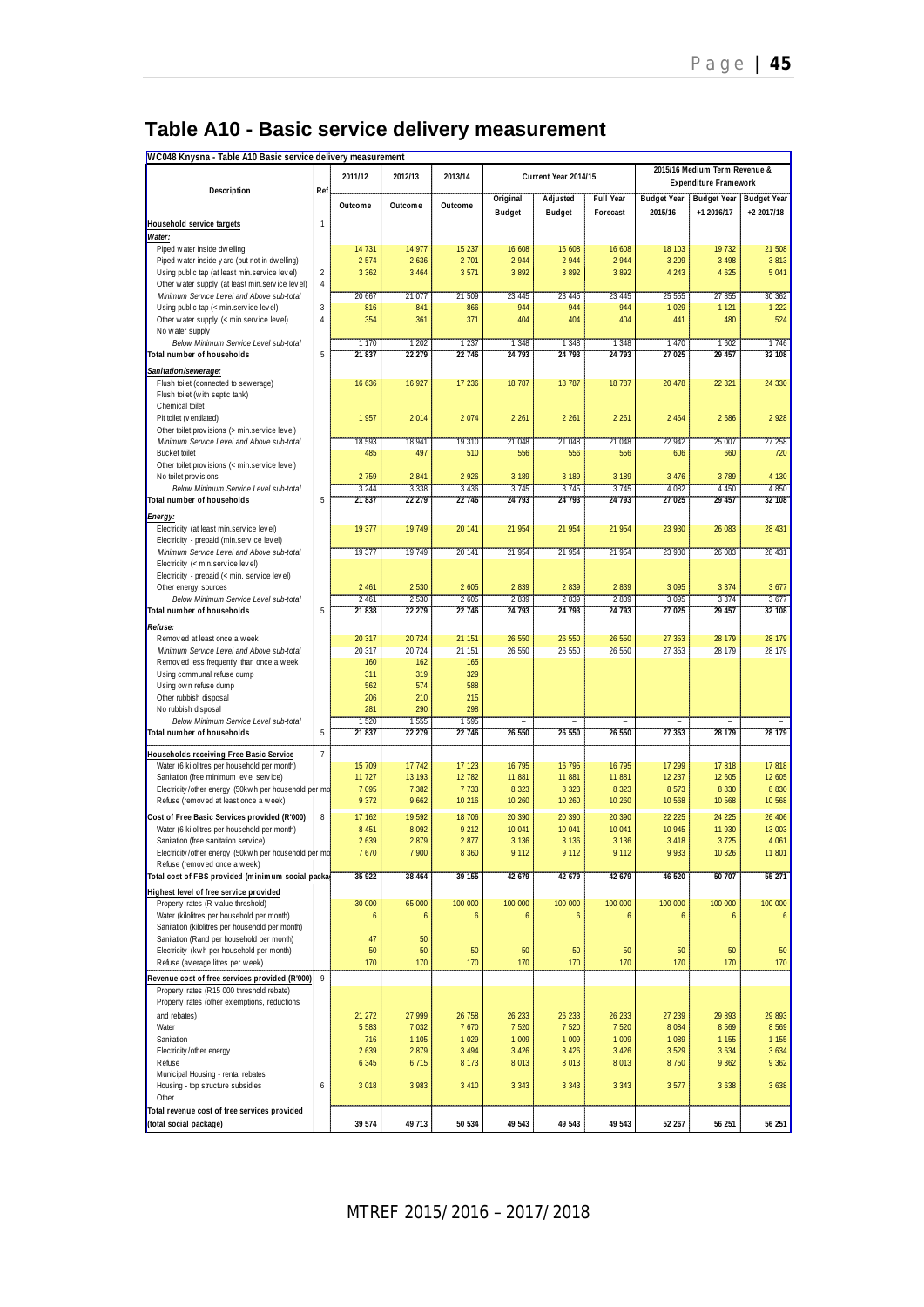# **PART 2 – SUPPORTING DOCUMENTATION**

## **Section 5 – Overview of Annual Budget Process**

### **Annual planning processes**

The CFO has stated in a number of budgets that in an economic downturn coupled with excessive increases for electricity then the financial elements of the IDP get turned on their head and makes the whole IDP and budget process a scarce resource allocation exercise as opposed to a proper planning one.

In recent years the operating budget of Knysna has been driven totally on the premise of cash flow and consumer affordability. Throughout South Africa there are municipalities in financial meltdown because of bad budgeting and by extension bad financial management. A bad budget automatically leads to increased non-payment and pressured cash flows.

A municipality is not a private sector company that can cut salaries or staffing levels. Nor can it cut its bulk Eskom payment or interest and redemption payments. The balance of the budget is for repairs and maintenance, stores and materials and other expenditures simply to make the municipality function and is zero-based. In this budget repairs and maintenance has again deliberately been prioritised to ensure a higher level of service delivery at the expense of "soft" services.

### **Budget Process 2015/16**

The budget process followed the requirements of the MFMA. A schedule of key deadlines was prepared for tabling in Council by the Mayor prior to the end of August 2014 as required.

The draft budget was tabled in Council on 26 March 2015. A period of consultation then followed as per the dictates of Sections 22 and 23 of the MFMA.

At the culmination of the process the Mayor must consider any representations and decide if any amendments should be made to the budget.

The Municipality's budget is prepared on a three year basis. This takes into account the National and Provincial three year allocations to the municipality and to ensure optional financial planning and provide for seamless service delivery. Additionally the National Treasury Budget Circulars request local government to highlight their projected increases over the next three years to give some certainty to customers.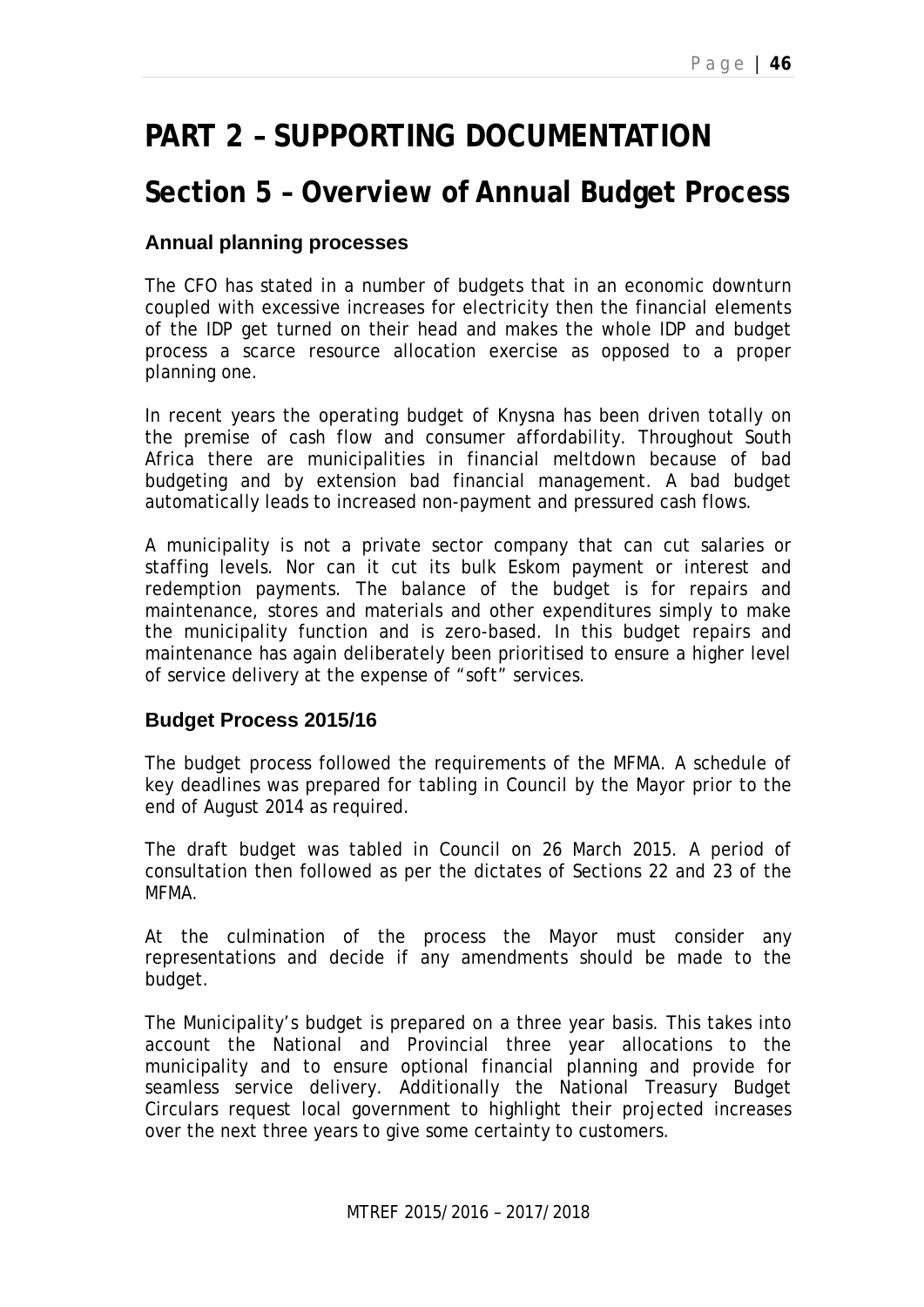Operating expenditure in 2015/16 is budgeted at R635.8 million, a 18% increase on the original budget for 2014/15, and 4% increase on the adjusted budget for 2014/15.

The municipality sets out measurable performance objectives to link the financial inputs of the budget to service delivery on the ground. This is done in the form of quarterly service targets and monthly financial targets that are contained in the Service Delivery and Budget Implementation Plan (SDBIP). The plan must be agreed by the Mayor within 28 days of approval of the final budget and forms the basis for the Municipality's in year monitoring.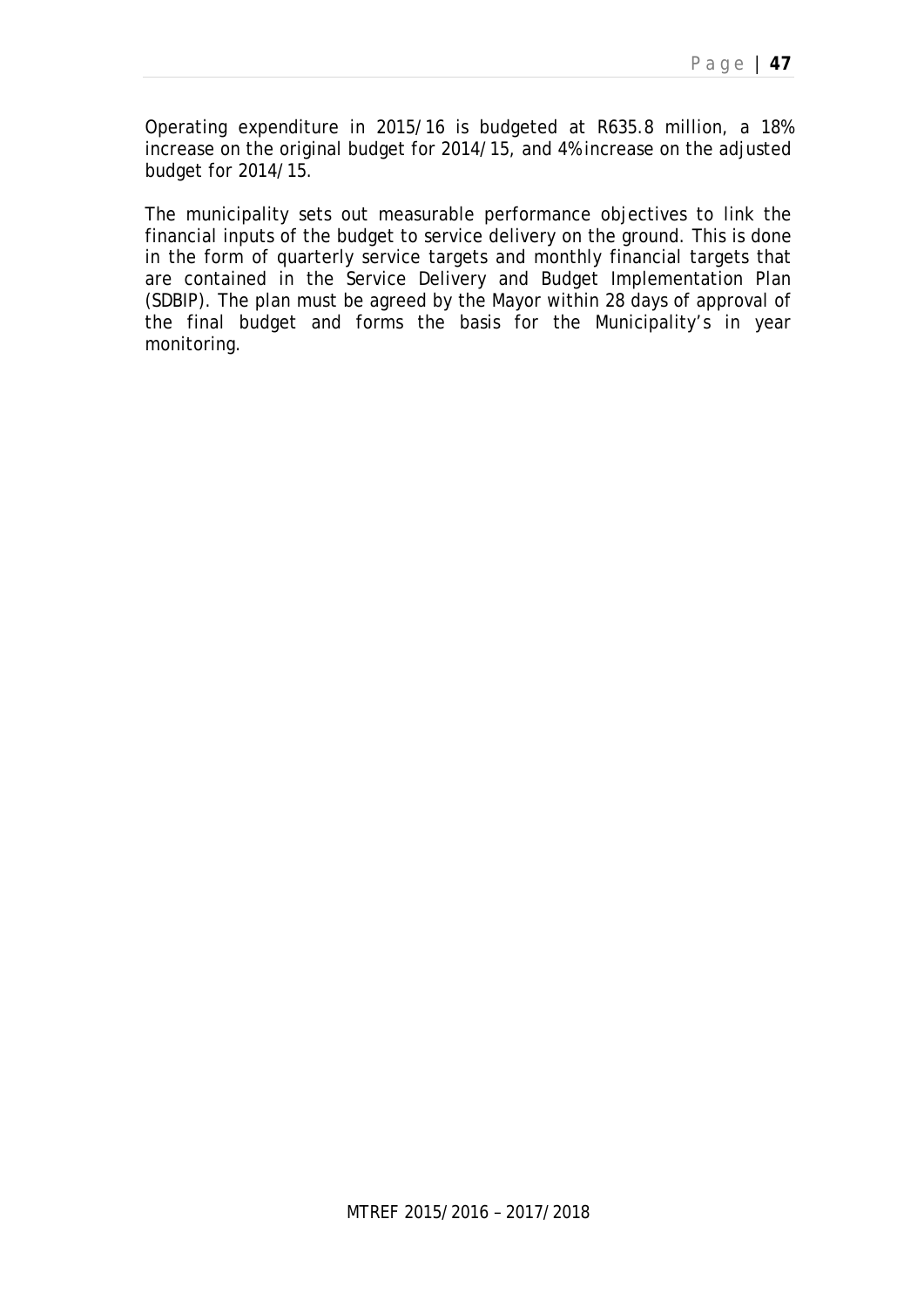# **Section 6 – Overview of Alignment of the Annual Budget with the Integrated Development Plan**

### **Introduction**

Municipalities are required to develop five year Integrated Development Plans which must be reviewed annually. It is also required that such plans must find expression in the Budget. The IDP and the budget are inter-related documents. The IDP is the budget in words, just as the budget is the IDP in figures. In the past two years comprehensive efforts have been made towards ensuring that the two documents are closely link.

### **Knysnas vision: Where People and Nature Prosper**

The Knysna Municipality has a vision which drives the Integrated Development Plan namely that of "Where people and nature prosper".

Our greatest challenge has been to build our own absorptive capacity in order to ensure that such growth translates into economic development of the town. Critical to this is ensuring that the town has adequate infrastructure. The infrastructure investment requirements far outstrip our available income. The total requests from Directorates into the capital budget was R432 million. The challenge is always to prioritise what we can afford first and eliminate any "nice to have's".

All of these challenges are compounding on an already existing problem of disparity between the affluent communities of Knysna and our historically disadvantaged ones.

### **Key challenges facing Knysna**

Knysna Municipality is faced with a complex set of development challenges; their outlook is consistent with the broader challenges facing local government albeit with some peculiarities:

### **i. Sustainable Infrastructure Investment**

The growth of our less advantaged areas in recent years has put a lot of pressure on infrastructure. That growth—which cannot simply be stopped will continue at a rate which the Municipality cannot match financially from its own resources.

### **ii. Focused development of the previously disadvantaged**

The poorest communities in our areas are subjected to the worst living conditions and the Municipality has committed itself towards poverty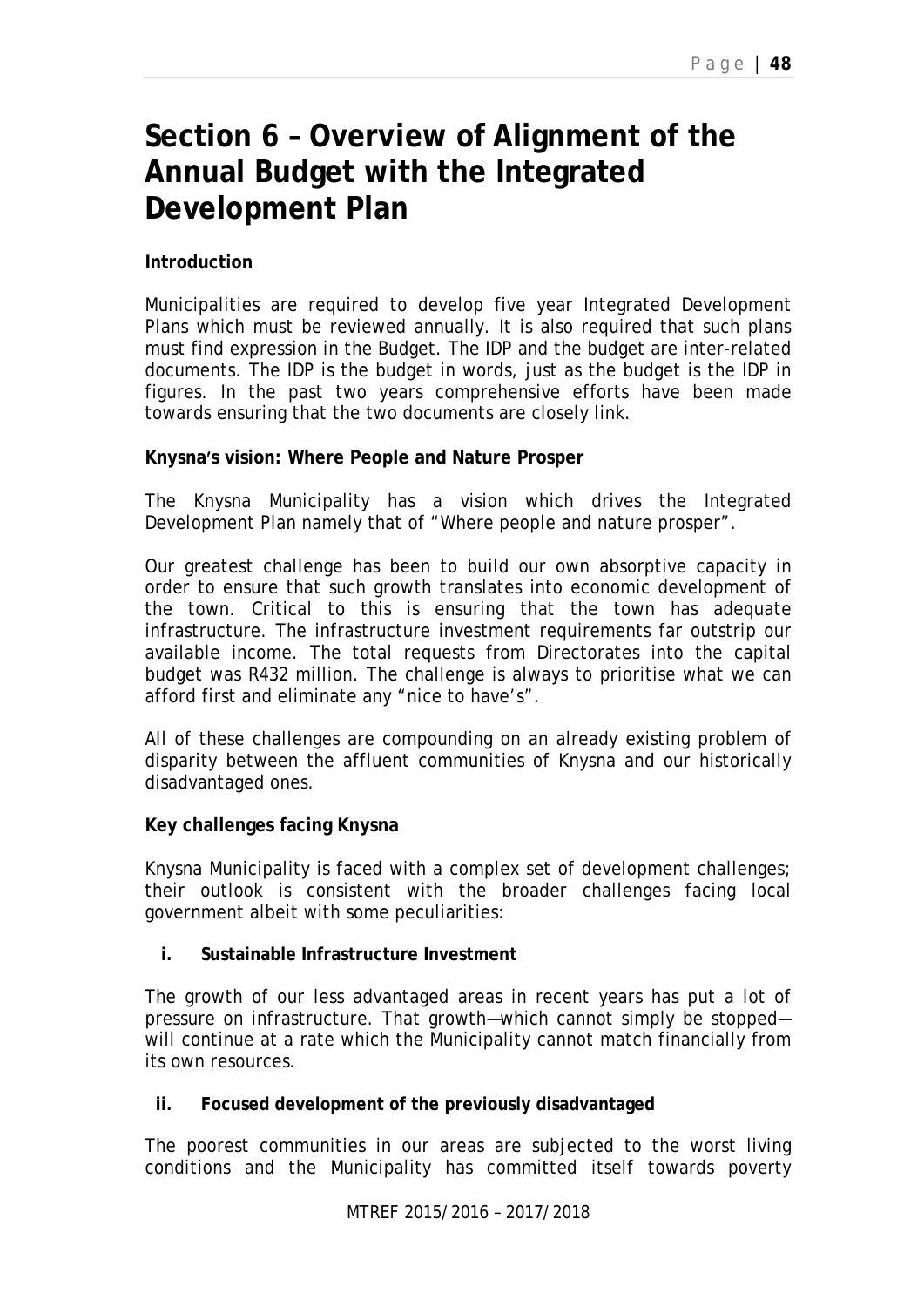alleviation. Programmes with clear funding intentions are being designed for that purpose.

### **iii. Integrated Human Settlement**

The provision of housing settlements with a strong emphasis on sustainability is an important issue for Knysna Municipality. Within the context of a composite set of development needs of the previously disadvantaged, the Municipality will address the need for housing, as far as it financially can. Although some of the obstacles regarding successful housing provision are not necessarily within the control of the municipality i.e. access to land, the challenge still remains for Council to devise creative strategies to deal with this matter. In line with that the Council has engaged with the other spheres of government i.e. Department of Water Affairs & Department of Public Works. The Integrated Human Settlement strategy in conjunction with the ISDF will pave the way for future housing and infrastructure provision in the Knysna area. Approved in the latest Division of Revenue Act for Knysna is an amount of R20 million rising to R40 million over the next three years. This is for a joint water project between us and Bitou on the Keurbooms river to hopefully ensure both our long term water needs. The moneys sit on the Eden District budget.

### **iv. The challenge of promoting Economic Development**

Our Economic Development strategy focuses on mainstreaming previously disadvantaged people. Crucial to this is the need to work in partnership with relevant stakeholders in boosting employment and fostering SMMEs and our SCM policies and strategies have been tailored to support this challenge.

**v. The challenge of ensuring municipal financial viability** 

A municipality lives and dies by its ability to balance needs with resources. Knysna Municipality cannot generate sufficient resources to properly satisfy all its residents and stakeholder needs. Therefore those needs will have to be managed and dealt with in a financially sustainable manner. Promises of quick and easy solutions are simply lies. The biggest challenge will be in trying to maintain service standards at current levels and where the municipality should lessen its standards.

### **vi. The challenge of municipal transformation and institutional development**

Staff development is crucial to meet the challenges of Knysna and the new ethos of local government. The Employment Equity imperatives have to be assessed continually to ensure that Knysna Municipality's transformation remains in line with the broader transformation agenda of South Africa. Knysna does not have the luxury of competing in terms of salary and therefore our ability to attract qualified and quality staff is severely limited. We must therefore endeavour to develop from within. The municipality is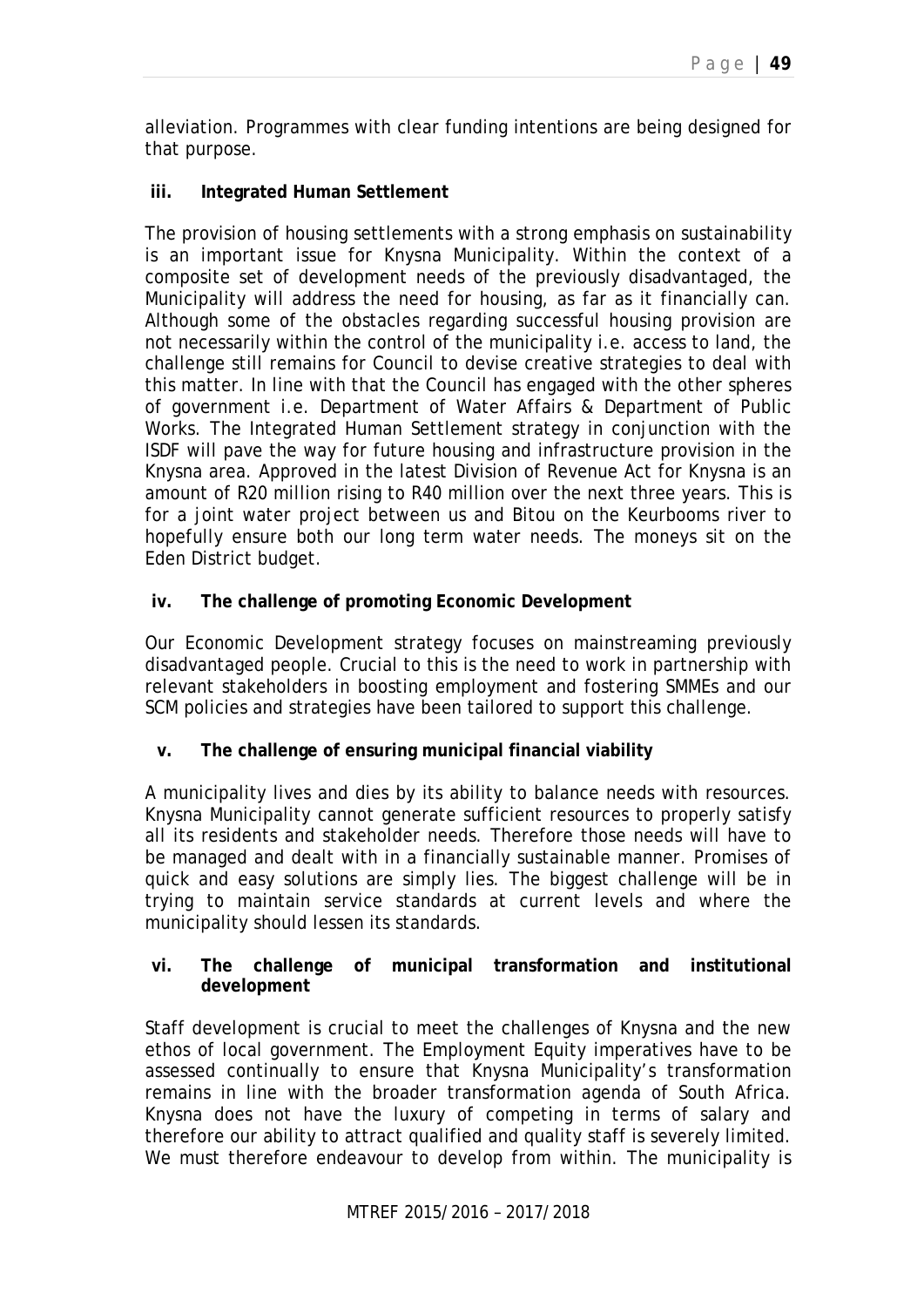currently engaged in an organisational review with a view to optimising our human capital.

#### **vii. Public Participation**

Public Participation is an important feature of any democratic environment. Although the legislative environment provides adequately for public participation, Knysna Municipality is challenged to ensure that it continues to build on its successes over the last few years.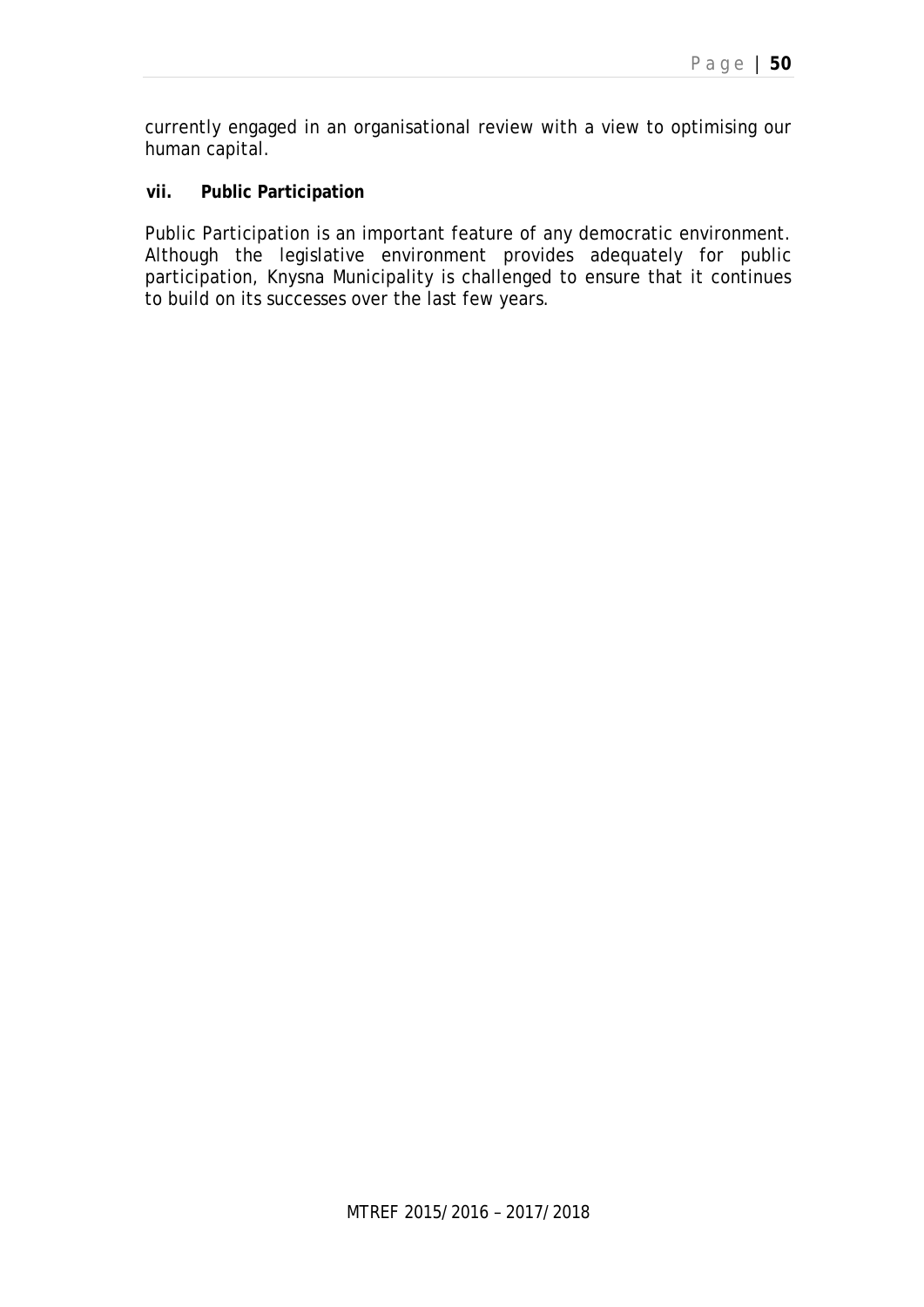## **Section 7 – Measurable Performance Objectives and Indicators**

#### **Indicators and ratios**

The key financial indicators and ratios mentioned below are disclosed in Annexure 2, 'Supporting Table SA8: Performance indicators and benchmarks':

- Borrowing management
- Safety of capital
- Liquidity
- Debtors' and creditors' management
- Mix of expenditure types
- Mix of revenue sources
- Unaccounted for losses in respect of services rendered

Funding measure ratios are disclosed in Annexure 2 'Supporting Table SA10: Funding measurement'.

#### **Drinking water quality and waste water management**

Due to concerns surrounding the quality of municipal drinking water and failures in the management of waste water, National Treasury requires that the following section is included in the 2015/16 budget document.

**i. Water Services Authority & Water Services Provider:** Knysna Municipality

### **Blue Drop Status**

The quality of the drinking water supply in the Greater Knysna Municipal Area is tested monthly by the municipality itself as well as the Eden District Municipality and the quality of potable water is constantly above the national norms. Council has received Blue Drop Status for the Karatara Water Treatment Works and continuously strives to improve on water quality. The Knysna (94.5%) and Buffalo Bay (86%) Water Treatment Works marginally missed out on Blue Drop status subsequent to and independent audit considering that the threshold for Blue Drop status is 95%. Appropriate mechanisms have been put in place to also obtain Blue Drop Status for these two plants in the next round of auditing.

Domestic users are still the main user of water in the area, followed by the industrial sector and lastly agriculture. Household usage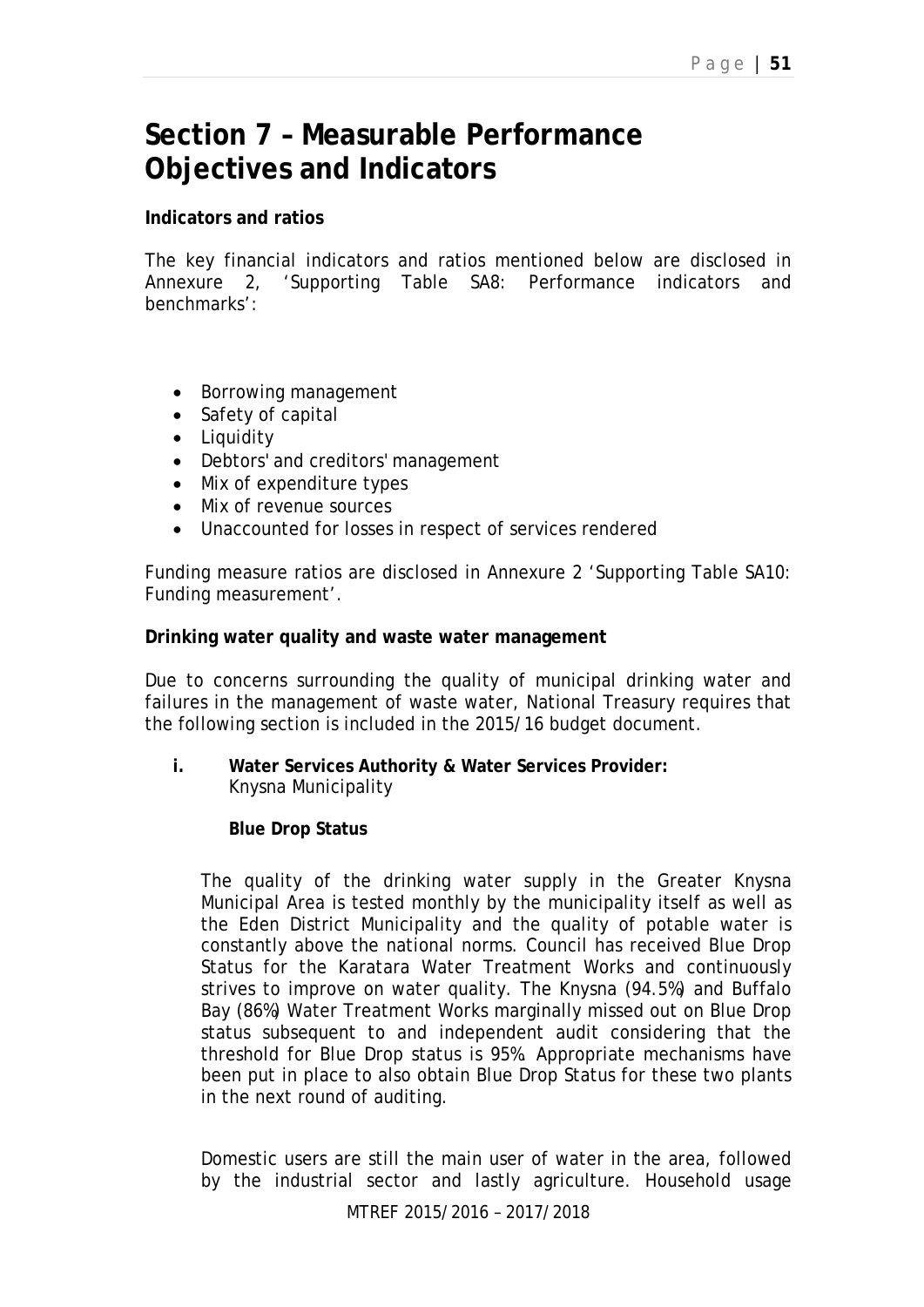normally peaks in the holiday season during December – February when the holiday houses are usually 100% occupied

**ii. Green Drop Status** 

Knysna Municipality places a high priority on sanitation services and one of the Municipality's greatest challenges regarding sanitation is to expand the infrastructure to meet future development requirements. The Council realises that the achievement of its strategic objectives relies heavily on the establishment of proper infrastructure for basic service delivery and the maintenance thereof. None of the existing seven waste water treatment works in the GKMA has Green Drop Status and the municipality is continuously improving on its efforts to achieve Green Drop Status for its major systems. The functioning of the Knysna waste water treatment works was of critical concern given its proximity to the estuary and the aged infrastructure. A major upgrade and refurbishment of the Knysna waste water treatment works is now complete and will allow additional capacity to the sewerage works. This will certainly unlock business development potential, attract investment to the area and facilitate the implementation of residential development. A proper final effluent quality control programme is functional to minimise the risk of pollution of the estuary and ground water sources. The outflow from the plant is monitored by the Eden District Municipality, and this monitoring includes monitoring several sites in the Knysna estuary.

#### **iii. Challenges**

The challenges, as mentioned, are for capital funding to provide additional capacity for bulk water and sewer services to meet the growth of the various towns. Grant funding is currently used and additional grant funding is being applied for, however an extended period is envisaged to fund all constraints to growth resulting from the water and waste water services. Human Resources also are a challenge and need to be addressed within the operational budget by growing one's own timber.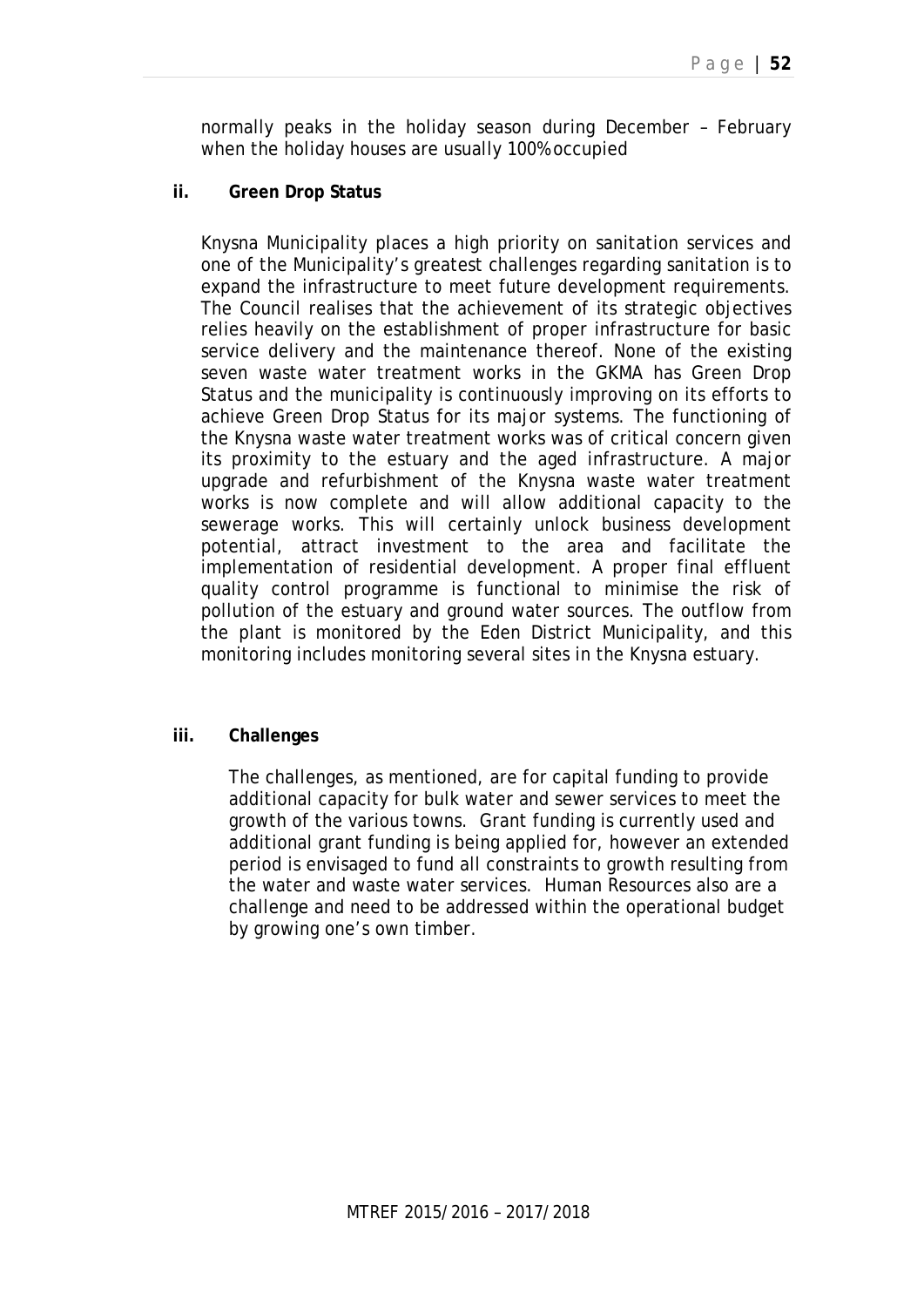## **Section 8 – Overview of Budget Related Policies**

The detailed policies themselves are not included in this section of the budget documentation.

See Annexure 6 to this document for the full policies.

Policies are also available at the Council offices in Clyde Street for viewing as well as on the Internet at www.knysna.gov.za. This section gives a **broad overview** of the budget policy framework and highlights the amended policies to be approved by Council resolution.

| Name of<br>Policy                                    | <b>Type</b>                    | Date of<br>Council<br>adoption<br>(if already<br>done) | Purpose / Basic areas<br>covered by Policy                                                                  | Summary of<br>proposed<br>changes for<br>adoption in May<br>2015                 |  |  |  |  |  |  |
|------------------------------------------------------|--------------------------------|--------------------------------------------------------|-------------------------------------------------------------------------------------------------------------|----------------------------------------------------------------------------------|--|--|--|--|--|--|
| <b>REVENUE RELATED</b>                               |                                |                                                        |                                                                                                             |                                                                                  |  |  |  |  |  |  |
| Rates                                                | Amended                        | 28 May<br>2015                                         | Setting criteria for<br>establishing rates tariffs                                                          | Minor definitional                                                               |  |  |  |  |  |  |
| Credit<br>control                                    | Amended                        | 28 May<br>2015                                         | Principles and guidelines to<br>be followed with respect to<br>arrear consumer debt<br>control              | Minor definitional                                                               |  |  |  |  |  |  |
| Amended<br>Indigent<br>support &<br>social<br>rebate |                                | 28 May<br>2015                                         | Guidelines and procedures<br>for the subsidization of rates<br>and basic services to<br>indigent households | Minor definitional                                                               |  |  |  |  |  |  |
|                                                      | BUDGET AND EXPENDITURE RELATED |                                                        |                                                                                                             |                                                                                  |  |  |  |  |  |  |
| Liability,<br>investment &<br>cash<br>management     | Not<br>amended                 | 28 May<br>2015                                         | Guideline of procedures to<br>be followed when investing<br>or lending money                                | n/a                                                                              |  |  |  |  |  |  |
| <b>Budget</b>                                        | Not<br>amended                 | 28 May<br>2015                                         | Sets out rules and<br>procedures to be followed<br>in the compilation and<br>management of the budget       | n/a                                                                              |  |  |  |  |  |  |
| Supply chain<br>management                           | Amended                        | 28 May<br>2015                                         | Dictates procedures for the<br>procurement of goods and<br>services                                         | Major changes to<br>be presented on<br><b>Budget Workshop</b><br>by Manager: SCM |  |  |  |  |  |  |
| Funding and<br>Not<br>Amended<br>reserves<br>policy  |                                | 28 May<br>2015                                         | Sets standards and<br>guidelines for financial<br>viability                                                 | n/a                                                                              |  |  |  |  |  |  |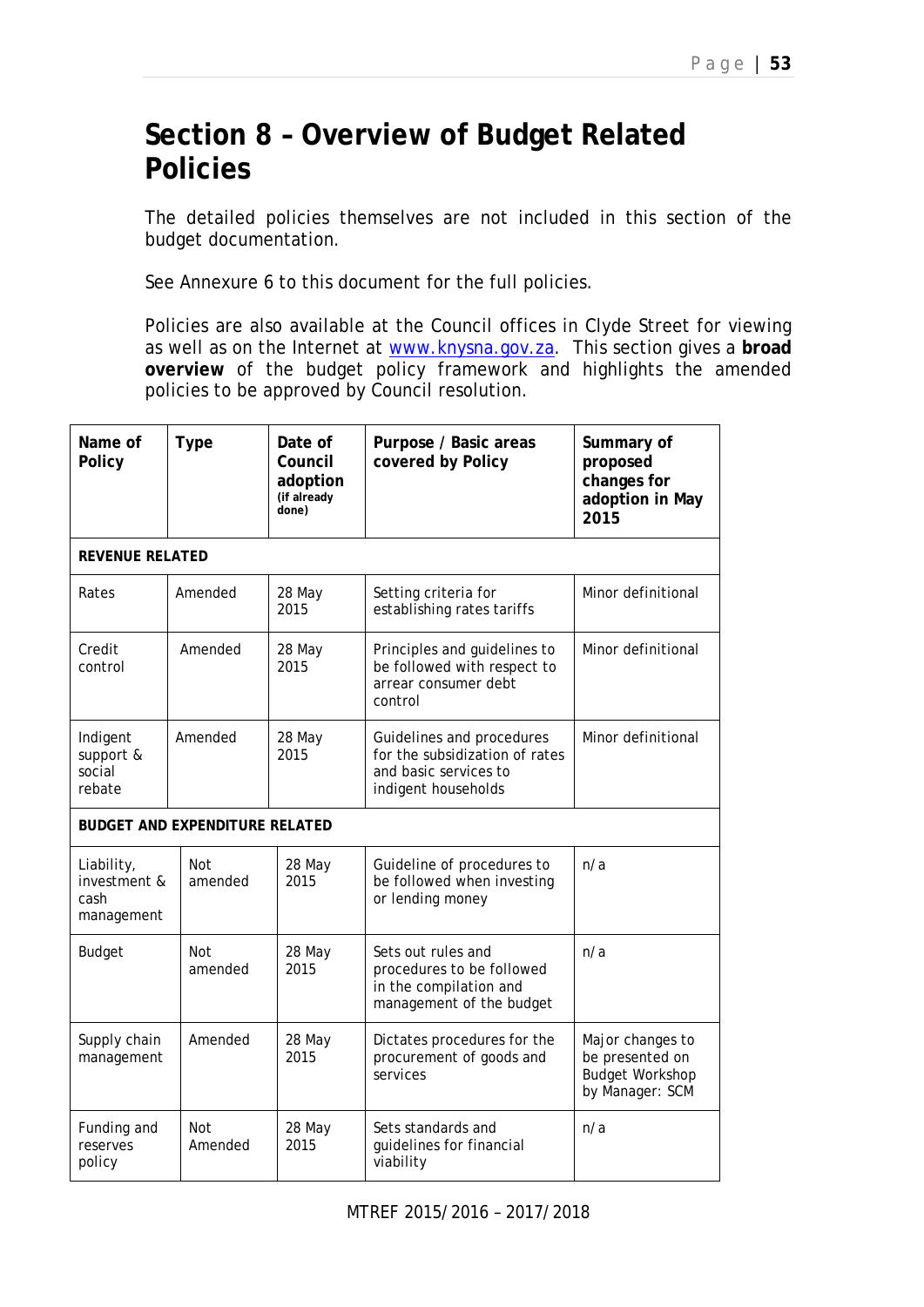## **Section 9 – Overview of Budget Assumptions**

### **Introduction**

Knysna's financial system still operates on the big wheel, little wheel principle, the same as virtually every other local authority outside the major metropolitan areas. What this means is that the middle to upper income groupings are billed for the vast majority of Council services. In the municipality the established areas take up 94% of debits raised as against 6% in the previously disadvantaged areas.

### **Budget Assumptions**

Budgets are prepared in an environment of uncertainty. To prepare meaningful budgets, assumptions need to be made about internal and external factors that could influence the budget.

External factors (population migration, employment, etc)

As evidenced in the latest census over recent years Knysna has experienced rapid population growth particularly at the poorer end of the economic scale. Knysna is a victim of the success of its low income housing programme. The population growth must be seen against the backdrop of very limited developable land, a sensitive environment and the lack of new jobs being created in the local economy. This presents a huge challenge to Council to improve the efficiency of its urban systems. The unique and sensitive environment of Greater Knysna is under pressure and Council has to manage the growth demands of the economy very rigidly to ensure environmental sustainability.

Growth or decline in tax base of the municipality

No growth has been built in as future growth in the tax base over the **MTRFF** 

The revised headline CPI forecasts from National Treasury for 2015/16, 2015/16 and 2017/18 are 5.4%, 5.6% and 5.4% respectively. The growth parameters apply to tariff increases for property rates, user and other charges raised by municipalities and municipal entities, to ensure that all spheres of government support the national macroeconomic policies. National Treasury have announced that local increases must be in line with the CPI forecasts and that a salary increase of only 6% should be budgeted for. NT has also communicated that any rate or tariff increase above 6% must be fully communicated to the community.

Rates, tariffs, charges and timing of revenue collection

The rates, tariffs and charges for the 2015/16 budget are included in Annexure 3.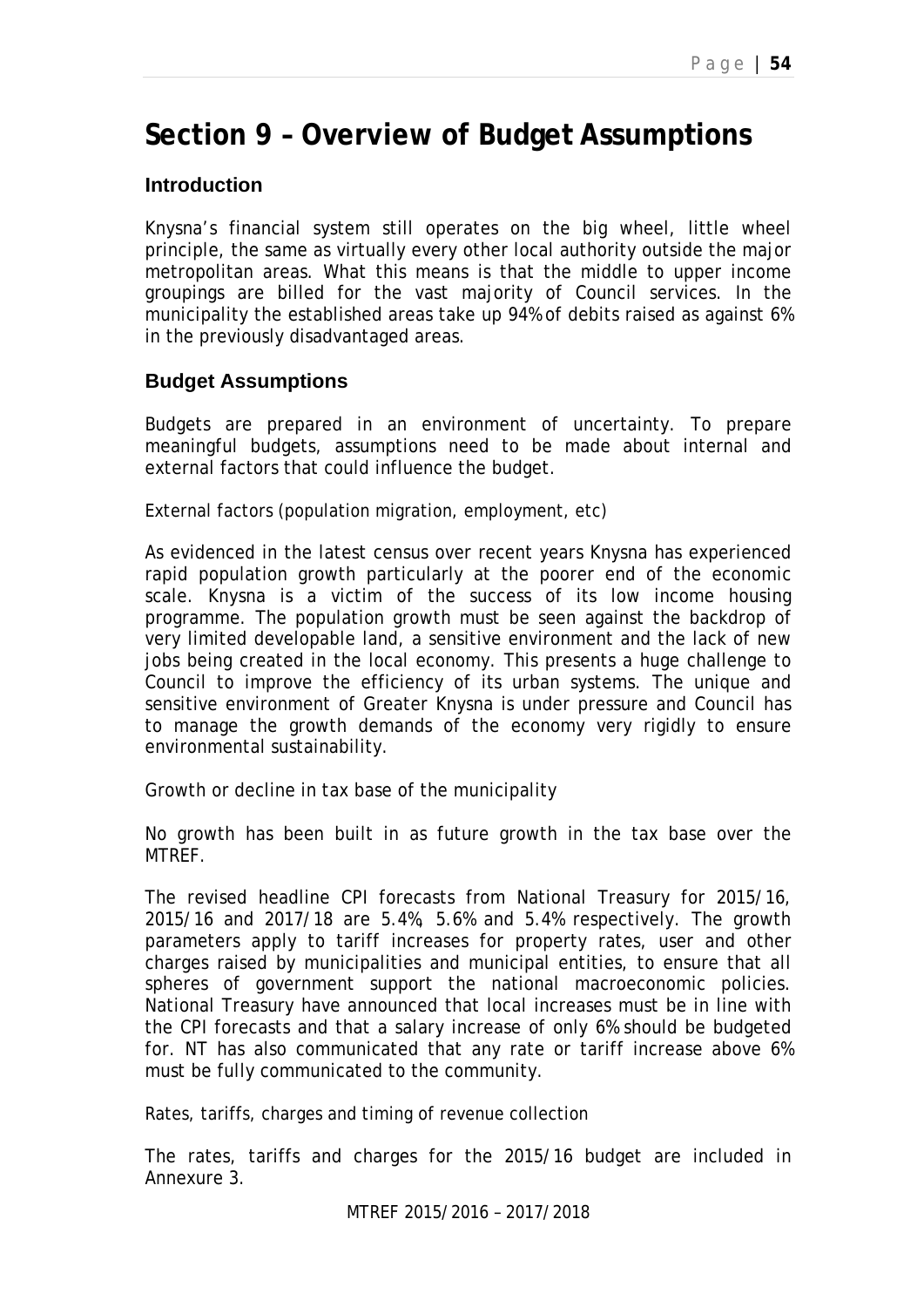|                                          | 2015/16 | 2016/17 | 2017/18 |
|------------------------------------------|---------|---------|---------|
| Rates                                    | 7.5%    | 9%      | 9%      |
| Refuse                                   | 7.5     | 9%      | 9%      |
| Water-fixed and consumption              | 7.5%    | 12%     | 12%     |
| Sewer                                    | 7.5%    | 9%      | 9%      |
| Electricity - monthly consumption tariff | 12.29%  | 12,29%  | 12.29%  |

The following table shows the assumed average domestic percentage increases built into the MTREF for rates, tariffs and charges:

The Municipality has in place a fair but rigorous credit control policy and has a good record of debt recovery. Furthermore, its policy on indigent support and social rebates means that many households who would normally struggle to pay their accounts receive free or subsidised basic services thereby keeping them free of the burden of municipal debt. Nevertheless, there will always be an element of the total amount billed that will remain uncollected. The Municipality is the same as any other business in this regard. Adequate provision has to be made in the budget for any bad debts based on assumptions on collection rates.

The following bad debt provisions and collection rates are assumed in the MTREF for rates and tariffs.

| R '000                                                         | 2015/16 | 2016/17 | 2017/18 |
|----------------------------------------------------------------|---------|---------|---------|
| Annual contribution to provision for<br>bad and doubtful debts | 76 339  | 100 975 | 108 043 |
| Table A4: Debt impairment                                      |         |         |         |
| Assumed collection rate(%)                                     | 94.0%   | 94.0%   | 95.0%   |

The following amounts are included in the MTREF for increases in bulk purchases:

|                          | R '000 | 2015/16 | 2016/17 | 2017/18 |
|--------------------------|--------|---------|---------|---------|
| <b>Bulk Purchases</b>    |        | 132 465 | 154 954 | 168 900 |
| Table A4: Bulk purchases |        |         |         |         |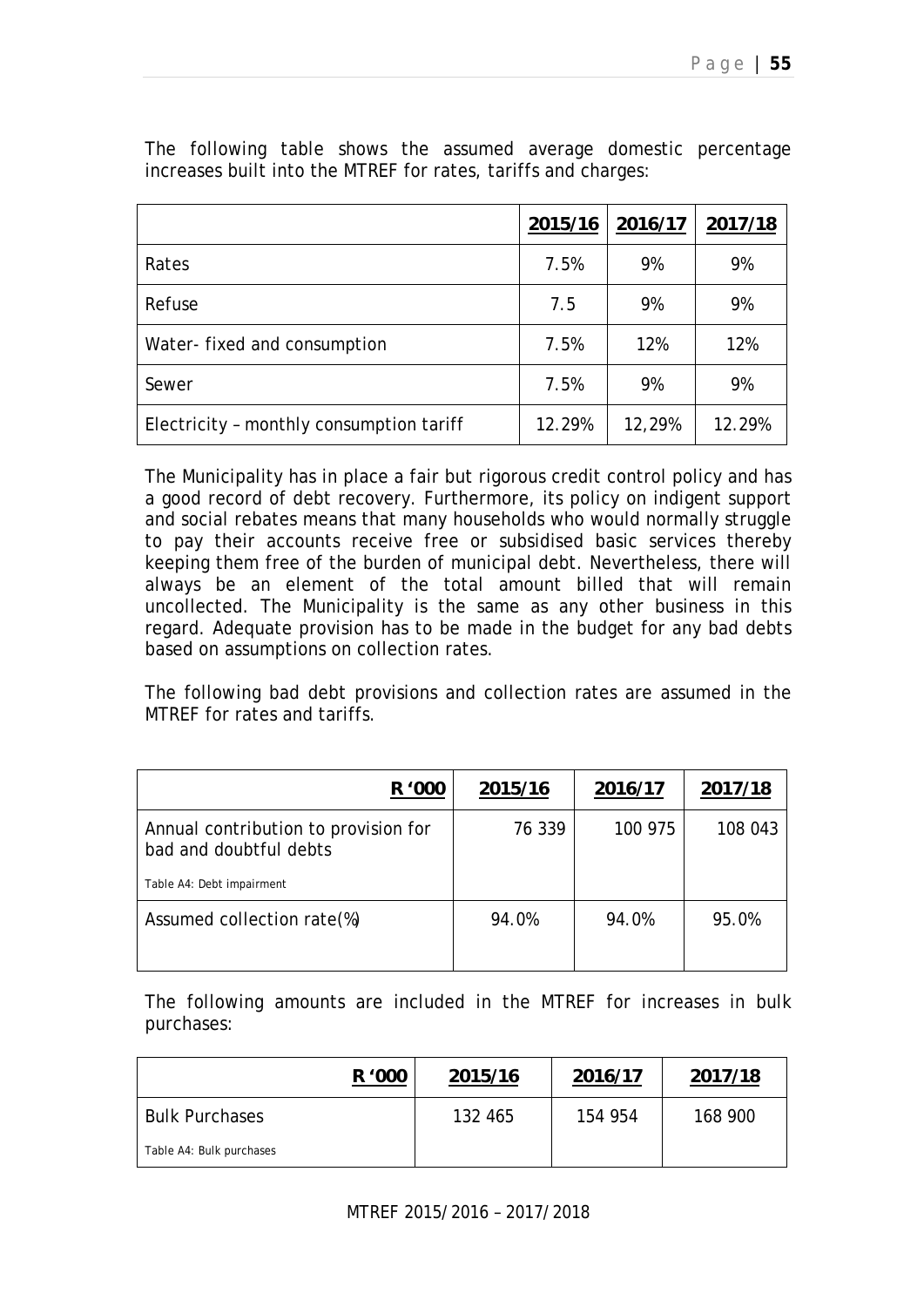More detail relating to specific items can be found in Annexure 2, 'Supporting Table SA1: Supporting detail to 'Budgeted Financial Performance''

Trends in demand for free or subsidised basic services

Knysna's criteria for supporting free or subsidised basic services are set out in our Indigent Support and Social Rebate Policy. The Government allocates revenue via the Division of Revenue Act (DORA) in the form of the Equitable Share with the primary aim of assisting municipalities with the costs of providing free or subsidised basic services.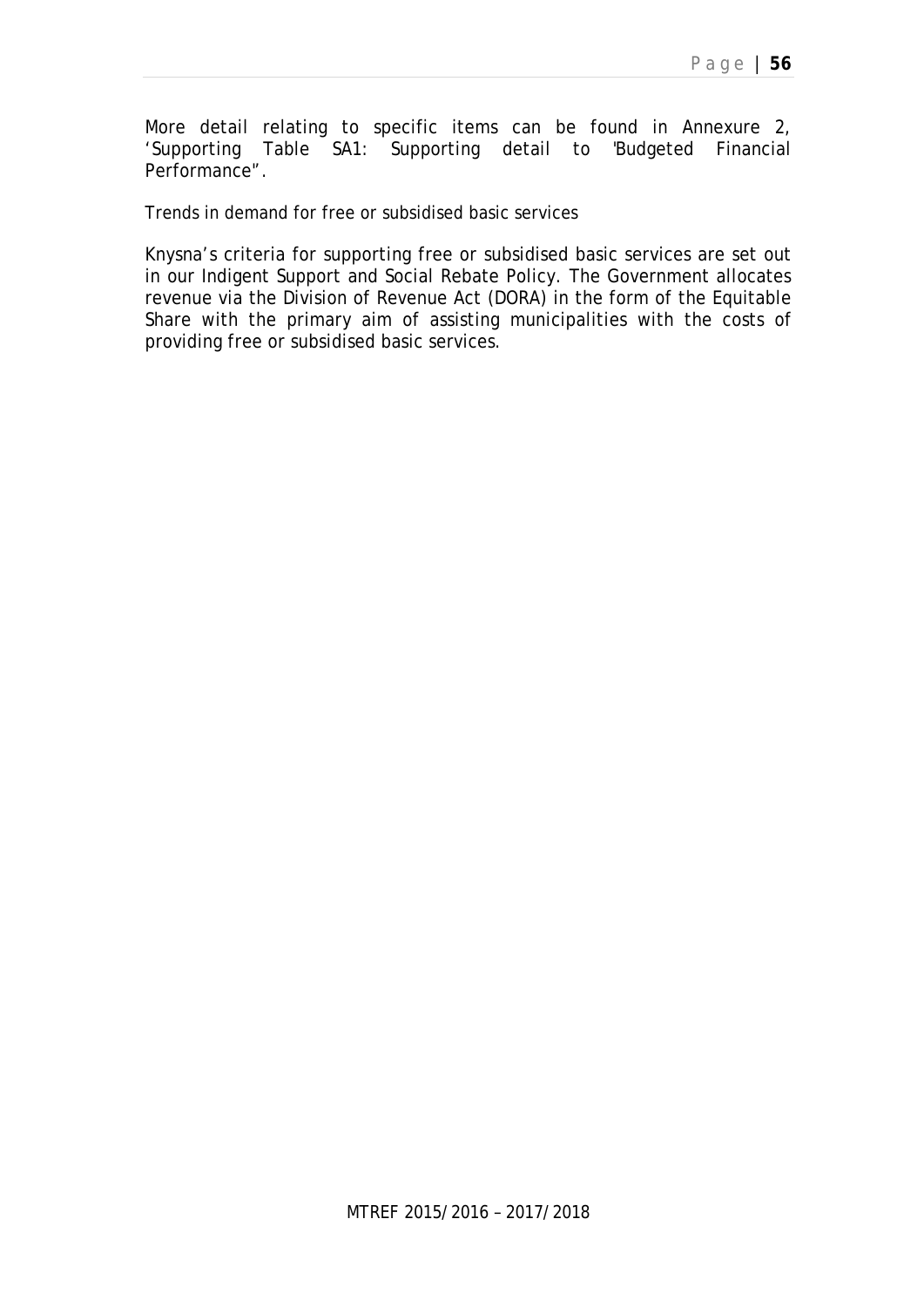# **Section 10 – Overview of Budget Funding**

## **Funding the Budget**

Section 18(1) of the MFMA states that an annual budget may only be funded from:

- Realistically anticipated revenues to be collected;
- Cash backed accumulated funds from previous years' surpluses not committed for other purposes; and
- Borrowed funds, but only for the capital budget referred to in section 17.

Achievement of this requirement in totality effectively means that a Council has 'balanced' its budget by ensuring that budgeted outflows will be offset by a combination of planned inflows. Refer to Section 4, 'Table A8: Cash backed reserves/accumulated surplus reconciliation' and Annexure 2, 'Supporting Table SA10: Funding measurement'.

## **Fiscal Overview of Knysna Municipality**

Knysna Municipality has over recent years moved to a position of relative financial stability. There is a high level of compliance with the Municipal Finance Management Act and other legislation directly affecting financial management. Knysna has received seven unqualified audits in a row with the last two being regarded as "clean".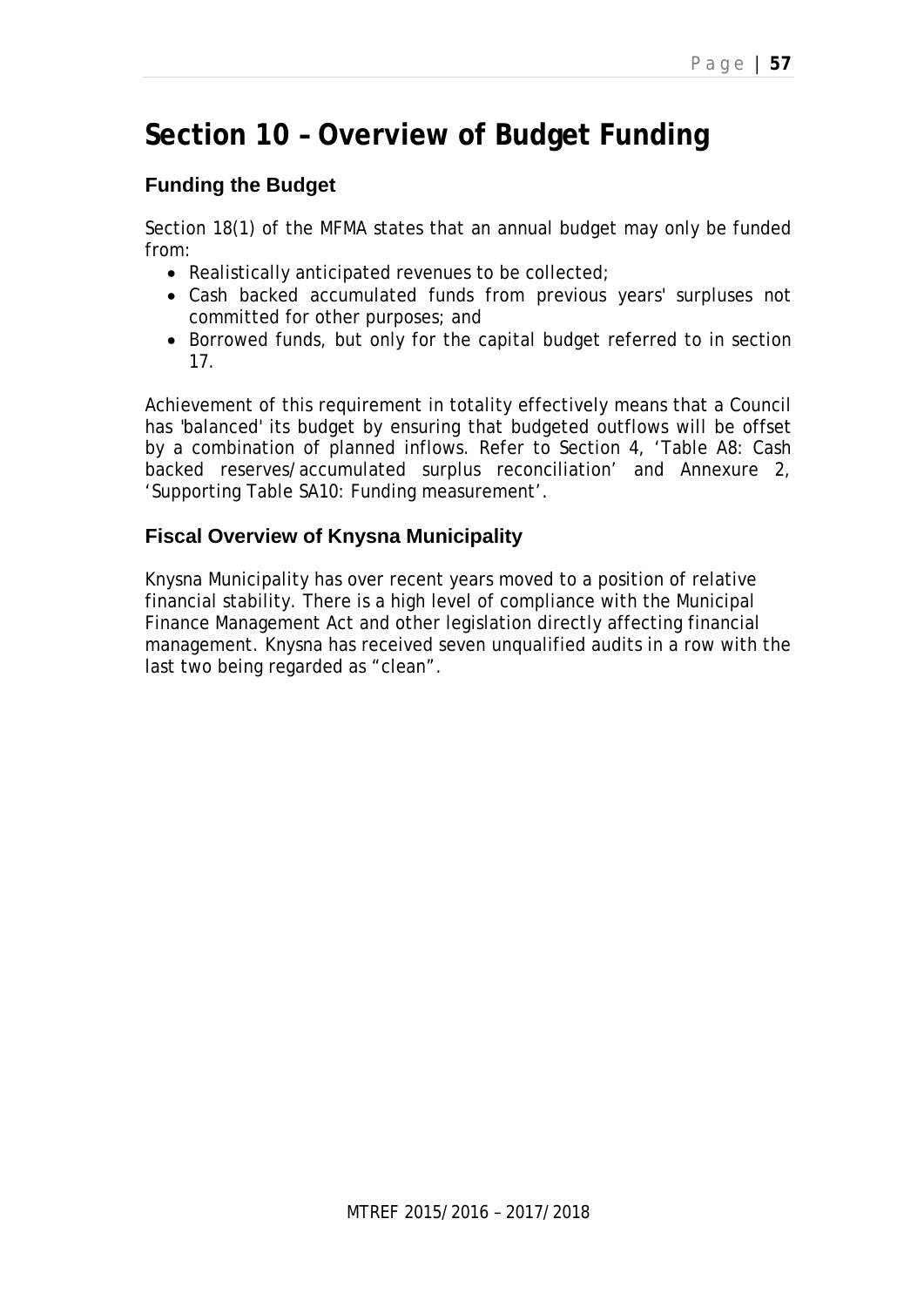## **Section 11 – Expenditure on Allocations and Grant Programmes**

Disclosure on expenditure on allocations and grant programmes is done by way of Annexure 2, "Supporting Table SA18: Transfers and grant receipts, Supporting Table SA19: Expenditure on transfers and grant programme and Supporting Table SA20: Reconciliation of transfers, grant receipts and unspent funds".

Expenditure for each grant for the MTREF period is summarised in the table below. Note that the expenditures include the VAT portion that is recognised as expenditure on grant allocations per MFMA Circulars 48 and 58.

|                                                                                                   |                                                 |                                   |                                |                                | National and Provincial Conditional Grant Allocations 2015/16 to 2017/18                                                                                                                                                     |
|---------------------------------------------------------------------------------------------------|-------------------------------------------------|-----------------------------------|--------------------------------|--------------------------------|------------------------------------------------------------------------------------------------------------------------------------------------------------------------------------------------------------------------------|
| Name of<br>Grant                                                                                  | Allocating<br>Authority /<br>Department         | <b>Budget</b><br>2015/16<br>R'000 | Indicative<br>2016/17<br>R'000 | Indicative<br>2017/18<br>R'000 | Purpose of the Grant                                                                                                                                                                                                         |
| Integrated<br>housing and<br>human<br>settlement<br>development<br>grant<br>Capital & Operational | Province/<br>Local<br>Government<br>and Housing | 53 384                            | 51 734                         | 42 900                         | To finance the funding<br>requirements of national<br>housing programmes<br>(excluding recurrent costs<br>recoverable from assets<br>falling under the pre-1994<br>stock).                                                   |
| *Outer year figures are<br>currently assumptions<br>as final figures have<br>not been gazetted    |                                                 |                                   |                                |                                | To facilitate the<br>establishment and<br>maintenance of integrated<br>and sustainable human<br>settlements to ensure<br>economically viable and<br>socially equitable<br>communities in areas with<br>ecological integrity. |
| Library<br><b>Services</b><br>Capital & Operational                                               | Province/<br>Cultural<br>Affairs and<br>Sport   | 5 1 6 1                           | 5 4 7 1                        | 7 299                          | To enable public libraries<br>to render an improved<br>service by addressing<br>staffing shortages.                                                                                                                          |
| Community<br>Development<br>Worker<br>Operational only                                            | Province/<br>Local<br>Government<br>and Housing | 54                                | 57                             | 60                             | To provide financial<br>assistance to municipalities<br>to cover the operating<br>costs pertaining to the<br>functions of the CDW's                                                                                          |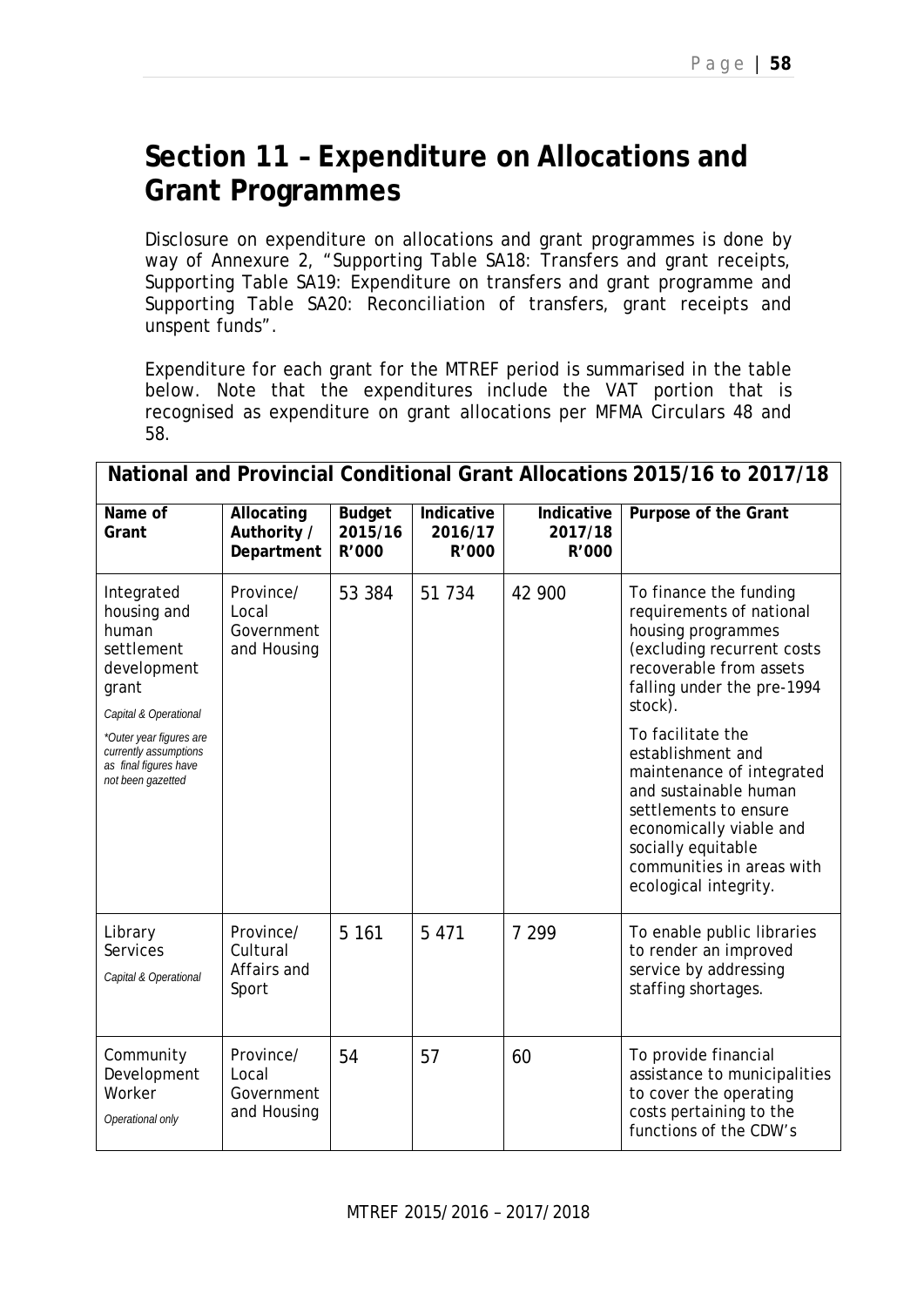| Maintenance<br>of Proclaimed<br>Roads<br>Operational only                                 | Province/<br>Transport<br>and Public<br>Works                                       | 67                                | $\overline{0}$                 | $\mathbf 0$                    | To provide routine<br>maintenance and/or<br>resealing on proclaimed<br>roads (National Roads)                                                                                                                                                                                      |
|-------------------------------------------------------------------------------------------|-------------------------------------------------------------------------------------|-----------------------------------|--------------------------------|--------------------------------|------------------------------------------------------------------------------------------------------------------------------------------------------------------------------------------------------------------------------------------------------------------------------------|
| Hazardous<br>Locations                                                                    | Transport<br>and Public<br>Works<br>Western<br>Cape (Vote<br>10)                    | $\Omega$                          | $\overline{0}$                 | $\mathbf 0$                    | To improve pedestrian<br>safety in Nekkies, Knysna.<br>A pedestrian bridge over<br>the N <sub>2</sub> .                                                                                                                                                                            |
| Local<br>Government<br>Financial<br>Management<br>Grant (FMG)<br>Operational only         | National /<br>National<br>Treasury                                                  | 1 4 5 0                           | 1475                           | 1550                           | To promote and support<br>reforms in financial<br>management by building<br>the capacity in<br>municipalities to<br>implement the Municipal<br>Finance Management Act.                                                                                                             |
| Name of<br>Grant                                                                          | Allocating<br>Authority /<br>Department                                             | <b>Budget</b><br>2015/16<br>R'000 | Indicative<br>2016/17<br>R'000 | Indicative<br>2017/18<br>R'000 | Purpose of the Grant                                                                                                                                                                                                                                                               |
| Municipal<br>Infrastructure<br>Grant (MIG)*<br>Capital & Operational                      | National /<br>Provincial<br>and Local<br>Government<br>(National<br><b>Vote 29)</b> | 24 304                            | 25 137                         | 24 304                         | To supplement capital<br>finance for basic municipal<br>infrastructure for poor<br>households, micro<br>enterprises and social<br>institutions. The operating<br>portion is utilised for the<br>Project Management Unit.                                                           |
| Municipal<br>Systems<br>Improvement<br>Grant (MSIG)<br>Capital & Operational              | Cooperative<br>Governance<br>and<br>Traditional<br>Affairs<br>(Note 3)              | 930                               | 957                            | 1 0 3 3                        | To assist municipalities<br>build in-house capacity to<br>perform their functions and<br>stabilise institutional and<br>governance systems as<br>required in the Municipal<br>Systems Act and related<br>legislation, policies and the<br>local government<br>turnaround strategy. |
| Integrated<br>National<br>Electrification<br>Programme<br>(INEP)<br>Capital & Operational | National /<br><b>Minerals</b><br>and Energy<br>(National<br><b>Vote 28)</b>         | 6 0 0 0                           | 4 000                          | 3 000                          | To implement the<br>Programme by providing<br>capital subsidies to<br>municipalities to address<br>the electrification backlog<br>of permanently occupied<br>residential dwellings, the                                                                                            |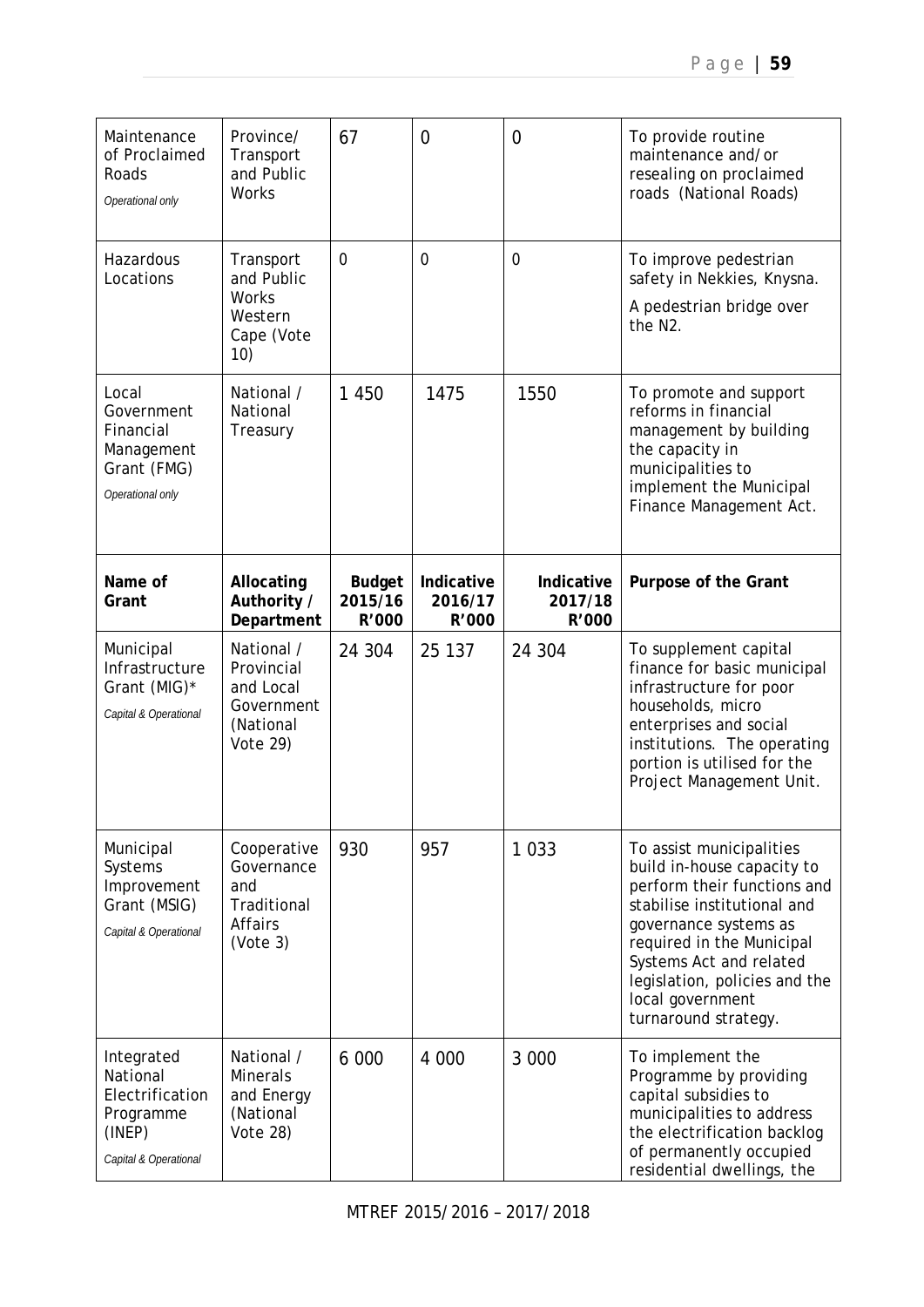|                                                                                                               |                                                     |        |          |          | installation of bulk<br>infrastructure and<br>rehabilitation and<br>refurbishment of<br>electricity infrastructure in<br>order to improve quality of<br>supply.                                                                                 |
|---------------------------------------------------------------------------------------------------------------|-----------------------------------------------------|--------|----------|----------|-------------------------------------------------------------------------------------------------------------------------------------------------------------------------------------------------------------------------------------------------|
| Expanded<br><b>Public Works</b><br>Programme<br>Integrated<br>Grant for<br>Municipalities<br>Operational only | Public<br>Works (Vote<br>7)                         | 1002   | $\Omega$ | $\Omega$ | To incentivise<br>municipalities to expand<br>work creation efforts<br>through the use of labour<br>intensive delivery methods<br>in identified focus areas, in<br>compliance with the<br><b>Expanded Public Works</b><br>Programme guidelines. |
| Equitable<br>Share<br>Operational only                                                                        | National /<br>Provincial<br>and Local<br>Government | 56 163 | 62 237   | 67 761   |                                                                                                                                                                                                                                                 |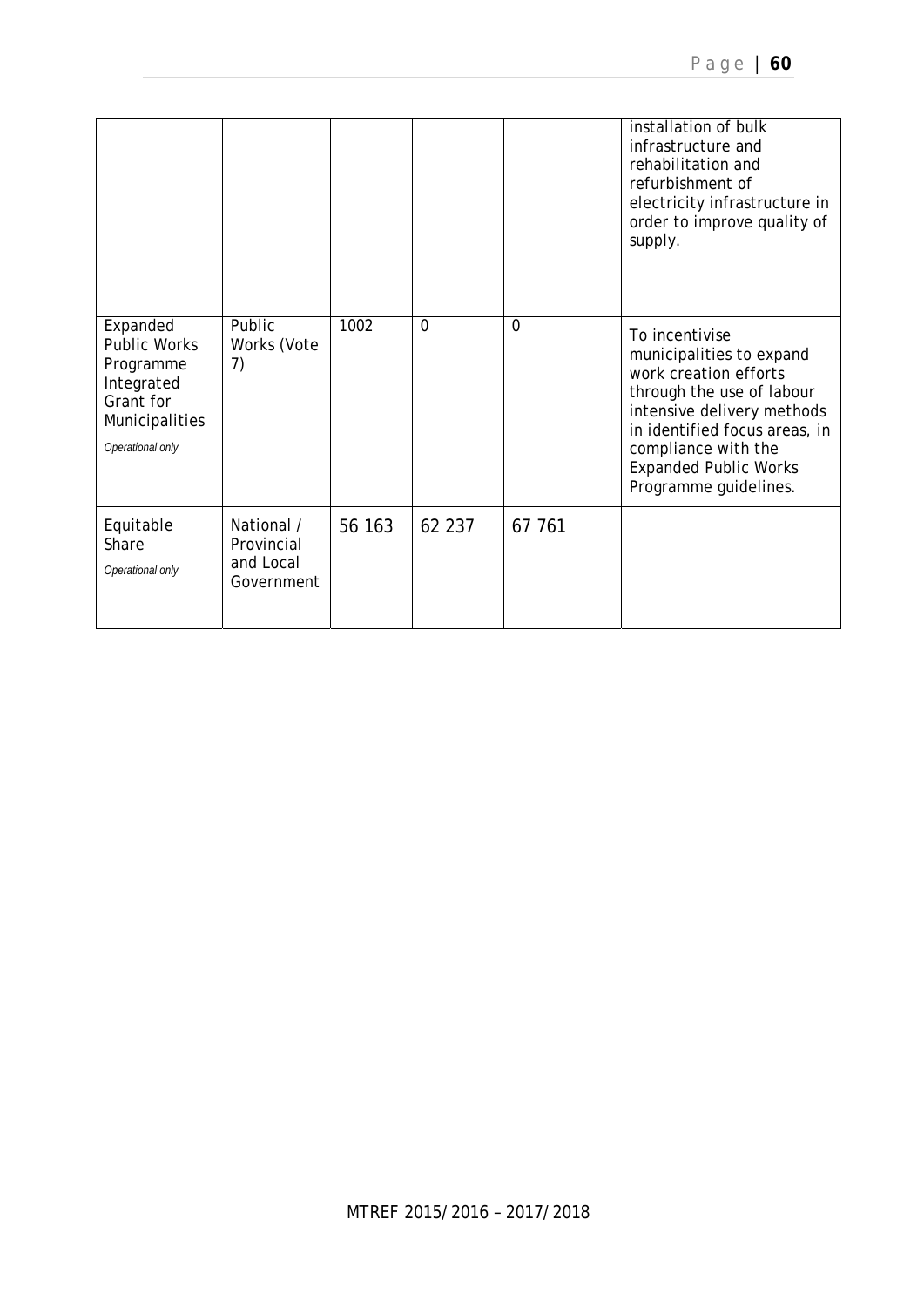# **Section 12 – Allocations and Grants made by the Municipality**

### **Allocations Made by the Municipality**

| Allocations made by Knysna Municipality         |                |         |              |                |                          |               |                      |           |                    |                                                               |                          |
|-------------------------------------------------|----------------|---------|--------------|----------------|--------------------------|---------------|----------------------|-----------|--------------------|---------------------------------------------------------------|--------------------------|
| Description                                     | Ref            | 2011/12 | 2012/13      | 2013/14        |                          |               | Current Year 2014/15 |           |                    | 2015/16 Medium Term Revenue &<br><b>Expenditure Framework</b> |                          |
| R thousand                                      |                | Audited | Audited      | Audited        | Original                 | Adjusted      | <b>Full Year</b>     | Pre-audit | <b>Budget Year</b> | <b>Budget Year</b>                                            | <b>Budget Year</b>       |
|                                                 |                | Outcome | Outcome      | Outcome        | <b>Budget</b>            | <b>Budget</b> | Forecast             | outcome   | 2015/16            | $+12016/17$                                                   | $+22017/18$              |
| Cash Transfers to Organisations                 |                |         |              |                |                          |               |                      |           |                    |                                                               |                          |
| Leisure Isle Residents Association              | $\overline{4}$ | ٠       | 32           | 33             | 38                       | 38            | 38                   | 38        | 41                 | 44                                                            | 47                       |
| <b>Animal Welfare</b>                           |                | 214     | 350          | 400            | 432                      | 432           | 432                  | 432       | 462                | 495                                                           | 529                      |
| <b>Grants-in-aid and Donations</b>              |                | 628     | 771          | 684            | 576                      | 576           | 576                  | 576       | 616                | 659                                                           | 706                      |
| Knysna Tourism                                  |                | 4 4 9 5 | 4 300        | 3 700          | 4 0 0 0                  | 4 000         | 4 0 0 0              | 4 0 0 0   | 4 000              | 4 0 0 0                                                       | 4 0 0 0                  |
| Sedgefield Island Conservancy                   |                |         | -            |                | 10                       | 10            | 10                   | 10        |                    | -                                                             |                          |
| Local Economic Development                      |                | $=$     | $=$          | -              |                          |               | $=$                  |           | $=$                | $=$                                                           |                          |
| <b>HIV/AIDS</b>                                 |                | $=$     | ۰            |                | $=$                      | -             | $=$                  |           | $=$                | $=$                                                           |                          |
| <b>Total Cash Transfers To Organisations</b>    |                | 5 3 3 7 | 5 4 5 2      | 4 8 1 6        | 5 0 5 6                  | 5 0 5 6       | 5 0 5 6              | 5 0 5 6   | 5 1 1 9            | 5 1 9 8                                                       | 5281                     |
| Cash Transfers to Groups of Individuals         |                |         |              |                |                          |               |                      |           |                    |                                                               |                          |
| <b>Bursary Scheme</b>                           | 5              | 179     | $\mathbf{8}$ | 3              | 258                      | 208           | 208                  | 208       | 223                | 238                                                           | 255                      |
| <b>Grants-in-aid and Donations</b>              |                | 268     | 150          | 178            | 200                      | 200           | 200                  | 200       | 214                | 229                                                           | 245                      |
| Total Cash Transfers To Groups Of Individuals:  |                | 447     | 158          | 181            | 458                      | 408           | 408                  | 408       | 437                | 467                                                           | 500                      |
| TOTAL CASH TRANSFERS AND GRANTS                 | 6              | 5 7 8 4 | 5 6 10       | 4 9 9 8        | 5 5 1 4                  | 5 4 6 4       | 5 4 6 4              | 5 4 6 4   | 5 5 5 6            | 5 6 6 5                                                       | 5 7 8 1                  |
|                                                 |                |         |              |                |                          |               |                      |           |                    |                                                               |                          |
| <b>Groups of Individuals</b>                    |                |         |              |                |                          |               |                      |           |                    |                                                               |                          |
| <b>Social Relief of Distress</b>                | 5              | $=$     | ۰            | $\overline{3}$ | $\qquad \qquad =$        | $=$           | ٠                    |           | 75                 | -                                                             |                          |
| Total Non-Cash Grants To Groups Of Individuals: |                | ۰       | -            | 3              | $\overline{\phantom{a}}$ | ۰             | ۰                    | -         | 75                 | ۰                                                             | $\overline{\phantom{0}}$ |
| TOTAL NON-CASH TRANSFERS AND GRANTS             |                | ٠       | -            | 3              | $\overline{\phantom{0}}$ | ٠             | ٠                    |           | 75                 | ٠                                                             | $\overline{\phantom{0}}$ |
| TOTAL TRANSFERS AND GRANTS                      | 6              | 5 7 8 4 | 5 6 10       | 5 001          | 5 5 1 4                  | 5 4 6 4       | 5 4 6 4              | 5 4 6 4   | 5 6 3 1            | 5 6 6 5                                                       | 5 7 8 1                  |

The above table depicts all transfers and Grants made by Council to outside organisations and individuals as bursaries within the KM area. The largest allocation is for tourism and marketing.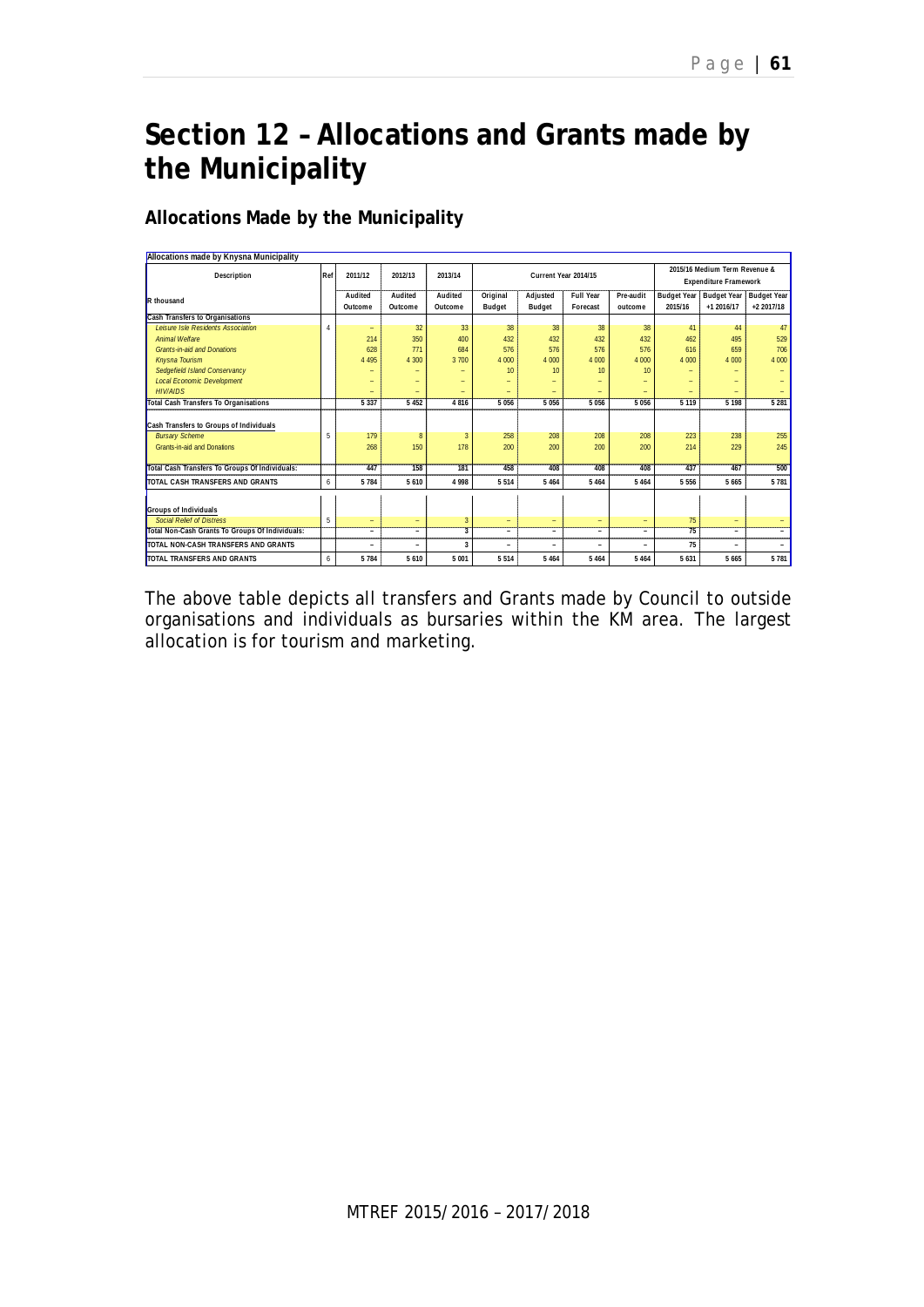## **Section 13 – Councillor Allowances and Employee Benefits**

| Summary of Employee and Councillor<br>remuneration | Ref | 2012/13<br>2011/12<br>2013/14<br>Current Year 2014/15 |                          |                          |               |                          |                          |                          | 2015/16 Medium Term Revenue &<br><b>Expenditure Framework</b> |                    |
|----------------------------------------------------|-----|-------------------------------------------------------|--------------------------|--------------------------|---------------|--------------------------|--------------------------|--------------------------|---------------------------------------------------------------|--------------------|
| <b>R</b> thousand                                  |     | Audited                                               | Audited                  | Audited                  | Original      | Adjusted                 | <b>Full Year</b>         | Budget Year              | <b>Budget Year</b>                                            | <b>Budget Year</b> |
|                                                    |     | Outcome                                               | Outcome                  | Outcome                  | <b>Budget</b> | Budget                   | Forecast                 | 2015/16                  | $+1$ 2016/17                                                  | $+22017/18$        |
|                                                    |     | А                                                     | B                        | ⌒<br>ι.                  | D             | F                        |                          | G                        | н                                                             |                    |
| Councillors (Political Office Bearers plus Other)  |     |                                                       |                          |                          |               |                          |                          |                          |                                                               |                    |
| Basic Salaries and Wages                           |     | 3 7 3 0                                               | 3 9 1 7                  | 4 102                    | 4 3 8 3       | 4 3 8 3                  | 4 3 8 3                  | 4 5 7 9                  | 4 900                                                         | 5 2 4 3            |
| Pension and UIF Contributions                      |     | 200                                                   | 236                      | 245                      | 256           | 256                      | 256                      | 243                      | 260                                                           | 278                |
| Medical Aid Contributions                          |     | 85                                                    | 69                       | 58                       | 82            | 82                       | 82                       | $\overline{\phantom{0}}$ | $\overline{\phantom{0}}$                                      |                    |
| Motor Vehicle Allowance                            |     | 339                                                   | 1 407                    | 1 4 4 0                  | 1 6 3 4       | 1 634                    | 1634                     | 1579                     | 1689                                                          | 1807               |
| Cellphone Allow ance                               |     | 266                                                   | 279                      | 394                      | 310           | 310                      | 310                      | 416                      | 445                                                           | 477                |
| Housing Allow ances                                |     | $\overline{\phantom{0}}$                              | -                        | $\overline{\phantom{0}}$ | -             | $\overline{\phantom{0}}$ | $\overline{\phantom{0}}$ | $\overline{\phantom{0}}$ | $\overline{\phantom{0}}$                                      | -                  |
| Other benefits and allow ances                     |     | $\overline{\phantom{0}}$                              | $\overline{\phantom{0}}$ | $\overline{\phantom{0}}$ | -             | ۰                        | $\overline{\phantom{0}}$ | $\overline{\phantom{0}}$ | $\overline{\phantom{0}}$                                      |                    |
| Sub Total - Councillors                            |     | 5619                                                  | 5 908                    | 6 240                    | 6 6 6 5       | 6 6 6 5                  | 6 6 6 5                  | 6817                     | 7294                                                          | 7804               |
| % increase                                         |     |                                                       | 5.1%                     | 5.6%                     | 6.8%          | -                        |                          | 2.3%                     | 7.0%                                                          | 7.0%               |

The above table depicts Councillors Remuneration. A 2.3 % increase based on 14/15 budgeted figures is anticipated; however the percentage increase is 5% based on actuals of 2014/15.

| Summary of Senior Managers and Employees<br>remuneration | Ref            | 2011/12 | 2012/13  | 2013/14                  |                          | Current Year 2014/15     |                          |                    | 2015/16 Medium Term Revenue &<br><b>Expenditure Framework</b> |                    |
|----------------------------------------------------------|----------------|---------|----------|--------------------------|--------------------------|--------------------------|--------------------------|--------------------|---------------------------------------------------------------|--------------------|
|                                                          |                | Audited | Audited  | Audited                  |                          |                          | <b>Full Year</b>         |                    |                                                               |                    |
| R thousand                                               |                |         |          |                          | Original                 | Adjusted                 |                          | <b>Budget Year</b> | <b>Budget Year</b>                                            | <b>Budget Year</b> |
|                                                          |                | Outcome | Outcome  | Outcome                  | Budget                   | <b>Budget</b>            | Forecast                 | 2015/16            | +1 2016/17                                                    | $+22017/18$        |
|                                                          | 1              | Α       | R        | C.                       | D                        | F                        | F                        | G                  | H.                                                            |                    |
| Senior Managers of the Municipality                      | $\overline{2}$ |         |          |                          |                          |                          |                          |                    |                                                               |                    |
| Basic Salaries and Wages                                 |                | 4 6 21  | 3754     | 5 6 7 8                  | 6894                     | 6 3 1 1                  | 6 3 1 1                  | 6 6 8 9            | 7 1 5 8                                                       | 7659               |
| Pension and UIF Contributions                            |                | 654     | 297      | 588                      | 481                      | 481                      | 481                      | 510                | 546                                                           | 584                |
| Medical Aid Contributions                                |                | 65      | 29       | 76                       | 124                      | 106                      | 106                      | 113                | 121                                                           | 129                |
| Overtime                                                 |                | ÷       | $\equiv$ | $\overline{\phantom{0}}$ | $\overline{\phantom{0}}$ |                          |                          |                    | $\overline{\phantom{0}}$                                      | $\equiv$           |
| Performance Bonus                                        |                | 335     | 454      | 898                      | 220                      | 821                      | 821                      | 870                | 931                                                           | 996                |
| Motor Vehicle Allow ance                                 | 3              | 506     | 170      | 477                      | 439                      | 439                      | 439                      | 466                | 498                                                           | 533                |
| Cellphone Allow ance                                     | $\overline{3}$ | $-$     | 58       | $\overline{\phantom{0}}$ |                          |                          |                          |                    |                                                               | $\equiv$           |
| Housing Allow ances                                      | 3              | ۳       | $\equiv$ | $\overline{\phantom{0}}$ | Ξ                        | Ξ                        | ÷                        |                    | L,                                                            | $\equiv$           |
| Other benefits and allow ances                           | $\overline{3}$ | 308     | $\equiv$ | 167                      | 225                      | 225                      | 225                      | 238                | 254                                                           | 272                |
| Payments in lieu of leave                                |                | ÷       | 155      | ÷,                       | ÷                        | $\overline{\phantom{0}}$ | ÷                        |                    | L                                                             | $\equiv$           |
| Long service awards                                      |                | $-$     | $\equiv$ | $\overline{\phantom{0}}$ | ÷,                       | $\overline{\phantom{0}}$ | ÷                        |                    |                                                               | $\equiv$           |
| Post-retirement benefit obligations                      | 6              |         | $\equiv$ | ÷                        |                          |                          |                          |                    |                                                               |                    |
| Sub Total - Senior Managers of Municipality              |                | 6 488   | 4 9 18   | 7884                     | 8 3 8 3                  | 8 3 8 3                  | 8 3 8 3                  | 8 8 8 7            | 9 508                                                         | 10 174             |
| % increase                                               | $\overline{4}$ |         | (24.2%)  | 60.3%                    | 6.3%                     |                          |                          | 6.0%               | 7.0%                                                          | 7.0%               |
| <b>Other Municipal Staff</b>                             |                |         |          |                          |                          |                          |                          |                    |                                                               |                    |
| <b>Basic Salaries and Wages</b>                          |                | 79 609  | 83 795   | 89 691                   | 97 198                   | 103 585                  | 103 585                  | 110 931            | 119 663                                                       | 128 012            |
| Pension and UIF Contributions                            |                | 13 0 26 | 14 681   | 16 325                   | 19 173                   | 19 17 3                  | 19 173                   | 20 647             | 22 222                                                        | 23 775             |
| Medical Aid Contributions                                |                | 7501    | 8 2 5 9  | 8 9 8 1                  | 11 743                   | 11 743                   | 11 743                   | 12 591             | 13 489                                                        | 14 430             |
| Overtime                                                 |                | 8 8 8 1 | 10 491   | 13 239                   | 7 016                    | 8 4 6 6                  | 8 4 6 6                  | 11 252             | 11 775                                                        | 12 481             |
| Performance Bonus                                        |                | 5 7 3 9 | 7014     | 7 4 1 5                  | 7825                     | 7825                     | 7825                     | 9 1 5 6            | 9 800                                                         | 10 486             |
| Motor Vehicle Allow ance                                 | 3              | 2 7 5 1 | 3557     | 3893                     | 4 1 9 5                  | 4 1 9 5                  | 4 1 9 5                  | 4 3 9 4            | 4 7 2 1                                                       | 5 0 22             |
| Cellphone Allow ance                                     | $\overline{3}$ | $-$     | (58)     | $\overline{\phantom{0}}$ | $\equiv$                 | $\equiv$                 | $\overline{\phantom{a}}$ | $\equiv$           | $\equiv$                                                      | $\equiv$           |
| Housing Allow ances                                      | $\overline{3}$ | 1 3 9 3 | 1 4 9 3  | 1 700                    | 2 0 4 9                  | 2 0 4 9                  | 2049                     | 2 0 3 1            | 2 1 9 2                                                       | 2 3 4 5            |
| Other benefits and allow ances                           | $\overline{3}$ | 4 2 4 7 | 5 3 3 0  | 5 5 9 5                  | 5 3 7 5                  | 5 3 2 3                  | 5 3 2 3                  | 5 6 1 2            | 6 204                                                         | 6 6 1 7            |
| Payments in lieu of leave                                |                | 1 3 3 7 | 2814     | 2 6 5 3                  | 1518                     | 1518                     | 1518                     | 1 0 9 1            | 1 702                                                         | 1799               |
| Long service awards                                      |                | 1 4 3 6 | 1553     | 1866                     | 1 5 2 4                  | 1 5 2 4                  | 1524                     | 1872               | 1 9 8 4                                                       | 2 1 0 3            |
| Post-retirement benefit obligations                      | 6              | 7 2 6 5 | 8078     | 9 3 4 2                  | 7 707                    | 7 7 0 7                  | 7 7 0 7                  | 8 2 7 4            | 10 888                                                        | 11 538             |
| Sub Total - Other Municipal Staff                        |                | 133 187 | 147 007  | 160 700                  | 165 323                  | 173 107                  | 173 107                  | 187 851            | 204 639                                                       | 218 608            |
| % increase                                               | $\overline{4}$ |         | 10.4%    | 9.3%                     | 2.9%                     | 4.7%                     | $\overline{a}$           | 8.5%               | 8.9%                                                          | 6.8%               |
|                                                          |                |         |          |                          |                          |                          |                          |                    |                                                               |                    |
| <b>Total Parent Municipality</b>                         |                | 145 295 | 157832   | 174 824                  | 180 371                  | 188 156                  | 188 156                  | 203 554            | 221 441                                                       | 236 586            |
|                                                          |                |         |          |                          |                          |                          |                          |                    |                                                               |                    |
| TOTAL SALARY, ALLOWANCES & BENEFITS                      |                | 145 295 | 157 832  | 174 824                  | 180 371                  | 188 156                  | 188 156                  | 203 554            | 221 441                                                       | 236 586            |
| % increase                                               | $\overline{4}$ |         | 8.6%     | 10.8%                    | 3.2%                     | 4.3%                     | $\overline{a}$           | 8.2%               | 8.8%                                                          | 6.8%               |
| TOTAL MANAGERS AND STAFF                                 | 5.7            | 139 676 | 151 924  | 168 584                  | 173 706                  | 181 491                  | 181 491                  | 196 737            | 214 147                                                       | 228 781            |

A National Treasury recommended 6% salary increase for 2015/16 for managers and staff is budgeted. The total increase will amount to 8% on the adjusted funded budget for 2014/15 resulting in a final budget of R196.7 million.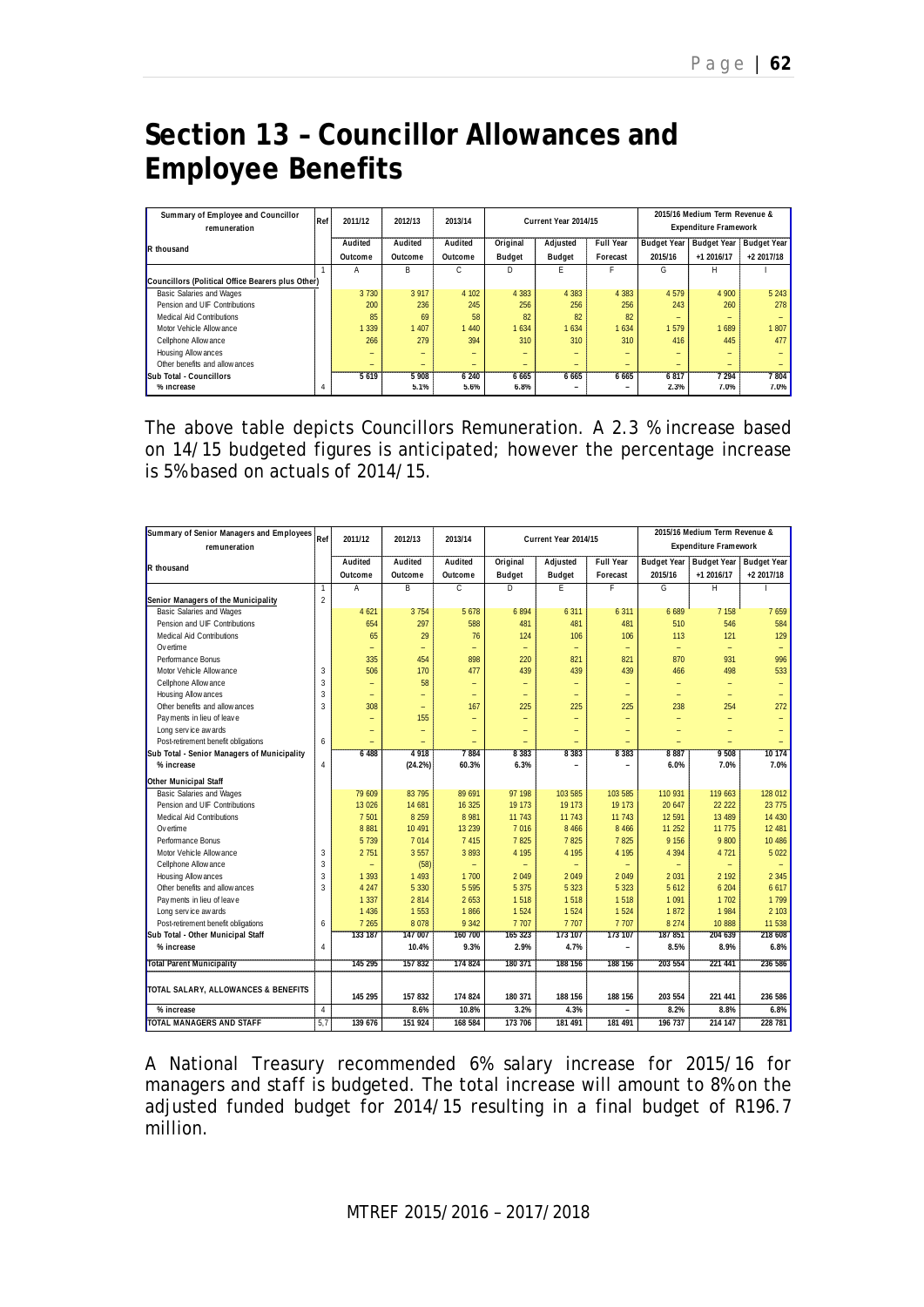## **Section 14 – Monthly Targets for Revenue, Expenditure and Cash Flow**

Disclosure on monthly targets for revenue, expenditure and cash flow is made in Annexure 2, however the breakdown is as follows:

| Description                                           |         |                         |           |                          |                          |                     |                |           |                |                   |                          |         |                          | Medium Term Revenue and Expenditure |                    |
|-------------------------------------------------------|---------|-------------------------|-----------|--------------------------|--------------------------|---------------------|----------------|-----------|----------------|-------------------|--------------------------|---------|--------------------------|-------------------------------------|--------------------|
|                                                       |         |                         |           |                          |                          | Budget Year 2015/16 |                |           |                |                   |                          |         |                          | Framework                           |                    |
|                                                       |         |                         |           |                          |                          |                     |                |           |                |                   |                          |         | <b>Budget Year</b>       | <b>Budget Year</b>                  | <b>Budget Year</b> |
| R thousand                                            | July    | August                  | Sept.     | October                  | November                 | <b>December</b>     | January        | February  | March          | April             | May                      | June    | 2015/16                  | +1 2016/17                          | +2 2017/18         |
| Revenue By Source                                     |         |                         |           |                          |                          |                     |                |           |                |                   |                          |         |                          |                                     |                    |
| Property rates                                        | 159 673 | (20)                    | (20)      | (20)                     | (20)                     | (20)                | (20)           | (20)      | (20)           | (20)              | (20)                     | 11 940  | 171 416                  | 188 535                             | 201 733            |
| Property rates - penalties & collection charges       | 234     | 234                     | 234       | 234                      | 234                      | 234                 | 234            | 234       | 234            | 234               | 234                      | 445     | 3 0 1 4                  | 3 3 3 1                             | 3 6 3 1            |
| Service charges - electricity revenue                 | 20 064  | 15 5 29                 | 15 454    | 15 28 5                  | 15 26 2                  | 16 5 26             | 16 059         | 9585      | 15 724         | 15 452            | 14 771                   | 45 30 3 | 215 015                  | 245 359                             | 276 495            |
| Service charges - water revenue                       | 14 880  | 3 3 8 0                 | 2 9 3 0   | 2 3 5 9                  | 2840                     | 2620                | 4 2 9 9        | 3 2 6 5   | 3 2 3 8        | 3 3 5 2           | 2 4 8 5                  | 6 9 2 3 | 52 571                   | 67 132                              | 71 829             |
| Service charges - sanitation revenue                  | 10 807  | 60                      | 60        | 58                       | 60                       | 59                  | 58             | 58        | 59             | 58                | 59                       | 932     | 12 3 29                  | 13 499                              | 14 445             |
| Service charges - refuse revenue                      | 15 299  | 6                       | 6         | $\Lambda$                | 5                        | л                   | $\Lambda$      | 5         | $\overline{3}$ | 6                 | 6                        | 1 1 5 7 | 16 504                   | 18 575                              | 20 433             |
| Service charges - other                               | 334     | 290                     | 334       | 285                      | 296                      | 302                 | 289            | 296       | 319            | 301               | 302                      | 628     | 3 9 7 6                  | 4 3 3 3                             | 4 7 2 2            |
| Rental of facilities and equipment                    | 352     | 274                     | 340       | 346                      | 349                      | 345                 | 457            | 386       | 378            | 380               | 384                      | 1 4 9 0 | 5 4 8 2                  | 5 977                               | 6516               |
| Interest earned - external investments                | 58      | 58                      | 222       | 58                       | 58                       | 304                 | 222            | 222       | 222            | 222               | 222                      | 1 3 2 8 | 3 2 0 0                  | 3 400                               | 3 600              |
| Interest earned - outstanding debtors                 | 309     | 313                     | 299       | 325                      | 309                      | 305                 | 264            | 272       | 255            | 263               | 156                      | 471     | 3 5 4 2                  | 3 7 5 3                             | 4 0 8 9            |
| Dividends received                                    |         | ٠                       | ٠         | $\sim$                   | ٠                        | ۰.                  | ٠              | ٠         |                | ۰                 | $\overline{\phantom{m}}$ |         |                          | ۰                                   |                    |
| Fines                                                 | 265     | 241                     | 158       | 250                      | 202                      | 210                 | 238            | 280       | 448            | 220               | 334                      | 76 626  | 79 471                   | 86 623                              | 94 418             |
| Licences and permits                                  | 134     | 129                     | 132       | 158                      | 140                      | 106                 | 190            | 181       | 192            | 173               | 191                      | 452     | 2 1 7 9                  | 2 3 3 1                             | 2 5 4 1            |
| Agency services                                       | 157     | 157                     | 146       | 171                      | 149                      | 142                 | 151            | 147       | 130            | 141               | 154                      | 205     | 1850                     | 1950                                | 1 960              |
| Transfers recognised - operational                    | 19 19 3 | 1 2 6 2                 | 1 4 1 2   | 1 1 3 8                  | 2564                     | 13 902              | 1782           | 17 116    | 12 393         | 1 645             | 1 780                    | 19 617  | 93 803                   | 104 483                             | 108 783            |
| Other revenue                                         | 570     | 56                      | 349       | 15                       | 136                      | 336                 | 35             | 165       | 322            | 55                | 79                       | 1502    | 3619                     | 4 0 8 9                             | 5 1 1 5            |
| Gains on disposal of assets                           | з       | $\overline{\mathbf{a}}$ | з         | $\overline{\mathbf{z}}$  | $\overline{3}$           | S                   | $\overline{3}$ | 3         | $\overline{3}$ | $\overline{z}$    | ۹                        | 223     | 250                      | 250                                 | 250                |
| <b>Total Revenue (excluding capital transfers and</b> | 242 331 | 21 971                  | 22 059    | 20 669                   | 22 5 8 8                 | 35 376              | 24 264         | 32 195    | 33 901         | 22 484            | 21 141                   | 169 242 | 668 222                  | 753 620                             | 820 560            |
| <b>Expenditure By Type</b>                            |         |                         |           |                          |                          |                     |                |           |                |                   |                          |         |                          |                                     |                    |
| Employee related costs                                | 10 355  | 11 527                  | 19587     | 10 727                   | 18 16 5                  | 11 044              | 10 973         | 42 447    | 12 165         | 11 400            | 11 393                   | 26 954  | 196 737                  | 214 147                             | 228 781            |
| Remuneration of councillors                           | 525     | 525                     | 525       | 525                      | 525                      | 525                 | 560            | 650       | 572            | 572               | 572                      | 741     | 6817                     | 7 2 9 4                             | 7804               |
| Debt impairment                                       | 2099    | 2099                    | 2099      | 2099                     | 2099                     | 2099                | 2099           | 2.099     | 2 0 9 9        | 2099              | 2099                     | 53 25 2 | 76 339                   | 100 975                             | 108 043            |
| Depreciation & asset impairment                       | 2 3 5 1 | 2 3 5 0                 | 2 3 5 0   | 2 3 5 0                  | 2 3 5 0                  | 2 3 5 0             | 2 3 5 0        | 2 3 5 0   | 2 3 4 9        | 2 3 4 9           | 2 3 4 9                  | 70      | 25 918                   | 32 544                              | 34 749             |
| Finance charges                                       |         | ٠                       | 339       | $\overline{\phantom{a}}$ | ٠                        | 1 3 0 2             | ٠              | 8807      | 2 5 9 0        | $\qquad \qquad -$ |                          | 925     | 13 962                   | 15 5 8 6                            | 16 520             |
| <b>Bulk purchases</b>                                 | 11 749  | 11 749                  | 11 749    | 11 749                   | 11 749                   | 11 749              | 11 749         | 11 749    | 11 749         | 11 749            | 11 749                   | 3 2 2 9 | 132 465                  | 154 954                             | 168 900            |
| Other materials                                       | 605     | 766                     | 699       | 788                      | 2 3 8 4                  | 1518                | 1 764          | 3 0 4 0   | 930            | 957               | 734                      | 7680    | 21 863                   | 19 871                              | 20 790             |
| Contracted services                                   | 843     | 1 3 6 6                 | 1868      | 1853                     | 1 4 0 3                  | 2 3 8 7             | 1535           | 1978      | 1 4 0 2        | 1500              | 1 2 3 9                  | 9 0 5 0 | 26 425                   | 24 598                              | 24 903             |
| Transfers & grants                                    | 443     | 933                     | 495       | 412                      | 366                      | 366                 | 366            | 366       | 366            | 366               | 366                      | 787     | 5 631                    | 5 6 6 5                             | 5 7 8 1            |
| Other expenditure                                     | 6599    | 6 0 20                  | 5 7 6 7   | 5 3 2 8                  | 5 3 0 0                  | 4 2 3 9             | 5 4 1 1        | 36 215    | 6 210          | 8 4 9 9           | 6 4 6 3                  | 33 6 26 | 129 678                  | 148 223                             | 152 962            |
| Loss on disposal of PPE                               |         | ٠                       | ۰         |                          | $\overline{\phantom{a}}$ |                     |                |           |                |                   |                          |         |                          | ٠                                   |                    |
| <b>Total Expenditure</b>                              | 35 568  | 37 335                  | 45 477    | 35 831                   | 44 340                   | 37 577              | 36 806         | 109 700   | 40 431         | 39 491            | 36 963                   | 136 313 | 635 833                  | 723 857                             | 769 234            |
| Surplus/(Deficit)                                     | 206 763 | (15, 364)               | (23 418)  | (15162)                  | (21752)                  | (2 201)             | (12542)        | (77505)   | (6530)         | (17007)           | (15822)                  | 32 929  | 32 388                   | 29 763                              | 51 326             |
| Transfers recognised - capital                        | з       |                         | 7957      | 3                        | 3                        | 7719                | 398            | 9 2 7 8   | 9 2 9 4        | 2 0 6 9           | 1 0 0 3                  | 18 5 35 | 56 265                   | 46 586                              | 41 027             |
| Contributions recognised - capital                    |         |                         |           |                          |                          |                     | ٠              |           |                |                   |                          |         |                          |                                     |                    |
| Contributed assets                                    |         |                         |           |                          |                          | ÷                   | ÷              | ۰         |                |                   |                          | ٠       | $\overline{\phantom{a}}$ | ۰                                   |                    |
| Surplus/(Deficit) after capital transfers &           |         |                         |           |                          |                          |                     |                |           |                |                   |                          |         |                          |                                     |                    |
| contributions                                         | 206 766 | (15, 361)               | (15, 461) | (15, 159)                | (21749)                  | 5518                | (12144)        | (68227)   | 2 764          | (14 938)          | (14819)                  | 51 464  | 88 653                   | 76 349                              | 92 353             |
| Tax ation                                             |         |                         |           |                          |                          |                     |                |           |                |                   |                          |         |                          |                                     |                    |
| Attributable to minorities                            |         |                         |           |                          |                          |                     |                |           |                |                   |                          |         |                          |                                     |                    |
| Share of surplus/ (deficit) of associate              |         |                         |           |                          |                          |                     |                |           |                |                   |                          |         |                          |                                     |                    |
| Surplus/(Deficit)                                     | 206 766 | (15361)                 | (15461)   | (15159)                  | (21749)                  | 5 5 1 8             | (12144)        | (68, 227) | 2 764          | (14938)           | (14819)                  | 51 464  | 88 653                   | 76 349                              | 92 353             |

The above table depicts consolidated projections of revenue by source and expenditure by type for 2015/16 budget per period and the following table depicts the same table but on a Directorate/ Vote level:

| Description                              | !Ref |         |         |         |          |          | Budget Year 2015/16 |         |           |         |                |         |         |                               | Medium Term Revenue and Expenditure<br>Framework |                                  |
|------------------------------------------|------|---------|---------|---------|----------|----------|---------------------|---------|-----------|---------|----------------|---------|---------|-------------------------------|--------------------------------------------------|----------------------------------|
| R thousand                               |      | July    | August  | Sept.   | October  | November | December            | January | February  | March   | April          | May     | June    | <b>Budget Year</b><br>2015/16 | <b>Budget Year</b><br>+1 2016/17                 | <b>Budget Year</b><br>+2 2017/18 |
| <b>Revenue by Vote</b>                   |      |         |         |         |          |          |                     |         |           |         |                |         |         |                               |                                                  |                                  |
| Vote 1 - Executive & Council             |      | 2 6 0 9 | (29)    | 3       | (66)     | 1 0 3 5  | 986                 | (66)    | 967       | 740     | $\overline{3}$ |         | 2 3 0 7 | 8 4 9 1                       | 9.596                                            | 10 5 84                          |
| Vote 2 - Corporate Services              |      | 579     | 143     | 143     | 174      | 172      | 172                 | 282     | 203       | 203     | 203            | 205     | 1 166   | 3 644                         | 3 986                                            | 4 4 1 1                          |
| Vote 3 - Financial Services              |      | 160 641 | 793     | 970     | 569      | 571      | 826                 | 731     | 1 631     | 754     | 715            | 921     | 14 4 13 | 183 534                       | 210 872                                          | 225 758                          |
| Vote 5 - Planning & Development          |      | 652     | 652     | 6.592   | 656      | 1 1 2 4  | 7.064               | 1 1 2 4 | 22 719    | 7 243   | 1 1 2 4        | 1 1 2 3 | 6 9 9 5 | 57 068                        | 54 668                                           | 46 150                           |
| Vote 6 - Community Services              |      | 20 447  | 1 1 2 5 | 1 2 3 4 | 1 240    | 1 1 3 1  | 4 9 1 0             | 1647    | 1 700     | 5 1 9 7 | 2240           | 1 3 2 2 | 83 091  | 125 282                       | 135 924                                          | 149 329                          |
| Vote 7 - Flectrical Services             |      | 25 117  | 15 677  | 16 27 6 | 15 428   | 15 410   | 20 454              | 16 20 2 | 10 311    | 19 3 32 | 15 7 7 1       | 15 087  | 53 543  | 238 609                       | 269 243                                          | 301 188                          |
| Vote 8 - Technical Services              |      | 32 289  | 3 6 1 3 | 4 7 9 8 | 2671     | 3 148    | 8 6 8 4             | 4 7 4 2 | 3 9 4 3   | 9 7 2 5 | 4 4 9 7        | 3 4 8 4 | 26 26 2 | 107 858                       | 115 917                                          | 124 167                          |
| Total Revenue by Vote                    |      | 242 334 | 21 974  | 30 016  | 20 672   | 22.591   | 43 095              | 24 662  | 41 473    | 43 195  | 24 552         | 22 144  | 187 777 | 724 487                       | 800 206                                          | 861 587                          |
| Expenditure by Vote to be appropriated   |      |         |         |         |          |          |                     |         |           |         |                |         |         |                               |                                                  |                                  |
| Vote 1 - Executive & Council             |      | 3574    | 2928    | 11.545  | 1 9 9 6  | 2.051    | 1966                | 1915    | 4 5 8 6   | 1983    | 1982           | 1927    | 2.298   | 38 751                        | 46 762                                           | 48 788                           |
| Vote 2 - Corporate Services              |      | 2 3 9 0 | 2 0 2 6 | 2 0 0 5 | 2126     | 3 0 5 9  | 1.093               | 2 0 3 1 | 3592      | 2 0 5 8 | 1928           | 2.041   | 4 7 5 3 | 29 104                        | 33 213                                           | 34 184                           |
| Vote 3 - Financial Services              |      | 3 3 2 7 | 3 7 8 4 | 3 3 6 1 | 3 7 7 6  | 4 7 1 1  | 3.643               | 3.043   | 7777      | 3.504   | 6.815          | 4 760   | 4 881   | 53.382                        | 68 205                                           | 71 434                           |
| Vote 5 - Planning & Development          |      | 1745    | 1815    | 1881    | 1880     | 2 3 4 7  | 2 450               | 1849    | 23 878    | 2 0 8 7 | 2 168          | 1.896   | 5 0 6 2 | 49 056                        | 63 369                                           | 64 059                           |
| Vote 6 - Community Services              |      | 5 4 2 8 | 6.706   | 6.481   | 6.305    | 9102     | 7.067               | 7 2 1 6 | 14 341    | 6 1 7 9 | 6.676          | 6 4 2 4 | 84 100  | 166 027                       | 178 524                                          | 191 727                          |
| Vote 7 - Electrical Services             |      | 2 3 2 1 | 2 7 5 0 | 3 0 0 0 | 2951     | 3 0 1 9  | 3 1 2 6             | 3 5 0 1 | 140 017   | 3 2 5 8 | 3 4 1 0        | 3 2 9 2 | 7.390   | 178 034                       | 207 901                                          | 225 203                          |
| Vote 8 - Technical Services              |      | 5 0 3 5 | 5 5 7 7 | 5 4 5 5 | 5.047    | 8 3 0 2  | 6 483               | 5.503   | 32 997    | 9.615   | 4 764          | 4 8 7 4 | 27829   | 121 480                       | 125 883                                          | 133 841                          |
| <b>Total Expenditure by Vote</b>         |      | 23 820  | 25 587  | 33 728  | 24 082   | 32 591   | 25 829              | 25 058  | 227 188   | 28 682  | 27 742         | 25 214  | 136 313 | 635 833                       | 723 857                                          | 769 234                          |
| Surplus/(Deficit) before assoc.          |      | 218 515 | (3612)  | (3713)  | (3, 410) | (10000)  | 17 267              | (396)   | (185714)  | 14 5 12 | (3190)         | (3070)  | 51 464  | 88 653                        | 76 349                                           | 92 353                           |
| <b>Tax ation</b>                         |      |         |         |         |          |          |                     |         |           |         |                |         |         |                               |                                                  |                                  |
| Attributable to minorities               |      |         |         |         |          |          |                     |         |           |         |                |         |         |                               |                                                  |                                  |
| Share of surplus/ (deficit) of associate |      |         |         |         |          |          |                     |         |           |         |                |         |         |                               |                                                  |                                  |
| Surplus/(Deficit)                        |      | 218 515 | (3612)  | (3713)  | (3410)   | (10000)  | 17 267              | (396)   | (185 714) | 14 5 12 | (3190)         | (3070)  | 51 464  | 88 653                        | 76 349                                           | 92 353                           |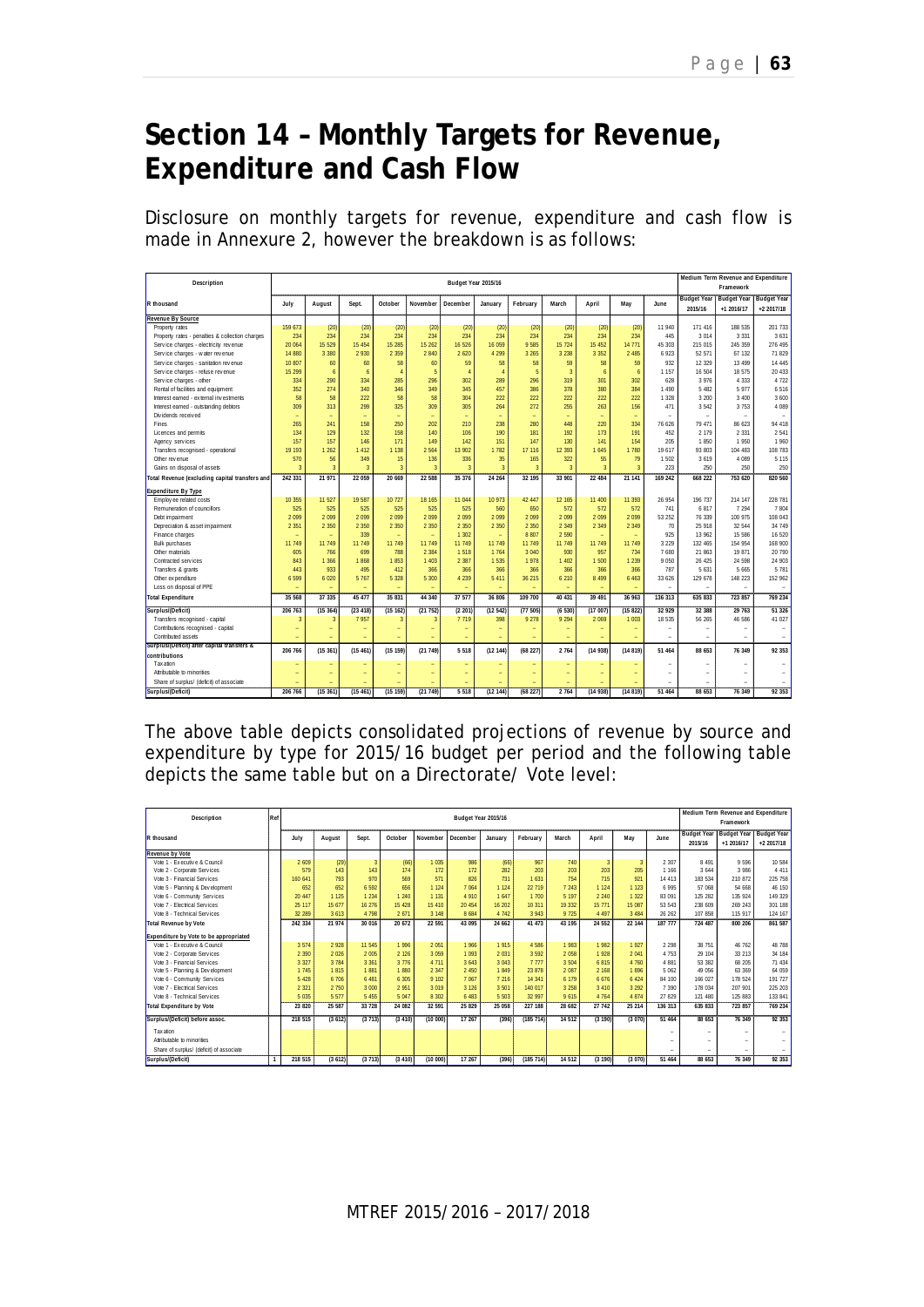### **Monthly capital budget revenue and expenditure projections**

The following table depicts budgeted monthly capital expenditure by Municipal vote:

| WC048 Knysna - Supporting Table SA28 Budgeted monthly capital expenditure (municipal vote) |                 |      |         |                            |         |         |         |                                |         |         |         |                 |         |                    |                                     |                    |
|--------------------------------------------------------------------------------------------|-----------------|------|---------|----------------------------|---------|---------|---------|--------------------------------|---------|---------|---------|-----------------|---------|--------------------|-------------------------------------|--------------------|
| Description                                                                                | <sup></sup> Ref |      |         |                            |         |         |         | Budget Year 2015/16            |         |         |         |                 |         |                    | Medium Term Revenue and Expenditure |                    |
|                                                                                            |                 |      |         |                            |         |         |         |                                |         |         |         |                 |         |                    | Framework                           |                    |
| R thousand                                                                                 |                 | July | August  | Sept.                      | October | Nov.    | Dec.    | January                        | Feb.    | March   | April   | May             | June    | <b>Budget Year</b> | <b>Budget Year</b>                  | <b>Budget Year</b> |
|                                                                                            |                 |      |         |                            |         |         |         |                                |         |         |         |                 |         | 2015/16            | +1 2016/17                          | $+22017/18$        |
| Multi-year expenditure to be appropriated                                                  |                 |      |         |                            |         |         |         |                                |         |         |         |                 |         |                    |                                     |                    |
| Vote 1 - Executive & Council                                                               |                 |      | ٠       | ۰                          | $=$     |         |         |                                |         |         |         |                 |         |                    |                                     |                    |
| Vote 2 - Corporate Services                                                                |                 |      | ٠       | ٠                          | $=$     |         |         |                                |         |         |         |                 |         |                    |                                     |                    |
| Vote 3 - Financial Services                                                                |                 |      |         | ٠                          | $=$     |         |         |                                |         |         |         |                 |         |                    |                                     |                    |
| Vote 4 - Strategic Services                                                                |                 |      | ٠       | ٠                          | $=$     |         |         |                                |         |         |         |                 |         |                    |                                     |                    |
| Vote 5 - Planning & Development                                                            |                 | 28   | 44      | 265                        | 2 0 4 3 | 1 4 6 1 | 1 1 8 7 | 1939                           | 561     | 1 700   | 1 770   | 1 770           | 16 605  | 29 372             | 22 029                              | 16 522             |
| Vote 6 - Community Services                                                                |                 |      | $\sim$  | $\equiv$                   | $=$     |         |         |                                |         |         |         | -               | 1 0 3 0 | 1 0 3 0            | 1 0 0 0                             |                    |
| Vote 7 - Flectrical Services                                                               |                 |      | 200     | ٠                          | 500     | 200     | 150     | 150                            | 213     | 150     | 150     | 227             | 13 9 24 | 15 863             | 7 209                               | 3 4 3 2            |
| Vote 8 - Technical Services                                                                |                 | 48   | 1515    | 48                         | 48      | 1515    | 48      | 3 2 4 3                        | 1 630   | 2 0 6 8 | 2.709   | 1989            | 13 7 55 | 28 617             | 18 170                              | 20 195             |
| Capital multi-year expenditure sub-total                                                   | $\overline{2}$  | 75   | 1759    | <b>The Contract</b><br>313 | 2 5 9 1 | 3177    | 1 385   | <b>The Contract</b><br>5 3 3 2 | 2 4 0 4 | 3 9 18  | 4 629   | 3 986           | 45 3 14 | 74 882             | 48 408                              | 40 149             |
| Single-year expenditure to be appropriated                                                 |                 |      |         |                            |         |         |         |                                |         |         |         |                 |         |                    |                                     |                    |
| Vote 1 - Executive & Council                                                               |                 |      | ٠       | ٠                          | 433     | 448     | 433     | 433                            | 16      |         |         | 16              | 2822    | 4 600              | 20                                  | 20                 |
| Vote 2 - Corporate Services                                                                |                 |      | ٠       | ٠                          | $=$     |         |         |                                |         |         |         |                 |         | 10                 | 10                                  | 10                 |
| Vote 3 - Financial Services                                                                |                 |      | ٠       | ۰                          | ۰       | 24      | 190     |                                | 212     |         |         | 401             | 1 1 4 8 | 1975               | 1 5 0 4                             | 745                |
| Vote 4 - Strategic Services                                                                |                 |      | ٠       | ۳                          | ٠       | ٠       |         |                                |         |         |         |                 |         |                    |                                     |                    |
| Vote 5 - Planning & Development                                                            |                 | 28   | 44      | 48                         | 56      | 144     | 39      |                                |         | 123     | 62      | 70 <sub>1</sub> | (361)   | 260                | 20                                  | 20                 |
| Vote 6 - Community Services                                                                |                 |      | $\sim$  | $\equiv$                   | 167     | 260     | 168     | 1570                           | 1588    | 1682    | 1 4 0 4 | 16              | 3 0 9 7 | 9 9 5 2            | 6 6 3 9                             | 7859               |
| Vote 7 - Electrical Services                                                               |                 |      | 290     | 550                        | 1911    | 117     | ۰       | 17                             | 56      | 44      | 176     | 262             | 834     | 4 257              | 1 4 2 7                             | 1 1 4 7            |
| Vote 8 - Technical Services                                                                |                 | 113  | 113     | 113                        | 113     | 190     | 123     | 113                            | 163     | 133     | 113     | 113             | 5 3 4 6 | 6 747              | 12 21 2                             | 9 0 4 2            |
| Capital single-year expenditure sub-total                                                  | $\overline{2}$  | 141  | 447     | 711                        | 2679    | 1 188   | 952     | 2 1 3 3                        | 2 0 4 4 | 1987    | 1754    | 878             | 12886   | 27 801             | 21 832                              | 18 843             |
| <b>Total Capital Expenditure</b>                                                           | $\overline{2}$  | 216  | 2 2 0 6 | 1 0 24                     | 5 270   | 4 3 6 5 | 2 3 3 7 | 7465                           | 4 4 4 8 | 5 9 0 5 | 6 3 8 3 | 4 8 6 4         | 58 200  | 102 683            | 70 240                              | 58 992             |

### **Monthly cash flow projections**

The below table indicates Budgeted monthly cash flow' that sets out receipts by source and payments by type for both operating and capital, broken down per month for the budget year, and shown in total for the following two years:

| <b>MONTHLY CASH FLOWS</b>                                                                      |                  |                 |                  |                  |                          | Budget Year 2015/16 |                   |                  |                 |                 |                  |                  |                               | Medium Term Revenue and Expenditure<br>Framework |                                  |
|------------------------------------------------------------------------------------------------|------------------|-----------------|------------------|------------------|--------------------------|---------------------|-------------------|------------------|-----------------|-----------------|------------------|------------------|-------------------------------|--------------------------------------------------|----------------------------------|
| R thousand                                                                                     | July             | August          | Sept.            | October          | November                 | December            | January           | February         | March           | April           | May              | June             | <b>Budget Year</b><br>2015/16 | <b>Budget Year</b><br>+1 2016/17                 | <b>Budget Year</b><br>+2 2017/18 |
| Cash Receipts By Source                                                                        |                  |                 |                  |                  |                          |                     |                   |                  |                 |                 |                  |                  |                               |                                                  |                                  |
| Property rates                                                                                 | 13 570           | 13 570          | 13 570           | 13 570           | 13 570                   | 13 570              | 13 570            | 13 570           | 13 570          | 13 570          | 13 570           | 13 570           | 162 845                       | 179 108                                          | 191 646                          |
| Property rates - penalties & collection charges                                                | 239              | 239             | 239              | 239              | 239                      | 239                 | 239               | 239              | 239             | 239             | 239              | 239              | 2863                          | 3 164                                            | 3 4 4 9                          |
| Service charges - electricity revenue                                                          | 19 061           | 14 753          | 14 681           | 14 5 21          | 14 499                   | 15 700              | 15 25 6           | 9 10 6           | 14 938          | 14 679          | 14 033           | 43 038           | 204 264                       | 233 091                                          | 262 670                          |
| Service charges - water revenue                                                                | 14 13 6          | 3 2 1 1         | 2 7 8 3          | 2 2 4 1          | 2 6 9 8                  | 2 4 8 9             | 4 0 8 4           | 3 10 2           | 3 0 7 6         | 3 1 8 4         | 2 3 6 1          | 6577             | 49 943                        | 63 775                                           | 68 238                           |
| Service charges - sanitation revenue                                                           | 10 267           | 57              | 57               | 56               | 57                       | 56                  | 55                | 55               | 56              | 55              | 56               | 885              | 11 713                        | 12824                                            | 13 7 23                          |
| Service charges - refuse revenue                                                               | 14 5 34          | 5               | 6                | 4                | 5                        | $\Lambda$           | $\boldsymbol{A}$  | 5                | $\overline{2}$  | 5               | 6                | 1 100            | 15 679                        | 17 646                                           | 19 411                           |
| Service charges - other                                                                        | 318              | 275             | 317              | 271              | 281                      | 287                 | 275               | 281              | 303             | 286             | 287              | 597              | 3 7 7 7                       | 4 1 1 6                                          | 4 4 8 6                          |
| Rental of facilities and equipment                                                             | 334              | 260             | 323              | 329              | 332                      | 328                 | 434               | 367              | 359             | 361             | 365              | 1416             | 5 208                         | 5 6 7 8                                          | 6 190                            |
| Interest earned - external investments                                                         | 58               | 58              | 222              | 58               | 58                       | 304                 | 222               | 222              | 222             | 222             | 222              | 1 3 2 8          | 3 200                         | 3 4 0 0                                          | 3 600                            |
| Interest earned - outstanding debtors                                                          | 293              | 298             | 284              | 308              | 294                      | 290                 | 251               | 258              | 243             | 250             | 148              | 447              | 3 3 6 5                       | 3 5 6 5                                          | 3 8 8 5                          |
| Fines                                                                                          | 55               | 50              | 33               | 52               | 42                       | 43                  | 49                | 58               | 93              | 46              | 69               | 15 881           | 16 471                        | 14 494                                           | 17 240                           |
| Licences and permits                                                                           | 134              | 129             | 132              | 158              | 140                      | 106                 | 190               | 181              | 192             | 173             | 191              | 452              | 2 1 7 9                       | 2 3 3 1                                          | 2 5 4 1                          |
| Agency services                                                                                | 157              | 157             | 146              | 171              | 149                      | 142                 | 151               | 147              | 130             | 141             | 154              | 205              | 1850                          | 1950                                             | 1960                             |
| Transfer receipts - operational                                                                | 19 19 3          | 1 2 6 2         | 1 4 1 2          | 1 1 3 8          | 2 5 6 4                  | 13 902              | 1 7 8 2           | 17 116           | 12 39 3         | 1645            | 1 780            | 19 617           | 93 803                        | 104 483                                          | 108 783                          |
| Other rev enue                                                                                 | 570              | 56              | 349              | 15               | 136                      | 336                 | 35                | 165              | 322             | 55              | 79               | 1 502            | 3 6 19                        | 4 0 8 9                                          | 5 1 1 5                          |
| Cash Receipts by Source                                                                        | 92919            | 34 380          | 34 555           | 33 131           | 35 065                   | 47 795              | 36 597            | 44 873           | 46 139          | 34 911          | 33 561           | 106 854          | 580 779                       | 653 717                                          | 712 938                          |
|                                                                                                |                  |                 |                  |                  |                          |                     |                   |                  |                 |                 |                  |                  |                               |                                                  |                                  |
| Other Cash Flows by Source<br>Transfer receipts - capital                                      | 3                | $\overline{3}$  | 7 9 5 7          | $\overline{3}$   | $\overline{3}$           | 7719                | 398               | 9 278            | 9 2 9 4         | 2 0 6 9         | 1 0 0 3          | 18 5 35          | 56 265                        | 46 586                                           | 41 027                           |
| Proceeds on disposal of PPE                                                                    |                  |                 |                  |                  |                          |                     |                   |                  |                 |                 |                  | 250              | 250                           | 250                                              | 250                              |
| Borrow ing long term/refinancing                                                               |                  |                 | ٠                | ۳                | $\overline{\phantom{a}}$ | 7516                | $\qquad \qquad -$ |                  |                 | ۰               | ۰                | 7516             | 15 03 2                       | 11 570                                           | 9 6 6 0                          |
| Increase (decrease) in consumer deposits                                                       | 36               | 36              | 36               | 36               | 36                       | 36                  | 36                | 36               | 36              | 36              | 36               | 36               | 433                           | 450                                              | 468                              |
| Decrease (increase) other non-current receiv able                                              | 10               | 10              | 10               | 10 <sup>10</sup> | 10                       | 10                  | 10                | 10               | 10              | 10              | 10               | 10               | 125                           | 125                                              | 125                              |
| Decrease (increase) in non-current investments                                                 | (95)             | (95)            | (95)             | (95)             | (95)                     | (95)                | (95)              | (95)             | (95)            | (95)            | (95)             | (95)             | (1136)                        | (1193)                                           | (1252)                           |
| Total Cash Receipts by Source                                                                  | 92874            | 34 335          | 42 464           | 33 085           | 35 020                   | 62 982              | 36 946            | 54 103           | 55 385          | 36 932          | 34516            | 133 107          | 651748                        | 711 505                                          | 763 215                          |
| ash Payments by Type                                                                           |                  |                 |                  |                  |                          |                     |                   |                  |                 |                 |                  |                  |                               |                                                  |                                  |
| Employee related costs                                                                         | 9 9 2 3          | 11 046          | 18 770           | 10 280           | 17 407                   | 10 583              | 10 5 15           | 40 675           | 11 657          | 10 924          | 10 917           | 25 829           | 188 525                       | 203 156                                          | 216 965                          |
| Remuneration of councillors                                                                    | 525              | 525             | 525              | 525              | 525                      | 525                 | 560               | 650              | 572             | 572             | 572              | 741              | 6817                          | 7 2 9 4                                          | 7804                             |
| Finance charges                                                                                |                  | ٠               | 339              | ÷,               | ٠                        | 1 3 0 2             | ٠                 | 8 8 0 7          | 2590            | ÷               | ٠                | 925              | 13 962                        | 15 5 8 6                                         | 16 520                           |
| Bulk purchases - Electricity                                                                   | 10 907           | 10 907          | 10 907           | 10 907           | 10 907                   | 10 907              | 10 907            | 10 907           | 10 907          | 10 907          | 10 907           | 10 907           | 130 879                       | 152 136                                          | 167 346                          |
| Other materials                                                                                | 597              | 756             | 691              | 779              | 2 3 5 5                  | 1500                | 1 743             | 3 0 0 3          | 919             | 946             | 725              | 7588             | 21 601                        | 19 509                                           | 20 599                           |
| Contracted services                                                                            | 833              | 1 3 5 0         | 1845             | 1831             | 1 3 8 6                  | 2 3 5 8             | 1517              | 1955             | 1 3 8 5         | 1482            | 1 2 2 4          | 8 9 4 1          | 26 108                        | 24 15 1                                          | 24 673                           |
| Transfers and grants - other                                                                   | 443              | 933             | 495              | 412              | 366                      | 366                 | 366               | 366              | 366             | 366             | 366              | 787              | 5 631                         | 5 6 6 5                                          | 5 781                            |
| Other expenditure                                                                              | 6528             | 5 9 5 6         | 5 705            | 5 2 7 1          | 5 2 4 3                  | 4 1 9 4             | 5 3 5 3           | 35 827           | 6 144           | 8 4 0 8         | 6 3 9 3          | 33 26 6          | 128 287                       | 145 697                                          | 151 733                          |
| Cash Payments by Type                                                                          | 29 756           | 31 473          | 39 276           | 30 003           | 38 189                   | 31 733              | 30 960            | 102 190          | 34 539          | 33 604          | 31 104           | 88 983           | 521 810                       | 573 194                                          | 611 421                          |
| Other Cash Flows/Payments by Type                                                              |                  |                 |                  |                  |                          |                     |                   |                  |                 |                 |                  |                  |                               |                                                  |                                  |
| Capital assets                                                                                 | 167              | 1 207           | 777              | 4 9 3 6          | 3 4 5 8                  | 2 2 2 1             | 6 289             | 3 0 9 2          | 4 4 8 6         | 5 2 7 5         | 4 4 6 8          | 66 309           | 102 683                       | 70 240                                           | 58 992                           |
| Repay ment of borrowing                                                                        |                  |                 |                  |                  |                          | 10 000              |                   |                  |                 |                 |                  | 10 000           | 20 000                        | 19 35 3                                          | 24 077                           |
| <b>Total Cash Payments by Type</b>                                                             | 29 923           | 32 680          | 40 053           | 34 939           | 41 647                   | 43 954              | 37 249            | 105 281          | 39 024          | 38 879          | 35 572           | 165 292          | 644 493                       | 662 787                                          | 694 490                          |
|                                                                                                |                  |                 |                  |                  |                          |                     |                   |                  |                 |                 |                  |                  |                               |                                                  |                                  |
| NET INCREASE/(DECREASE) IN CASH HELD                                                           | 62 951           | 1655            | 2 4 1 0          | (1854)           | (6.627)                  | 19 0 28             | (303)             | (51178)          | 16 361          | (1947)          | (1056)           | (32 185)         | 7 2 5 5                       | 48 718                                           | 68 725                           |
| Cash/cash equivalents at the month year begin:<br>Cash/cash equivalents at the month/vear end: | 15 368<br>78 319 | 78319<br>79 974 | 79.974<br>82 385 | 82 385<br>80 531 | छा ५३१<br>73 904         | 73 904<br>92 931    | 92 931<br>92 629  | 92 629<br>41 450 | 41 450<br>57811 | 57 डा<br>55 864 | 55 864<br>54 808 | 54 808<br>22 623 | 15.368<br>22 623              | 22.623<br>71 341                                 | 71341<br>140 065                 |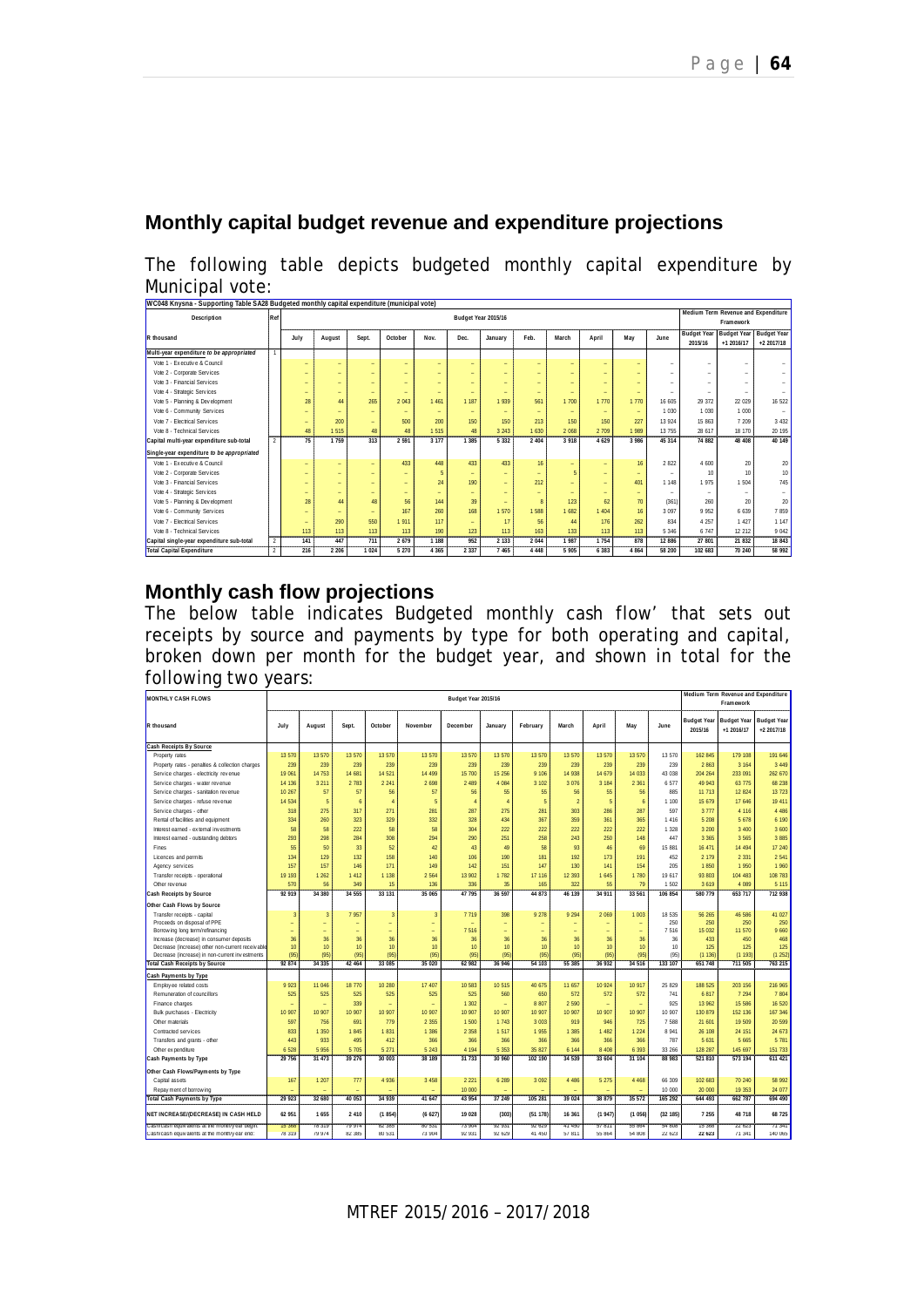## **Section 15 – Annual Budgets and Service Delivery and Budget Implementation Plans – Internal Directorates**

## **Adoption of the Service Delivery and Budget Implementation Plan**

In terms of section 53(1)(c)(ii) of the MFMA the Service Delivery and Budget Implementation Plan must be approved by the Mayor within 14 days after the final approval of the budget.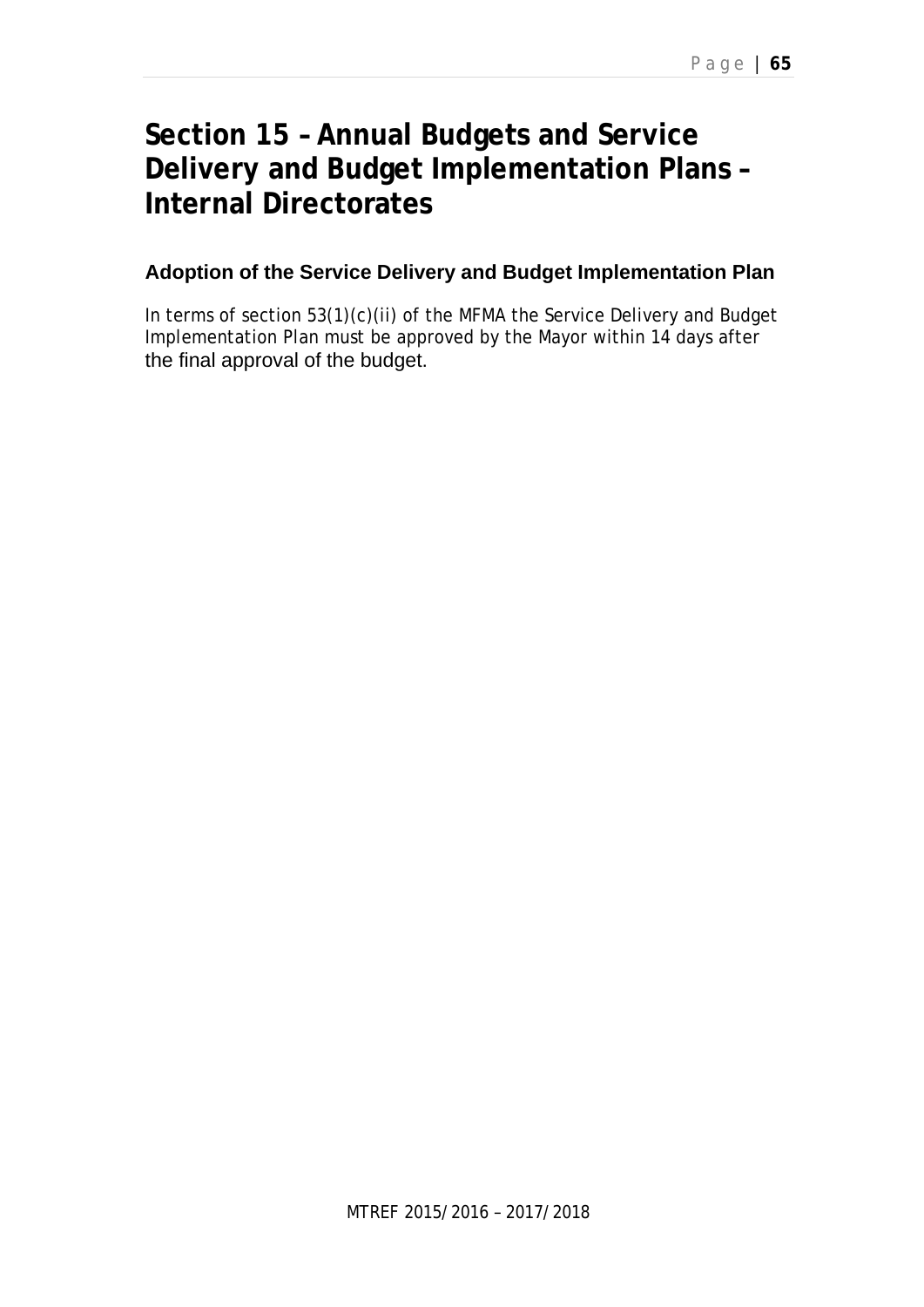## **Section 16 – Annual Budgets and Service Delivery Agreements**

Refer to Annexure 2, 'Supporting Table SA32: List of external mechanisms'. Council does not have service delivery agreements of this nature in place at present.

## **Section 17 – Contracts Having Future Budgetary Implications**

'Supporting Table SA33: Contracts having future budgetary implications' in Annexure 2 discloses all contracts which will impose financial obligations on the municipality beyond the three years covered in the annual budget.

Since Knysna falls into the category of municipalities with approved total revenue greater than R250 million, all contracts with an annual cost greater than R1million and for longer than three years must be disclosed. In this instant Knysna has only 1 contract in this natur that has a value more than a million which is the: Melville Development: Customer Care Centre.

## **Section 18 – Capital Expenditure Details**

Capital details are shown in Annexure 2:

- 'Main Table A5: Capex (capital expenditure)'
- Main Table A9: Asset Management (capital expenditure, Asset Register, Depreciation, and R&M)'
- 'Supporting Table SA6: Reconciliation of IDP strategic objectives and budget (capital expenditure)'
- 'Supporting Table SA28: Monthly Capital Expenditure by Municipal Vote (capital expenditure)'
- 'Supporting Table SA29: Monthly Capital Expenditure by GFS and Funding Source (capital expenditure)'
- 'Supporting Table SA34a: Capital expenditure on new assets by asset class'
- 'Supporting Table SA34b: Capital expenditure on the renewal of existing assets by asset class'
- 'Supporting Table SA36: Detailed capital budget'

The budget for 2015/16 is R102.7 million. The majority of the capital budget remains for trading services (53%), new housing and community services (40%).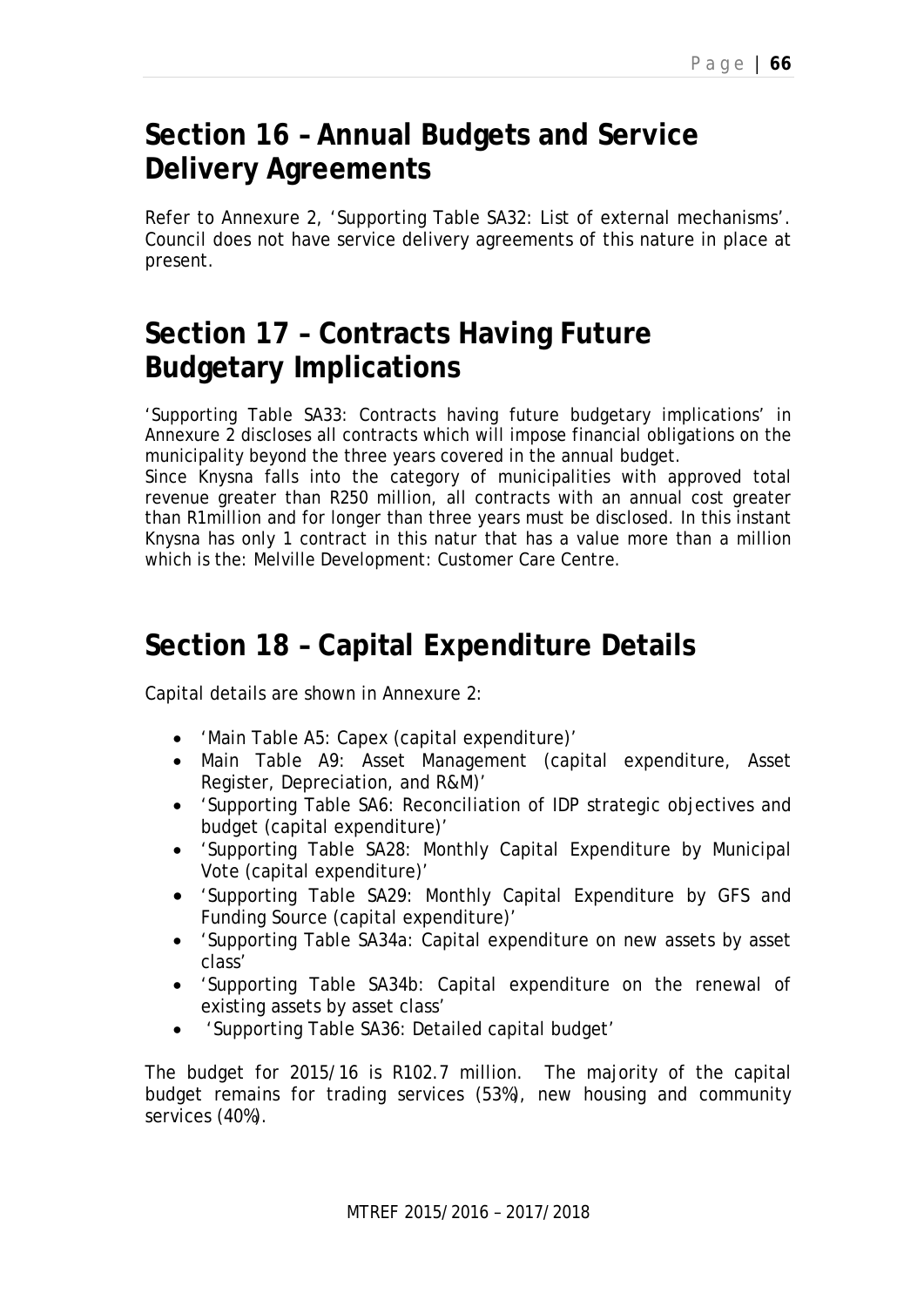## **Projects delayed from previous years**

The below table depicts capital programmes or projects delayed from previous financial years:

|                                                     |                                               |                  |                                     |                             | Current Year |         | 2015/16 Medium Term Revenue &           |             |
|-----------------------------------------------------|-----------------------------------------------|------------------|-------------------------------------|-----------------------------|--------------|---------|-----------------------------------------|-------------|
| Municipal Vote/Capital project                      |                                               |                  | <b>Asset Class</b>                  | Asset Sub-Class             | 2014/15      |         | <b>Expenditure Framework</b>            |             |
|                                                     | Project name                                  | Project number   |                                     |                             | Full Year    |         | Budget Year   Budget Year   Budget Year |             |
|                                                     |                                               |                  |                                     |                             | Forecast     | 2015/16 | +1 2016/17                              | $+22017/18$ |
| R thousand                                          |                                               |                  |                                     |                             |              |         |                                         |             |
| Parent municipality:                                |                                               |                  |                                     |                             |              |         |                                         |             |
| List all capital projects grouped by Municipal Vote |                                               |                  | Examples                            | Examples                    |              |         |                                         |             |
|                                                     |                                               |                  |                                     |                             |              |         |                                         |             |
| <b>Electrical Services</b>                          | 0-20MVA: 66/11kV Transformer                  | 28-76-82-20-8002 | <b>INFRASTRUCTURE - FLECTRICITY</b> | Transmission & reticulation | 1 200        | 8 0 0 0 |                                         |             |
| <b>Electrical Services</b>                          | 0-Asset replacements & refurbishments         | 28-76-82-27-8126 | Infrastructure - Electricity        | Transmission & reticulation | 1854         | 3 0 0 0 |                                         |             |
| <b>Electrical Services</b>                          | 0-Elec Nothern areas (INEP)                   | 28-76-84-27-9060 | <b>INFRASTRUCTURE - ELECTRICITY</b> | Transmission & reticulation | 1573         | 5 2 6 3 | 3 5 0 9                                 | 2 6 3 2     |
| Planning and Development                            | 0-Knysna Vision 2002 (Infr) (IHHS)            | 28-48-84-22-4005 | Community                           | Housing                     | 13 40 8      | 29 37 2 | 22 0 29                                 | 16 522      |
| <b>Technical Services</b>                           | 0-MIG195749 L/I S/Walks Greater Knysna Ph III | 28-88-84-29-5104 | Infrastructure - Road transport     | Roads, Pavements & Bridges  | 1 1 5 0      | 1 2 4 6 |                                         |             |
| <b>Technical Services</b>                           | 0-MIG221955 Upgr CBD Sewer                    | 28-89-85-31-0069 | Infrastructure - Road transport     | Roads, Pavements & Bridges  | 4 5 7 4      |         |                                         |             |
| <b>Community Services</b>                           | 0-Sedgefield Cemetery                         | 28-39-80-20-7017 | Community                           | other                       | 165          |         |                                         |             |
| <b>Technical Services</b>                           | 0-Water ret:Repl & Refurbishment(Ln)          | 28-93-80-32-3077 | Other assets                        | Reticulation                | 171          | 840     |                                         |             |

# **Section 19 – Legislation Compliance Status**

The disclosure on legislation compliance must provide a brief summary of the status of the implementation of legislation applicable to municipalities, including progress made or delays experienced in implementation.

### **Municipal Finance Management Act - No 56 of 2003**

The MFMA became effective on  $1<sup>st</sup>$  July 2004. It covers all aspects of municipal finance including budgeting, supply chain management and financial reporting.

### **The MFMA and the budget**

The following explains the budgeting process in terms of the requirements in the MFMA. It is based on National Treasury's guide to the MFMA.

The MFMA requires a Council to adopt three-year capital and operating budgets that take into account, and are linked to, the municipality's current and future development priorities and other finance-related policies (such as those relating to free basic service provision).

These budgets must clearly set out revenue by source and expenditure by vote over three years and must be accompanied by performance objectives for revenue and expenditure, a cash flow statement and any particulars on borrowings, investments, municipal entities, service delivery agreements, grant allocations and details of employment costs.

The budget may be funded only from reasonable estimates of revenue and cash-backed surplus funds from the previous year and borrowings (the latter for capital items only).

### Budget preparation timetable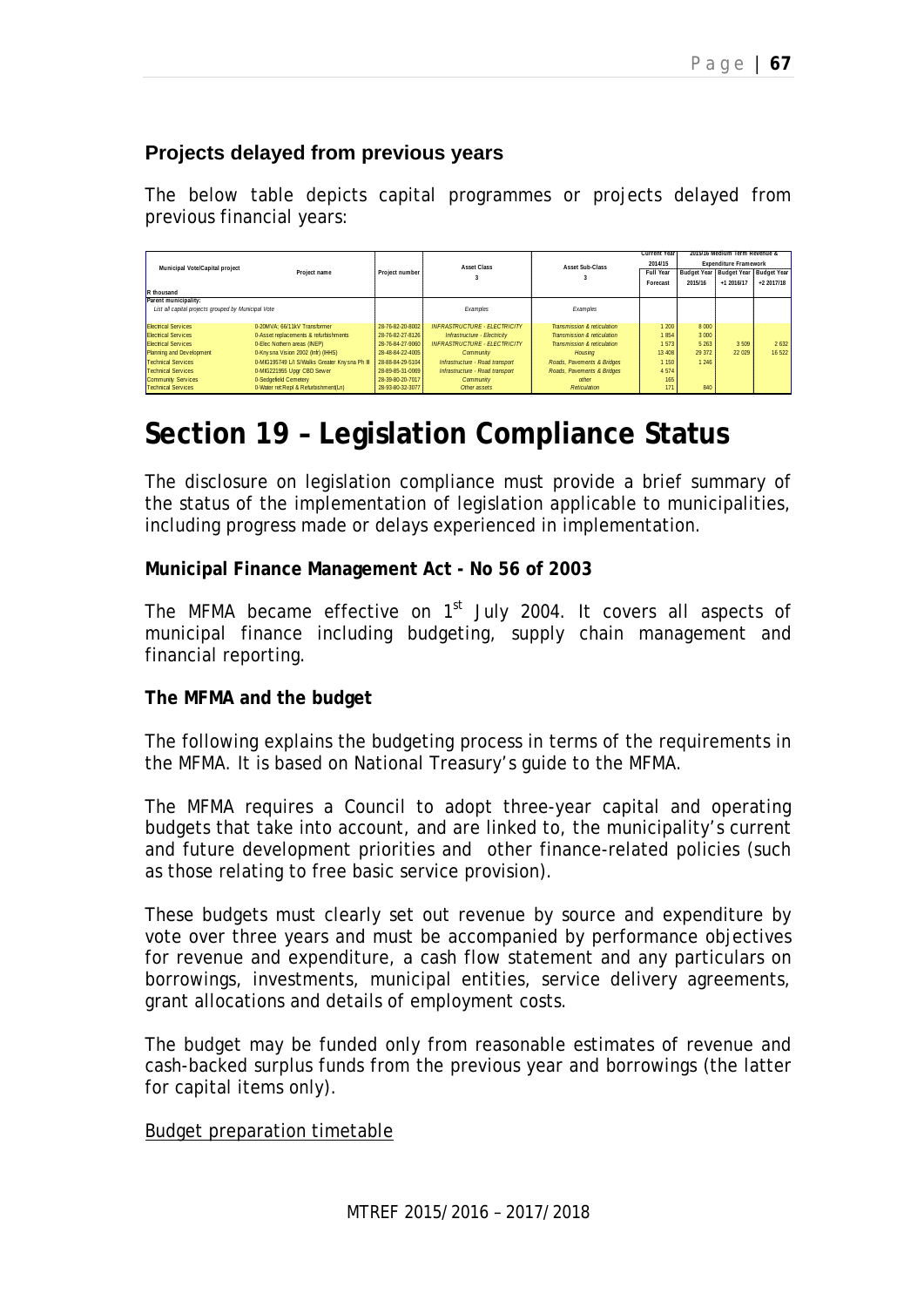The budget preparation timetable is prepared by senior management and tabled by the Mayor for Council adoption by 31 August (ten months before the commencement of the next budget year).

### Budget preparation and review of IDP and policy

The Mayor must co-ordinate the budget preparation process and the review of Council's IDP and budget-related policy, with the assistance of the Municipal Manager.

The Mayor must ensure that the IDP review forms an integral part of the budget process and that any changes to strategic priorities as contained in the IDP document have realistic projections of revenue and expenditure. In developing the budget, the management must take into account national and provincial budgets, the national fiscal and macro-economic policy and other relevant agreements or Acts of Parliament. The Mayor must consult with the relevant district Council and all other local municipalities in that district as well as the relevant provincial treasury and the National Treasury when preparing the budget, and must provide the National Treasury and other government departments with certain information on request.

This process of development should ideally occur between August and November, so that draft consolidated three-year budget proposals, IDP amendments and policies can be made available during December and January.

### Tabling of the draft budget

The initial draft budget must be tabled by the Mayor before Council for review by 31 March.

### Publication of the draft budget

Once tabled at Council, the Municipal Manager must make public the appropriate budget documentation and submit it to National Treasury and the relevant provincial treasury and any other government departments as required. At this time, the local community must be invited to submit representations on what is contained in the budget.

#### Opportunity to comment on draft budget

When the draft budget is tabled, Council must consider the views of the local community, the National Treasury and the relevant provincial treasury and other municipalities and government departments that may have made submissions on the budget.

### Opportunity for revisions to draft budget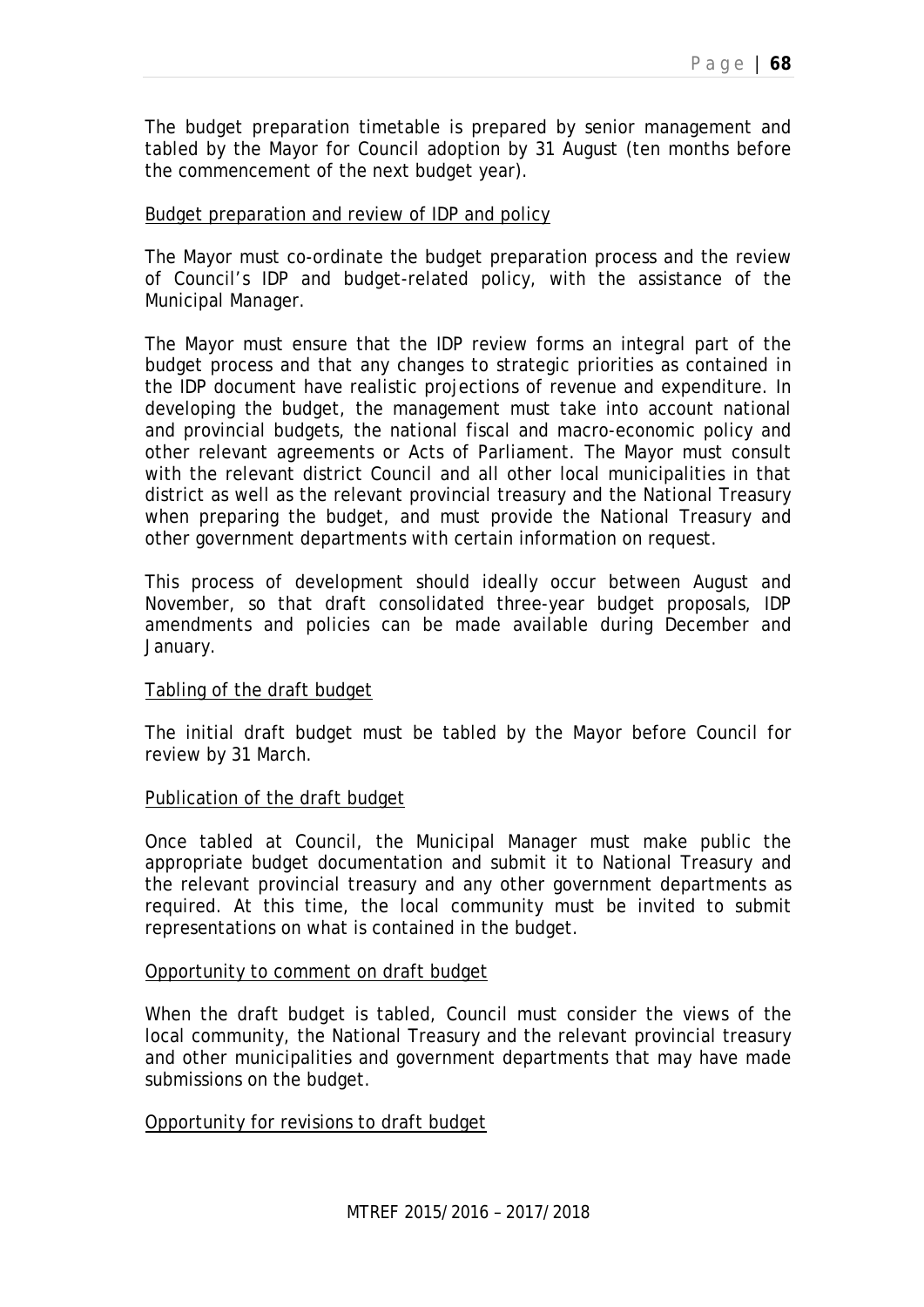After considering all views and submissions, Council must provide an opportunity for the Mayor to respond to the submissions received and if necessary to revise the budget and table amendments for Council's consideration.

Following the tabling of the draft budget at the end of March, the months of April and May should be used to accommodate public, government and Council comment and to make any revisions that may be necessary. This may take the form of public hearings, Council debates, formal or informal delegations to the National Treasury, provincial treasury and other municipalities, or any other consultative forums designed to address stakeholder priorities.

### Adoption of the annual budget

The Council must consider the approval of the budget by 31 May and must formally adopt the budget by 30 June. This provides a 30-day window for Council to revise the budget several times before its final approval. If a Council fails to approve its budget at its first meeting, it must reconsider it, or an amended draft, again within seven days and it must continue to do so until it is finally approved – before 1 July.

Once approved, the Municipal Manager must place the budget on the municipality's website within five days.

### **Budget Implementation**

Implementation management – the Service Delivery and Budget Implementation Plan (SDBIP)

The Municipal Manager must within fourteen days of the approval of the annual budget (by 14 July at the latest) submit to the Mayor for approval a draft SDBIP and draft annual performance agreements for all pertinent senior staff.

An SDBIP is a detailed plan for implementing the delivery of municipal services contemplated in the annual budget and should indicate monthly revenue and expenditure projections and quarterly service delivery targets and performance indicators.

The Mayor must approve the draft SDBIP within 28 days of the approval of the annual budget (by 28 July at the latest).

This plan must then be monitored by the Mayor and reported on to Council on a regular basis.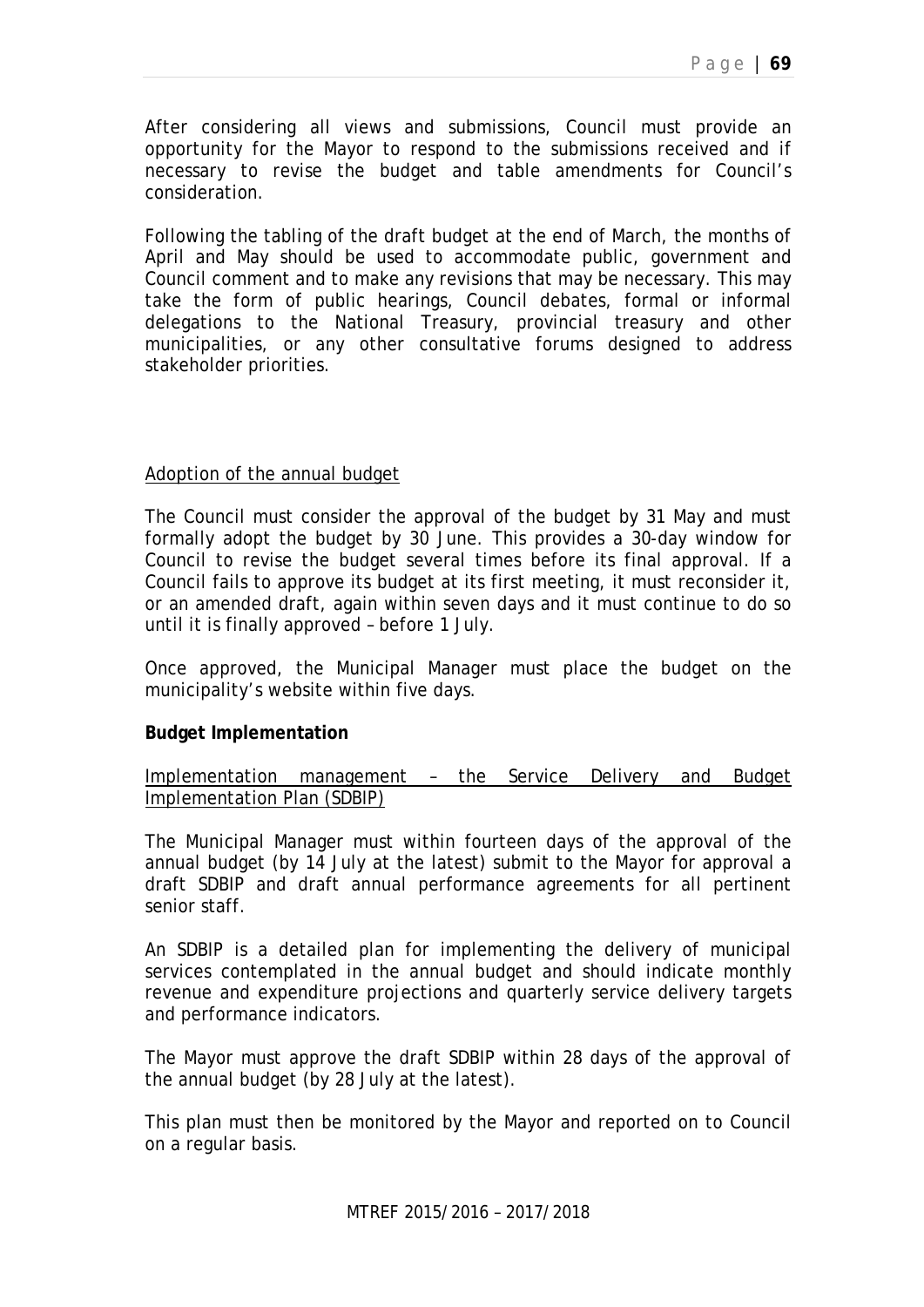### Managing the implementation process

The Municipal Manager is responsible for implementation of the budget and must take steps to ensure that all spending is in accordance with the budget and that revenue and expenditure are properly monitored.

### Variation from budget estimates

Generally, Councils may incur expenditure only if it is in terms of the budget, within the limits of the amounts appropriated against each budget vote – and in the case of capital expenditure, only if Council has approved the project.

Expenditure incurred outside of these parameters may be considered to be unauthorised or, in some cases, irregular or fruitless and wasteful.

### **Other Legislation**

In addition to the MFMA, the following legislation also influences Municipality budgeting;

### The Division of Revenue Act and Provincial Budget Announcements

Three year national allocations to local government are published per municipality each year in the Division of Revenue Act. The Act places duties on municipalities in addition to the requirements of the MFMA, specifically with regard to reporting obligations.

Allocations to the Municipality from Provincial Government are announced and published in the Provincial budget.

Section 18 of the MFMA states, "annual budgets may only be funded from reasonably anticipated revenues to be collected". The provision in the budget for allocations from National and Provincial Government should reflect the allocations announced in the DORA or in the relevant Provincial Gazette.

### The Municipal Systems Act - No 32 of 2000 and Municipal Systems Amendment Act no 44 of 2003

One of the key objectives of the Municipal Systems Act is to ensure financially and economically viable communities. The requirements of the Act link closely to those of the MFMA. In particular, the following requirements need to be taken into consideration in the budgeting process;

 Chapters 4 and 5 relating to community participation and the requirements for the Integrated Development Planning process.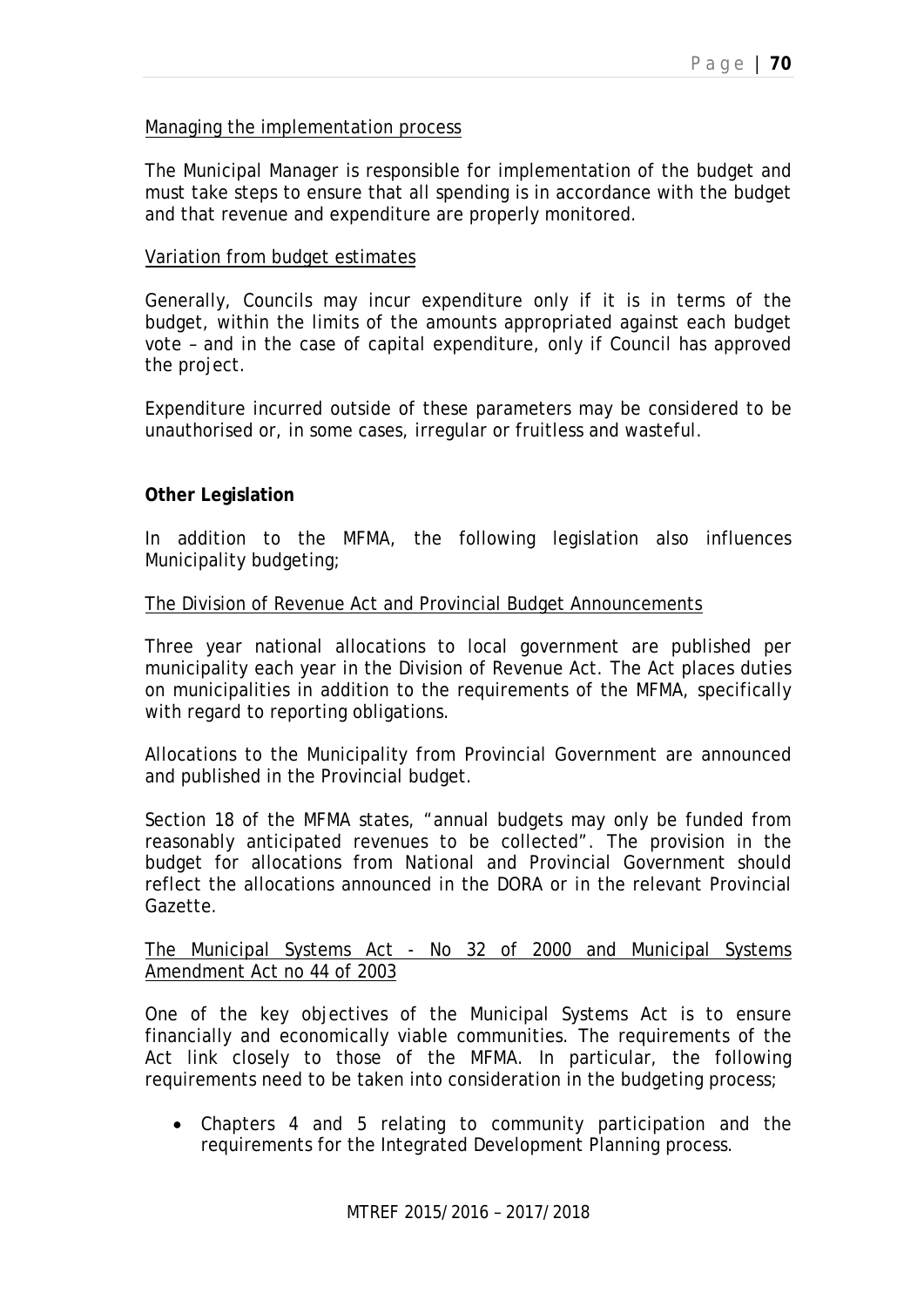- Chapter 6 relates to performance management which links with the requirements for the budget to contain measurable performance objectives and quarterly performance targets in the Service Delivery and Budget Implementation Plan.
- Chapter 8 relates to the requirement to produce a tariff policy. Section 20 – Other supporting documents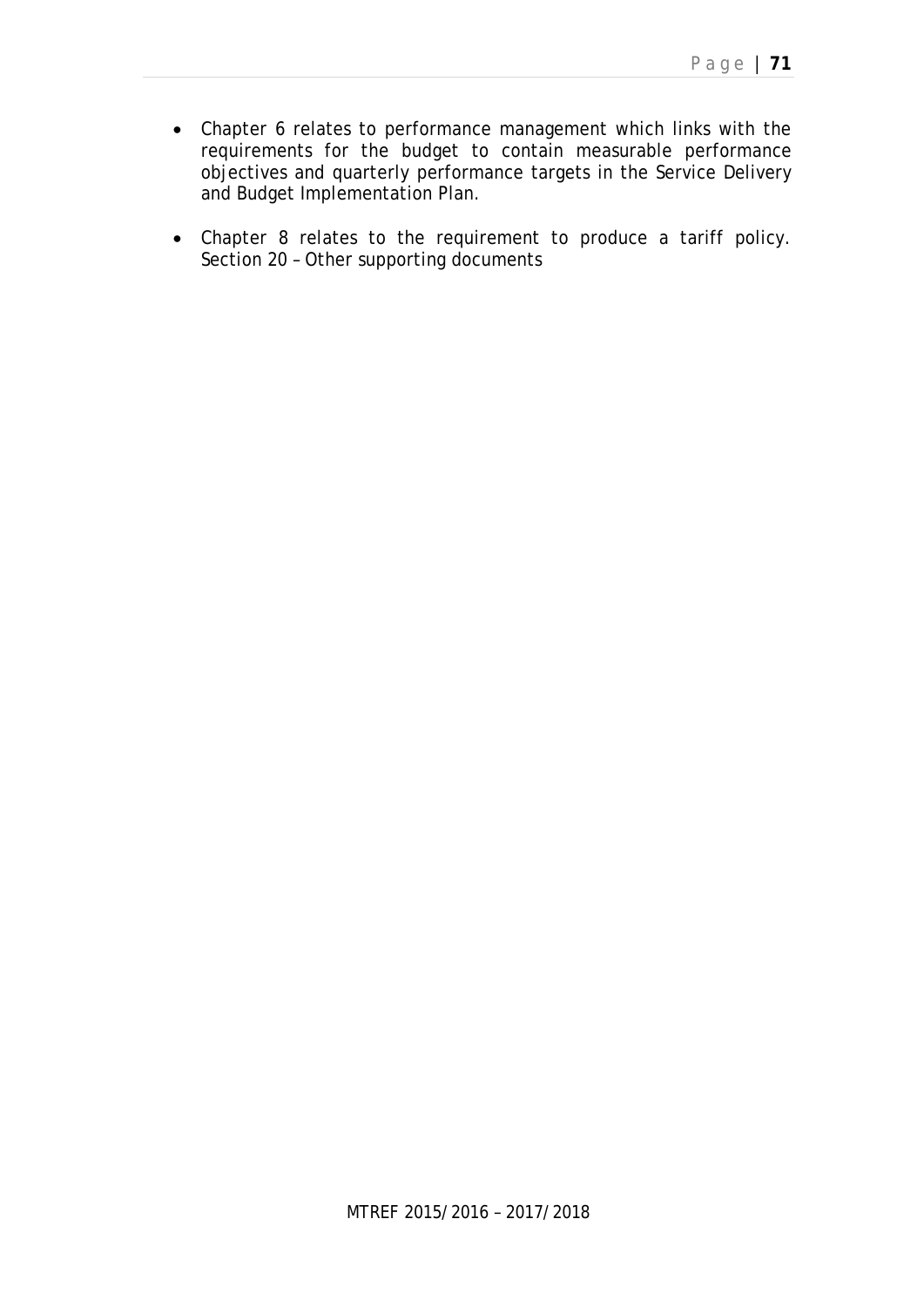## **Section 20 – Other supporting documents**

Various supporting documents are attached to enable the reader a fuller understanding of the various processes involved. These are the following:

### **Annexure 1 – Main Budget Tables**

Tables A1 to A10

### **Annexure 2 – Supporting Budget Tables**

Supporting Tables SA1 to SA37

### **Annexure 3 – Tariffs, Charges and Fees for 2015/2016**

| Service                               | <b>Domestic</b>    | Non-domestic       |
|---------------------------------------|--------------------|--------------------|
| Assessment rate in Rand               | 7.5% on average    | 7.5% on average    |
| Refuse                                | 7.5%               | 7.5%               |
| Sanitation                            | 7.5%               | 7.5%               |
| Water                                 | 7.5%               | 7.5%               |
| Electricity                           | *12.29% on average | *12.29% on average |
| * See tariff schedule for full detail |                    |                    |

The average increases for 2015/2016 are:

### **Annexure 4**

Municipal Budget Circular for the 2015/16 MTREF - MFMA Circulars 74 & 75

### **Annexure 5 – Policies**

- Budget
- Cash, liability & investment management
- Credit control
- Funding & reserves
- Indigent relief & social rebates
- Property rates
- Supply chain management
- Tariff

### **Annexure 6**

Budget submission and Mayor's report